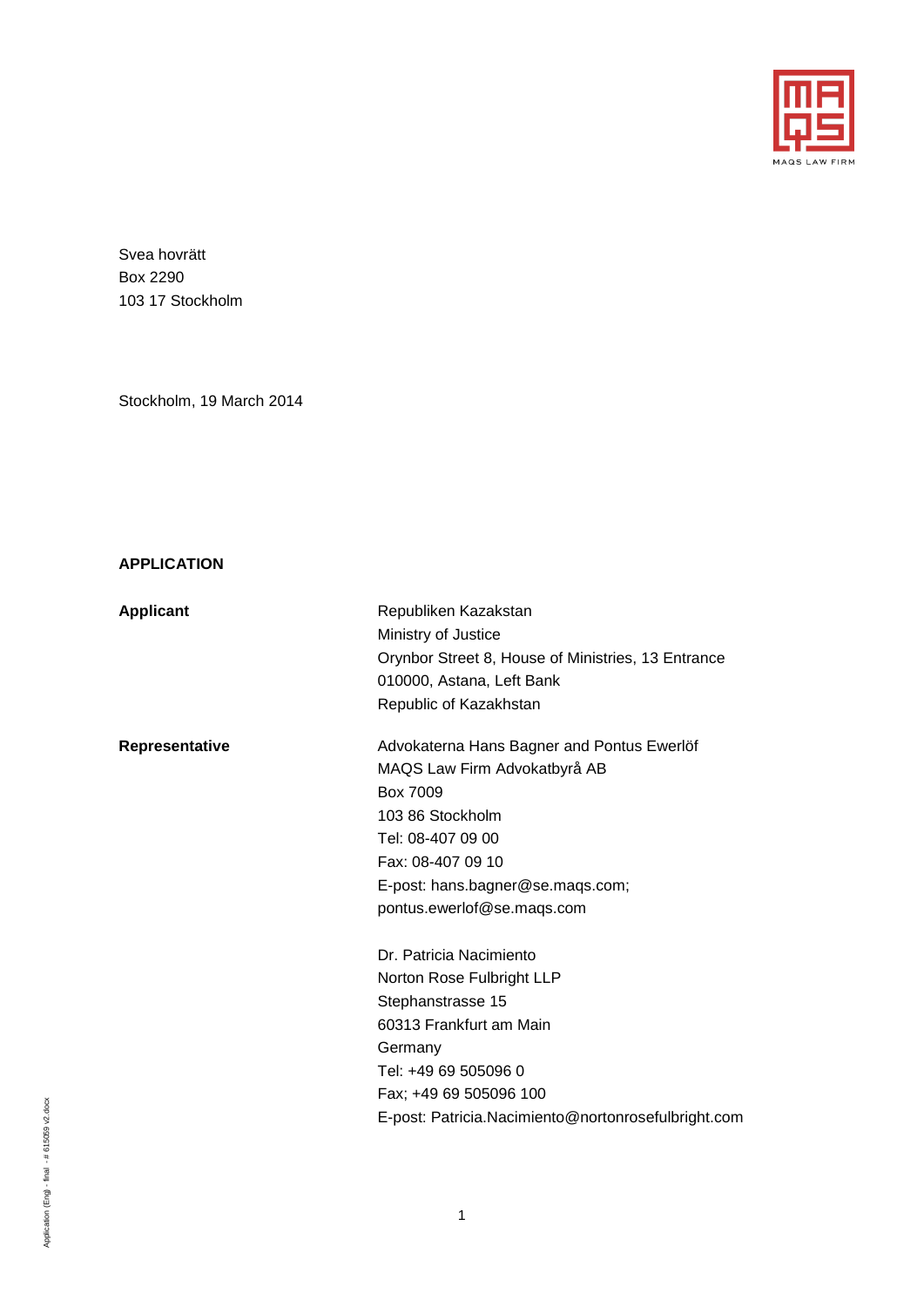| Defendant 1 | Anatolie Stati<br>20 Dragonmirna Street<br>Chisinau<br>Republic of Moldova                                                                                                                           |
|-------------|------------------------------------------------------------------------------------------------------------------------------------------------------------------------------------------------------|
| Defendant 2 | <b>Gabriel Stati</b><br><b>1A Ghioceilor Street</b><br>Chisinau<br>Republic of Moldova                                                                                                               |
| Defendant 3 | Ascom Group S.A.<br>75 A. Mateevici Street<br>Chisinau, MD-2009<br>Republic of Moldova                                                                                                               |
| Defendant 4 | Terra Raf Trans Traiding Ltd.<br>Don House, Suite 31<br>30-38 Main Street<br>Gibraltar                                                                                                               |
| Subject:    | Claim re invalidity and challenge pursuant to [the SAA] in<br>respect of an award rendered on 19 December 2013 in<br>Stockholms Handelskammares Skiljedomsinstituts<br>("SCC") case nr. V (116/2010) |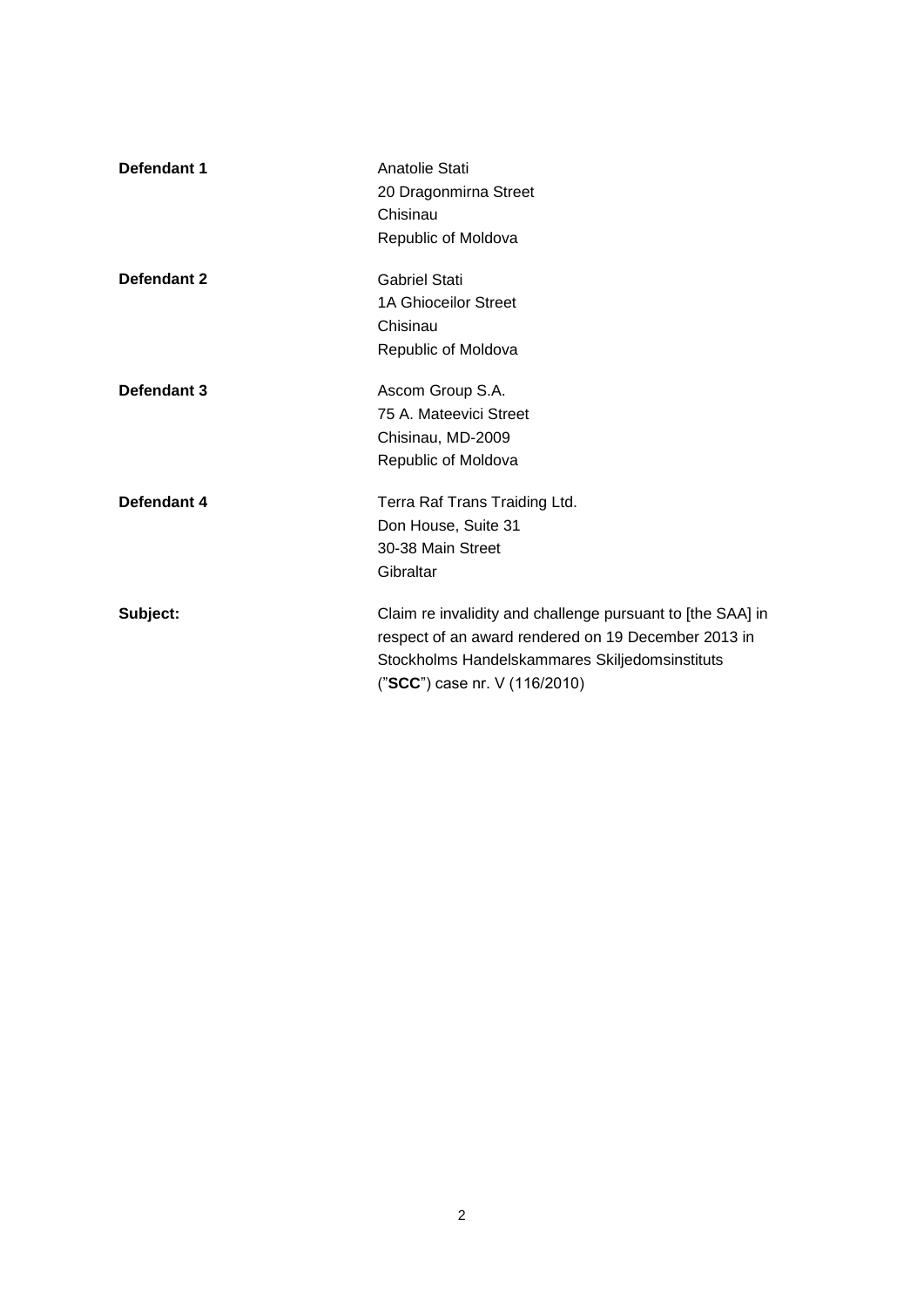## **TABLE OF CONTENT**

| 1 |     |                                                                                           |  |
|---|-----|-------------------------------------------------------------------------------------------|--|
| 2 |     |                                                                                           |  |
| 3 |     |                                                                                           |  |
|   | 3.1 |                                                                                           |  |
|   | 3.2 |                                                                                           |  |
|   | 3.3 |                                                                                           |  |
|   | 3.4 |                                                                                           |  |
|   | 3.5 |                                                                                           |  |
|   | 3.6 |                                                                                           |  |
|   | 3.7 |                                                                                           |  |
|   | 3.8 |                                                                                           |  |
| 4 |     |                                                                                           |  |
| 5 |     |                                                                                           |  |
|   | 5.1 | The fact that RoK has been deprived of its right to appoint its own arbitrator is clearly |  |
|   |     | incompatible with the basic principles of the Swedish legal system, alternatively a       |  |
|   |     | deficiency in the appointment, or otherwise an irregularity in the course of the          |  |
|   |     |                                                                                           |  |
|   | 5.2 | The Award is not covered by a valid arbitration agreement between the Parties because     |  |
|   |     | Stati failed to abide by the three month "cooling-off" period in Article 26 ECT and which |  |
|   |     |                                                                                           |  |
|   | 5.3 | The Award is not covered by a valid arbitration agreement between RoK and Terra Raf  44   |  |
|   | 5.4 | The Tribunal failed to consider pivotal witness evidence regarding the quantum of the     |  |
|   |     |                                                                                           |  |
|   | 5.5 | The Tribunal has exceeded its mandate and has committed several procedural mistakes       |  |
|   |     | and by ignoring the submission of expert evidence and other evidence regarding almost     |  |
|   |     |                                                                                           |  |
|   | 5.6 | The Tribunal failed to consider the RoK's objections that certain deductions would need   |  |
|   |     |                                                                                           |  |
|   | 5.7 | The Tribunal has exceeded its mandate and has committed procedural irregularities by      |  |
|   |     | going beyond the submissions of the Parties and by ignoring the parties' submissions and  |  |
|   |     |                                                                                           |  |
| 6 |     |                                                                                           |  |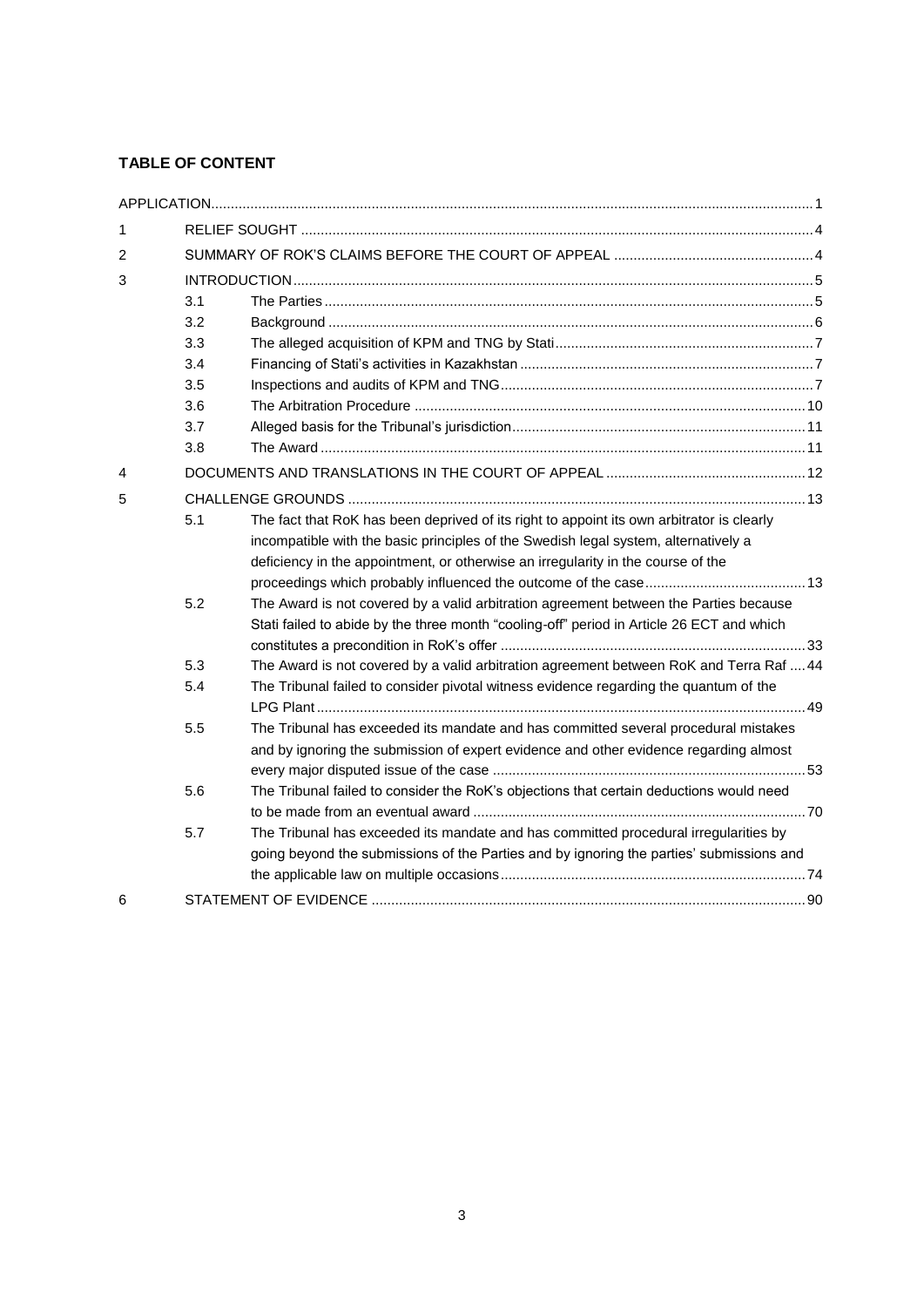Acting as counsel for Republic of Kazakhstan ("**RoK**"), we hereby submit this summons application against Anatolie Stati, Gabriel Stati, Ascom Group S.A. och Terra Raf Trading Ltd. (hereinafter jointly referred to as "**Stati**") as follows.

## <span id="page-3-0"></span>**1 RELIEF SOUGHT**

- (1) RoK requests that the Court of Appeal, in accordance with section 33 of the Swedish Arbitration Act ("SAA"), declares the arbitral award rendered on 19 December 2013 in SCC's case no. V (116/2010), Exhibit 1, invalid.
- (2) RoK requests, in the second hand, that the Court of Appeal, in accordance with section 34 of the Swedish Arbitration Act, sets aside the stated arbitral award, alternatively parts thereof in accordance with what is set out in this summons.
- (3) RoK requests that Stati shall be ordered to jointly and severally compensate RoK for its costs in the proceedings, including costs for counsel, in by an amount that will be specified later.

## <span id="page-3-1"></span>**2 SUMMARY OF ROK'S CLAIMS BEFORE THE COURT OF APPEAL**

- (4) This request for the invalidity and challenge of the award regards arbitral proceedings under Energy Charter Treaty (ECT) in which Stati alleged that RoK has breached its obligations according to the ECT. Stati's claim for damages in the proceedings totalled more than USD 3 billion. In an award dated 19 December 2013, with a correction 17 January 2014, the Tribunal sustained Stati's claim with respect to a breach against ECT and awarded a quantum of almost USD 500 million.
- (5) The arbitral proceedings were very extensive and complicated, which is evident from the Award consisting of 414 pages. The proceedings included questions regarding the Tribunal's jurisdiction, matters regarding the applicability of the ECT and relevant law, among them Kazakh law, as well as, questions with respect to liability and causality and matters regarding quantum. The correspondence was extensive and the Parties invoked several experts in geology, law, and economy, as well as, many witnesses. Three rounds of oral hearings were held where these experts and witnesses were examined.
- (6) The arbitral proceedings got off to an unfortunate start when the SCC, and later the Tribunal, incorrectly considered itself to have jurisdiction to try the case and RoK was deprived of its right to appoint its own arbitrator. This start caused that following proceedings in its entirety were out of balance, which also is reflected in the Award. In this invalidity and challenge pleading the errors will be set forth and can be summarized as the following.
	- *(i) The fact that RoK has been deprived of its right to appoint its own arbitrator is clearly incompatible with the basic principles of the Swedish legal system, alternatively a deficiency in the appointment, or otherwise an irregularity in the*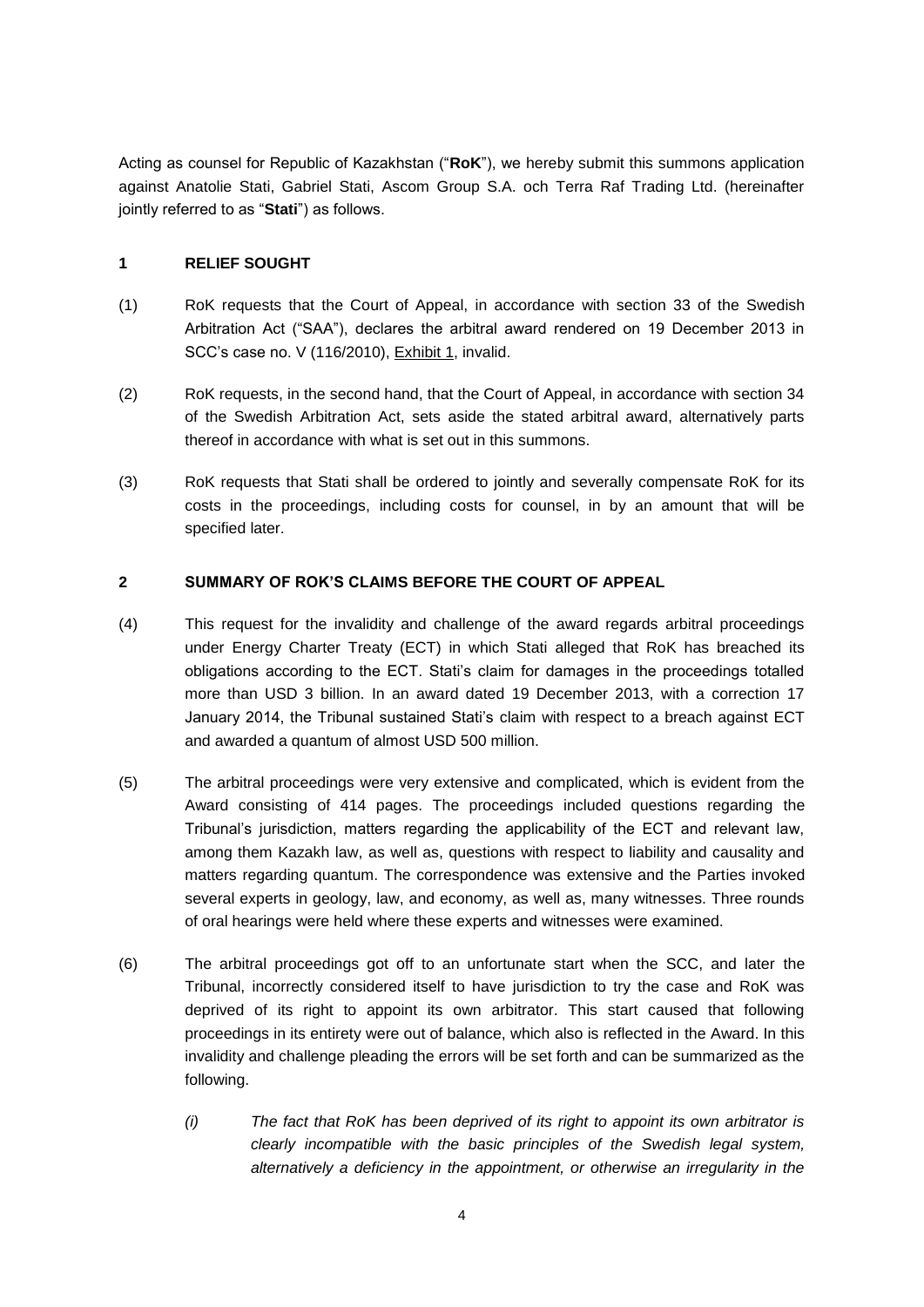*course of the proceedings which probably influenced the outcome of the case*. This will be set forth in section 5.1 below.

- *(ii) The Award is not covered by a valid arbitration agreement between the Parties because STATI failed to abide by the three Month "Cooling Off" Period in article 26 ECT and which constitutes a condition in RoK's offer*. This is set out in section 5.2 below.
- (iii) *The Award is not covered by a valid arbitration agreement between RoK and Terra Raf*. This is set out in section 5.3 below.
- *(iv) The Tribunal failed to consider pivotal witness evidence regarding the Quantum of the LPG Plant*. This is set out in section 5.4 below*.*
- *(v) The Tribunal has exceeded its mandate and has committed several procedural mistakes and by ignoring the submission of expert evidence and other evidence regarding almost every major disputed issue of the case*. This is set out in section 5.5 below.
- (vi) *The Tribunal failed to consider the RoK's objections that certain deductions would need to be made from an eventual award*. This is set out in section 5.6 below.
- (vii) *The Tribunal has exceeded its mandate and has committed procedural irregularities by going beyond the submissions of the Parties and by ignoring the parties' submissions and the applicable law on multiple occasions*. This is set out in section 5.7 below.
- (7) In summary, the Tribunal did not have jurisdiction. Hence the Award, in its entirety, shall be declared invalid in accordance with Section 33 (1) p. 2 in SAA. In any case, this error entails that the Award shall be set aside in accordance with Section 34 (1) p. 4 in SAA. The Tribunal's handling of the arbitral proceedings has also included several excesses of mandate and/or procedural irregularities which influenced the outcome of the case. The arbitral award shall therefore, in any event, be set aside entirely or partially in accordance with Section 34 (1) p. 2 and 6 in SAA.

#### <span id="page-4-0"></span>**3 INTRODUCTION**

#### <span id="page-4-1"></span>3.1 **The Parties**

(8) RoK has been an independent state since 1991. On 17 December 1994, RoK signed the Energy Charter Treaty (the "**ECT**"). On 18 October 1995, the ECT was ratified by RoK and it entered into force on 16 April 1998. In the present challenge proceedings, RoK is represented by the Ministry of Justice, Orynbor Street 8, House of Ministries, 13 Entrance, 010000, Astana, Left Bank, Republic of Kazakhstan.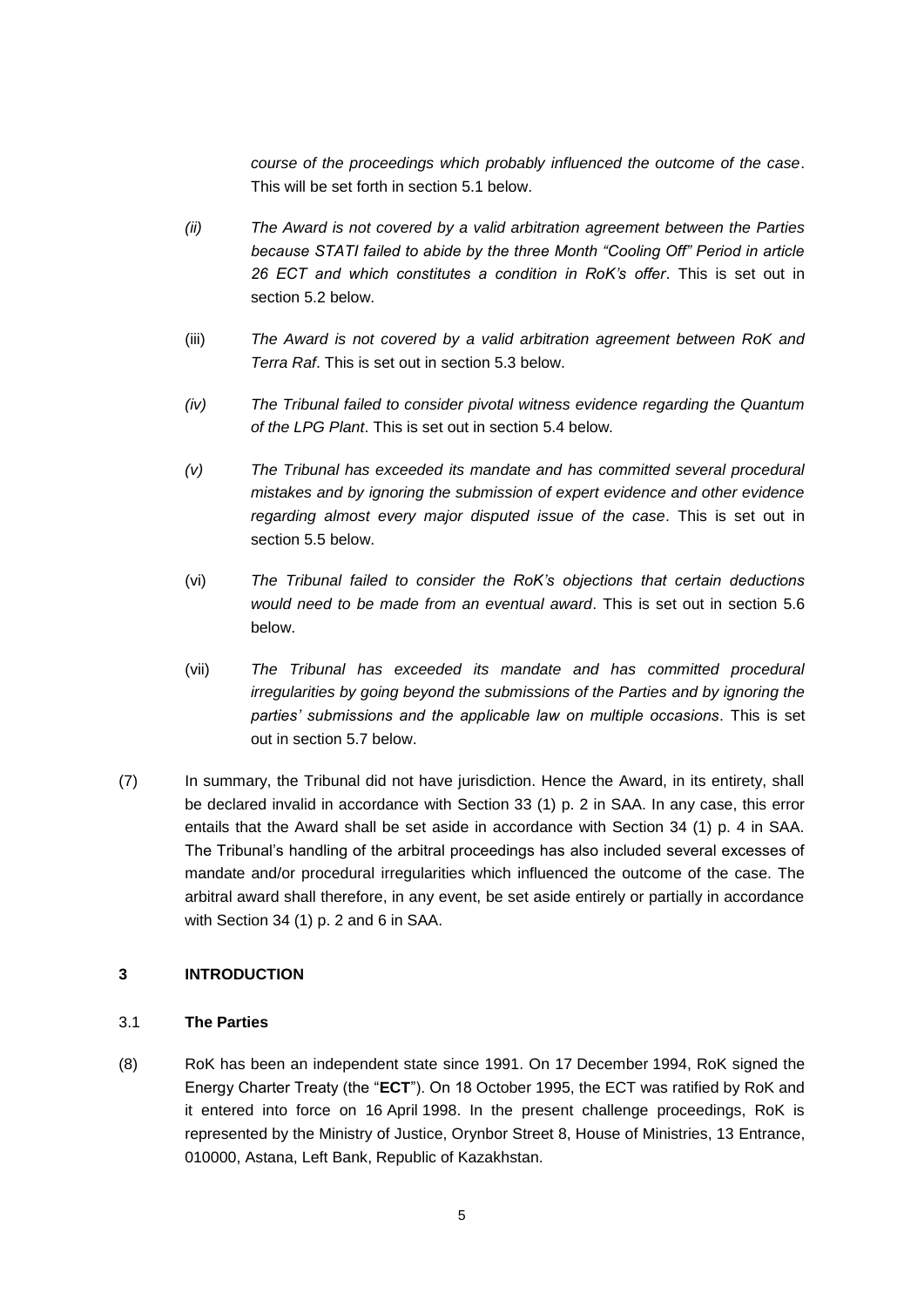- (9) Anatolie Stati holds passports of Moldova and Romania.
- (10) Gabriel Stati holds passports of Moldova and Romania.
- (11) Ascom Group S.A. ("**Ascom**") is a joint stock company incorporated under the laws of Moldova, with headquarters in Moldova, and located at 75 A. Mateevici Street, Chisinau, MD-2009, Republic of Moldova. Anatolie Stati claims to own 100% of Ascom.
- (12) Terra Raf Traiding Ltd. ("**Terra Raf**") is a limited liability company incorporated under the laws of Gibraltar, and is located at Don House, Suite 31, 30-38 Main Street, Gibraltar. Anatolie Stati and Gabriel Stati claim to each own 50% of Terra Raf.

## <span id="page-5-0"></span>3.2 **Background**

- (13) Hydrocarbon in the form of oil and natural gas is RoK's main natural resource. Since RoK became an independent state in the early 1990s, RoK has attracted foreign technical and financial investment to help the country to recover these natural assets in order to develop the country`s economy and by extension to get its people to benefit from it.
- (14) The Government of RoK is the highest authority responsible for managing investments and exploration of the country's natural resources. It should also be noted that RoK has an extensive legislation of subsoil exploration contracts and of those companies operating in this line of business. The reason to the extensive legislation is the immense importance of exploitation of RoK`s natural assets and the necessity to ensure safety of such operations.
- (15) During 1999, Stati researched the possibilities to invest in extraction of RoK`s natural resources. To that end, Stati acquired in several steps 100% of the shares in the companies Kazpolmunai ("**KPM**") and Tolynneftegas ("**TNG**").<sup>1</sup> On 9 December 1999, Ascom acquired 62 percent of the shares in KPM that owned the subsoil use contract to the oil field Borankol. On 17 May 2000, Stati acquired the 75 percent of the shares in TNG, which owned the subsoil use contracts to the natural gas field Tolkyn and also the prospect rights to the so-called Contract 302 Area (also called the Tabyl Area).
- (16) As a result of the transactions, Ascom became the owner of 100% of KPM and Terra Raf became the owner of 100% of TNG. The transactions were not transparent and the objective of the complicated corporate structure, which included a number of intermediaries, was unclear. RoK has questioned the validity of some of these transactions.
- (17) KPM and TNG explored and developed oil and gas fields in the vicinity of Opornaya, in the Mangystau region. Specifically, KPM explored, developed and later produced from the Borankol field, which is a predominantly oil bearing field. TNG explored, developed and later produced from the Tolkyn field, which is predominantly gas bearing. In addition, TNG

 $<sup>1</sup>$  Award, paras. 221 et seqq,  $Exhibit 1$ .</sup>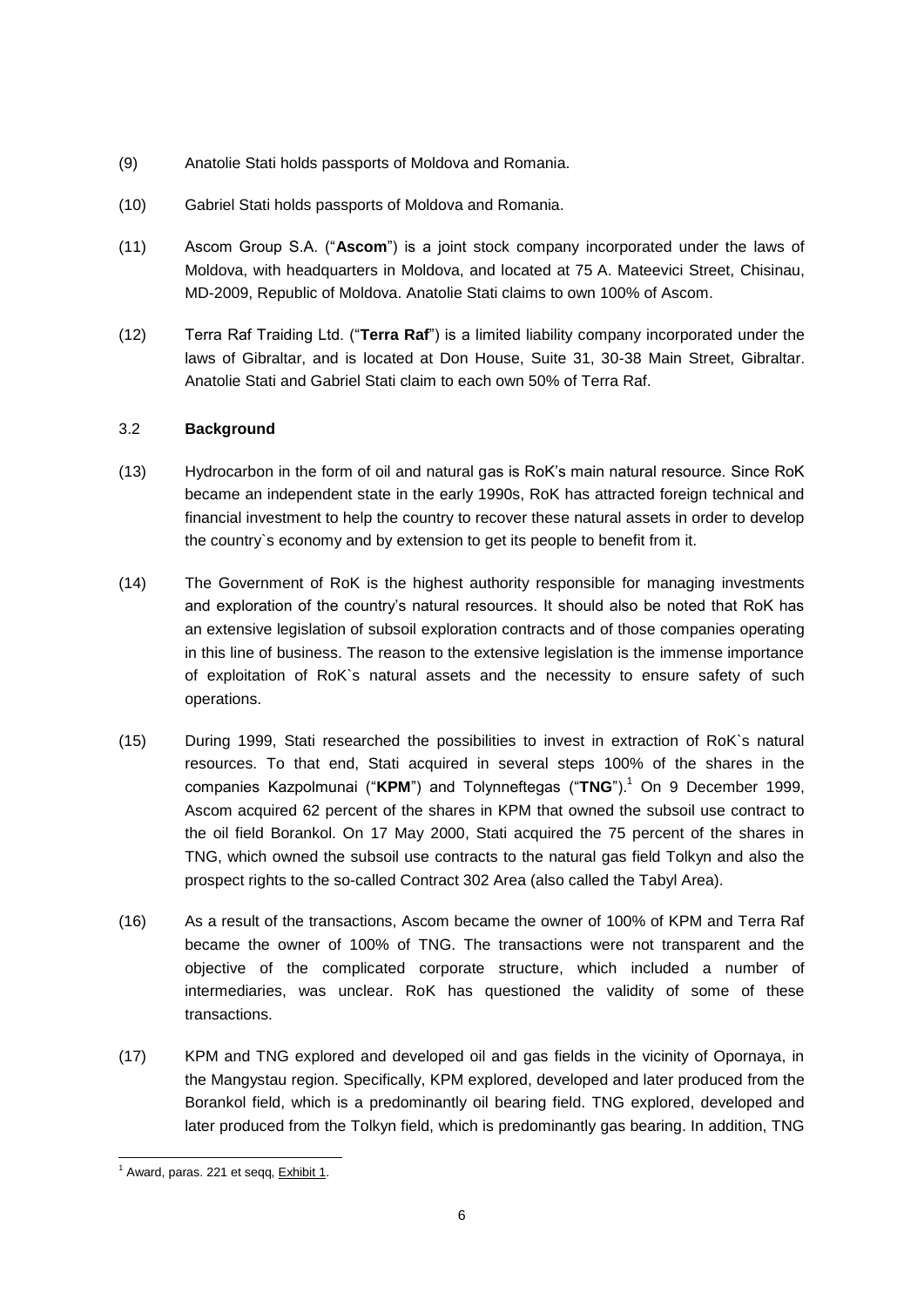explored the so-called Contract 302 Area (also referred to as "Tabyl Block"), an area in which Stati hoped to find further hydrocarbon reservoirs. Potential leads in the Contract 302 Area were called "Munaibay Main" (also "Munaibay East"), "Munaibay North", "Bahyt", "Tabyl" and "Interoil Reef".<sup>2</sup> Ultimately, Stati never developed any producing fields from the Contract 302 Area. In 2006, TNG also initiated activities to construct a Liquefied Petroleum Gas Plant (the "LPG Plant"). $3$  The purpose of an LPG Plant is to filter hydrocarbons such as propane and butane out a stream of so-called "wet" or "rich" gas. The LPG Plant was never finished.

(18) The exploration and development of the fields and the Contract 302 Area was approved by the state under three separate subsoil use contracts, namely Contract No. 305 dated 30 March 1999 (for the Borankol field), Contract No. 210 dated 12 August 1998 (for the Tolkyn field) and Contract No. 302 dated 31 July 1998 (for the Contract 302 Area).<sup>4</sup>

## <span id="page-6-0"></span>3.3 **The alleged acquisition of KPM and TNG by Stati**

(19) Of the various acquisition steps regarding the shares in KPM and TNG, the most disputed one in the arbitrational proceedings was the acquisition of 100% of the shares in TNG by Terra Raf from Gheso S.A. In particular, the Parties disputed whether the State's preemptive right to acquire shares in a company holding a subsoil use contract applied to this transaction.

### <span id="page-6-1"></span>3.4 **Financing of Stati's activities in Kazakhstan**

(20) Throughout their activities in Kazakhstan, Stati relied largely on debt financing. At the end of 2006, Stati refinanced their previous loans by way of a public debt offering of USD 300 million. To that end, Stati established a company called Tristan Oil Ltd. ("**Tristan**"), incorporated in the British Virgin Islands ("B.V.I."). Overall, until the summer of 2009, Tristan issued public debt in the form of debt notes in the amount of USD 531.1 million.<sup>5</sup> The debt was guaranteed by KPM and TNG. The details of the Tristan note structure will be discussed in section 5.7 below.

#### <span id="page-6-2"></span>3.5 **Inspections and audits of KPM and TNG**

(21) On 6 October 2008, the Moldovan President Vladimir Voronin sent a letter to Kazakhstan's President Nursultan Nazarbayev, accusing Anatolie Stati of using proceeds from Kazakhstan's mineral resources to invest in areas subject to UN sanctions, in

<sup>2</sup> Award, paras. 1633, 1637, 1649

<sup>&</sup>lt;sup>3</sup> Award, para. 250. The rationale behind a LPG-plant is to filter hydrocarbon, such as propane and butane, from natural gas.

<sup>4</sup> Award, paras. 211, 212

 $<sup>5</sup>$  Award, para. 254</sup>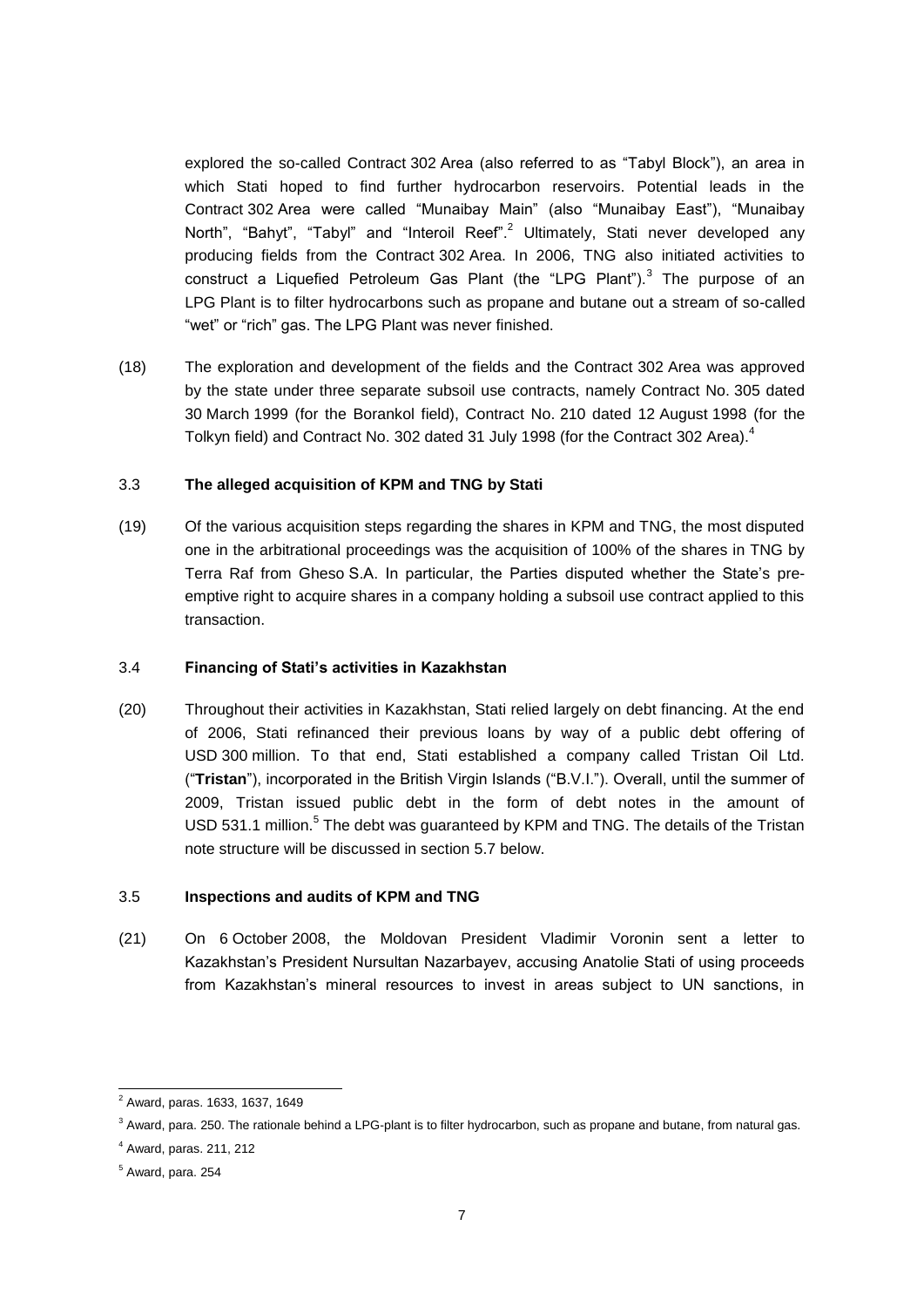particular, in South Sudan.<sup>6</sup> Further, the letter alleged that Mr. Stati was concealing profits in offshore territories and that he was bribing officials in Moldova.

- (22) As a response to the allegations by President Voronin, President Nazarbayev issued a letter to Kazakhstan's Deputy Prime Minister and to the Head of Kazakhstan's Financial Police in which he asked "*[a]t the request of the Moldavian party to carry out a thorough inspection of the company activity and to decide on its further operation in the interests of* the country".<sup>7</sup> In the following, in October and November 2008, a phase of inspections of KPM and TNG by various state authorities took place. Those inspections were instigated by the Financial Police and were intended to establish whether there was any truth in President Voronin's allegations.
- (23) The first phase of inspections also resulted in a number of assessments of taxes and duties by the Kazakh Tax and Customs Committees. As a result of the inspections and audits, various irregularities in the operations of KPM and TNG were found. *Inter alia*, a suspicion arose that KPM was operating a trunk pipeline without the necessary license for that kind of operation. Moreover, it was found that KPM and TNG had applied incorrect amortisation rates for certain exploration expenses in their annual tax declarations. What is more, irregularities with regard to the transfer of the shares in TNG from Gheso S.A. to Terra Raf were uncovered.
- (24) The suspicion regarding KPM`s operation of the trunk pipeline without a license led to a criminal investigation with the aim of finding out whether there were any individuals who had committed the crime of Illegal Entrepreneurial Activity (Article 190(2)(b) of the Kazakh Criminal Code). Illegal Entrepreneurial Activity describes any activity conducted without the necessary license leading to profits on a large scale. In the course of the criminal investigation, searches of KPM's and TNG's premises were conducted.<sup>8</sup> Ultimately, Mr. Cornegruta, the General Director of KPM, was charged with the crime. On 18 September 2009, the Aktau City Court found him guilty and convicted him to a four year prison sentence. At the same time, the court determined that a recovery order against KPM was necessary in order to collect the illegal income.
- (25) In February 2009, the Kazakh Tax Committee determined that because of the application of the wrong amortization rate, KPM and TNG had to pay back taxes in the amount of USD 62 million. The companies appealed the decision which was ultimately upheld by the Kazakh Supreme Court.<sup>9</sup>
- (26) In addition, in December 2008, the Kazakh Ministry of Energy and Mineral Resources ("MEMR") re-inspected the matter of the pre-emptive rights waiver in connection to the transfer of shares in TNG from Gheso S.A. to Terra Raf. It was found that the transfer

 $6$  Award, para. 291

 $^7$  President Voronin's Letter to President Nazarbayev, the English translation thereof reads as follows in relevant parts: "[a]t the request of the Moldavian party to carry out a thorough inspection of the company activity and to decide on its further operation in the interests of the country". <sup>8</sup> Award, para. 1049.

 $<sup>9</sup>$  Award, para. 1018.</sup>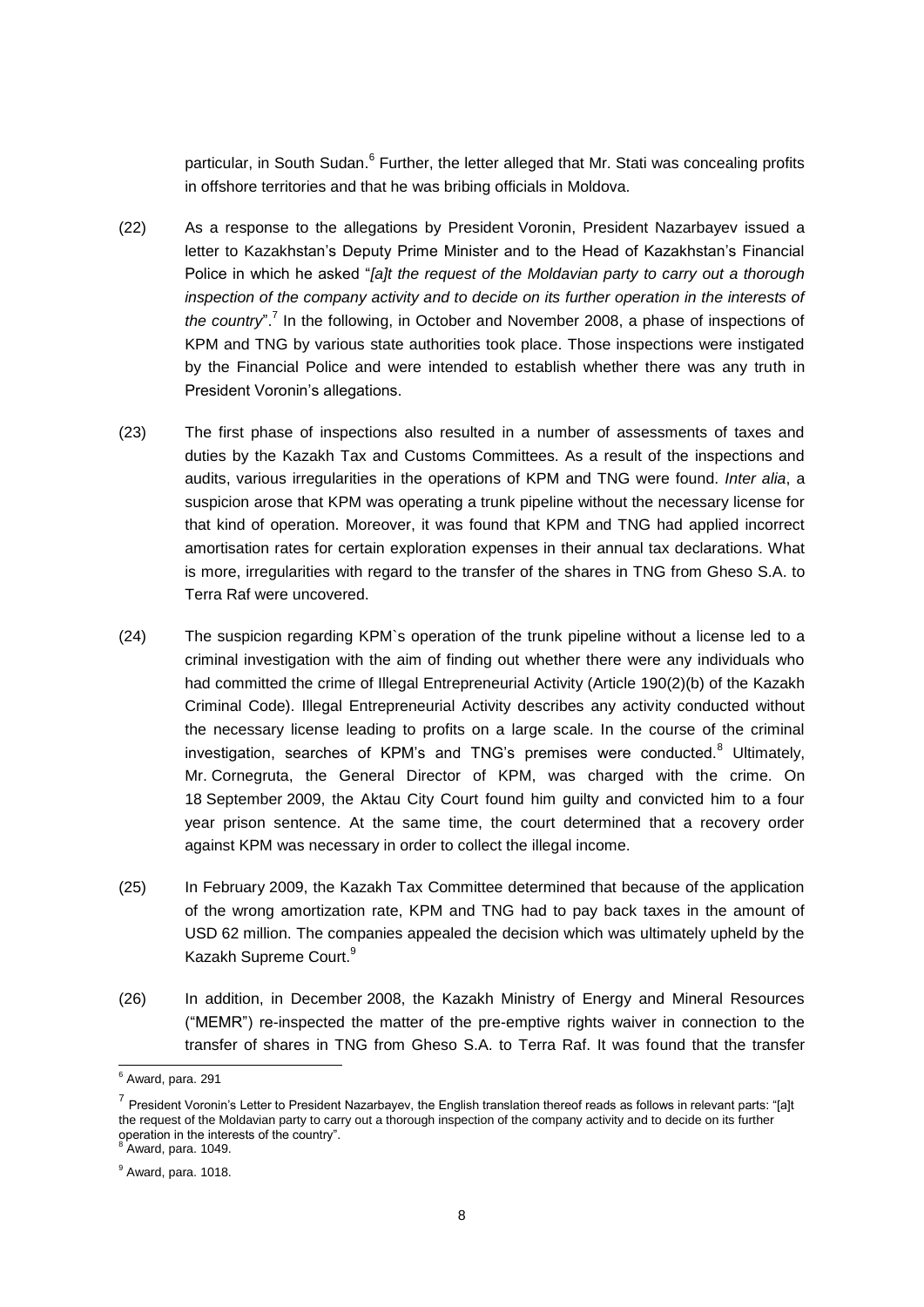occurred only in 2005, making the state's pre-emptive right applicable. Consequentially, the MEMR asked TNG to submit a new application for the transfer.<sup>10</sup>

- (27) In 2008 and 2009, KPM and TNG were hit hard by the effects of the financial crisis. Oil and gas prices as well as demand dropped significantly in that time period, putting considerable pressure on the companies' revenues. At the same time, a successful operation was necessary in order to pay the interest on the Tristan notes. In this time period, KPM and TNG curtailed their expenses for the development of the Borankol and Tolkyn fields, thus skipping necessary well work-overs. In addition, the construction of the LPG Plant was suspended.<sup>11</sup>
- (28) In June and July 2010, the General Prosecutor's Office initiated inspections of KPM and TNG based on allegations that the companies had infringed the rights of their employees as well as breached a number of contractual and legislative obligations. On 28 June 2010 the General Prosecutor's Office had received a complaint from individuals living in the Beyneu District of Mangystau Province, where the Tolkyn and Borankol oil deposits as well as the KPM & TNG oil exploitation infrastructure were situated. The subject of the complaints were violations in the activities of KPM and TNG related to non-payment of salaries, mass dismissal of employees, failure to comply with environmental legislation and legislation on subsoil use. The complainants requested the General Prosecutor's Office to take measures to prevent the loss of hydrocarbon resources and to establish a stable social environment.<sup>12</sup>
- (29) In response to the complaints it received, the General Prosecutor's office instructed a number of agencies to undertake inspections of KPM and TNG (resulting in a so-called complex or comprehensive audit). These inspections revealed a number of infringements by KPM and TNG, in particular violations concerning unauthorised emissions, discharge of sewage water, nonfulfillment of earlier directives toward eliminating violations, nonperforming of environmental monitoring activities, absence of a record on waste, failure to meet the target rates on drilling, non-fulfillment of exploratory works, failure to keep a record for flared gas metering, non-fulfillment of obligations regarding accommodation and training of Kazakh employees, violations concerning personnel not receiving safety training, absence of orientation, delays in salaries in June 2010 as well as employees being called back to work from vacation without consent. The obligations regarding payment toward the decommissioning costs fund and reimbursement of past costs were not fulfilled either.
- (30) Ultimately based on these violations, the Kazakh Ministry of Oil and Gas ("MOG", the successor of the MEMR) terminated KPM's and TNG's subsoil use contracts on 21 July 2010.<sup>13</sup> In the following, the fields as well as the facilities on the fields were taken

 $10$  Award, para. 993.

 $11$  Cf. the Defendants' own admissions at Award, paras. 653, 1436 and the findings of the Tribunal at Award, para. 251.

 $12$  Award, para. 588.

 $13$  Award, para. 611.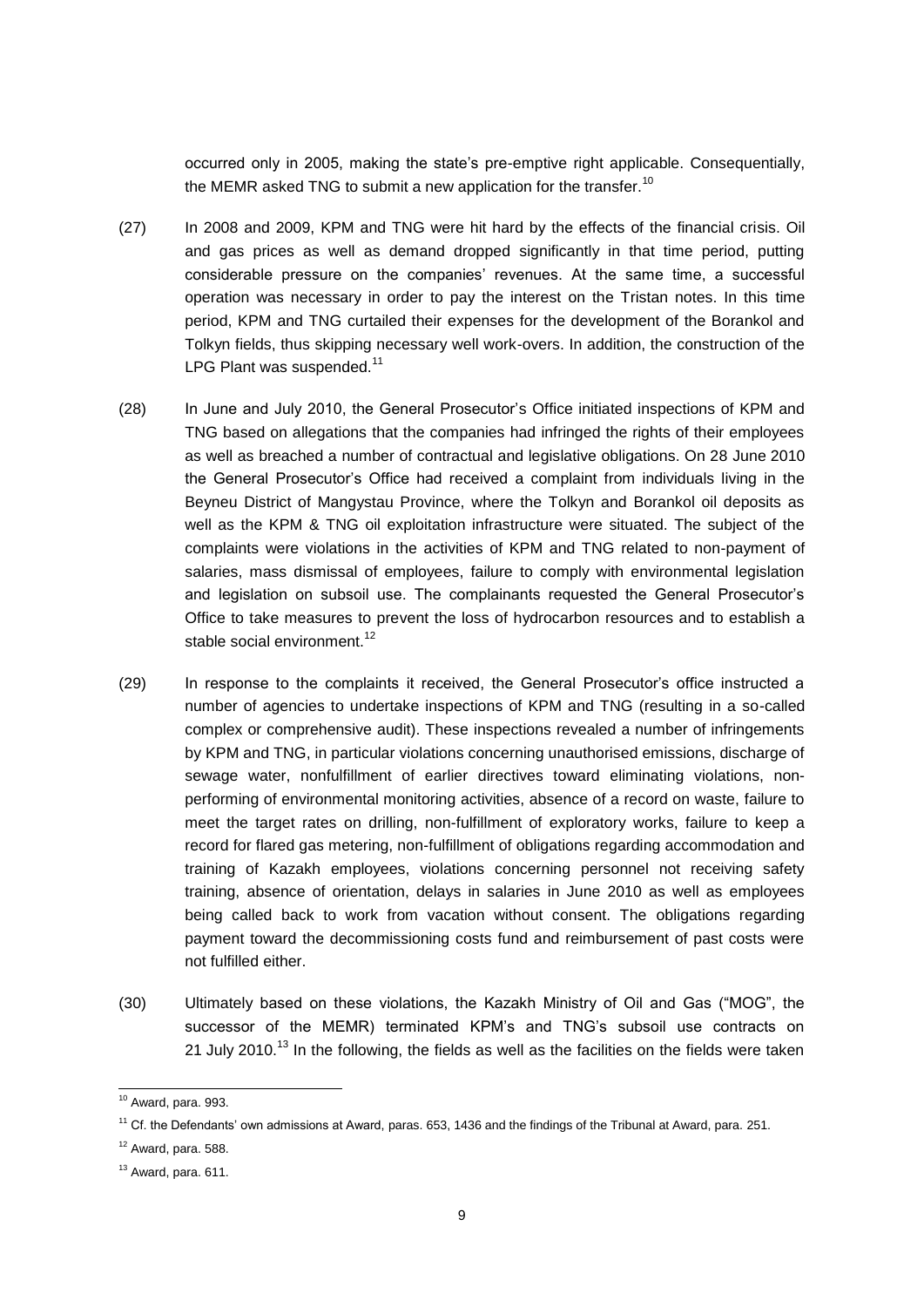into trust management by KazMunaiGas National Company ("**KMG NC**")<sup>14</sup>, the Kazakh state oil company, and by its subsidiary KazMunaiTeniz ("**KMT**").<sup>15</sup> The operation is not for profit but in order to maintain and preserve the fields. The unfinished LPG Plant does not form part of the trust management. It remains unfinished and mothballed.

### <span id="page-9-0"></span>3.6 **The Arbitration Procedure**

- (31) On 26 July 2010, only five days after the termination of the subsoil use contracts, Stati filed a Request for Arbitration with the SCC, claiming that RoK had violated its obligations under the ECT. As is set out in further detail in section 5.2 below, by submitting within five days from the cancellation of the contracts, Stati violated the requirement of Article 26(2) ECT to go through a three month "cooling off" period.
- (32) In the arbitrational procedure, Stati stated that an alleged harassment campaign was conducted by RoK's authorities against KPM and TNG. In a "scattergun approach", Stati alleged that RoK had violated practically every substantive investment protection standard contained in the ECT.
- (33) In this submission some events of the proceedings will be stated in following:
	- On 23 September 2010, the SCC Board decided that the seat of arbitration for the case is Stockholm.
	- The Tribunal consisted of Professor Karl-Heinz Böckstiegel (Chairman, appointed by the SCC), David R. Haigh QC (Defendants' appointee) and Professor Sergei Lebedev (appointed by the SCC). RoK objected to the appointment of Professor Lebedev by the SCC. This will be further set out below.
- (34) The following written submissions were made by the parties:
	- Stati's Request for Arbitration dated 26 July 2010;
	- Stati's Statement of Claim dated 18 May 2011;
	- RoK's Statement of Defence dated 21 November 2011:
	- Stati's Reply on Jurisdiction and Liability dated 8 May 2012;
	- Stati's Reply on Quantum dated 28 May 2012;
	- RoK's Rejoinder on Jurisdiction and Liability dated 13 August 2012;
	- RoK's Rejoinder on Quantum dated 1 December 2012;

 $14$  Award, para, 611

 $15$  Award, para. 1534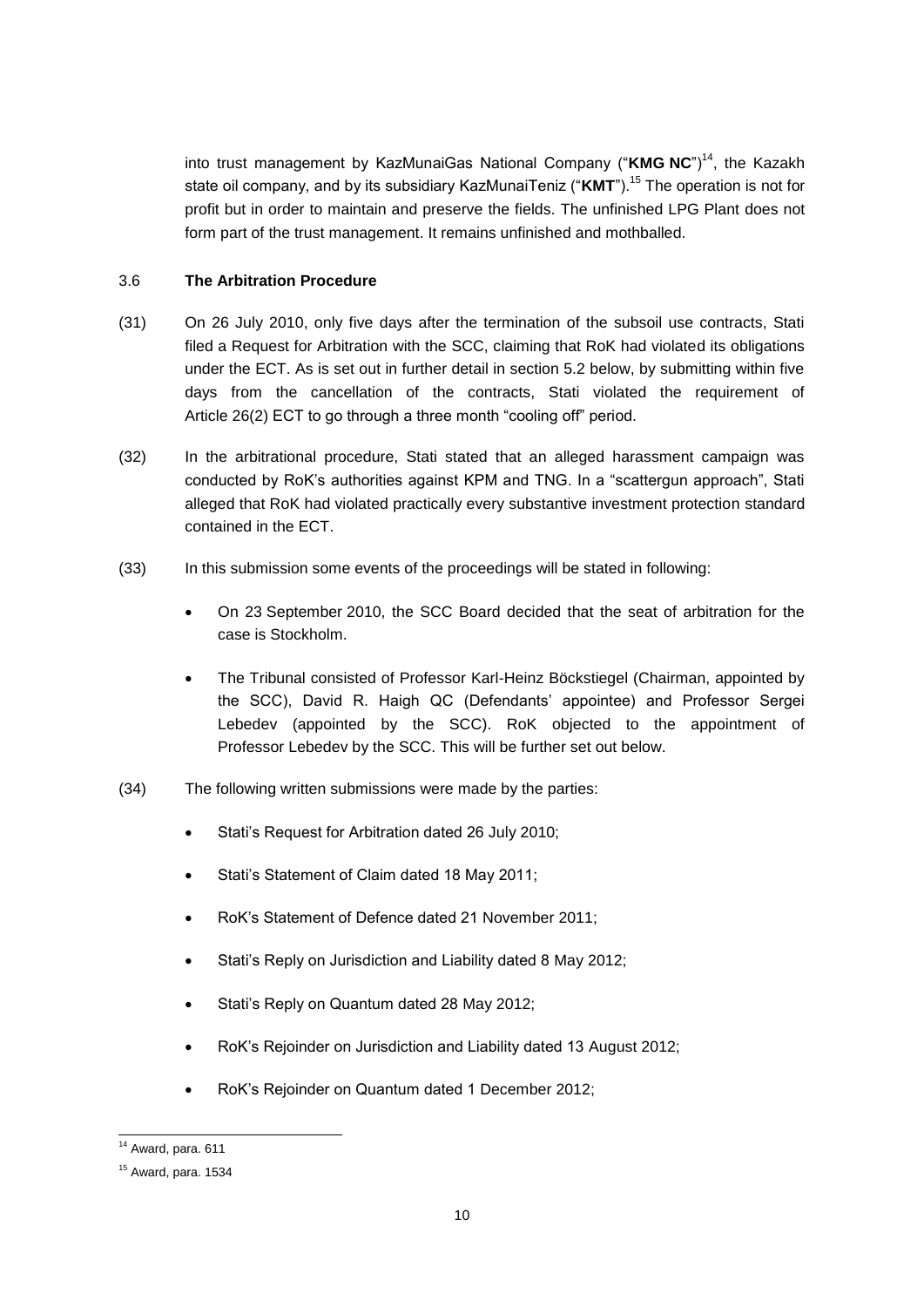- Stati's and RoK's First Post-hearing Briefs dated 8 April 2013;
- Stati's and RoK's Second Post-hearing Briefs dated 3 June 2013.
- (35) Moreover, three hearings were held, each time in Paris:
	- Hearing on Jurisdiction and Liability after the submission of RoK's Rejoinder on Jurisdiction and Liability from 1 to 8 October 2012;
	- Hearing on Quantum after the submission of the RoK's Rejoinder on Quantum from 28 to 31 January 2013;
	- Final Hearing (examination of geological experts and closing submissions) after the submission of the First Post-hearing Briefs on 2 and 3 May 2013.
- (36) Throughout the arbitration, Stati's claim for damages varied considerably.<sup>16</sup> Ultimately, Stati asked for compensation in the amount of USD 478,927,000 for the Tolkyn field, USD 197,013,000 for the Borankol field, USD 96,808,000 for Munaibay Oil, USD 329,077,000 for the LPG Plant and USD 1,626,155,000 for the Contract 302 Area, which totals USD 2,727.980.000 with interest. Further, Stati claimed also compensation for general damages equivalent to 10 percent of the total damages that Stati has claimed.<sup>17</sup>

#### <span id="page-10-0"></span>3.7 **Alleged basis for the Tribunal's jurisdiction**

- (37) Stati based their arbitration claim on Article  $26$  ECT.<sup>18</sup> According to Stati, RoK offered arbitration under the auspices of the Stockholm Chamber of Commerce (the "**SCC**") by ratifying the ECT including its Article 26, and Stati accepted the offer by initiating arbitration proceedings with their Request for Arbitration submitted to the SCC on 26 July 2010 and therefore a binding arbitrational agreement was reached.
- (38) In the course of the arbitration, RoK rejected the argument that the preconditions for an offer to arbitrate under Article 26 ECT were fulfilled. RoK continues to reject Stati's arguments relating to jurisdiction and denies that jurisdiction existed. The respective grounds for challenge are set out below.

#### <span id="page-10-1"></span>3.8 **The Award**

(39) On 19 December 2013, the Tribunal rendered the Award finding that RoK had violated its obligations under the ECT and ordering RoK to pay USD 497,685,101.00 in damages and USD 8,975,496.40 in costs of legal representation to Stati. The arbitration costs were to split between the parties, with RoK having to bear  $\frac{3}{4}$  and Stati having to bear  $\frac{1}{4}$ . Interest

<sup>16</sup> Award, para. 1834

 $17$  Award, para. 199

<sup>18</sup> Award, para. 691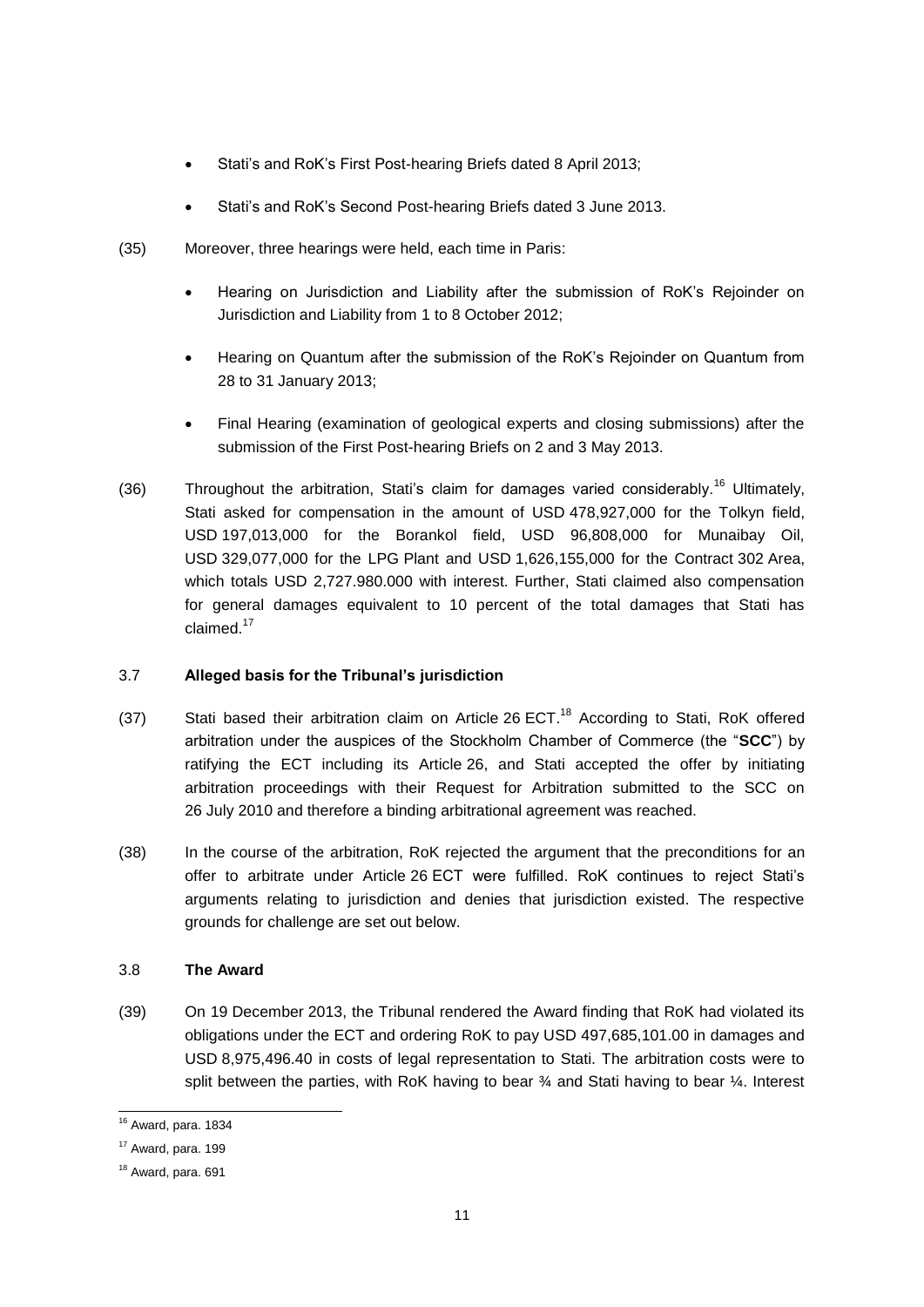to the damage sum applies as of 30 April 2009 at the rate of 6 months US Treasury Bills, compounded semi-annually. All other claims were dismissed.<sup>19</sup>

- (40) In substance, the Tribunal rejected all of RoK's jurisdictional objections.<sup>20</sup> Further, the Tribunal found RoK in breach of its obligations under the standard of fair and equitable treatment contained in Article 10(1)  $ECT<sup>21</sup>$  The Tribunal also found that the actions taken by RoK's authorities caused damages and that there was no intervening cause ruling out the awarding of damages.<sup>22</sup> Specifically, the Tribunal awarded USD 277.8 million in combined damages for the Borankol and Tolkyn fields, USD 199 million for the LPG Plant and USD 31,330,000 for the Contract 302 Area. Of these amounts, the Tribunal deducted USD 10,444,899 in debt for which it considered Stati to be no longer liable following the alleged breach by RoK. $^{23}$
- (41) Professor Lebedev dissented on jurisdiction and Mr. Haigh dissented on parts of quantum. None of them provided a separate dissenting opinion.
- (42) On 17 January 2014, the Tribunal issued a correction to the Award according to Article 41 of the SCC-Rules and Section 32 of the SAA. In the correction, the Tribunal stated that after issuing its award, it had discovered that its decision did not sufficiently specify the costs of arbitration as required by the SAA. It hence corrected the operative part of the award contained in section N. by adding sections 4.01, 4.02 and 4.03 setting out the arbitration costs incurred for the arbitrators and in form of the SCC Administrative Fee. Otherwise, the award remained unchanged.

#### <span id="page-11-0"></span>**4 DOCUMENTS AND TRANSLATIONS IN THE COURT OF APPEAL**

(43) The arbitration was conducted in the English language. The arbitral award, which is attached to this summons application, is drafted in English. We request that the Court of Appeal accepts the arbitrational award in its original form. If the Court of Appeal suggests that the parts of the award, which are cited in this summons and is relevant to these challenge proceedings, we can most certainly provide with such translations. The documentation relied on in the arbitration and which is invoked in these proceedings will be submitted in English, and with an in-house translation into Swedish in relevant parts, if the Court of Appeal so accepts.

<sup>19</sup> Award, p. 414

<sup>20</sup> Award, paras. 691 et seqq.

 $21$  Award, paras. 941 et seqq.

<sup>&</sup>lt;sup>22</sup> Award, paras. 1325 et seqq.

<sup>&</sup>lt;sup>23</sup> Award, para. 1538 and p.414 (debt under the so-called Reachcom Facility Agreement, Limozen Facility Agreement and Reachcom Receivables Purchase Agreement).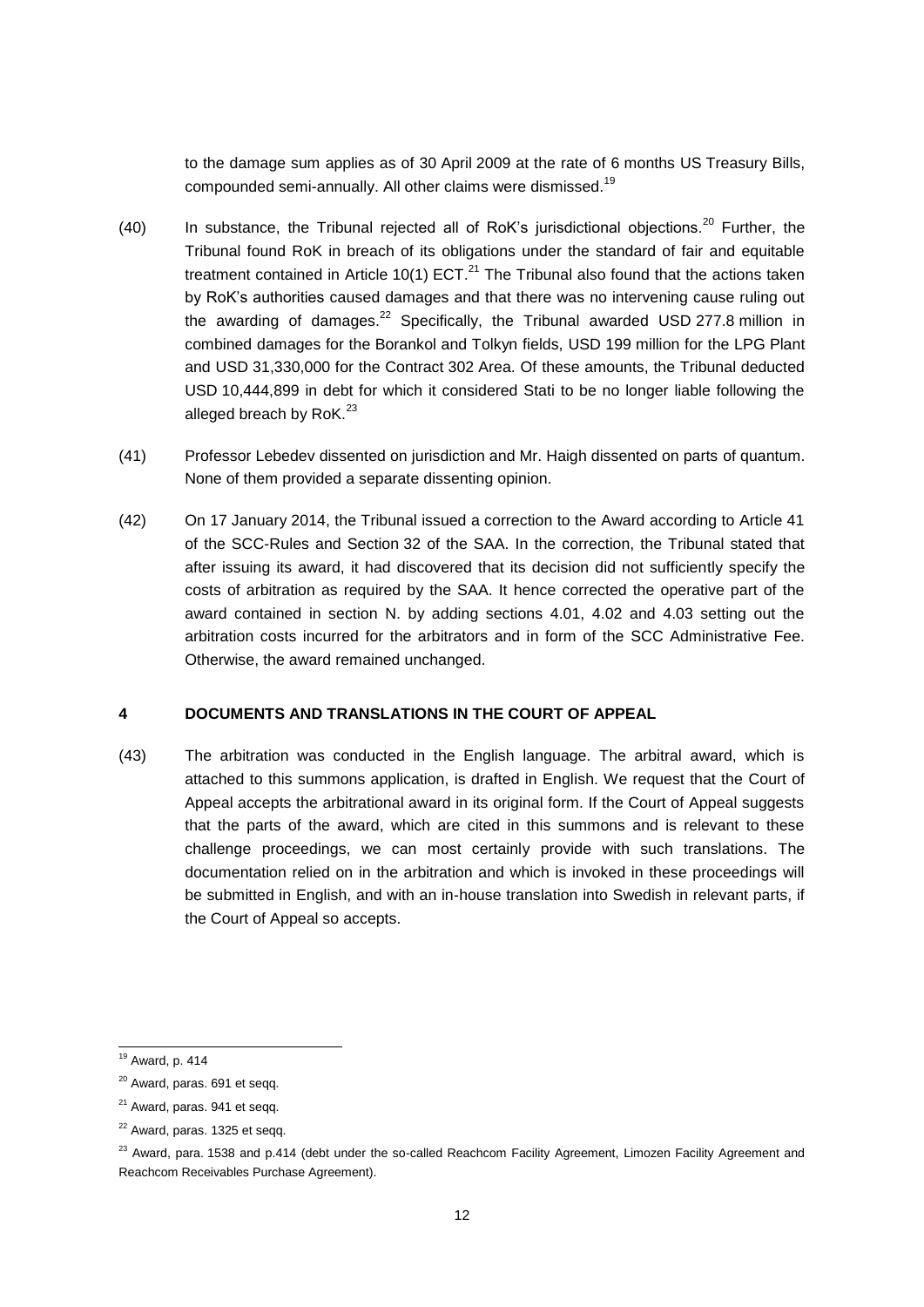#### <span id="page-12-0"></span>**5 CHALLENGE GROUNDS**

<span id="page-12-1"></span>5.1 **The fact that RoK has been deprived of its right to appoint its own arbitrator is clearly incompatible with the basic principles of the Swedish legal system, alternatively a deficiency in the appointment, or otherwise an irregularity in the course of the proceedings which probably influenced the outcome of the case**

#### 5.1.1 **Introduction**

(44) One of the most fundamental principles for an arbitral procedure is party autonomy, i.e. that the parties are in charge of the dispute themselves and have a right to appoint their own arbitrators. The right for a party to appoint its own arbitrator is a matter of legal security. If a party is denied the right to appoint an arbitrator, it affects the balance in the Tribunal and the entire arbitral procedure. Lindskog calls this condition "influence balance" and emphasizes

> *"[t]he fact that the requirement of 'influence balance' shall be set high does just not have a theoretical importance, it also has a practical importance. […] The*  fact that the order for the appointment of the tribunal is such that there is *'influence balance' ensures a balance of the parties' interests with respect to the composition of the arbitral tribunal.*" 24

- (45) Even in cases when the Tribunal has been entirely impartial, a tangible violation can be at hand if the respondent did not have an opportunity to appoint its own arbitrator.<sup>25</sup>
- (46) Rules which provide for the appointment of an arbitrator on behalf of one party if it defaults are by themselves not unproblematic as this means that one party has a party appointed arbitrator, while the other has not and the parties are therefore not treated equally. This may, however, be considered acceptable or justified if the other party has had a true opportunity to appoint its arbitrator but deliberately failed to do so. It is not, if deadlines are so short and the other party is not informed of the other party's requests.
- (47) Such a case can rather be compared to an arbitration agreement which from the outset only grants one party the right to appoint its own arbitrator while the other party would have an arbitrator imposed on it. There can be no doubt that such an arbitration agreement would violate the principle of equality of the parties. An award that is the result of an arbitration based on such an arbitration agreement would therefore clearly violate public policy and consequently, the award should be considered invalid.
- (48) The Tribunal which decided this dispute consisted of one arbitrator appointed by Stati and two arbitrators appointed by the SCC. The appointment of an arbitrator by the Board of the SCC was brought about by several violations of fundamental procedural rights of RoK

<sup>24</sup> Lindskog, *Skiljeförfarande, En kommentar*, 2012, p. 475. See also Hobér, *International Commercial Arbitration in Sweden*, 2011, p. 145 and Redfern and Hunter, *On International Arbitration*, 2009, p. 250 (cited in section 5.1.3 below).

<sup>25</sup> Cf. Heuman, *Arbitration Law of Sweden, Practice and Procedure*, 2003, p. 589.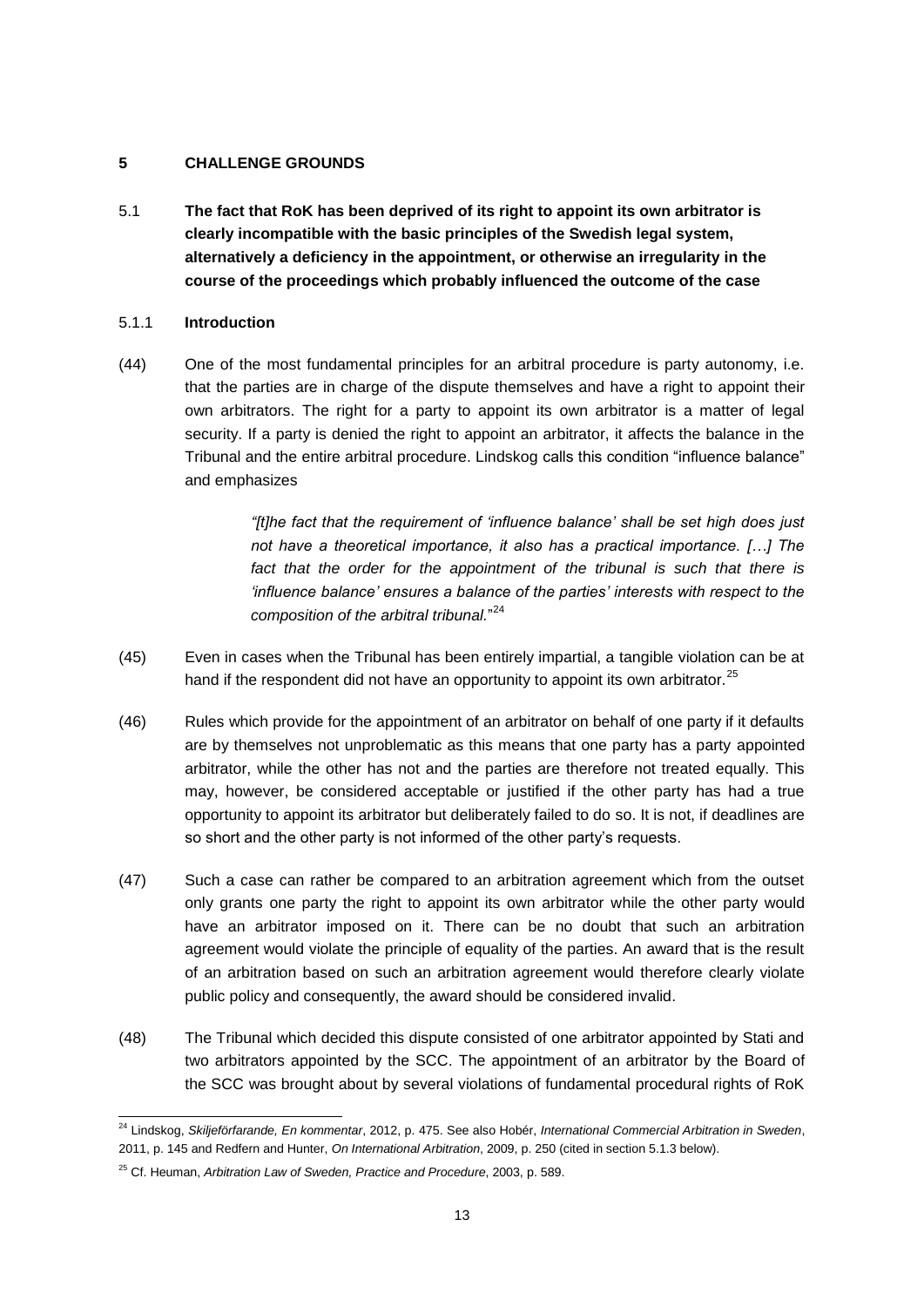and the SCC's own Rules; namely, (i) the SCC failed to conduct a proper prima facie review of the Request for Arbitration and thus failed to detect that the arbitration was initiated in breach of the three month cooling-off period, (ii) The SCC incorrectly assumed that RoK should have appointed an arbitrator with its Answer to the Request for Arbitration, (iii) the SCC acted in violation of due process and the principle of equality of the parties by stipulating deadlines that were too short, (iv) the SCC did not afford RoK the right to be heard when appointing an arbitrator on behalf of RoK, and (v) the SCC did not afford RoK the right to be heard when appointing the Chairman of the Tribunal.

(49) For these reasons, the Award must be declared invalid in accordance with Section 33 p. 2 SAA. Alternatively, the Award should be set aside in accordance with Section 34, p. 4 and 6 SAA, because the Tribunal thus appointed did not have jurisdiction and because the SCC committed a procedural mistake that affected the outcome of the case.

#### 5.1.2 **Facts**

- (50) Stati filed its Request for Arbitration on 26 July 2010. Accordingly, Stati filed its Request for Arbitration merely five days after KPM's and TNG's agreements on subsoil use rights had been terminated. Stati requested arbitration without having adhered to the three month cooling-off period stipulated in Article 26 of the ECT (see section 5.2 below).
- (51) The SCC received the Request for Arbitration on 3 August 2010 and forwarded the Request to RoK two days later, stipulating a deadline to respond only three weeks later.<sup>26</sup> The Request for Arbitration consisted of 40 pages and was accompanied by 42 exhibits. In the Request for Arbitration, Stati had proposed that the two party appointed arbitrators jointly should appoint the Chairman. In its letter, the SCC requested RoK to submit its answer in accordance with Article 5 of the SCC Rules. It did, however, not explicitly inform RoK that RoK also should appoint an arbitrator in its answer.
- (52) The letter was addressed to the Ministry of Justice, the authority referred to in Stati's Request for Arbitration as the "*governmental authority likely to represent Kazakhstan in this proceeding*."<sup>27</sup> The Request for Arbitration and the SCC Secretariat's letter were drafted in English. The official languages in RoK are Kazakh and Russian. None of the previous communication between the Parties had been in English.
- (53) Apparently, the SCC did not take any further measures to ensure that the request for arbitration was sent to the correct addressee. SCC instead relied on information from Stati that the Ministry of Justice "probably" was going to represent RoK.
- (54) The secretariat of the Ministry of Justice does not formally register letters that are in a foreign language but rather immediately attempts to deliver them to the Vice Minister (Executive Secretary) who supervises the assumed competent department. The Ministry does not have any information as to when the Request for Arbitration was received by the

<sup>&</sup>lt;sup>26</sup> Letter from the SCC to RoK dated 5 August 2010, Exhibit 2.

<sup>&</sup>lt;sup>27</sup> Request for Arbitration, para. 15.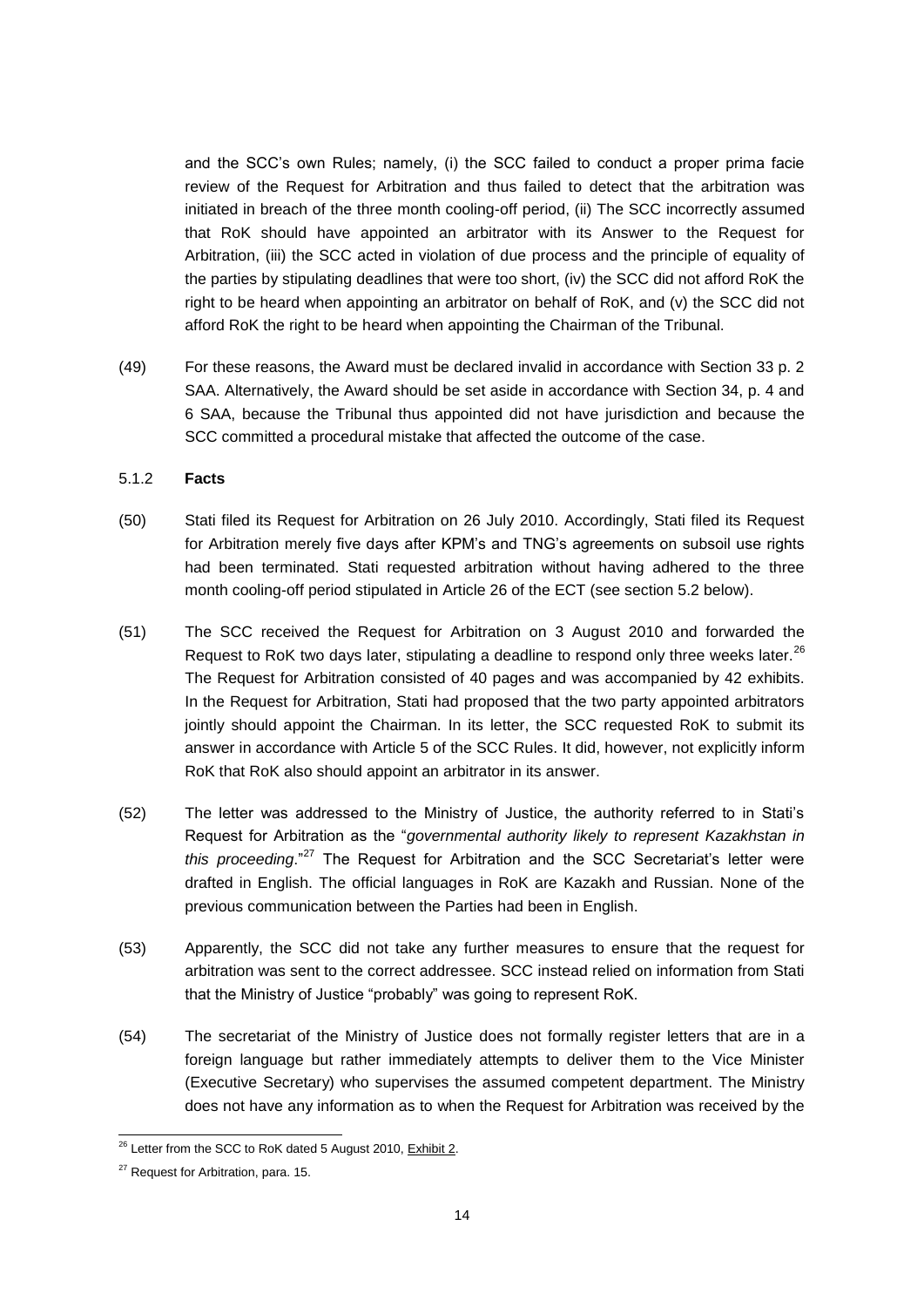secretariat of the Ministry. The Ministry's files do however suggest that it received the Request on 11 August 2010. This means that the three weeks deadline for response in fact amounted only to a 15 day deadline.

- (55) On 27 August 2010, the SCC reminded RoK to submit an answer to the Request for Arbitration and set a new deadline to 10 September 2010.<sup>28</sup> This letter was received by the secretariat of the Ministry of Justice on 31 August 2010 and by the relevant department on 1 September 2010, thus stipulating effectively a 9 day deadline.
- (56) It is stated in the letter of 27 August 2012 that the failure to submit an answer would not prevent the arbitration from proceeding, but it is not stated that the SCC would appoint an arbitrator on behalf of RoK.
- (57) Stati made a request on 13 September 2010 to appoint an arbitrator on behalf of RoK. The SCC forwarded this request to RoK on the same day. $^{29}$  Unlike the prior and the later communications, this letter was not sent by courier but by registered mail. While this letter was still travelling to RoK, on 20 September 2010, the SCC – without having informed RoK about this - wrote to Professor Lebedev to inform him about his appointment as arbitrator. One day later, Professor Lebedev accepted his appointment $^{30}$  and on 23 September 2010 the SCC sent a letter to the Parties to inform them about the appointment.<sup>31</sup> The SCC had thus appointed Professor Lebedev within **40 days** from the Republic's receipt of the Request for Arbitration.
- (58) On the same day 23 September 2010 that the SCC sent out the letter informing RoK about Professor Lebedev's appointment, RoK received Stati's request that an arbitrator should be appointed on its behalf.
- (59) Without further communication, the SCC also promptly appointed Professor Böckstiegel as the Chairman of the Tribunal. On 27 September 2010 he accepted his appointment as Chairman and on the following day, the SCC dispatched a letter to the Parties, again by courier, informing them about the appointment. All of this happened while the internal process in RoK of deciding on the competent authority and then engaging legal counsel was still ongoing.
- (60) On 2 December 2010, subsequent to having engaged legal counsel, RoK challenged the appointment of Professor Lebedev as arbitrator on behalf of RoK, arguing that the SCC had appointed Professor Lebedev without RoK's consent and prior consultation with RoK and without giving RoK an adequate opportunity to select its own arbitrator.<sup>32</sup>

<sup>&</sup>lt;sup>28</sup> Letter from the SCC to RoK dated 27 August 2010, Exhibit 3.

 $29$  Letter from the SCC to RoK dated 13 September 2010, Exhibit 4.

<sup>&</sup>lt;sup>30</sup> Letter from Professor Lebedev to the SCC dated 21 September 2010, **Exhibit 5.** 

 $31$  Letter from the SCC to RoK dated 23 September 2010, Exhibit 6.

<sup>&</sup>lt;sup>32</sup> Letter from RoK to the SCC dated 2 December 2010, Exhibit 7.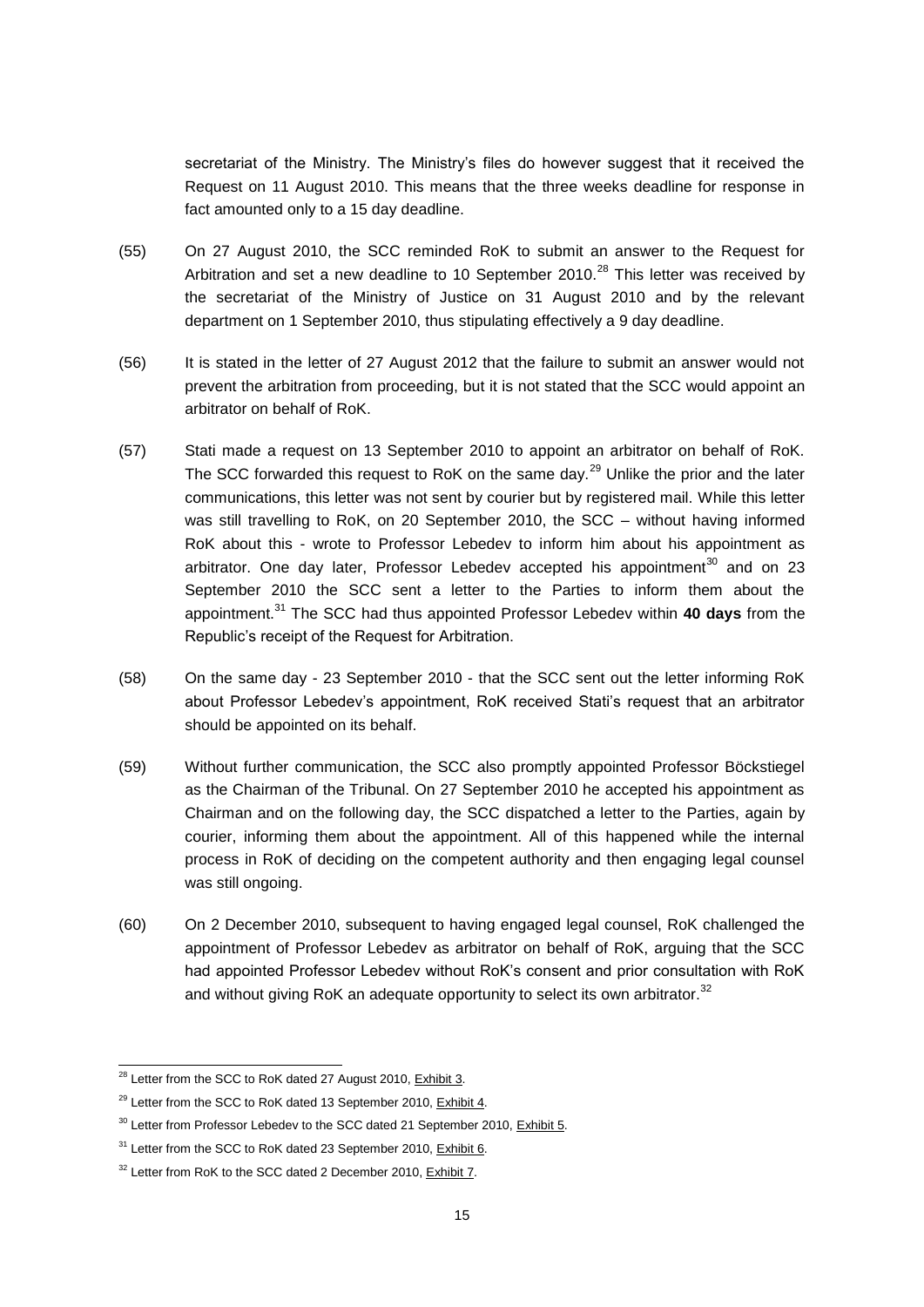- (61) This request was quashed by the SCC by a decision of 15 December 2010 with one sentence stating that no ground for disqualification of Professor Lebedev had been found.<sup>33</sup> RoK reiterated its protest at the Procedural Meeting on 15 December 2010 as evidenced by Procedural Order ("**PO**") No. 1.
- (62) In a further letter to the SCC dated 27 December 2010, RoK maintained its objection. In the same letter, RoK complained that the SCC had not responded to its question whether Margrete Stevens of King & Spalding, Stati's attorneys, had participated in the Board decision. The SCC replied that this had not been the case.
- (63) The sequence of events leading to the appointment of the Tribunal can be summarized as follows:
	- 26 July 2010 Stati filed its Request for Arbitration
	- 3 August 2010 The SCC receives the Request for Arbitration
	- 5 August 2010 The SCC forwards the Request for Arbitration to RoK by courier, sets a deadline until 26 August 2010 for response (no explicit request to appoint an arbitrator)
	- 11 August 2010 Receipt of letter by Ministry of Justice
	- 27 August 2010 SCC asks RoK to respond until 10 September 2010, sent by courier, no explicit request to appoint an arbitrator
	- 1 September 2010 receipt by relevant department of Ministry of Justice
	- 13 September 2010 Stati requests the SCC to appoint an arbitrator on behalf of RoK
	- 13 September 2010 SCC forwards Stati's request to RoK by registered mail
	- 20 September 2010 SCC informs Professor Lebedev about his appointment
	- 21 September 2010 Professor Lebedev accepts his appointment
	- 23 September 2010 SCC sends a letter to the Parties, informing them of Professor Lebedev's appointment, again by courier
	- 23 September 2010 Ministry of Justice receives Stati's request to appoint an arbitrator on its behalf
	- 27 September 2010 Ministry of Justice receives the information that Professor Lebedev has been appointed on behalf of RoK

<sup>&</sup>lt;sup>33</sup> The SCC decision dated 15 December 2010, Exhibit 8.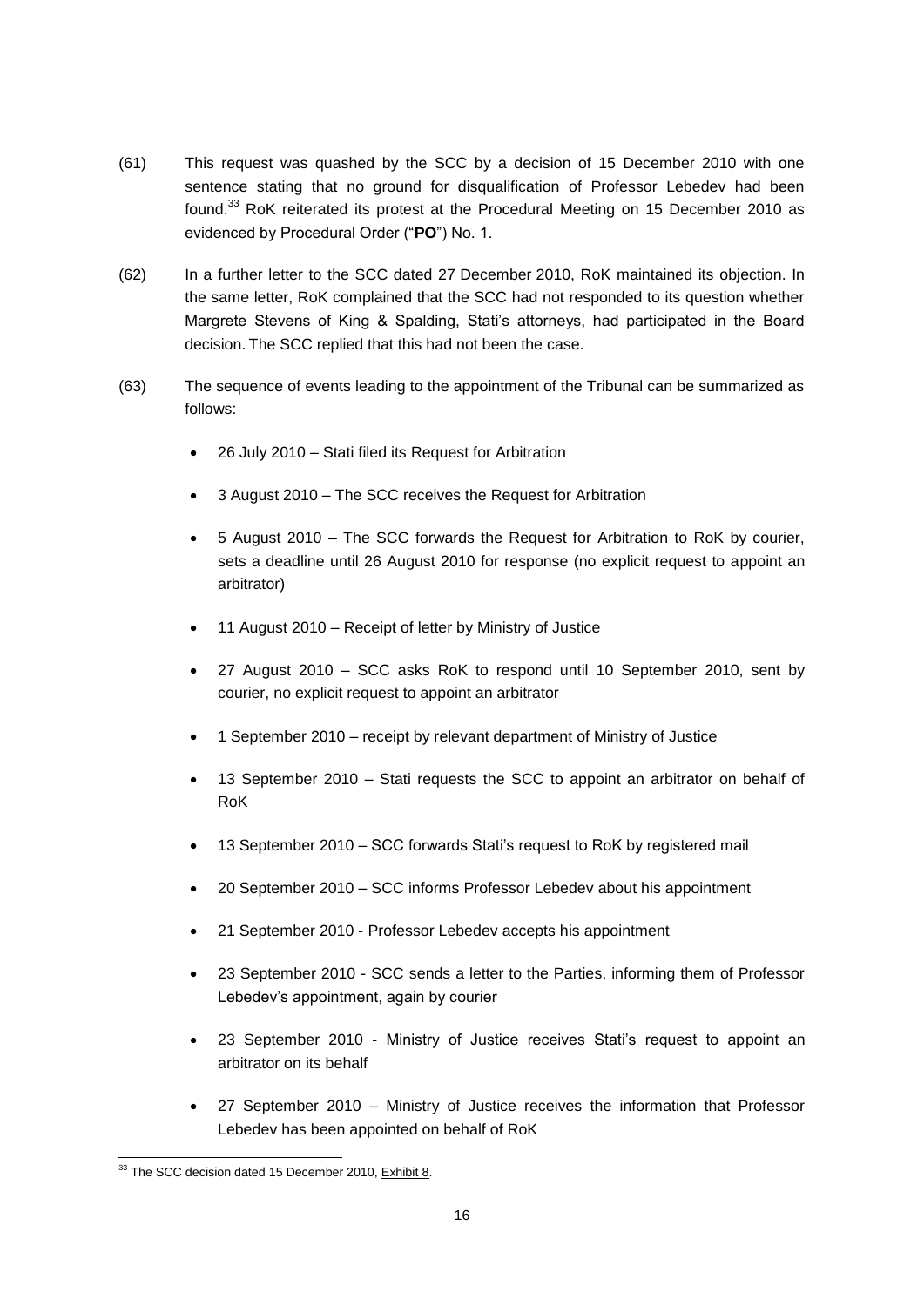- 27 September 2010 Professor Böckstiegel accepts his appointment as the Chairman
- 28 September 2010 SCC sends a letter to the Parties, informing them of Professor Böckstiegel's appointment, again by courier
- 1 October 2010 Ministry of Justice receives the information that Professor Böckstiegel has been appointed

# 5.1.3 **The SCC has an obligation to safeguard fundamental procedural rights of the Parties such as a Party's right to appoint its own arbitrator**

- (64) The SCC as the administrating institution has a duty to safeguard the Parties' fundamental procedural rights, in particular at the time when a Tribunal has not yet been constituted.
- (65) In accordance with Article 47 of the SCC Rules, not only the Tribunal but also the SCC itself in all matters not expressly provided for in these Rules, shall act in the spirit of these Rules and shall make every reasonable effort to ensure that all awards are legally enforceable. Time periods, as well as the process when such time periods have expired, are matters which do not expressly appear from the SCC Rules. Further, in accordance with Appendix 1, Article 9 SCC Rules, the SCC is under a general obligation to deal with the arbitration in an impartial, practical and expeditious manner.
- (66) Both provisions demonstrate that the SCC is under an obligation to observe certain fundamental principles such as due process and equality of the parties. If the SCC does not do so, it undermines the enforceability of an award.
- (67) In the present case, the SCC was under an obligation to ensure that RoK was given a reasonable opportunity to respond to the Request for Arbitration and to appoint its own arbitrator because the right to appoint an arbitrator is a fundamental right in international arbitration. This is particularly so when there is the risk that one party can easily appoint its arbitrator while the other is prevented from doing so.
- (68) In an article, Doak Bishop, now partner with King & Spalding, and Lucy Reed have highlighted the importance of a party's ability to appoint its arbitrator:

"*In the common international arbitration scenario of a tripartite panel, with each party appointing one arbitrator and the party-appointed arbitrators then selecting the presiding arbitrator, each side's selection of 'its' arbitrator is perhaps the single most determinative step in the arbitration. The ability to appoint one of the decision-makers is a defining aspect of the arbitral system and provides a powerful instrument when used wisely by a party*."<sup>34</sup> (emphasis added)

<sup>34</sup> R. Doak Bishop and Lucy Reed, *Practical Guidelines for Interviewing, Selecting and Challenging Party-Appointed Arbitrators in International Commercial Arbitration*, Arbitration International, (Kluwer Law International 1998, Volume 14 Issue 4) pp. 395 – 430 at p. 395.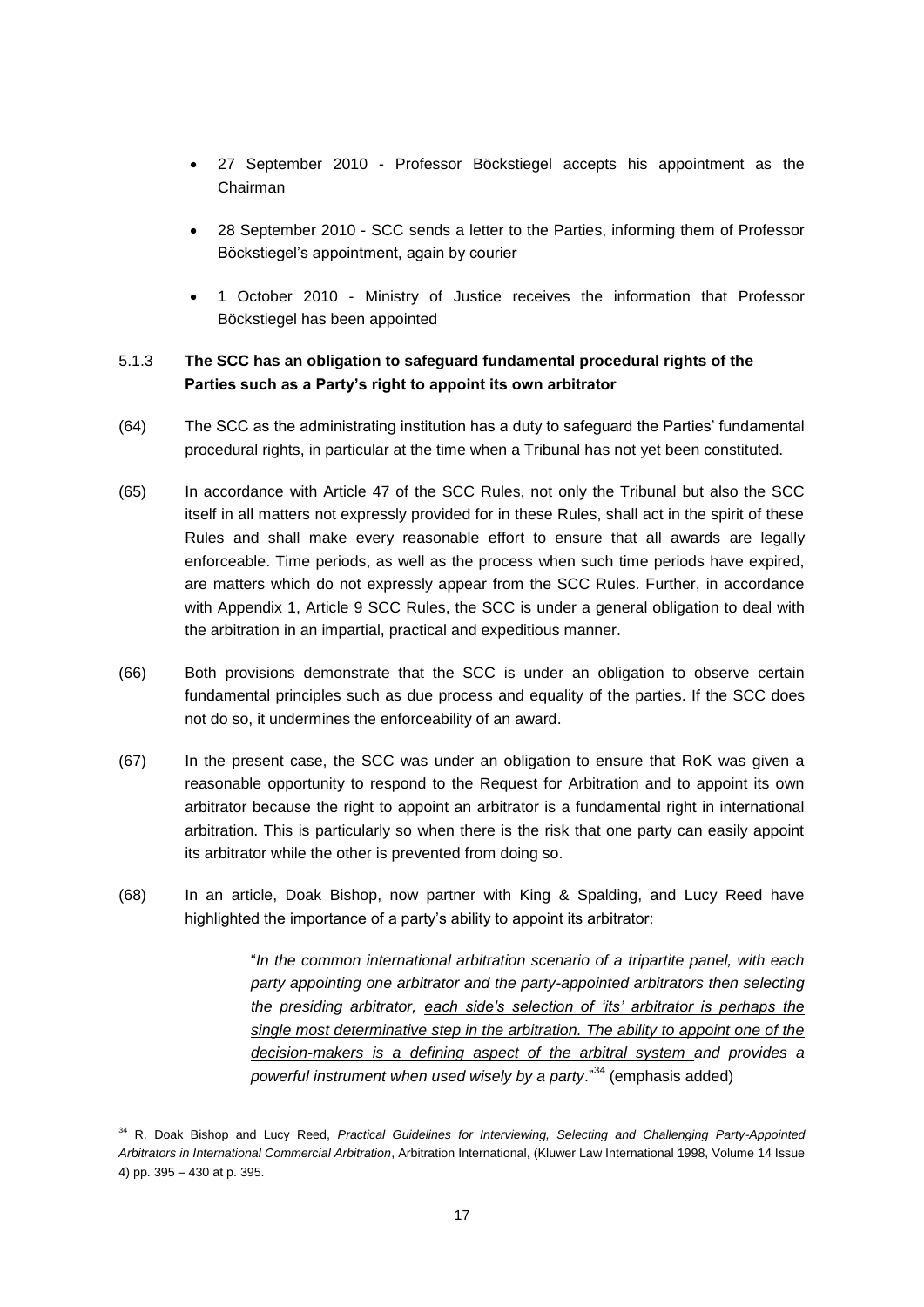(69) There is agreement among legal scholars that the appointment of a party's arbitrator is paramount because this arbitrator also has a certain role to play, in particular to see to it that the case of the nominating party is properly understood:

> "*The advantage to a party of being able to nominate an arbitrator is that it gives the party concerned a sense of investment in the arbitral tribunal. Each party will have at least one 'judge of its choice' to listen to its case. This is particularly important in an international arbitration where, in addition to the matters formally in issue, there may well be differences of language, tradition, and culture*  between the parties and, indeed, between the members of the arbitral tribunal *themselves. An arbitrator nominated by a party will be able to make sure that the case of the appointing party is properly understood by the arbitral tribunal. In particular, such an arbitrator should be able to ensure that any misunderstandings that may arise during the deliberations of the arbitral tribunal (for instance, because of differences of legal practice, culture, or language) are resolved before they lead to injustice*."<sup>35</sup> (emphasis added)

(70) The possibility and right of a party to appoint an arbitrator is a safeguard to ensure that the arbitration is conducted in a neutral manner taking into consideration the positions of the disputing parties.<sup>36</sup> Gary Born states that in case an arbitrator is appointed on behalf of one party,

> *"[t]his is the loss of a significant right: a co-arbitrator selected by the arbitral institution may be competent, but the party's ability to select its preferred coarbitrator is a key feature of the arbitral process with substantial practical importance*."<sup>37</sup>

(71) With direct reference to investment arbitrations, Charles Brower states that

"*The right of the parties to appoint the arbitrators has existed for decades, even centuries. (…) [T]he Germany-Pakistan BIT (1959), provided for party-appointed arbitrators, as did one of the first BITs providing for investor-State arbitration, the Netherlands-Tunisia BIT (1963).* 

*Today the right to appoint an arbitrator is included in most BITs, all of the major international arbitration rules, and many of the world's domestic arbitration laws, including the UNCITRAL Model Law. (…) In light of this extensive historical background, it would seem that the right of the parties to appoint the arbitrators has become an established principle of law in international arbitration.*" 38

<sup>35</sup> Redfern and Hunter, *On International Arbitration*, (2009) p. 250.

<sup>36</sup> Bühler/Webster, *Handbook of ICC Arbitration*, London 2008, para. 8-23.

<sup>37</sup> Born, *International Arbitration: Law and Practice*, 2012, p. 127.

<sup>38</sup> Brower, *The (Abbreviated) Case for Party Appointments in International Arbitration*, American Bar Association, Section of International Law, International Arbitration Committee 2013, Volume 1, Issue 1,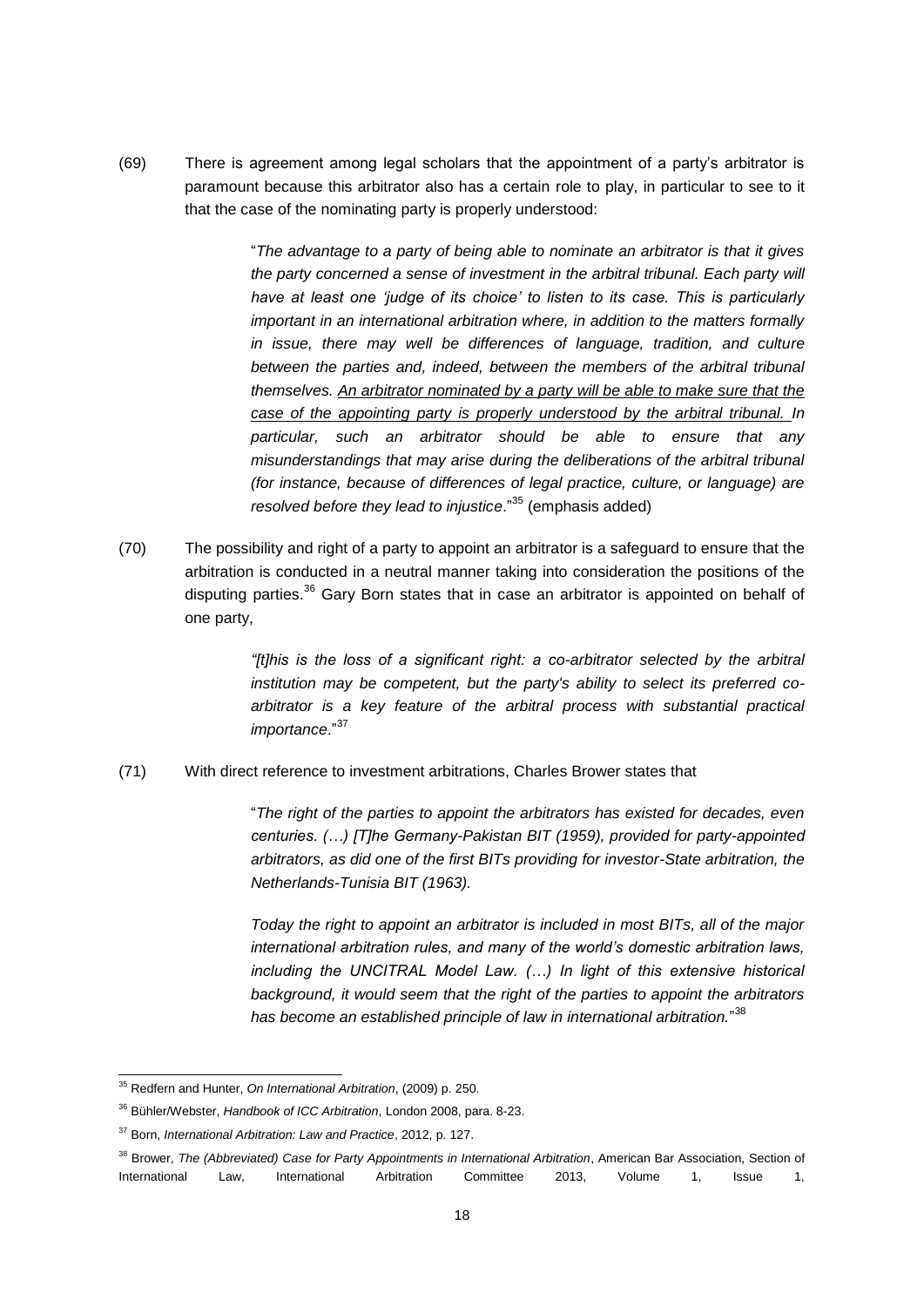- (72) In this case, the appointment by the SCC of Professor Lebedev as arbitrator on behalf of RoK has had unfortunate consequences. Professor Lebedev took a very passive role during the arbitral proceedings and thus has not been able to ensure that RoK's presentation of its case has been correctly perceived by the Tribunal. This deficiency is evidenced in several grounds that form the basis of this challenge of the Award and that are presented below in sections 5.2-5.7 below.
- (73) Certainly, as most arbitral rules accept, a party forfeits its right to appoint an arbitrator if it does not use that right. However, this fundamental right must not be taken away lightly from a party.<sup>39</sup> Indeed, if a party is deprived of this right, this is probably incompatible with the legal system in many countries, including Sweden and therefore a Tribunal thus appointed does not have jurisdiction, which also means that the arbitral award is invalid, if the party has not explicitly has refrained from its right to appoint an arbitrator.<sup>40</sup> This is something that the SCC should avoid at all costs as it is under an obligation to secure the enforceability of an award.
- (74) Safeguarding a party's right to appoint its arbitrator is a question of due process. Equally, it is question of equality of the parties. When one party can exercise its right to appoint its arbitrator and the other party cannot, this is a severe breach of this principle. As for example the French courts have frequently held, the principle of the equality of the parties must be observed in international arbitration "as a general principle of procedure founded in procedural public policy".<sup>41</sup> In the famous *Dutco* case, the French *Cour de cassation* held that the principle of the equality of the parties in the designation of the arbitrators is a matter which concerns public policy.<sup>42</sup>
- (75) All of this should have been clear to the SCC and it was under an obligation to act accordingly in order to ensure the enforceability of an eventual award and in order to treat the parties impartially. It is further under an obligation to act in a practical way, which should entail that all deadlines need to be realistic for the relevant party in regards to relevant circumstances in every case.

http://www.sccinstitute.com/filearchive/4/46703/ABA%20SIL%20Newsletter%20sent%20to%20list%20serve%20on%20Arbitr ator%20Appointments%20(001%20%20%20%20(1).pdf at pp. 10-11.

<sup>39</sup> Cf Westberg, *Anskaffning av bevisning i dispositiva tvistemål*, 2010, p. 195, *who writes that "[T]he ortodox legal scholars say that is it one thing to waiver a material right, but another to waiver a procedural right. The first would in principle be acceptable, but not the other. A waiver of a procedural right would not only be a threat to the individual's fundamental opportunities to defend its rights. It would also, if it became common to agree on a limitation of judicial review, be a threat to democracy and the state governed by law".*

<sup>40</sup> See *Lenmorniiproekt OAO v. A.L. & Partner Leasing AB*, NJA 2010 p. 219.

<sup>41</sup> For references see Fouchard Gaillard Goldman *On International Commercial Arbitration*, para. 791.

<sup>42</sup> *Ibid*, para. 792 et seqq. Also see NJA 1974 s. 573.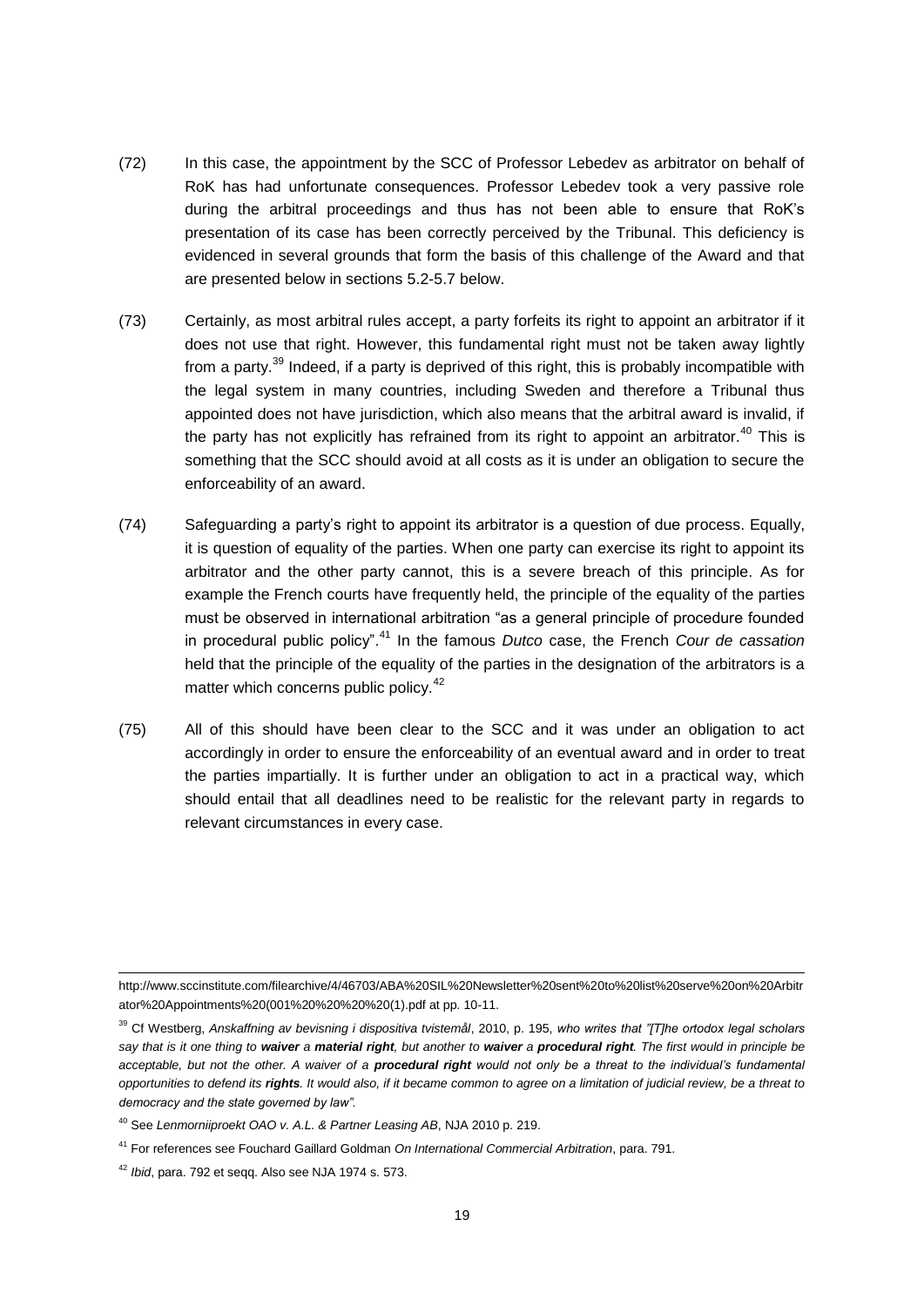# 5.1.4 **The SCC failed to conduct a proper** *prima facie* **review of the Request for Arbitration and thus failed to detect that the arbitration was initiated in breach of the three month cooling-off period that is provisioned in the ECT**

- (76) The SCC should also have noted that Stati submitted the Request for Arbitration without having adhered to the three month "cooling-off" period prescribed by Art. 26 of the ECT. Such a three month period would not only allow the Parties to negotiate a potential settlement, but it also serves the purpose of making RoK aware of the need of seeking legal advice. Had Stati adhered to this cooling-off period, RoK would indeed have been able to prepare for a potential arbitration, *inter alia* by selecting legal counsel that would then have participated in drafting the Answer to the Request for Arbitration and would have prepared the appointment of an arbitrator.<sup>43</sup>
- (77) While Stati in their Request for Arbitration alleged that they had adhered to this cooling-off period,<sup>44</sup> the SCC should have reviewed the documents relied on by Stati in this regard as part of its mandatory prima facie review and would easily have seen that none of them contained a formal request for amicable settlement. Hence, the SCC should have noted the shortage in Stati's Request for Arbitration already in the prima facie assessment of jurisdiction. If that had been accomplished, the following problems about the appointment of Professor Lebedev as an arbitrator on behalf of RoK would therefore have been avoided.

# 5.1.5 **The SCC incorrectly assumed that RoK should appointed an arbitrator with its Answer to the Request for Arbitration**

- (78) The letter from the SCC dated 5 August 2010 with the attached Request for Arbitration contained an order for RoK to, within a specified time frame, submit a response to the Request for Arbitration pursuant to Article 5 of the SCC Rules. The letter contained no order for RoK in this response to also appoint its arbitrator. The SCC's reminder on 27 August 2010 contained only a notification that RoK's failure to submit an answer would not hinder the continuing of the arbitration proceedings. Apparently, the SCC assumed that the Answer should include an appointment of an arbitrator even though the SCC Rules do not stipulate this under the circumstances of the case at hand as neither an agreement on the number of arbitrators nor a decision to that effect existed yet.
- (79) It should be noted that the SCC Rules on the appointment of arbitrators deviate from what is stipulated in the mandatory rules of the Swedish Arbitration Act. In short, the SCC Rules entails an obligation of the board of the SCC to order a respondent to appoint an arbitrator within a time limit decided by the SCC Board. Only when it has been established that the respondent has not appointed an arbitrator within this time limit, the SCC Board has a right to appoint an arbitrator on behalf of the respondent.

<sup>&</sup>lt;sup>43</sup> Regarding Stati's failure to abide by the "cooling-off" period cf. also section 5.2 below.

<sup>44</sup> Request for Arbitration, paras. 108 et seqq.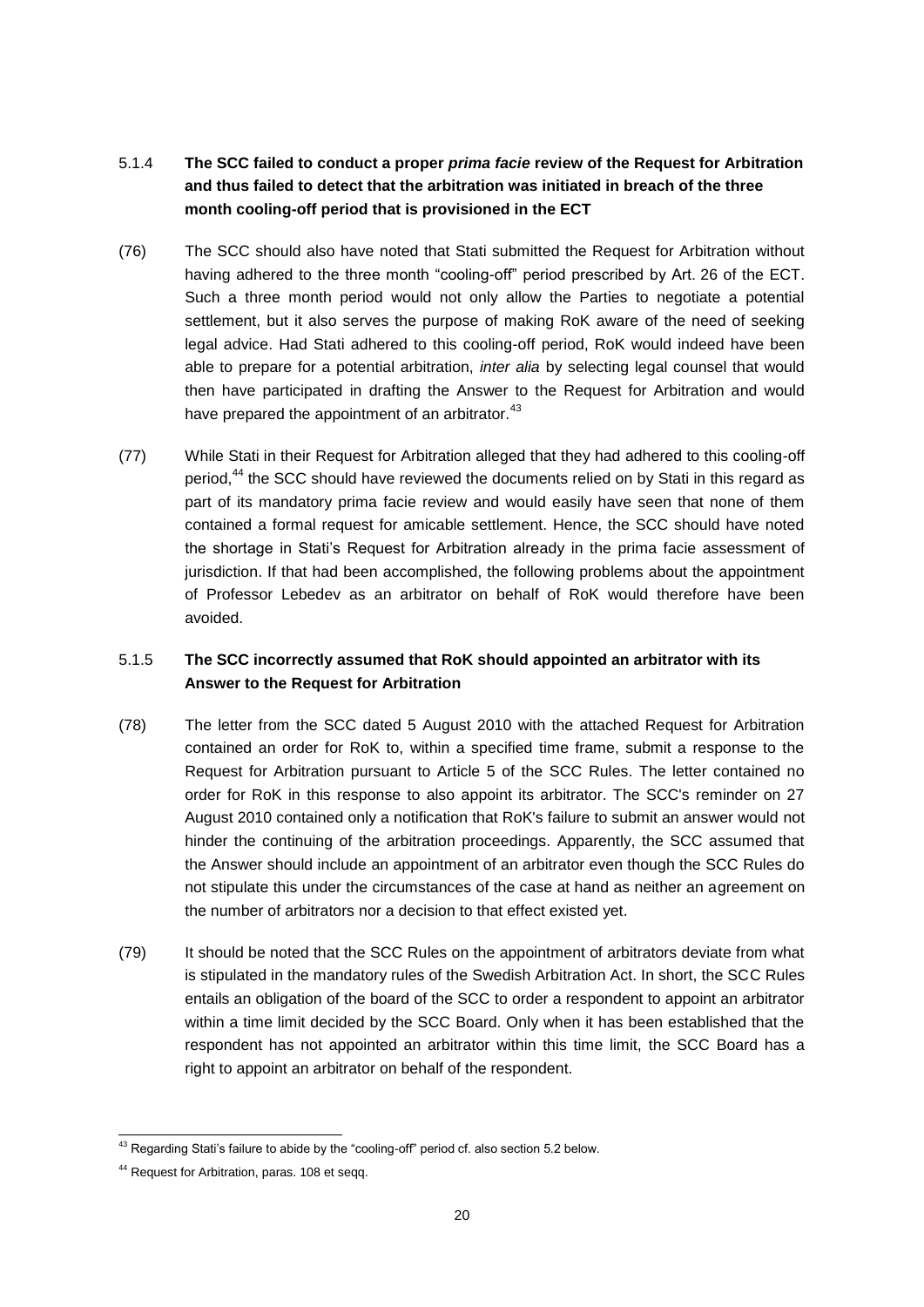- (80) With regards to situations where the Swedish Arbitration Act applies, the respondent is obliged pursuant to Section 14 of the SAA to notify the claimant in writing of its choice within 30 days from receipt of the notification. The provision entails, firstly, that that a definite time limit is set out by law, i.e. 30 days. Secondly, it states the day from which the time limit is counted, i.e. the day of receipt of the notification (the time limit cannot be amended by court upon the request of a party). Thirdly, it follows the rule that the obligation of a respondent to appoint an arbitrator arises only if it received a notice from the claimant. Thus, the claimant, in its request for arbitration, does not need to request that the respondent shall appoint an arbitrator within the specified time limit. The respondent's obligation to appoint an arbitrator instead follows by law. This is evidenced by the provision in Article 19 of the SAA. However, the claimant must in this document indicate who he has appointed as arbitrator.
- (81) The provisions in the SCC Rules on the appointment of arbitrators differ substantially from what follows from the SAA. A basic difference is that the number of arbitrators shall not invariably be three. If the parties have not agreed upon this, the number of arbitrators shall be decided by the SCC Board pursuant to Article 12 of the SCC Rules. Thus, it is not possible to, in proceedings administrated by the SCC, build the initial stage of the tenets of the SAA, i.e. that each party shall appoint one arbitrator. It should be noted in this regard that Article 2(1) of the SCC Rules states that the request for arbitration shall contain, *inter alia*, comments on the number of arbitrators. The connected provision (vi) shall be understood in light hereof; a request for arbitration shall contain "*if applicable, the name, address, telephone number, facsimile number and e-mail address of the arbitrator appointed by the Claimant*".<sup>45</sup> As the number of arbitrators is not decided at this time, the provision is designed so that the claimant does not have to appoint an arbitrator in its request for arbitration, as opposed to what follows from Article 19 SAA. It is here important to notice that Article 26 ECT does not stipulate the number of arbitrators, but only refers to the SCC Rules.
- (82) With regard to the answer to the Request for Arbitration, the SCC shall specify the time limit within which the respondent shall submit this. $46$  In this regard, it should be noted that the obligation to answer, pursuant to Article 5 of the SCC Rules, does not entail an obligation on the respondent to appoint an arbitrator, but instead merely provides that the answer should include details of who the respondent has appointed as arbitrator "*if applicable*", i.e. corresponding to what is stipulated for the Request for Arbitration pursuant to Article 2 of the SCC Rules. Thus, a request from the SCC to a respondent to submit an answer does not entail an obligation to appoint an arbitrator. As appears from SCC's letter to RoK dated 26 August 2010, the event that the respondent fails to answer does not hinder the continuing of the arbitration proceedings.<sup>47</sup> However, the rules do not

<sup>45</sup> The Russian version of Article 5(1)(v)of the SCC Rules is worded as follows in the relevant part; "если это предусмотрено избранной процедурой" – in English; "*if it is provided in the chosen procedure*".

 $46$  Pursuant to Article 13(1) SCC Rules, it is the SCC Board who can make the decision on time limits with regards to the appointment on arbitrators, not its secretariat.

<sup>47</sup> See Article 5(3) SCC Rules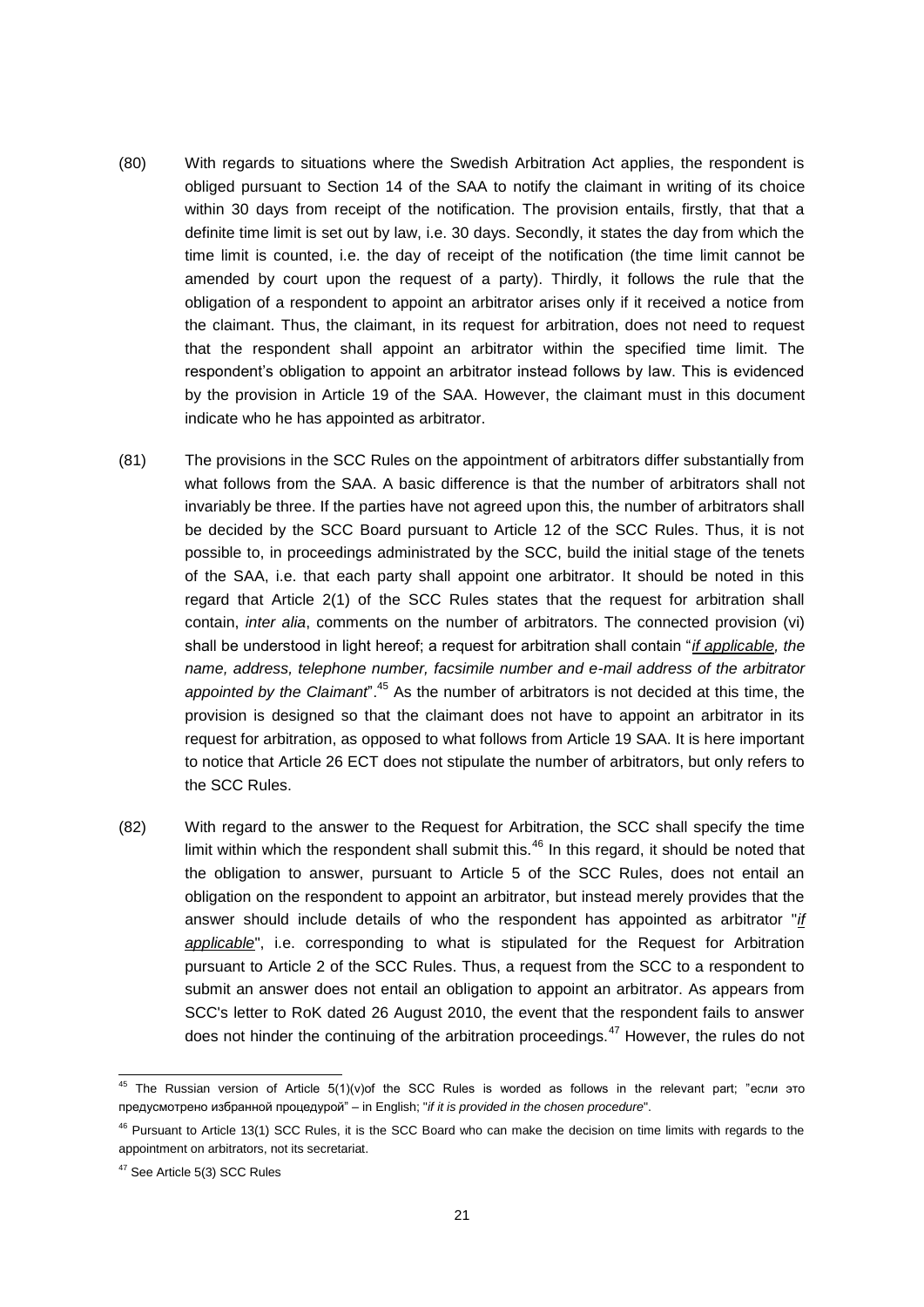entail a right for SCC to appoint an arbitrator on behalf of the respondent if it has failed to answer the Request for arbitration.

- (83) The SCC's mandate to appoint arbitrators follows from Article 13 in conjunction with Article 9 (3) of the SCC Rules. Article 13 of the SCC Rules provides for a time limit for the respondent to appoint its arbitrator. In the event any of the parties fails to appoint an arbitrator within the set time limit, the SCC Board has a right pursuant to Article 13(3) of the SCC Rules to appoint the arbitrator. The time limit set for a party to appoint an arbitrator is decided by the Board, and its length may vary.
- (84) Before the SCC has decided a time limit pursuant to Article 13(1) SCC Rules, the Board may not appoint an arbitrator on behalf of the respondent. The same should thus apply if the respondent has not received a notification on its obligation to appoint an arbitrator within the stated time limit.<sup>48</sup>
- (85) Stati's Request for Arbitration indeed contained a request that the arbitration should be decided by three arbitrators and Stati had further appointed their arbitrator. However, the SCC is not bound by a party's request in this regard, but must, if the counter party does not accept the number of arbitrators, make a decision on the matter pursuant to Article 12 of the SCC Rules. SCC's Board can thereby decide that the arbitration shall be decided by three arbitrators, which is the main rule, or by a sole arbitrator.
- (86) In present case, the SCC has deviated from what follows from the SCC Rules. The letter from SCC contained no order for RoK to appoint its own arbitrator. The deadline specified in the letter is only focused on the response to the Request for Arbitration. In any event, any such decision was never made by the SCC in this case.

# 5.1.6 **The SCC acted in violation of due process and the principle of equality of the parties by stipulating deadlines that were too short**

(87) As has been demonstrated above, the SCC has a duty to ensure that the respondent is provided with sufficient opportunity to appoint its arbitrator. Art. 5 of the SCC Rules stipulates that the Secretariat shall set a time period within which the Respondent shall submit an Answer to the SCC. As the Rules do not provide for a specific time period, this matter is not specifically regulated by the Rules. The SCC therefore has certain discretion to set this time period (however, see below). In exercising such discretion, the SCC needs to ensure that it acts in a practical and impartial way and that it ensures the execution of an eventual award. The SCC should be aware of the limits of this discretion, which also means that there can be no general deadlines but rather that every deadline needs to be carefully considered in view of all relevant circumstances of the case.

<sup>&</sup>lt;sup>48</sup> Cf. NJA 2010 s. 219. It further follows from a statement by Öhrström that the provision entails that the respondent shall be ordered within a certain time limit to appoint an arbitrator: "*After the claimant has appointed an arbitrator, the respondent is requested to appoint an arbitrator and finally the SCC will appoint a chairman*", see Öhrström, *Stockholms Handelskammares skiljedomsinstitut*, 2009, p .121.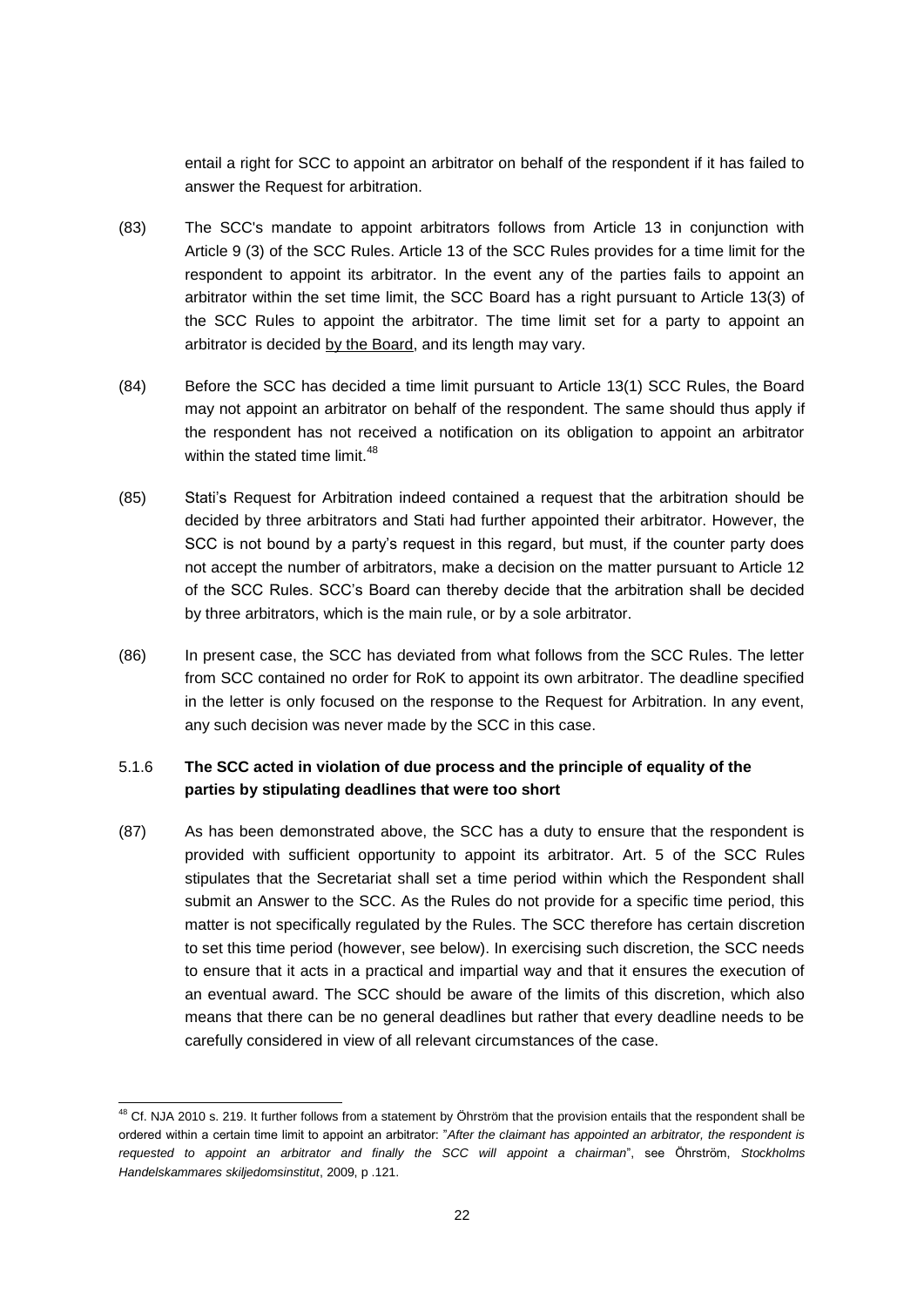- (88) In this case, such consideration should have led the SCC to set significantly longer deadlines. Therefore, the deadline of first effectively 15 days from receipt of the Request for Arbitration and then 9 days was a violation of due process and a violation of the principle of equality of the Parties.
- (89) The relevant circumstances that should have been considered by the SCC in this case are mainly the following: (i) the case was complex, (ii) the respondent was a sovereign state, (iii) the arbitration was commenced in breach of the three month cooling-off period, (iv) several days were needed for delivery of documents, (v) the alleged order was unclear (vi) English was not readily understood by the respondent, and (vii) an arbitrator can only be chosen after due consideration and communication. The SCC failed to take these facts into consideration.
	- *(i) The case was complex*
- (90) In setting the deadlines for RoK to respond, the SCC should have considered that this was an extremely complex dispute. This should have been obvious from a first review of the Request for Arbitration with 40 pages and its 42 exhibits.
	- *(ii) The respondent was a sovereign state*
- (91) In setting the deadlines, the SCC should also have considered that the respondent was a sovereign state. It should be common knowledge that every state has an administrative apparatus that requires certain procedures and routines to be followed. The first would be the identification of the competent governmental authority. The SCC sent the letter to the authority indicated by Stati as the "*likely*" competent authority. The SCC should therefore have been warned that it may not be a straightforward task which authority would be acting for RoK. The question regarding the competent authority would be a matter under Kazakh law in accordance with Article 48, second para. SAA. Under Kazakh law it could be different governmental authorities, which could be the competent one in different arbitral proceedings and finally it is the Prime Minister who decides on such issue.
- (92) It should also have been obvious to the SCC that the intra-governmental decision making process further entails retaining legal counsel. This may be a lengthy process given that an engagement letter in accordance with national legislation has to be drawn up and often even a tender process may have to be initiated. In addition, documents need to be translated into Russian or Kazakh so that they can be understood by the decision makers. Only then can the answer to be provided including the appointment of an arbitrator be agreed and developed with legal counsel.
- (93) The SCC should not be expecting any government authority to communicate with the SCC until it has retained legal counsel, legal counsel has studied the Request and counsel and the government authority have deliberated on how to react.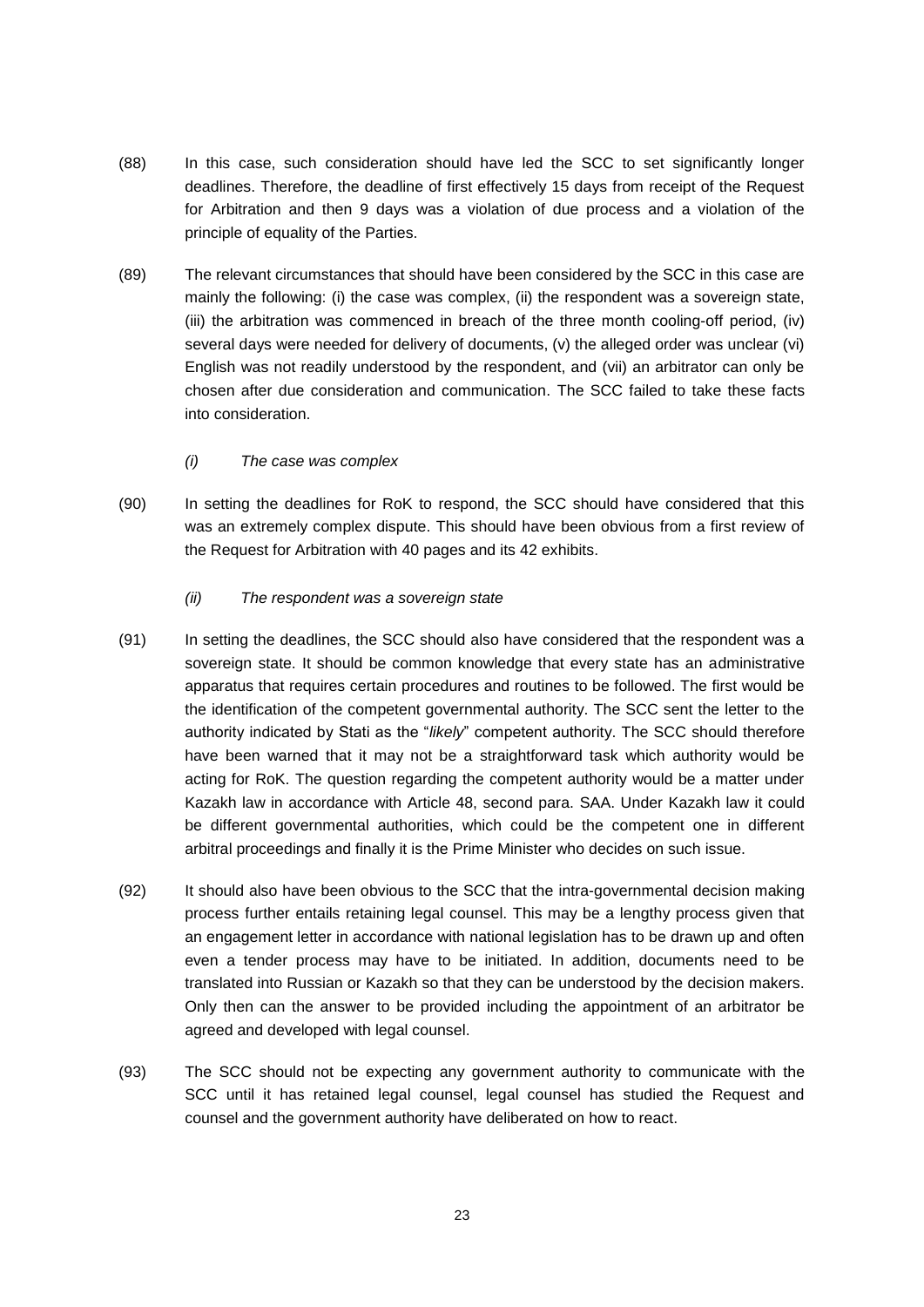(94) The fact that states as respondents should be treated differently is widely accepted in international arbitration, including lawyers from the law firm representing Stati in this case. King & Spalding lawyers Doak Bishop and Margrete Stevens, the latter being a member of the SCC board, accepted in an article that

> "*[m]any who have been involved in investment arbitration will recognize the delays in the procedural schedule that often occur when a state is the respondent. Postponements attributable to the burden of organizing the government machinery is accepted to some extent as par for the course when arbitrating against a state."<sup>49</sup>*

- *(iii) The arbitration was initiated in breach of the provisioned three month cooling-off period*
- (95) The Arbitration was requested with a direct reference to Article 26 in ECT. As seen by the circumstances set out in section 5.2 and in the following, the SCC should, in addition to taking note of that the cooling-off period was not followed by Stati, at least have prolonged the response time limit for RoK in order to give him the opportunity to take stance on the conditions for an arbitration according to the ECT.
	- *(iv) Several days needed for delivery of documents*
- (96) The SCC should also have been aware and taken into consideration that, even by courier, it takes a certain time to deliver documents between Sweden and RoK. As the evidence shows even by courier the delivery took at least four days. Further, the SCC should have noticed that Stati had only provided it with the name of the Ministry but no further specification of any person. It therefore had to assume that in addition to the time for the courier, it would take further time within the Ministry for the competent person to receive the letter.
	- *(v) The alleged order was unclear*
- (97) Further, the SCC should at least have seen to it that its letters and instructions would be understandable by a party that does not yet have legal counsel. When sending on a request for arbitration, the SCC has to assume that the chances are high that this party has not yet appointed legal counsel. The instructions given should therefore be readily understandable and clear to someone who is not well versed in international arbitration. When SCC received the Request for Arbitration, the starting assumption for SCC must be that RoK most likely did not have a legal counsel.
- (98) The letter from the SCC only refers to an answer to the Request for Arbitration with reference to Article 5 of the SCC Rules. In accordance with what has been discussed

<sup>49</sup> R. Doak Bishop and Margrete Stevens, *Safeguarding the Fair Conduct of Proceedings* – Report in Albert Jan van den Berg (ed), *International Arbitration: The Coming of a New Age?*, ICCA Congress Series, Volume 17 (Kluwer Law International 2013) at p. 490.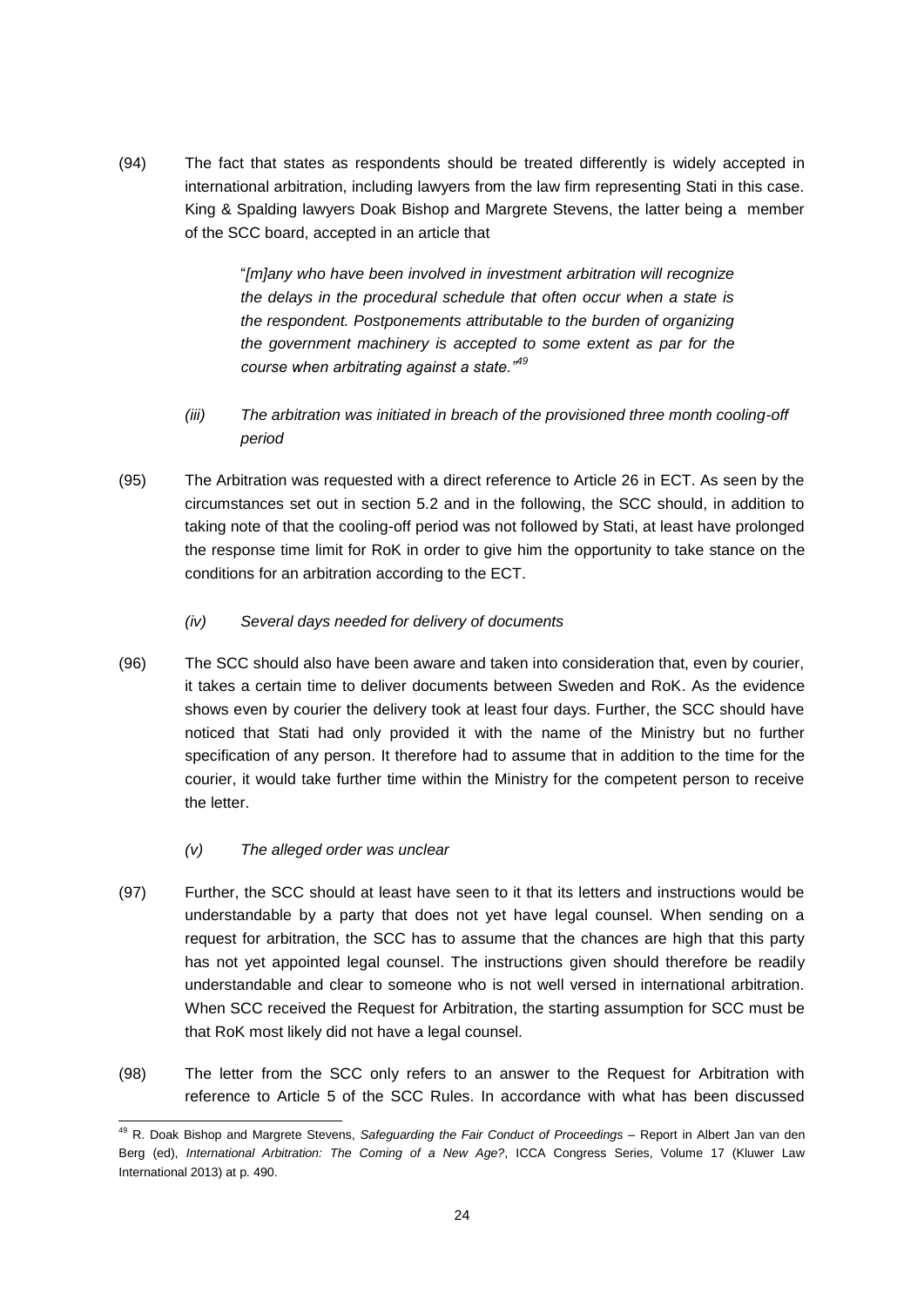under section 5.1.5 above, this order can hardly, even with an indulgent interpretation, be seen as including a request for whom RoK had appointed as it arbitrator. For a party without legal counsel it would be almost impossible to interpret, into the order of the SCC, such a request.

## *(vi) English not readily understood by respondent*

- (99) The SCC also failed to take into consideration that English is not a language commonly spoken in RoK, a fact that was or should have been known by the Secretariat of the SCC. The official languages in RoK are Kazakh and Russian. In the relevant department of the Ministry of Justice only two people spoke English at the time. From the exhibits sent with the Request for Arbitration, the SCC could also have seen that English was never a language in which the Parties had communicated, it was always Russian.
- (100) The Russian version of Article 5 (1)(v) in SCC rules has the following wording in relevant part: "если это предусмотрено избранной процедурой", translated English meaning, "*if it is provided in the chosen procedure*". If the Ministry of Justice had opportunity to analyze the content of SCC's request, they would most likely have used the Russian version of the SCC rules. Since Article 26 ECT does not contain a provision about the number of the arbitrators, but rather refers to the SCC Rules. Therefore, the SCC's request in the letter about that RoK should answer to the Request for Arbitration can hardly be understood as if it also entailed a requirement of appointing an arbitrator.

#### *(vii) An arbitrator can only be chosen after due consideration and communication*

- (101) In addition, the SCC should have taken into consideration that, in particular in an investment arbitration, the choice of an arbitrator requires specific care and consideration. It is common to research which stance potential candidates have taken on disputed issues in other investment arbitrations. Often, some exchange with potential candidates occurs before an appointment and this is not only admissible but common practice that requires additional time.
	- *(viii) SCC failed to take any of these factors into consideration*
- (102) The SCC, however, failed to take into account any of these circumstances when setting the time limits for RoK to provide an answer and to appoint an arbitrator. Rather, even a respondent that is not a state but an entity in a straightforward commercial arbitration may have struggled with them.
- (103) The effectively 15 days from receipt of the Request for Arbitration are too short a time period even for domestic Swedish arbitrations. Article 14 (1) of the Swedish Arbitration Act prescribes a period of 30 days from receipt of the notice of the other party's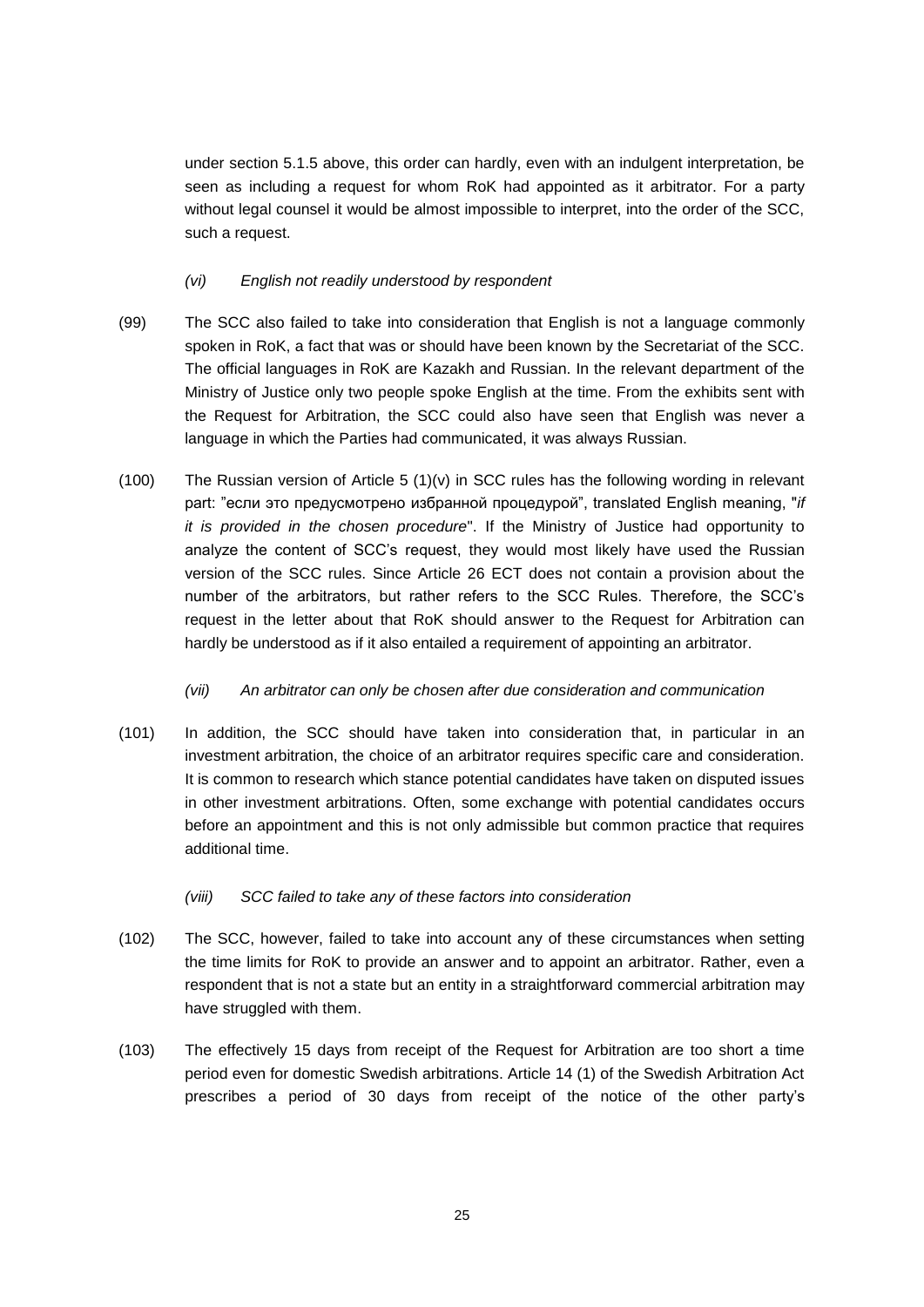appointment.<sup>50</sup> In this case, the SCC thus granted a state in an investment arbitration about half the time that would have needed to be accorded to a party in a domestic Swedish commercial arbitration according to the SAA. It is obvious that the time frame granted to the RoK was insufficient and did not accord with generally accepted standards.

- (104) The additional 9 days deadline could not help to heal the fact that the deadline was too short. Even if both deadlines are combined, it was only a deadline of 30 days from receipt of the Request for Arbitration. This may be just acceptable for domestic arbitration but it is incompatible with international investment arbitration.
- (105) Disputes under the ICSID Convention are a particularly good measure of established international practice for arbitrations in which states are involved. The ICSID Convention thus takes into account the particularities of state parties in international arbitration. It should also be mentioned that the ECT also provides for the possibility to take recourse to ICSID as an alternative to the SCC and a state's right should not be curtailed by the fact that an investor opts for an SCC arbitration rather than ICSID.
- (106) According to Article 38 of the ICSID Convention, there is at least a 90 day time period after dispatch of the notice of registration of the request before an arbitrator can be appointed on behalf of one party:

"*If the Tribunal shall not have been constituted within 90 days after notice of registration of the request has been dispatched by the Secretary-General in accordance with paragraph (3) of Article 36, or such other period as the parties may agree, the Chairman shall, at the request of either party and after consulting both parties as far as possible, appoint the arbitrator or arbitrators not yet appointed (…)"*

- (107) Such a deadline would take sufficiently into consideration that a state is party to the arbitration. In this case, where further factors, such as the failure to abide by the coolingoff period and the high complexity of the case (and eventually a claim for more than USD 3 billion) played a role, the SCC should have considered to afford more time to RoK, not less.
- (108) In addition, the SCC aggravated the situation by providing unclear instructions that, at least to a party which had not yet retained legal counsel. In its letters, instead of pointing to the necessary actions, in this case the appointment of an arbitrator, the SCC only requested RoK to submit an answer to the Request for Arbitration in accordance with Article 5 of the SCC Rules. The SCC never explicitly mentioned that this Answer was to include the appointment of an arbitrator. The SCC did not mention that failure in this respect would lead to the SCC appointing an arbitrator on RoK`s behalf.

<sup>50</sup> See Hobér, *International Commercial Arbitration in Sweden*, 2011, s. 151, ¶ 4.18, who writes: "*[E]ssentially, under the SCC Rules, the Board has the same role and function as the District Court has under the SAA*".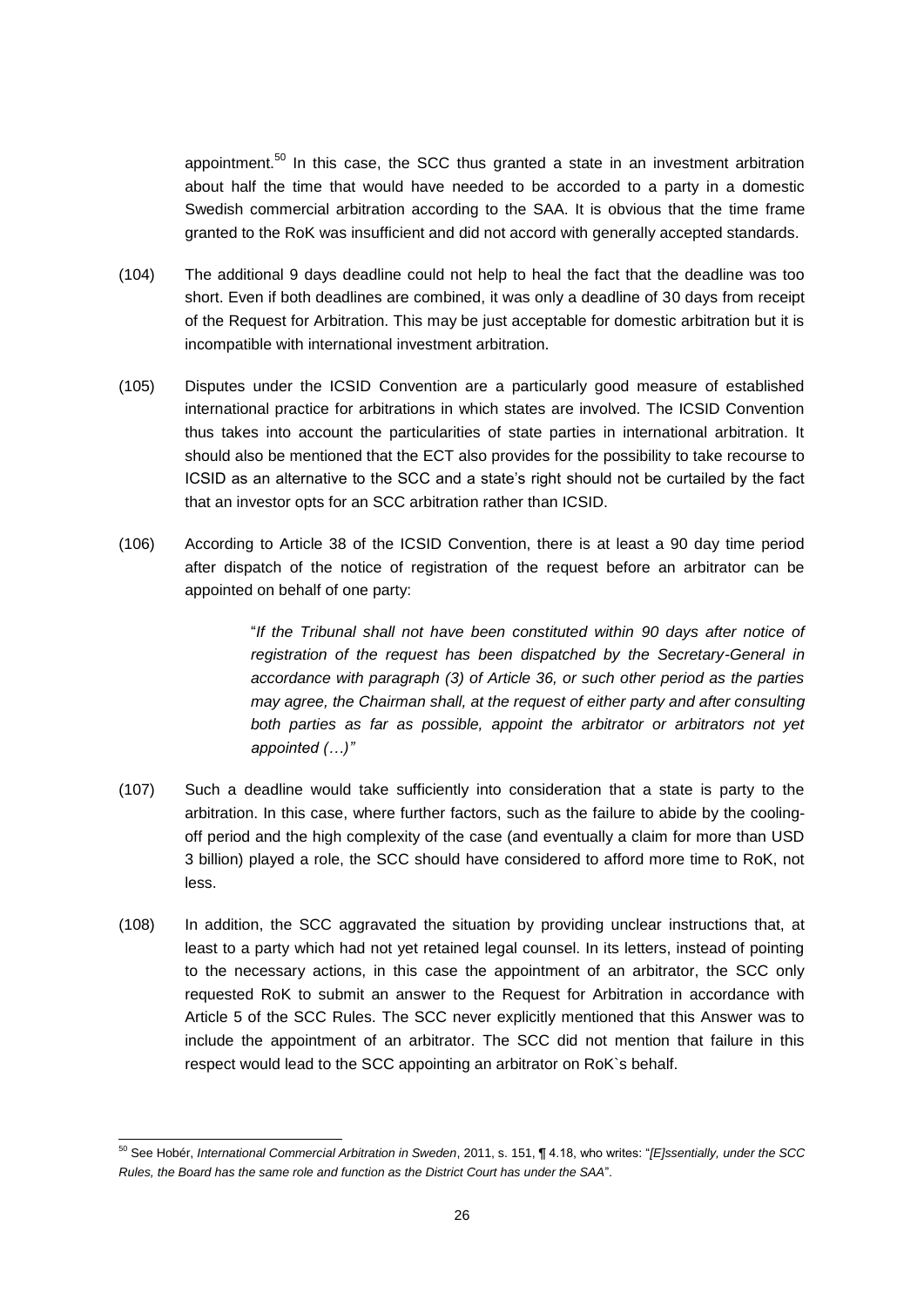(109) By stating certain issues that the Answer should include but omitting the fact that an arbitrator should be chosen, the SCC rather created the impression that such an appointment was not necessary. It is obvious that the SCC should explicitly have requested RoK to appoint an arbitrator. Celeste E. Salinas Quero, legal counsel at the SCC, describes the procedure with the following words:

> "*Upon receipt of the request for arbitration, the counsel in charge of the division will send the request to the respondent for comment. Respondents are invited to comment on claims raised, on the number of arbitrators, if called for by the parties' arbitration agreement, or other circumstances of the case.* If needed, respondents are also invited to appoint their arbitrator."<sup>51</sup> (emphasis added)

- (110) Due process requires that a party is given sufficient opportunity to appoint its arbitrator. It entails a right to be heard as well as the equal treatment of the parties.
- (111) In the present case, the SCC, after first having set insufficient time limits, then proceeded with undue haste to appoint Professor Lebedev on behalf of RoK. The SCC's haste in dealing with the appointment is also demonstrated by its appointment of the Chairman within another 7 days, and without suggesting for the Parties to agree on the appointment of Chairman, or neither informing them about that SCC intended on appointing a Chairman (see section 5.1.8 below).
- (112) Under normal circumstances, even if the deadline for a party to appoint has elapsed, it will not find out a mere 5 working days later that its arbitrator has already been appointed by the institution. At the ICC, for example, such an appointment generally does take a certain time and if, in the interim a party nominates an arbitrator, the Court may nevertheless accept this nomination, even though technically made out of time.<sup>52</sup>
- (113) The haste with which the SCC made the appointment thus intensifies the concerns raised regarding the length of the deadlines for the response.
- (114) Ms. Salinas Quero, counsel at the SCC, has written an article on the SCC's appointment process.<sup>53</sup> She describes it as a two-step procedure, where the Secretariat firstly decides on a list consisting usually of at least three potential arbitrators to be handed over to the Board. This entails a meeting of the Secretariat in which each counsel presents to their colleagues and to the Secretary General and Deputy Secretary General the cases that are

<sup>51</sup> Salinas Quero, *Appointment of arbitrators under the SCC Rules*, American Bar Association, Section of International Law, International Arbitration Committee 2013, Volume 1, Issue 1, http://www.sccinstitute.com/filearchive/4/46703/ABA%20SIL%20Newsletter%20sent%20to%20list%20serve%20on%20Arbitr ator%20Appointments%20(001%20%20%20%20(1).pdf, at p. 54.

<sup>52</sup> Cf Derains/Schwarz, *Guide to the ICC Rules of Arbitration*, Issue 2, 2005, p. 152.

<sup>53</sup> Salinas Quero, *Appointment of arbitrators under the SCC Rules*, American Bar Association, Section of International Law, International Arbitration Committee 2013, Volume 1, Issue 1, http://www.sccinstitute.com/filearchive/4/46703/ABA%20SIL%20Newsletter%20sent%20to%20list%20serve%20on%20Arbitr ator%20Appointments%20(001%20%20%20%20(1).pdf, at p. 53-56.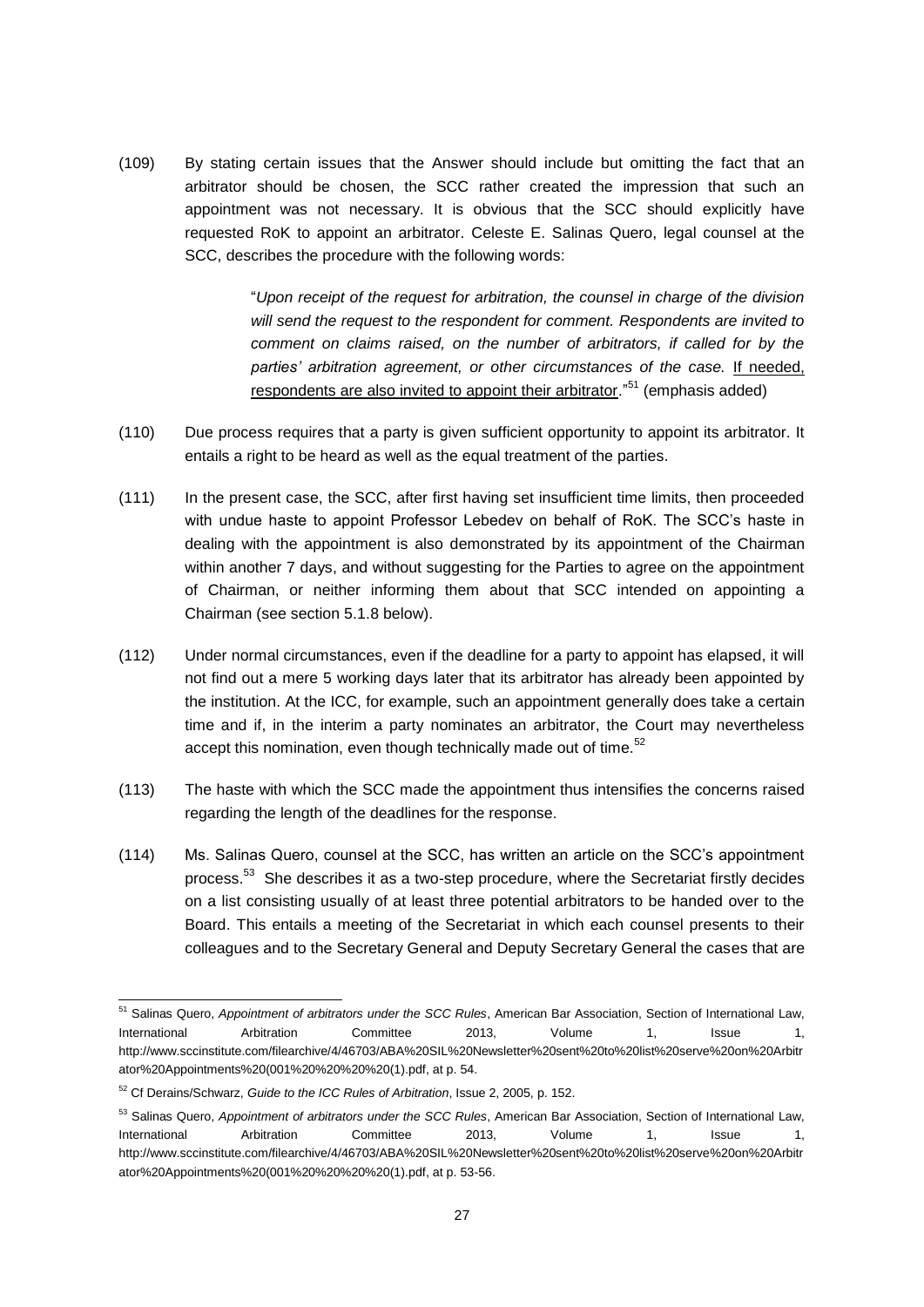to be taken to the Board for appointment and the Secretariat then in a collective decision making process, agrees on a list of candidates.

- (115) It seems unlikely that the appointment process described above could have been completed in the five working days from the SCC's receipt of Stati's request to appoint an arbitrator on behalf of RoK until the appointment of Professor Lebedev.
- (116) Further, in this case the constitution of the full Tribunal was communicated to the Parties on 28 September 2010, i.e. within 54 days of registration of the request for arbitration (less than two months). Ms. Salinas Quero of the SCC states in the same article that on average, the constitution of a tribunal takes no more than three months after registration of a request for arbitration until communication of the Board's decision to the parties.<sup>54</sup> This case should not have been one for the Secretariat to attempt beating the average time frame. The average time frame might apply to the average domestic case which represents more than half the cases administered by the SCC. Notably, this average timeframe of three months also appears to include cases that are subject to expedited proceedings (*Sw. förenklade förfaranden*) and which account for more than one third of the cases at the SCC.<sup>55</sup>
- (117) It should also be added that in the past, the SCC has treated investment arbitration cases very differently than it did in this case. In the arbitration *Al-Bahloul v Tajikistan*, the SCC sent the Request for Arbitration to the Republic of Tajikistan on 3 June 2008 and when not receiving a reply from Tajikistan, it appointed an arbitrator on its behalf on 13 August 2008, i.e. 71 days after dispatch of the Request for arbitration rather than 46 days as in this case.<sup>56</sup> It should also be mentioned that the SCC rather than only sending one reminder, sent three reminders to Tajikistan.<sup>57</sup>
- (118) The SCC's actions were also in contradiction to generally acknowledged international standards, in particular when a state is a party to the arbitration. A survey has shown that on average it takes 180 days or approximately 6 months from registration of a claim for an ICSID tribunal to be constituted. This is contrasted by little more than 1.5 months in this case. Indeed, ICSID will only appoint an arbitrator on behalf of a party if at least 90 days have passed from dispatch of the notice of registration as mentioned above. In this case, after only half this time, an arbitrator had already been appointed on behalf of RoK.
- (119) The SCC is not a novice either in the administration of investment arbitration cases, nor in handling cases that involve states that do not have English as an official language. The

<sup>54</sup> Salinas Quero, *Appointment of arbitrators under the SCC Rules*, American Bar Association, Section of International Law, International Arbitration Committee 2013, Volume 1, Issue 1, http://www.sccinstitute.com/filearchive/4/46703/ABA%20SIL%20Newsletter%20sent%20to%20list%20serve%20on%20Arbitr ator%20Appointments%20(001%20%20%20%20(1).pdf, at p. 56.

<sup>55</sup> Statistics provided by the SCC at http://www.sccinstitute.com/hem-3/statistik-2.aspx.

<sup>56</sup> *Mohammad Ammar Al-Bahloul v. The Republic of Tajikistan*, SCC Case No. V (064/2008), Partial Award on Jurisdiction and Liability of 2 September 2009, available at http://italaw.com/sites/default/files/case-documents/ita0023\_0.pdf at paras. 5 et seq.

<sup>57</sup> *Ibid.*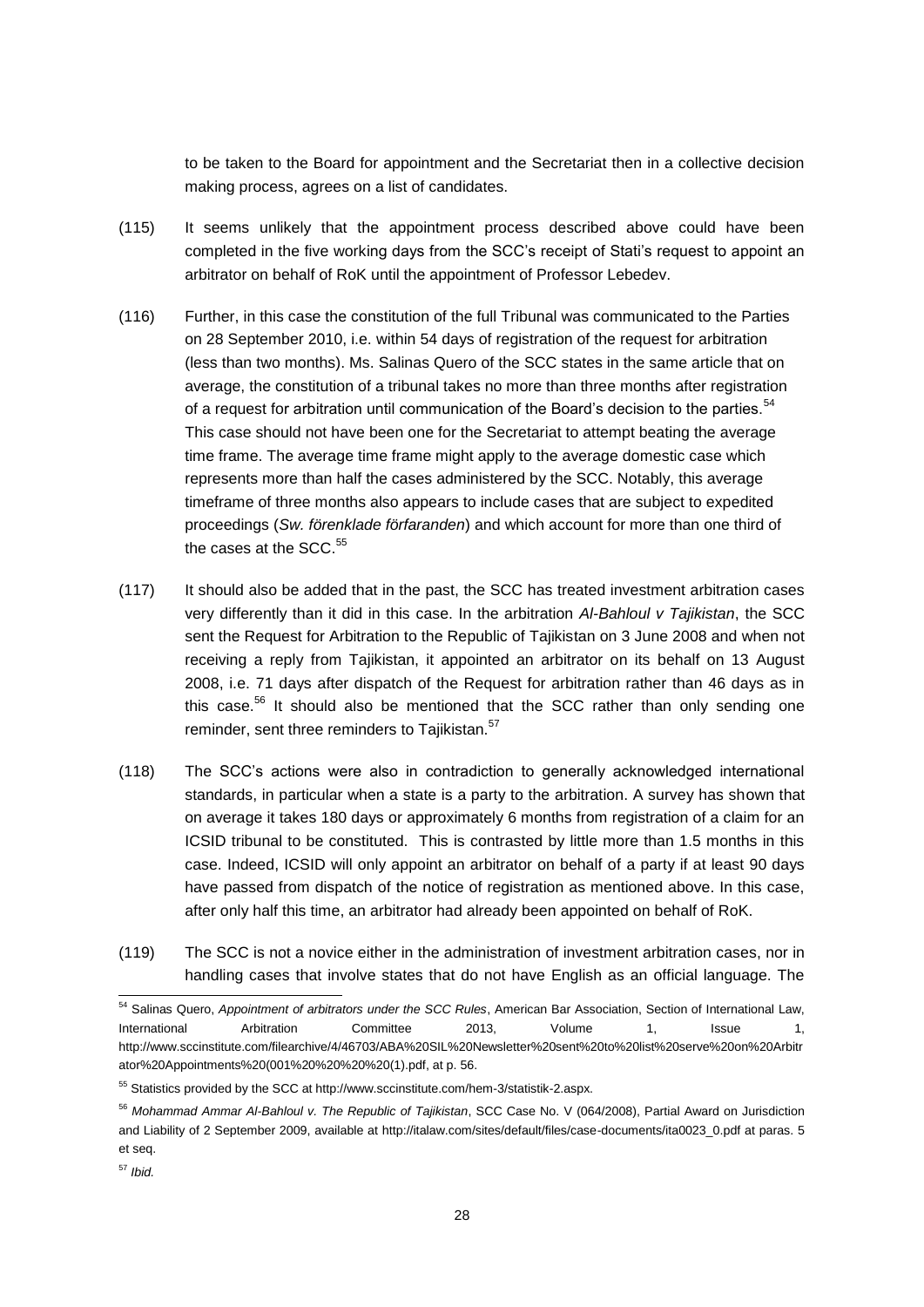SCC should therefore have known and respected the complications arising therefrom. However, the SCC not only ignored that a state was party to the arbitration, it also disregarded the complexity of the case with claims running into multi-billion amounts in USD.

- (120) The appointment within such a short time is a violation of due process and the principle of equality of the Parties for the reasons mentioned above. RoK should have been given a realistic opportunity to appoint its arbitrator.
- (121) Right to a due process should at least require that SCC has put the same effort in appointment of an arbitrator, as a Party would have done. This obligation can be seen in Article 13 (6) SCC rules. The short time period that applied in this case shows that SCC has not even followed its own set of rules.

# 5.1.7 **The SCC did not afford RoK the right to be heard when appointing an arbitrator on behalf of RoK**

- (122) The SCC's appointment of Professor Lebedev as arbitrator on behalf of RoK is a violation of the SAA, of the fundamental procedural rights and of the SCC's own general procedure.
- (123) As the timeline demonstrates, RoK received Stati's request for the appointment of an arbitrator 3 days after the SCC had already appointed the arbitrator. Thus, RoK was not given any opportunity to respond to Stati's request. Further, instead of for instance presenting RoK with the name of the arbitrator or arbitrators considered for appointment, the SCC immediately appointed Professor Lebedev.
- (124) For cases, in which the District Court acts as appointing authority, Section 14, subsection 3 of the SAA provides that the District Court is obliged to serve the respondent with the application for the appointment of an arbitrator and to give him the opportunity of expressing his views on it.<sup>58</sup>
- (125) Under the SCC Rules, the Board has the same role and function as the District Court under the SAA.<sup>59</sup> Therefore, the SCC is under the same obligation to serve the respondent with such an application and to provide him with an opportunity to comment and to react.
- (126) In fact, it is not only a question of the SAA but also a question of general procedural principles that it is necessary to provide a party with the opportunity to be heard. The request to appoint an author on behalf of another party is an important procedural act and it should be treated accordingly. The SCC chose surprisingly to send Stati's request by registered post instead of by carrier.

<sup>58</sup> See Heuman, *Law of Arbitration*, 1999, p. 236, who explains that he District Court has to abide by the law on errands (*Sw. ärendelagen*).

<sup>59</sup> Cf Hobér, *International Commercial Arbitration in Sweden*, 2011, p. 151, 4.18.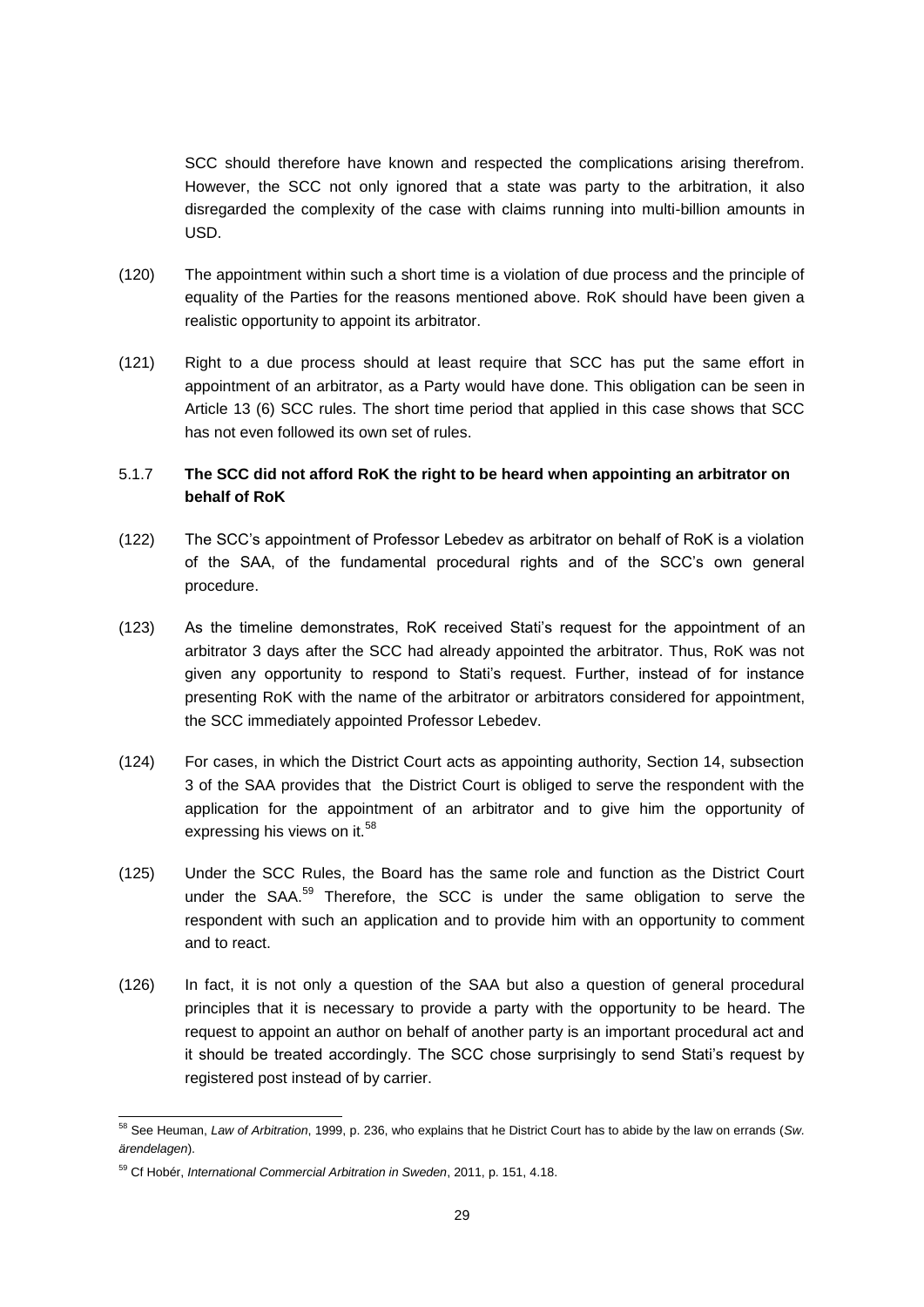- (127) Again, the ICSID Rules are a good measure of what should be observed in such a situation. Rule 4 of the ICSID Arbitration Rules specifies that the request to appoint an arbitrator on behalf of one party should be sent to the other party, the ICSID Chairman shall use his best efforts to comply with this request within 30 days of receipt and before proceeding to make an appointment he shall consult both parties as far as possible. None of this occurred here when SCC appointed Professor Lebedev.
- (128) These considerations are aggravated by the fact that the SCC entirely failed to warn RoK that failing an appointment of an arbitrator, the SCC Board would make the appointment. In fact, the SCC letters did mention certain consequences of not responding to the Request for Arbitration but failed to mention this particular consequence explicitly. Thus, only the Claimants' request to appoint an arbitrator would have informed RoK of this potential consequence. Being heard on this request thus was of particular importance.
- (129) Further, the SCC did not comply with its own routines and practice. When Stati requested the SCC to appoint an arbitrator on behalf of RoK, the SCC did so without even first letting RoK receive this request. The latter is particularly improper, given former SCC Deputy Secretary General Marie Öhrström's statement that

"*[i]t is a fundamental principle in the SCC case administration that the parties should take equal note of all briefs, documents and other material submitted to the SCC or to the arbitral tribunal.*" 60

(130) The SCC's actions in this case undermined this fundamental principle since it is only relevant to inform a party about a request from the other party when there is still time to react to such a request.

# 5.1.8 **The SCC did not afford RoK the right to be heard when appointing the Chairman of the Tribunal**

- (131) The Chairman of the Tribunal, Professor Böckstiegel, was appointed by SCC on 27 September 2010, i.e. only within 4 working days from Professor Lebedev's acceptance of his appointment by the SCC. Again, RoK was not invited to comment on this appointment. Even though Stati had already in the Request for Arbitration also asked the SCC for the opportunity for the parties to jointly appoint the Chairman.
- (132) Although, the SCC Board under Article 13(3) of the SCC Rules has the power to appoint the Chairman of the Tribunal, SCC practice shows that the parties should be invited to comment on such appointment. The parties are even encouraged to agree on the choice of the Chairman and even Stati itself had acknowledged the importance of the Parties' influence on the appointment of the Chairman.
- (133) In an arbitration of this magnitude and importance an investment arbitration including a state as one of the parties – it is of utmost importance to hear the parties regarding the

<sup>60</sup> Öhrström, *Institutional Arbitration* (Schütze (ed.)), http://sccinstitute.com/filearchive/4/45731/Öhrström%20\_(2).pdf, p. 822.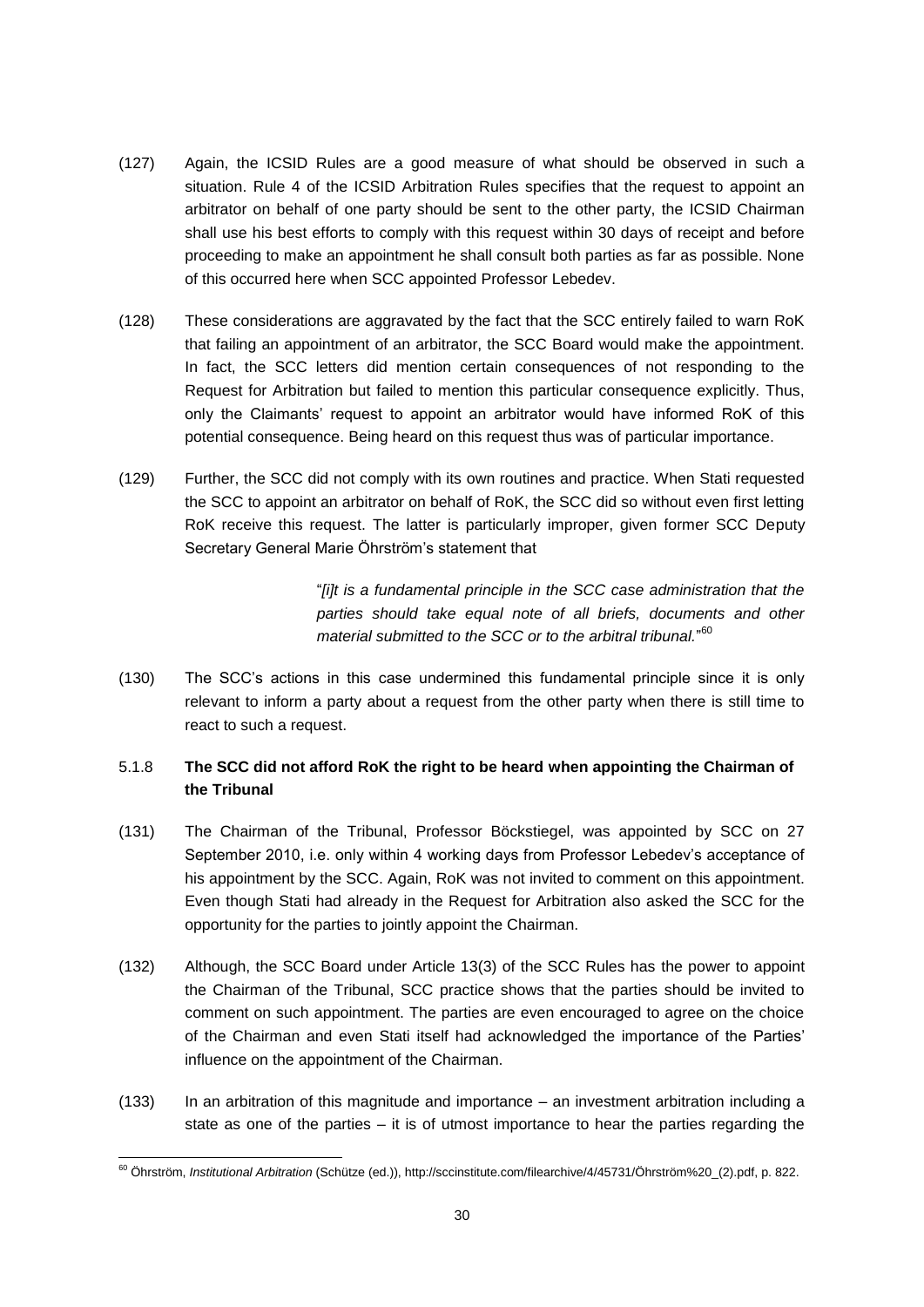choice of the Chairman. In particular, since the Chairman has a very important role within the Tribunal. In investment arbitrations, where awards are frequently published, it is common practice that the parties scrutinize the standpoints taken in previous arbitrations by other arbitrators in issues at hand. This further emphasizes the importance of the parties' rights to be heard regarding the choice of the Chairman.

(134) In this case, the SCC disregarded both the importance of the appointment of the Chairman and Stati's request by its hasty appointment of Professor Böckstiegel.

# 5.1.9 **The SCC's violations of fundamental procedural rights of RoK and the Tribunal`s management entail that the arbitral award is invalid, alternatively it should be set aside**

- (135) As has been demonstrated above, the SCC has violated fundamental principles and rights as well as its own rules by (i) failing to conduct a proper prima facie review of the Request for Arbitration and thus failing to detect that the arbitration was initiated in breach of the three month cooling-off period, (ii) wrongly assuming that RoK should appointed an arbitrator with its Answer to the Request for Arbitration, (iii) acting in violation of due process and the principle of equality of the parties by stipulating deadlines that were too short, (iv) not affording RoK the right to be heard when appointing an arbitrator on behalf of RoK, and (v) not affording RoK the right to be heard when appointing the Chairman of the Tribunal. The Tribunal has later, by its own decision determined that they had jurisdiction, thus accepting the SCC's wrongful management of this matter and therefore committed an error themselves.
- (136) In summary, the SCC's initial management of this case that culminated in the SCC's appointment of Professor Lebedev as an arbitrator, which was later ratified by the Tribunal – must be depicted as tainted by many unfortunate misjudgments. These misjudgments have further entailed that RoK's right to due process and the right to have the arbitration tried in a manner which considered RoK's requests in a fair and equitable way, have been violated.
- (137) This beginning of the proceedings has entailed that the subsequent proceedings were unbalanced, which was further evidenced by the arbitrators' completely varying commitment and behavior during the proceedings<sup>61</sup>. Accordingly, the Award must be declared invalid in accordance with Section 33 p. 2 in SAA, as being clearly incompatible with the basic principles of the Swedish legal system.<sup>62</sup> Alternatively, the Award shall be set aside in accordance with Section 34 p. 4 in SAA, since the Tribunal has been appointed in violation of the Parties' agreement, i.e. the SCC Rules. In any event, the SCC's and the Tribunal's management was an irregularity in the course of the

<sup>&</sup>lt;sup>61</sup> This is for example evident from the transcripts of the Hearings as well as the Tribunal's wrong assumption of acknowledgements by RoK, see section 5.7 below.

<sup>62</sup> See Lindskog, *Skiljeförfarande, En kommentar*, 2012, p. 129, footnote 196, and p. 848 et seq.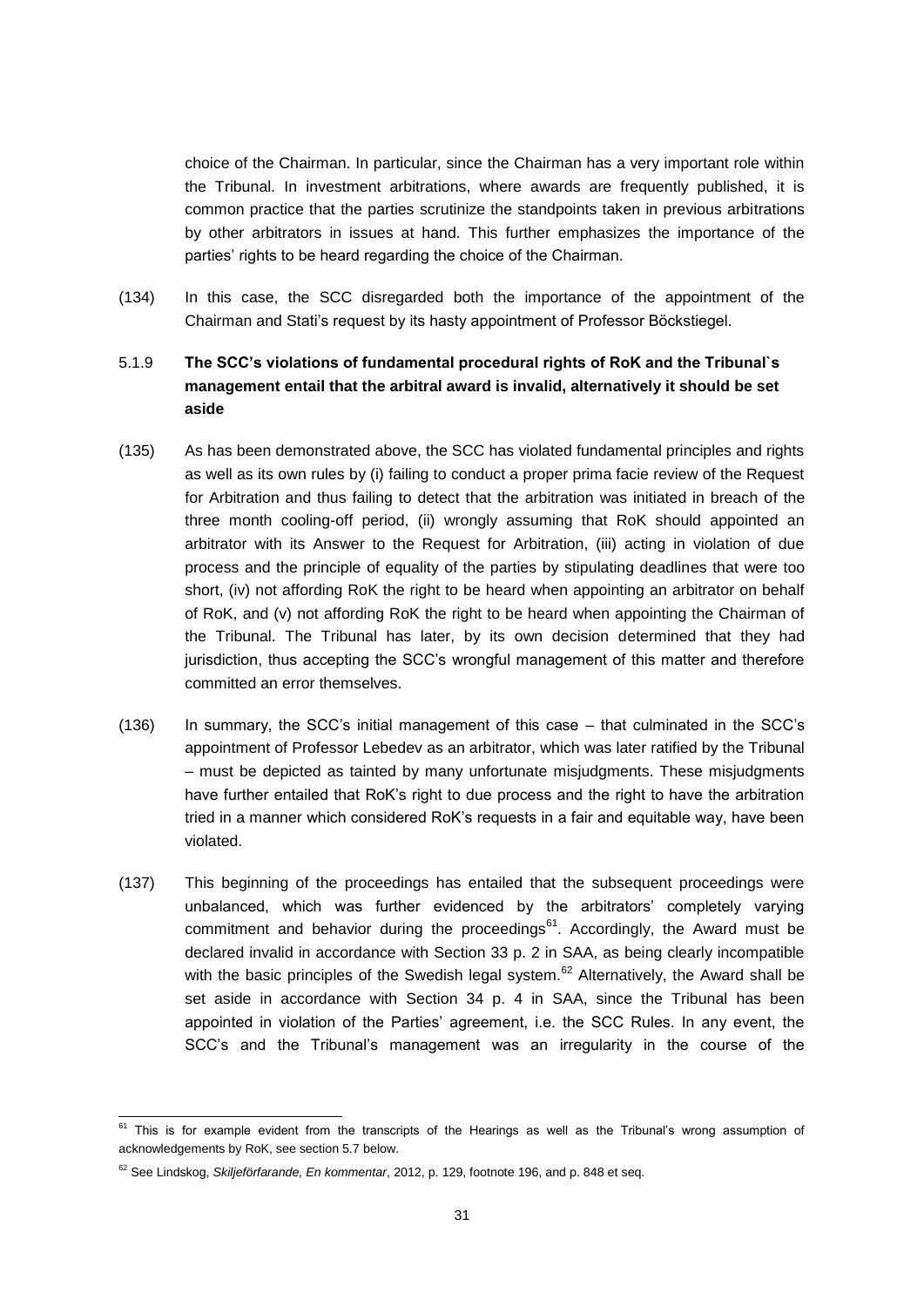proceedings which probably influenced the outcome of the case and the arbitral award shall therefore be set aside in accordance with the Section 34 p. 6 in SAA.<sup>63</sup>

<sup>&</sup>lt;sup>63</sup> It should hereby be noted that the claim for the irregularity in the course of the proceedings which probably influenced the outcome of the case in this matter should be interpreted objectively and with the starting point in the disturbance of the influence balance that the deprivation of RoK`s right to appoint its own arbitrator has caused. Only the fact that RoK`s right to appoint its own arbitrator has been violated through SCC and the Tribunal`s judgment means that there has been an irregularity in the course of the proceedings which probably influenced the outcome of the case. Cf Lindskog, *Skiljeförfarande, En kommentar*, 2012, s. 475.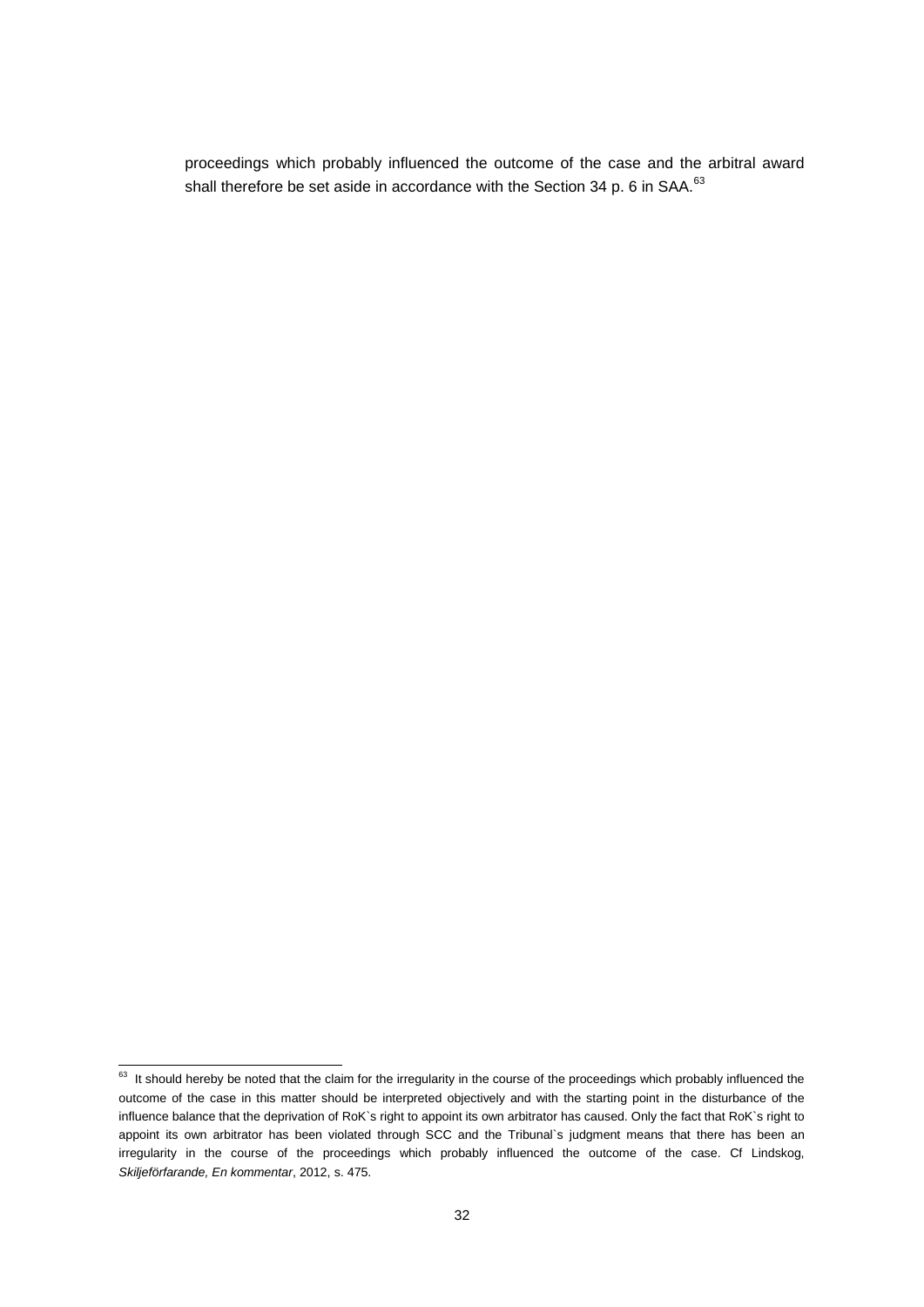<span id="page-32-0"></span>5.2 **The Award is not covered by a valid arbitration agreement between the Parties because Stati failed to abide by the three month "cooling-off" period in Article 26 ECT and which constitutes a precondition in RoK's offer** 

#### 5.2.1 **Introduction**

- (138) The arbitral proceedings and the award are based on the arbitration agreement provisioned in Article 26 ECT. Contrary to arbitration agreements between commercial actors, usually established in connection to the commercial agreement, the provision in Article 26 ECT does not constitute a fulfilled arbitration agreement. This provision should instead be counted as a standing offer for an arbitration agreement by the State through the accession to the ECT. A binding arbitration agreement between the investor and the State is established first when the investor accepts the standing offer by a request for arbitration. The State's consent to arbitral proceedings is therefore based entirely on the provisions of Article 26 ECT.
- (139) Article 26 stipulates that arbitral proceedings must be preceded by a "cooling-off" period of three months. Following this cooling-off period is therefore a mandatory precondition for State's consent and the standing offer *per se.* In this case, Stati requested arbitration only five days after RoK had terminated the subsoil contracts. It is therefore obvious that Stati has failed to adhere to the cooling-off period, and the reason why a valid arbitration agreement never was established between the Parties. Stati's failure in this respect has caused an irreparable prejudice to RoK, a damage that consequently could not be healed by a stay of arbitral proceedings. RoK protested against this condition and as a consequence, never waived the right to set forth objections against the Tribunal's jurisdiction.
- (140) The State`s obligation under the ECT or BIT is considered an offer for the investors, to have their disputes resolved in an international arbitration under the prerequisites set in ECT and applicable BIT. Otherwise, the investor has to use authorized District Court where the investor is not obligated to follow provisions about cooling-off periods or other requirements according to the ECT/BIT. Hence, the investor has a choice to have its claim tried. The investor cannot do cherry-picking, i.e. not to choose whatever parts of the both alternatives. If the investor chooses to request for arbitration, he then must accept the conditions and requirements in regards to that alternative, meaning that arbitration must be preceded by a cool-off period.

# 5.2.2 **The fulfilment of the three month "cooling off" period was a mandatory condition in RoK's offer to consent to arbitration**

(141) RoK's standing offer to arbitration was conditioned on the prior fulfilment of the three month "cooling off" period foreseen in Article 26(2) ECT. Article 26(2) ECT provides that a dispute may only be submitted to arbitration if it cannot be settled amicably within a period of three months from the date on which either party to the dispute *"requested amicable settlement"*.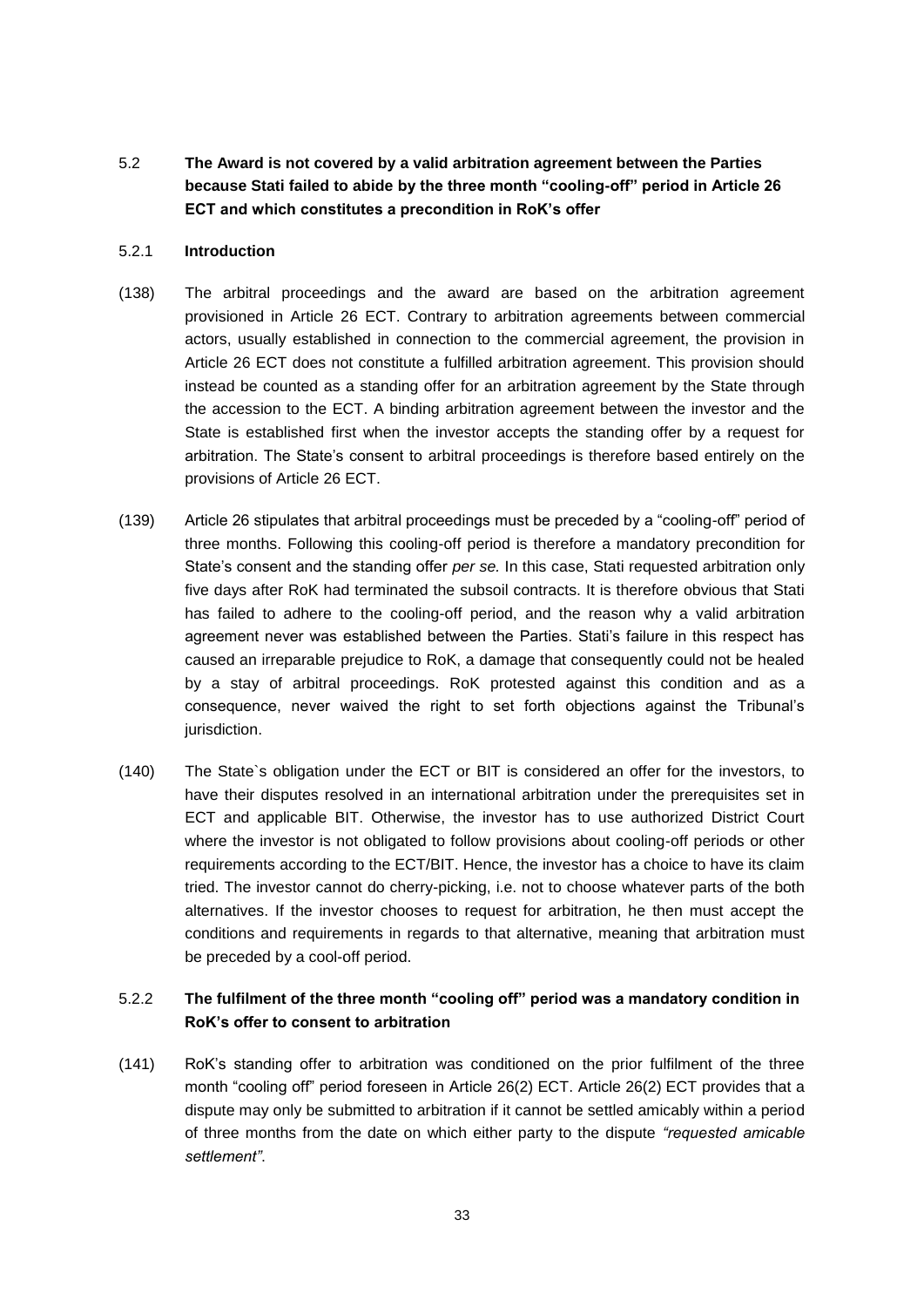- (142) The parties' agreement to arbitration under an international investment treaty is usually established in two steps: First, the state makes an offer to arbitrate in the investment treaty in question, usually in a specific dispute resolution clause. Second, the investor impliedly accepts the offer to arbitrate by initiating arbitration proceedings. In that regard, it is important to note that dispute resolution clauses in treaties typically provide for a number of prerequisites, such as the existence of a protected "investment" and "investor" in the meaning of the treaty and, in many cases, the fulfilment of further requirements such as a "cooling off" period. If such requirements are not fulfilled, the investor's initiation of arbitration does not constitute the acceptance of the state's offer but rather a counteroffer/new offer with new conditions, namely without the requirements established in the state's offer. In such situation, consent is not existent and cannot be assumed. Pursuant to Swedish contract law, such counter-offer cannot entail that a party is bound unless the counter-offer in turn is accepted by the state. That was not the case.
- (143) Presently, the clear wording of Article 26(2) ECT, its purpose and scholarly opinion as well as investment arbitration case law lead to the conclusion that the state's consent to arbitration was conditioned on the fulfilment of the "cooling off" period.
- (144) The relevant parts of Article 26 ECT read as follows:

*"(1) Disputes between a Contracting Party and an Investor of another Contracting Party relating to an Investment of the latter in the Area of the former, which concern an alleged breach of an obligation of the former under Part III shall, if possible, be settled amicably.* 

*(2) If such disputes can not be settled according to the provisions of paragraph (1) within a period of three months from the date on which either party to the dispute requested amicable settlement, the Investor party to the dispute may choose to submit it for resolution: […]*

*(c) in accordance with the following paragraphs of this Article.*

*(3) (a) Subject only to subparagraphs (b) and (c), each Contracting Party hereby gives its unconditional consent to the submission of a dispute to international arbitration or conciliation in accordance with the provisions of this Article. […]*

*(4) In the event that an Investor chooses to submit the dispute for resolution under subparagraph (2)(c), the Investor shall further provide its consent in writing for the dispute to be submitted to: […]*

*(c) an arbitral proceeding under the Arbitration Institute of the Stockholm Chamber of Commerce."* (emphasis added)

(145) The wording of Article 26 ECT is clear. Article 26(1) ECT uses mandatory language, namely the word "shall" to establish an obligation on the parties to pursue amicable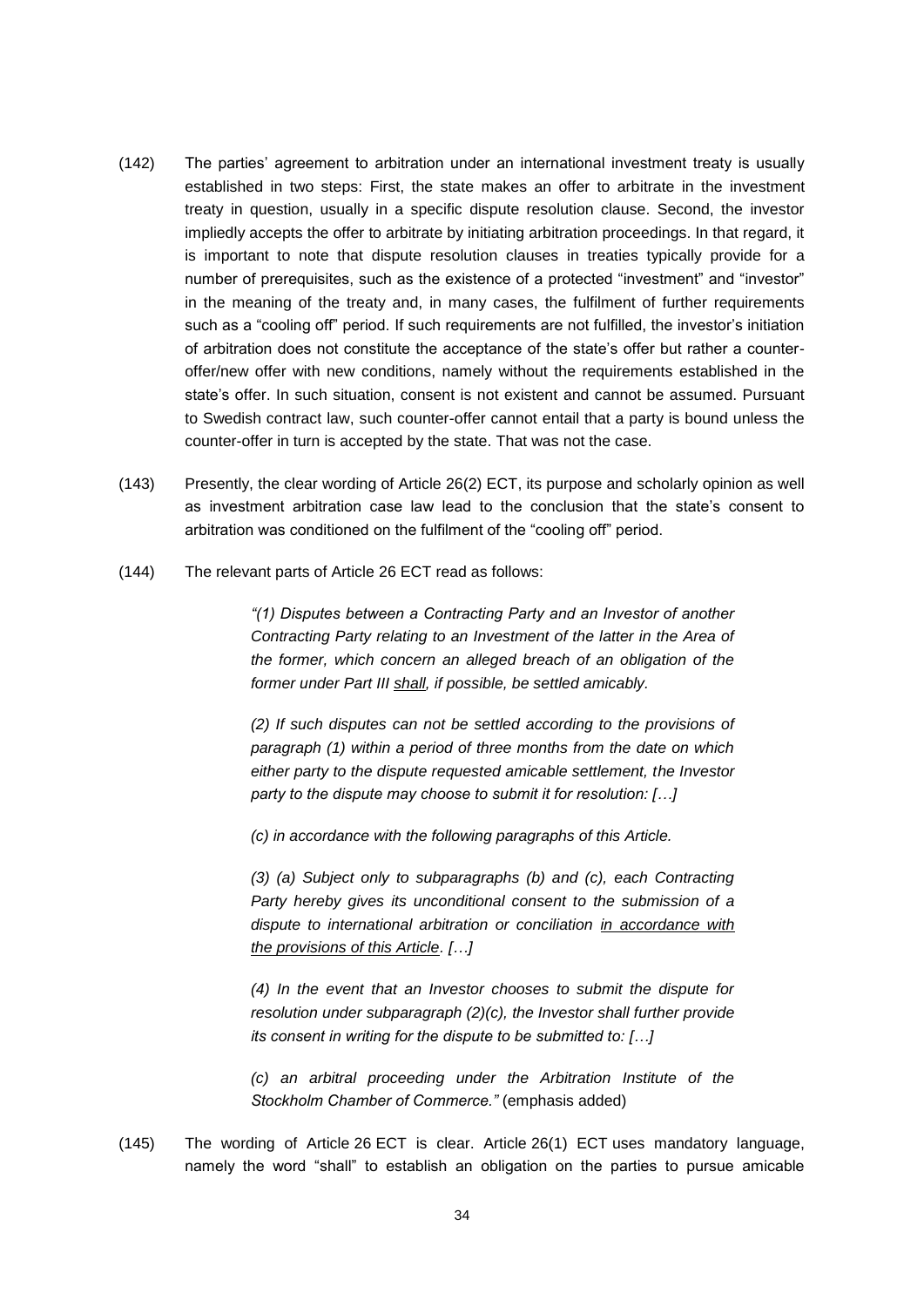settlement.<sup>64</sup> Moreover, Article 26(3) ECT provides that the offer of consent is given in accordance with all of the provisions of Article 26 ECT, including those of Article 26(2) ECT. This entails that a state's consent to arbitrate is dependent on the fruitless exhaustion of the amicable settlement requirement within the three month period. It follows therefore that an arbitration agreement will not be concluded unless such an attempt has taken place.<sup>65</sup> Where no notification for amicable settlement has been given and, moreover, no attempts to settle have been made prior to the investor's attempts to invoke the dispute resolution mechanisms in Article 26(2)(c) ECT, the state's standing offer to arbitrate is not met by an acceptance by the investor. Rather, the investor makes a counter-offer/new offer with different conditions.

- (146) The same conclusion follows if one considers the purpose of the "cooling off" period. This purpose is threefold: For one, the "cooling off" period aims to ensure amicable rather than adversarial resolution of disputes.<sup>66</sup> This purpose is best achieved if the investor is forced to request amicable settlement prior to initiating arbitration and to actually pursue settlement talks within the "cooling off" period. Consequentially, the "cooling off" requirement must be understood as a necessary and well-motivated condition to the state's consent to arbitration.
- (147) Secondly, it is procedurally cost effective to have the parties negotiate in order reach an amicable solution before the parties commence a costly arbitration. There is a manifest difference between letting amicable settlement negotiations take place before, instead of after a possible arbitration has been initiated.
- (148) Thirdly, the "cooling off" period also has another, maybe even more important purpose: The "cooling-off" period allows a respondent state time to understand and grapple with the issues underlying the threatened claim and permits it the time required to put into motion the machinery of the state, through the proper channels of government communication, required to prepare itself to engage in the arbitration. Such additional time period is essential for respondent states because typically, numerous state bodies need to be involved in order to assess a claim brought by an investor and it may potentially become necessary to create working groups in order to coordinate the state's reaction to a claim. All of this is very time consuming. The "cooling off" period ensures that there is sufficient time for the state at the beginning of the case in order to e.g. coordinate and assess the issues, appoint counsel, formulate an initial reaction and, if the claim should continue to the stage of arbitration, nominate an arbitrator. In order for this purpose of the "cooling off" period to be fulfilled, it is essential that the "cooling off" requirement is understood as strict and jurisdictional.

<sup>64</sup> Cf. *Hochtief AG v. The Argentine Republic*, ICSID Case No. ARB/07/31, Separate and Dissenting Opinion of J. Christopher Thomas, Q.C, 7 October 2011, para. 34.

<sup>65</sup> *Adnan Amkhan Bayno*, Consent To Submit Investment Disputes To Arbitration Under Article 26 Of The Energy Charter Treaty, Investment Disputes To Arbitration [2007] Int. A.L.R. 65, 71.

<sup>66</sup> *Ibid.*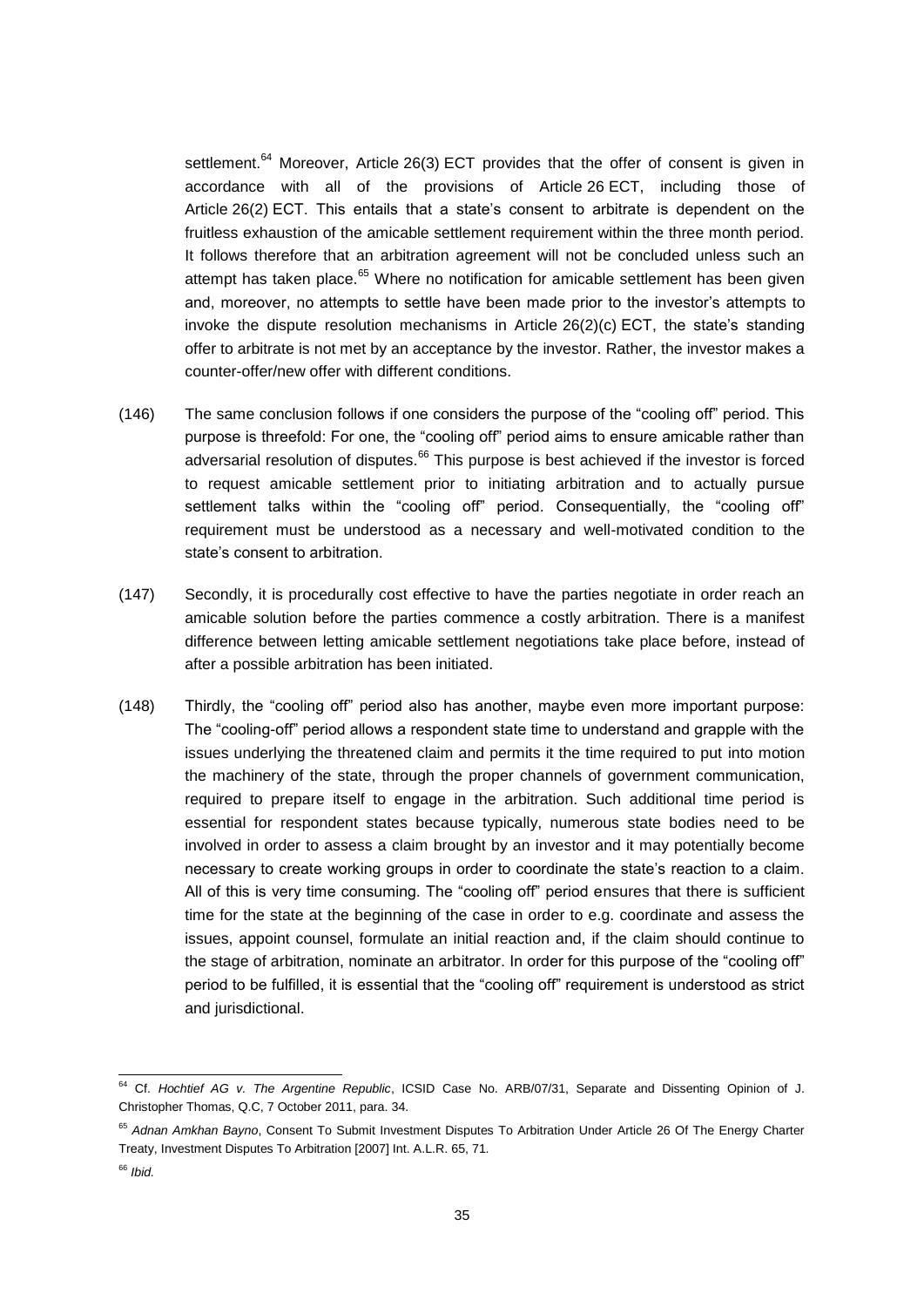- (149) Only if the state is granted the "cooling off" period at the beginning of the dispute is it ensured that both parties to the eventual arbitration are on an equal footing. That is because the investor has all the time in the world to prepare its claim. Equality of the parties can only be ensured if the state is given additional time by means of the "cooling off" period at the beginning of the case. On the other hand, watering down the "cooling off" requirement to a negligible requirement of procedure would entail that an investor could effectively ignore the "cooling off" period and start into the dispute with an unfair advantage.
- (150) Further, scholarly opinion has also interpreted Article 26(2) ECT in this manner. *Professor Adnan Amkhan Bayno*, the Former Head of Legal Affairs Department of the Energy Charter Secretariat, has stated that *"[t]he absence of an attempt to settle the dispute amicably within the prescribed period can be interpreted as the non-existence of the offer by a contracting party to arbitrate."* and that as a result, the tribunal will be unable to decide the dispute for lack of jurisdiction. $67$  Importantly, Stati themselves presented an opinion by Professor Bayno in the Arbitration.<sup>68</sup> This opinion covered several issues of international law but sidestepped in a quite apparent manner the question whether the "cooling off" requirement is jurisdictional in nature. Professor Bayno thus apparently still continues to hold his original opinion and could not be convinced by Stati's counsel to change his view.
- (151) While so far, there has been no Swedish case law dealing with the cooling-off period under the ECT, investment tribunals dealing with the interpretation of other investment treaties also confirmed that "cooling off" requirements have to be understood as a precondition for state consent. This proposition was for example recognised by the tribunal in *Murphy v. Ecuador*. <sup>69</sup> The Murphy case described the obligation for a coolingoff period under the BIT between Ecuador and the USA as constituting *"a fundamental requirement that Claimant must comply with, compulsorily, before submitting a request for arbitration"*. <sup>70</sup> Further, the *Murphy* tribunal held that the "cooling off" requirement *"is not an inconsequential procedural requirement but rather a key component of the legal framework established in the BIT and in many other similar treaties, which aims for the parties to attempt to amicably settle the disputes that might arise resulting of the investment made by a person or company of the Contracting Party in the territory of the another State"*. 71

<sup>67</sup> *Adnan Amkhan Bayno*, Consent To Submit Investment Disputes To Arbitration Under Article 26 Of The Energy Charter Treaty, Investment Disputes To Arbitration [2007] Int. A.L.R. 65, 71 et seq.

<sup>&</sup>lt;sup>68</sup> Expert Opinion by Professor Adnan Amkhan Bayno dated 6 May 2012.

<sup>&</sup>lt;sup>69</sup> Murphy Exploration and Production Co Int'l v Republic of Ecuador, ICSID Case No. ARB/08/4, Award on Jurisdiction, 15 December 2010.

<sup>70</sup> *Murphy Exploration and Production Co Int'l v Republic of Ecuador*, ICSID Case No. ARB/08/4, Award on Jurisdiction, 15 December 2010, para. 149.

<sup>71</sup> *Murphy Exploration and Production Co Int'l v Republic of Ecuador*, ICSID Case No. ARB/08/4, Award on Jurisdiction, 15 December 2010, para. 151.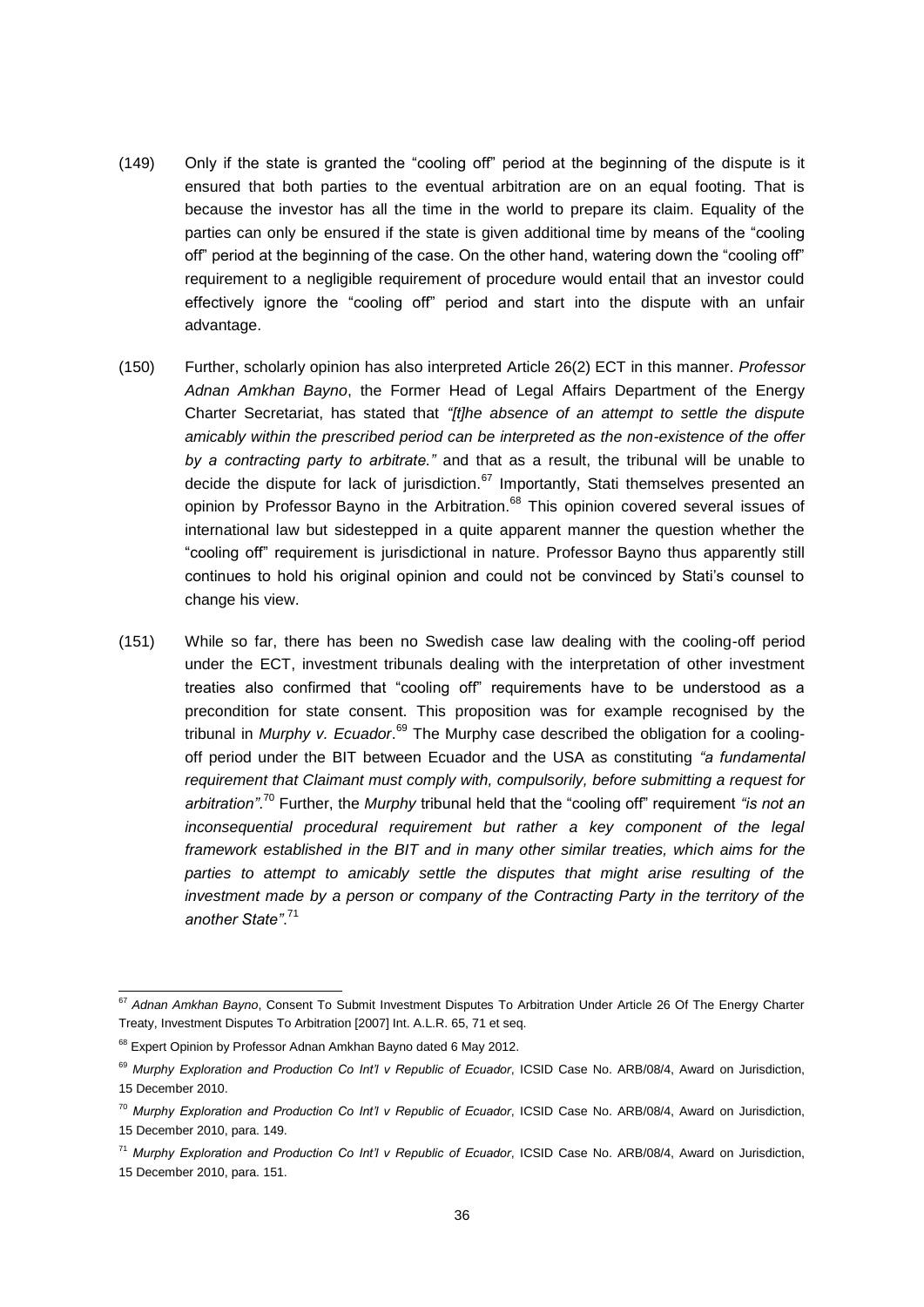- (152) Furthermore, the tribunal in *Enron v. Argentina* also stated in an *obiter dictum* that the "cooling off" requirement in the US-Argentina BIT was *"very much a jurisdictional one"*. According to the *Enron* tribunal, *"[a] failure to comply with that requirement would result in a determination of lack of jurisdiction."*<sup>72</sup>
- (153) Christer *Söderlund*, a Swedish lawyer with extensive experience from international arbitration in general and investment arbitration in particular, has voiced strong support for the finding of the *Enron* tribunal:

*""My own view on this issue corresponds to what the Tribunal in the Enron-case stated in the aforementioned part. With respect to procedural issues, which arise in connection with the application of a dispute resolution clause, it cannot be eligible to let practical views or general considerations of the purpose to be decisive. Needless to say, a Tribunal may not deviate from the parties' agreement as to the rules for the proceedings, even if – which, in practice, is rather frequently the case – very strong judicial economy-reasons would speak in favor of such measures. A Tribunal (or indeed a court), which faces the objection that a certain described preamp in a dispute resolution clause has not been fulfilled, must thus adjudicate this issue and, if this is considered to be the case, dismiss the request for arbitration."<sup>73</sup>*

(154) Notably, the interpretation of conditions to the state's consent to arbitrate also plays a large role in case of so-called "local remedies" requirements in international investment treaties. Such requirements differ from the "cooling off" requirement in Article 26(2) ECT in that they require no settlement negotiations but instead an attempt to litigate the dispute in the local courts of the host state for a certain period of time prior to submitting it to arbitration (typically between six and eighteen months). Considering the legal relevance, these "local remedies" requirements are to some extent comparable to the "cooling off" requirement, given that the "local remedies" requirements also describe the various necessary steps in the process of settlement of the dispute. With regard to these "local remedies" requirements, there is a strong precedent establishing that these impose a precondition on the state's consent to arbitrate and are jurisdictional in nature. For example, the tribunal in *ICS v. Argentina* argued that "local remedies" requirements imposed conditions on state consent and were therefore jurisdictional in nature.<sup>74</sup> The same view was also taken by arbitrator Christopher Thomas in his opinion in the case of

<sup>&</sup>lt;sup>72</sup> Enron Corporation and Ponderosa Assets, L.P. v. Argentine Republic, ICSID Case No. ARB/01/3, Decision on Jurisdiction, 14 January 2004, para. 88. The tribunal's subsequent award on the merits was later annulled on unrelated grounds.

<sup>73</sup> *Söderlund*, *Multimodala tvistlösningsklausuler*, Juridisk Tidskrift 2005-06, Nr. 1, p.195.

<sup>74</sup> *ICS Inspection and Control Services Limited (United Kingdom) v. The Republic of Argentina*, UNCITRAL, PCA Case No. 2010-9, Award on Jurisdiction, 10 February 2012, para. 262.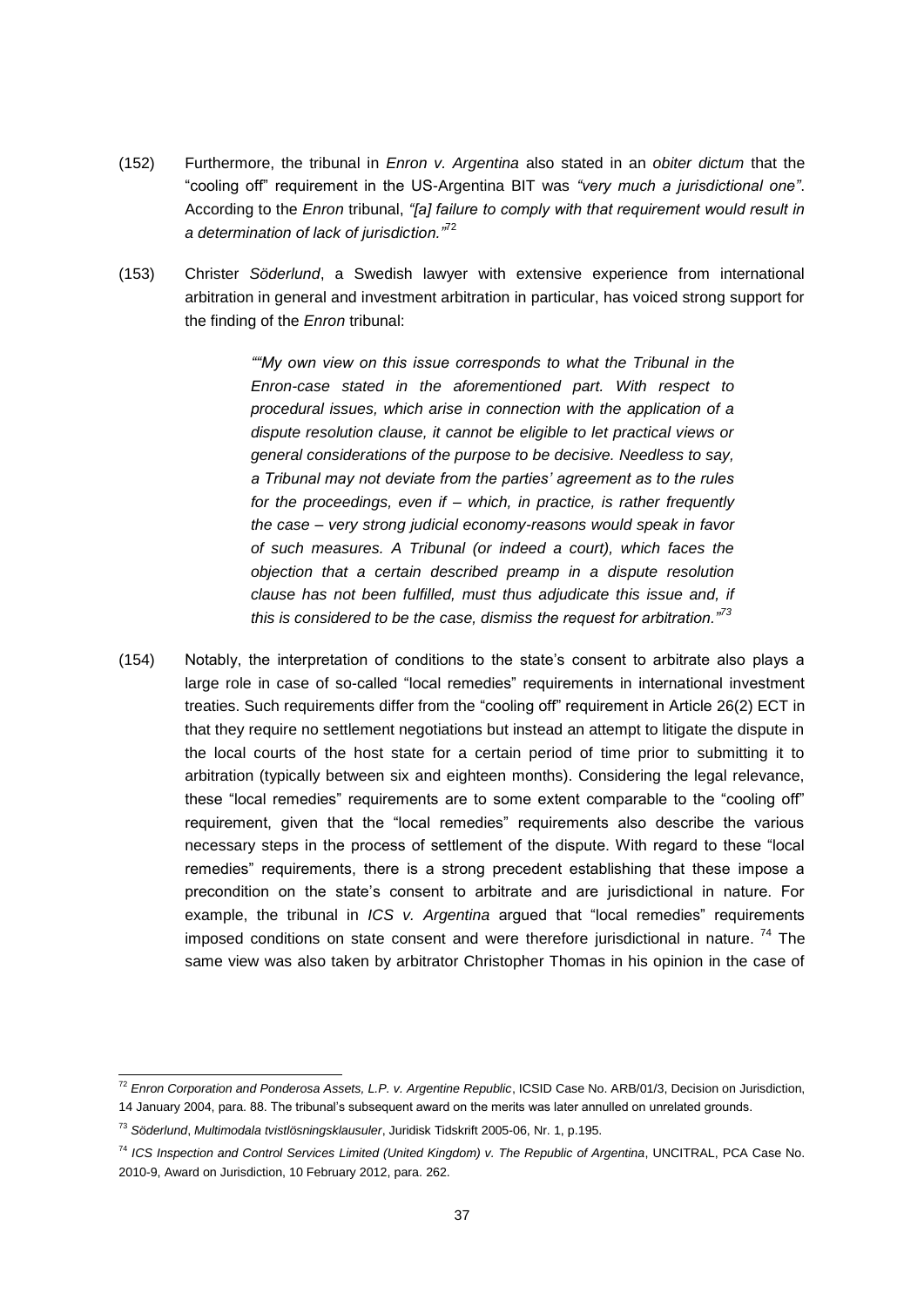Hochtief v. Argentina.<sup>75</sup> This precedent can be applied to the present case by way of analogy.

- (155) As an example, the Tribunal in ICS v. Argentina, also stated that the requirement of "local remedies" includes the preconditions for a State`s consent to an arbitration proceeding and therefore affects the Tribunal`s jurisdiction. Same opinion was expressed by the arbitrator Christopher Thomas in the dispute Hochtief v. Argentina. These guiding cases can be applied in this dispute and further support the requirement of the cooling-off period provisioned in Article 26 (2) ECT being applied strictly and that it has a connection with the Parties' consent to an arbitration.
- (156) As a point of interest, it should also be mentioned that Stati seem to have acknowledged that the fulfilment of the "cooling-off" requirement was a precondition for the jurisdiction of the Tribunal. Otherwise, they would not already in their Request for Arbitration have tried to argue that they complied with this requirement.<sup>76</sup> While their arguments were incorrect, they are nonetheless telling in that they show that Stati were aware of their problem with the "cooling off" requirement from early on.

#### 5.2.3 **Stati's commenced arbitral proceedings without going through with the mandatory three month "cooling-off" period foreseen in Article 26(2) ECT**

- (157) Contrary to Article 26(2) ECT, Stati failed entirely to request amicable settlement prior to initiating the arbitration. Instead of requesting amicable settlement and going through with the three month "cooling-off" period after the contract termination on 21 July 2010, Stati simply commenced arbitration within a mere five days by way of submitting their Request for Arbitration on 26 July 2010.
- (158) During the arbitration, Stati suggested that they had fulfilled the "cooling-off" requirement by way of two letters sent already in the spring of 2009. In fact, however, neither of these letters could be understood as a request for amicable settlement within the meaning of Article 26(2) ECT. Hence, these letters are irrelevant.
- (159) For one, Stati referred to a letter sent by TNG and Terra Raf to the Kazakh Ministry of Energy and Mineral Resources ("**MEMR**") on 18 March 2009, i.e. 15 months before the first relevant agreement had been terminated on 21 July 2010. In this letter, TNG and Terra Raf complained about the MEMR's position with regard to the transfer of shares from Gheso to Terra Raf. The letter concludes with the suggestion that the state should either give up its position, or pay USD 1.347 billion to Terra Raf, or, if neither of the two other suggestions was to be accepted, *"submit the litigation for examination and*

<sup>75</sup> *Hochtief AG v. The Argentine Republic*, ICSID Case No. ARB/07/31, Separate and Dissenting Opinion of J. Christopher Thomas, Q.C, 7 October 2011, paras. 33 et seqq.

<sup>&</sup>lt;sup>76</sup> Request for Arbitration, paras. 108 et seqq.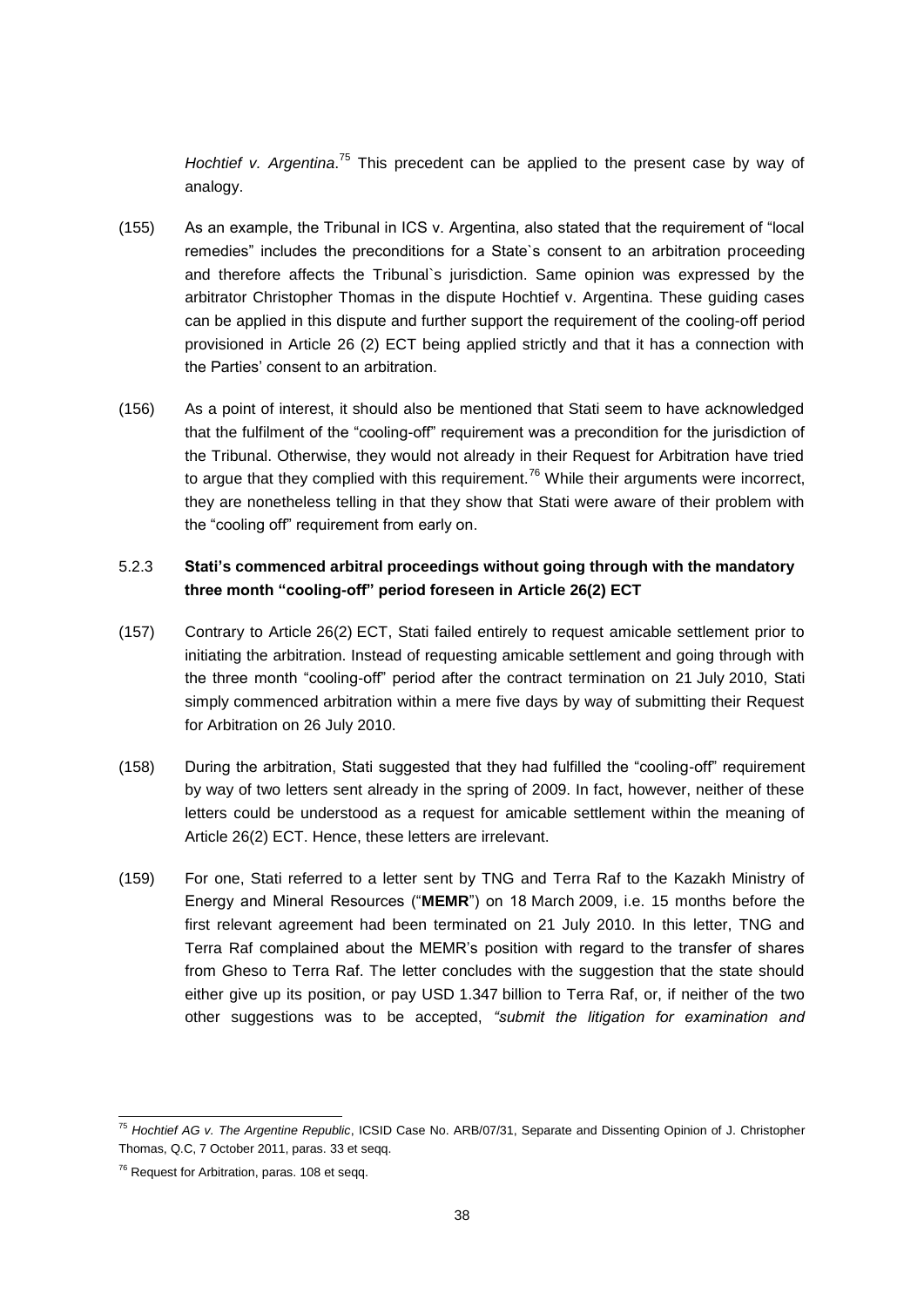*settlement to the Arbitration Institute of the Stockholm Chamber of Commerce in Sweden,*  without terminating or suspending the subsoil use contracts with 'Tolkynneftegas' LLP".<sup>77</sup>

- (160) It is beyond clear that this letter does not contain a request for amicable settlement within the meaning of Article 26(2) ECT. No reference to Article 26 ECT or to any other Article of the ECT is made. The word "amicable" or any of its synonyms do not appear in the letter. Moreover, the mere fact that SCC arbitration is mentioned contradicts Stati's position. Arbitration is a means of adversarial, not of amicable dispute resolution. Suggesting arbitration is hence the precise opposite of a request for amicable resolution of the dispute. In any event, the state could not reasonably understand the reference to SCC arbitration to mean that Stati were considering investment arbitration under the ECT at the time (March 2009). That is because TNG's subsoil use contracts also provided for arbitration as a means of settlement. Against this background, the state had to understand the reference to SCC arbitration only to be one to the contractually agreed arbitration mechanism, not to investment arbitration under the ECT.
- (161) Stati's reference to Ascom's letter to Kazakh President Nursultan Nazarbayev dated 7 May 2009 does not support Stati's position either. In this letter, Ascom threatened that *"if neither the competent authorities nor the law enforcement or judicial bodies take any action whatsoever against these misdeeds of the controlling bodies, we will have no other choice but to apply to the Arbitration Institute of the Stockholm Chamber of Commerce, Sweden, or another international arbitration court."*<sup>78</sup> Again, this cannot be understood as a request for amicable settlement within the meaning of Article 26(2) ECT. No reference to the ECT was made and the word "amicable" or its synonyms were not used. Rather, the letter contains an announcement that adversarial dispute resolution would be pursued, i.e. the opposite of a request for amicable resolution of the dispute. The reference to arbitration could not be understood to be a reference to investment arbitration under the ECT as, again, arbitration was also foreseen in KPM's and TNG's subsoil use contracts.
- (162) RoK's position with regard to these two letters is also vindicated by the Decision on Jurisdiction rendered in the case of *Burlington v. Ecuador*. In this case, the tribunal found that the "cooling off" provision in the bilateral investment treaty between the USA and Ecuador (the "US-Ecuador BIT") *"requires the investor to inform the host State that it faces allegations of Treaty breach which could eventually engage the host State's international responsibility before an international tribunal."*<sup>79</sup> This finding demonstrates that a clear reference to an alleged treaty breach is necessary in order to give notice of a dispute. Notably, Article 26(2) ECT goes even further than the US-Ecuador BIT, in that it requires a formal request for amicable settlement, not only a notice of the dispute pointing out the alleged treaty breach.

 $^{77}$  Letter from TNG and Terra Raf to the MEMR dated 18 March 2009, Exhibit 9.

 $78$  Letter from Ascom to the President of Kazakhstan dated 7 May 2009, Exhibit 10.

<sup>79</sup> *Burlington Resources Inc. v. Republic of Ecuador*, ICSID Case No. ARB/08/5, Decision on Jurisdiction, 2 June 2010, para. 338.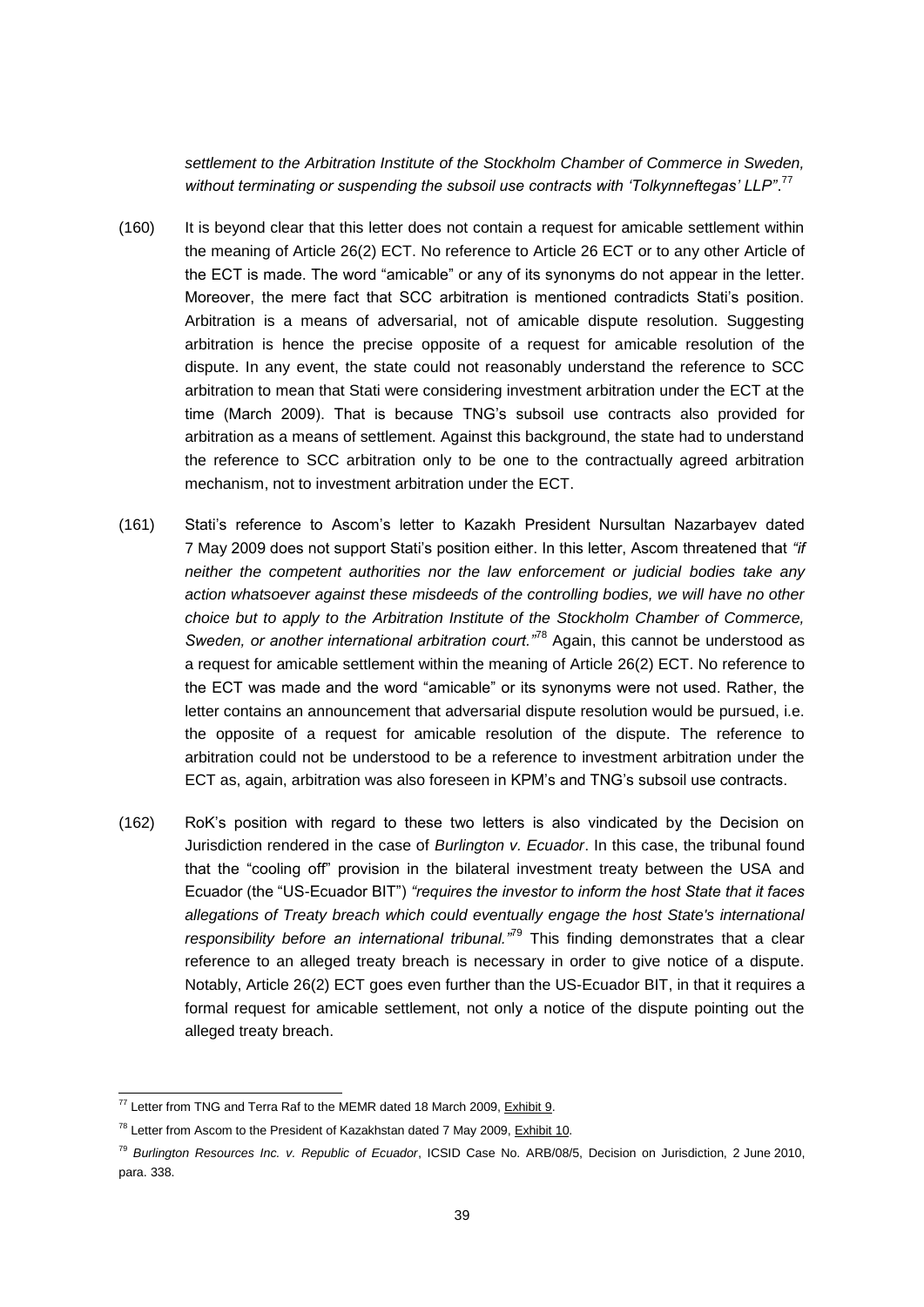- (163) What is more, both letters are dated and sent out more than a year and a year and a half, respectively, before the subsoil use contracts with KPM and TNG was terminated and the arbitration was commence. In principal, the letters also referred to a majority of the events which predate the circumstances relied on by Stati in the arbitration. This is a further reason why they cannot be understood as a request for amicable settlement with regard to the present dispute.
- (164) Finally and in any event, it should be noted that the letters only referred to Terra Raf and Ascom, which also is a fact illustrating that the letters did not mean a request of cooling-off negotiations. Furthermore, even if you were to accept Stati's agreement that these letters implied a request for an amicable settlement, the letters would only cover Terra Raf and Ascom, and not Anatoli and Gabriel Stati who were the other two claimants in the dispute. The Tribunal did then have no jurisdiction regarding Antaolie Stati and Gabriel Stati since they have not respected the cooling-off period in ECT and there were no valid arbitration agreement with them.

## 5.2.4 **The failure to abide by the "cooling-off" period caused prejudice to RoK that was not remedied by a later stay of proceedings**

- (165) Importantly, Stati's failure to abide by the "cooling off" period was not "healed" by a later stay of proceedings. While it is correct that such stay occurred, it did not remedy the initial failure to abide by the "cooling-off" requirement.
- (166) The relevant facts with regard to this later stay are the following: On 22 February 2011, the Tribunal, in consultation with the Parties, created a revised timetable and moved the various steps of the proceedings to later dates in order to make room for the three-month "cooling-off" period. On 10 March 2011, the Parties met in London for settlement negotiations. On 14 May 2011, Stati informed the Tribunal that no settlement had been reached during the suspension period. Thereafter, the arbitral proceedings continued, i.e. written submissions were made and hearings were held.
- (167) The stay of proceedings during the arbitration could not heal the failure to abide by the "cooling-off" requirement both as a matter of logic and with a view to the purpose of the "cooling-off" requirement. Logically, the later stay was irrelevant because there is no state consent to arbitration if the "cooling-off" period has not been fulfilled prior to the initiation of arbitration. State consent to arbitration cannot simply be moved to a later stay in the proceedings. Rather, RoK's consent had been lacking from the beginning and continued to lack after the stay of proceedings, which were executed on the Tribunal's initiative.
- (168) The purpose of the "cooling-off" requirement could not be fulfilled by means of the later stay of proceedings. As outlined above, the "cooling-off" requirement not only aims to ensure the amicable settlement of disputes but also serves as an additional timeframe for the state to understand and grapple with the issues underlying the threatened claim and to put into motion the machinery of the state. Without such additional timeframe at the beginning of the dispute, the state is put on an unequal footing, in that it has limited time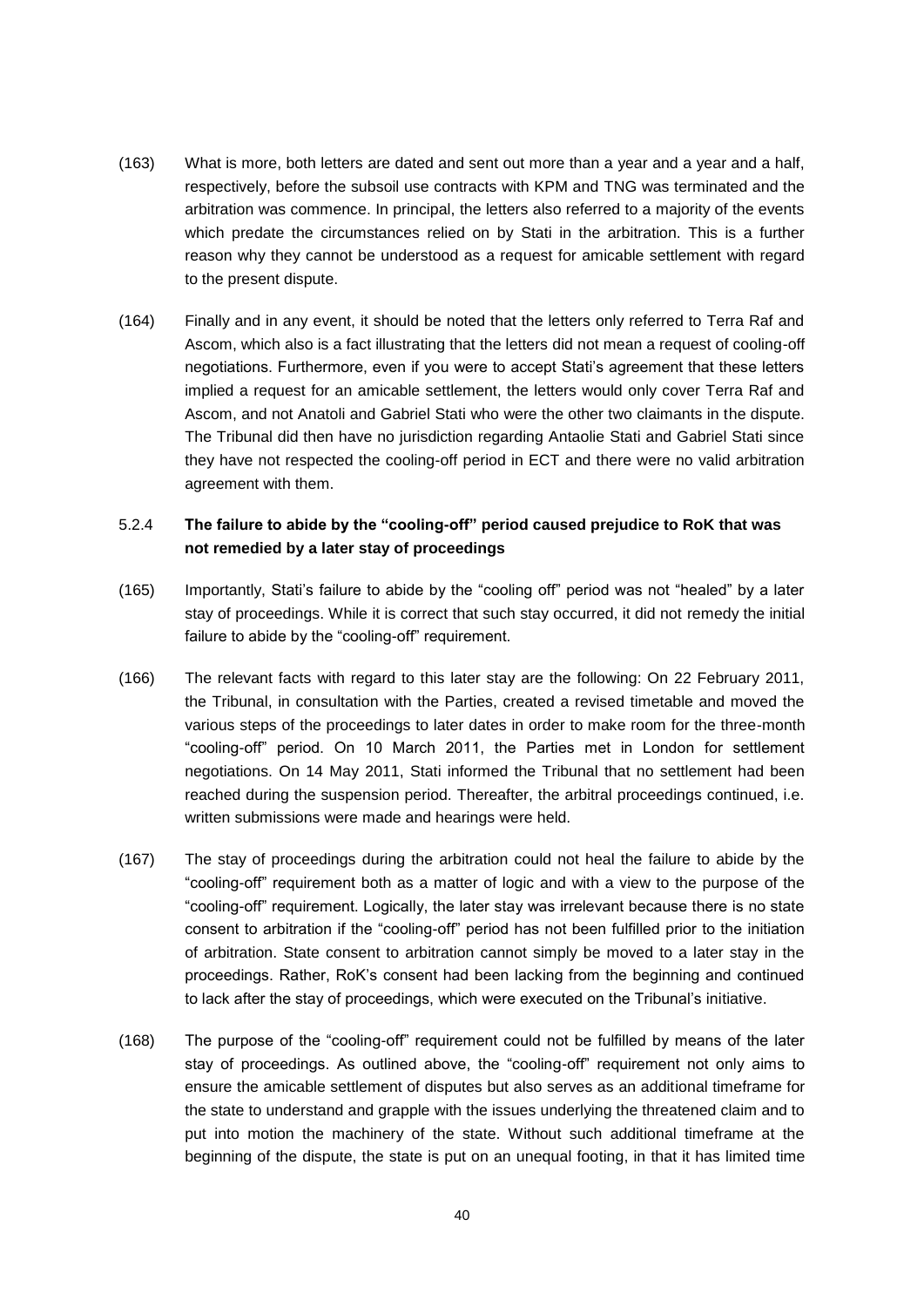to analyse the claim, to appoint counsel and especially to consider its choice of arbitrator. A later stay of proceedings does not help at all when it comes to these potential disadvantages, so that it cannot play a role for the issue of state consent.

- (169) This argument is in fact well illustrated by the present case. Because of Stati's conscious decision to ignore the "cooling-off" requirement, and because of the SCC's unreasonably hasty decision to appoint Professor Lebedev as arbitrator, RoK was deprived of its right to appoint an arbitrator and to file an answer to Stati's Request for Arbitration, which entailed significant negative consequences for RoK, and could not be remedied by the later "cooling-off" period (see section 5.2.6 below).
- (170) Moreover, even if one only takes into account the purpose of providing a timeframe for settlement, a later stay does not equal a stay at the beginning. As outlined above, an early stay serves procedural economy in that it can ensure a resolution of the dispute at little cost (see also sections 1.5.1 and 1.7.1 above). Hence, in order to force investors to allow such cost effective resolution of the dispute, a later stay cannot be accepted as a means of fulfilling the "cooling-off" requirement.

#### 5.2.5 **RoK has never waived its jurisdictional objection**

- (171) In the course of the arbitration, Stati suggested that RoK had waived its jurisdictional objection since it engaged in discussions about the stay of proceedings and ultimately agreed to the stay of proceedings. This argument is incorrect.
- (172) Before addressing the Stati's argument in detail, the following facts shall serve as a general background to the issue.
- (173) On 18 January 2011, RoK requested a three-month stay for amicable settlement discussions with Stati and asked the Tribunal to order Stati to engage in such discussions.<sup>80</sup> On 24 January 2011, Stati informed RoK and the Tribunal that they would be prepared to agree to a sixty-day extension, provided that several conditions are fulfilled.<sup>81</sup> One of these conditions was that RoK formally withdraws and waives its objection regarding the notice period.<sup>82</sup> RoK never complied with this condition of Stati and never formally waived its objection regarding the Tribunal's jurisdiction.
- (174) On 2 February 2011, Stati agreed to a 90-day suspension which they proposed should last from 2 February 2011 to 3 May 2011. They also asked RoK for potential dates for settlement discussions in Paris or London.<sup>83</sup>
- (175) In the following, the parties negotiated regarding the necessary amendments to the procedural timetable. On 16 February 2011, a joint proposal for an amended timetable

 $80$  Letter from RoK to the Arbitral Tribunal dated 18 January 2011, Exhibit 11.

<sup>&</sup>lt;sup>81</sup> Letter from Stati to RoK dated 24 January 2011, Exhibit 12.

<sup>82</sup> *Ibid*.

<sup>&</sup>lt;sup>83</sup> Letter from King & Spalding to Curtis, Mallet-Prevost, Colt & Mosle dated 2 February 2011.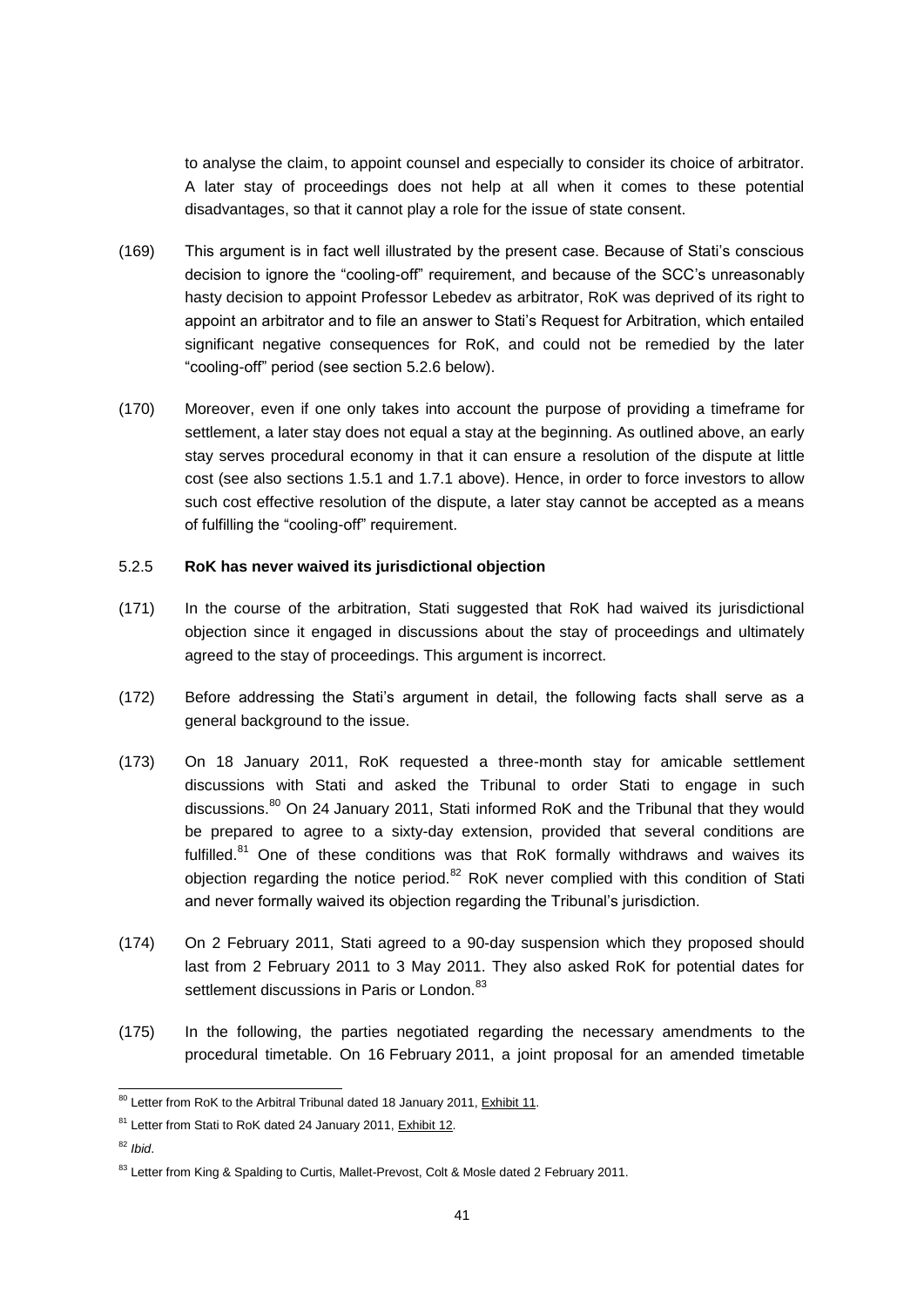was submitted to the Tribunal.<sup>84</sup> Subsequently, and as mentioned above, on 22 February 2011, the Tribunal, in agreement with the parties, issued a revised timetable which provided for the three month stay of proceedings.<sup>85</sup>

(176) Stati's argument that RoK waived its jurisdictional objection is based on the willful misconstruction of one statement made by RoK in the above mentioned correspondence. This statement is contained in RoK's letter dated 18 January 2011 and reads:

> *"[W]e propose that the Tribunal order Claimants to engage in amicable settlement discussions as required by Article 26 of the ECT, and that the proceedings be suspended during the three- months period in satisfaction of that jurisdictional requirement. We offer this as a practical solution that best serves the interests of the parties notwithstanding the fact that this jurisdictional defect could result in dismissal after full briefing and hearing on the merits."*

- (177) According to Stati, this statement was to mean that RoK considered the belated threemonth stay to satisfy the "cooling-off" requirement. However, this understanding is in clear disregard of the second sentence of the above quote where it is stated that RoK's jurisdictional objection remained, even if the proceedings were to continue with a hearing on the merits, unless the parties reached an amicable settlement.
- (178) In fact, at the time, this was also clear to Stati. As is evidenced by their response on 24 January 2011, Stati requested as a precondition for their consent to a stay that RoK formally withdraws and waives its objection regarding the notice period. If Stati had already understood the RoK's letter dated 18 January 2011 to contain such waiver, they would not have needed to request a further waiver in their response.
- (179) In point of fact, the matter is quite simple: RoK requested a stay of proceedings. Stati then offered a stay of proceedings but also requested RoK to waive its jurisdictional objection. In the following, RoK did not do so, whereupon Stati agreed to the stay anyway. Against this background, any argument that RoK waived its jurisdictional objection is based on wishful thinking rather than the actual facts of the case.

#### 5.2.6 **The Tribunal failed to correctly decide the matter**

(180) In the Award, the Tribunal failed almost entirely to properly adjudicate the matter of the "cooling-off" period. In a cursory manner, the Tribunal concluded that the "cooling off" period was procedural rather than jurisdictional in nature, *"at least as long as the Parties have indeed had such a three months opportunity."*<sup>86</sup> The decision whether the "cooling off" requirement is governed by the arbitral agreement between the parties; in this case, Article 26(2) ECT clearly states that this is a first step before a subsequent arbitration and

<sup>&</sup>lt;sup>84</sup> Email from King & Spalding to the Arbitral Tribunal dated 16 February 2011.

<sup>&</sup>lt;sup>85</sup> Email from the Arbitral Tribunal dated 22 February 2011.

 $86$  Award, para. 829.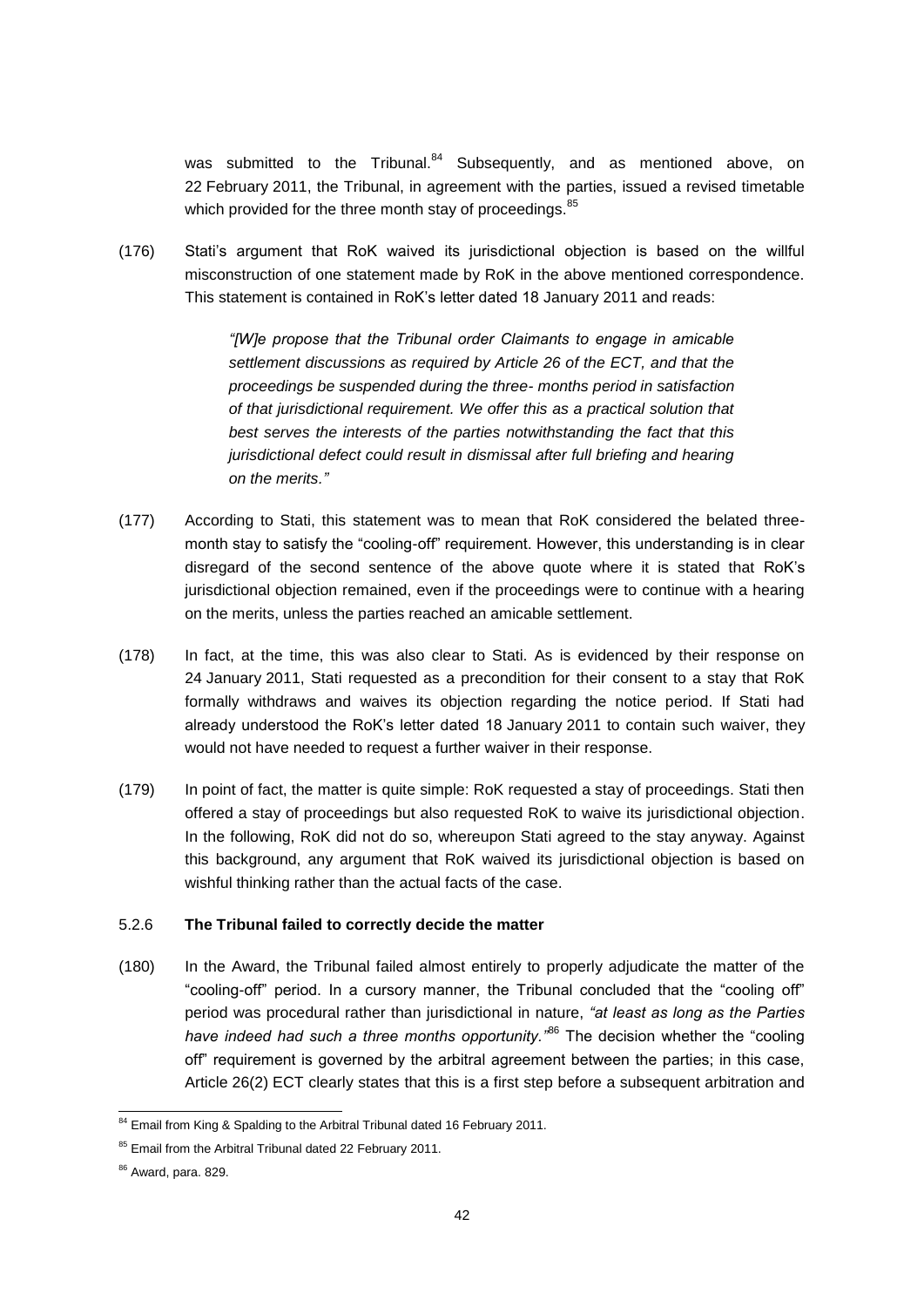constitutes an express condition to the offer made by the state to consent to arbitration. There can be no doubt that this is a matter of jurisdiction if this condition has not been satisfied. It can neither depend on later factual circumstances such as whether the parties had the *"three months opportunity"* or not, unless the parties have concluded an express agreement to waive the requirement for a "cooling off" period.

- (181) The further conclusions of the Tribunal were equally incorrect and underdeveloped. According to the Tribunal, given the purpose of the "cooling off" period and the fact that settlement discussions were held during the stay of proceedings, no prejudice to either party was caused so that there is no reason to deny jurisdiction.<sup>87</sup> This conclusion is in clear disregard of the massive prejudice caused to RoK because RoK was deprived of its right to appoint its own arbitrator which in fact was caused in part by the disregarded 3 months cooling-off period. In any event, it is unclear how prejudice would relate to the question of jurisdiction, i.e. the question of whether the state consented to arbitration.
- (182) Considering the SCC's experience and knowledge about the ECT in general and Article 26(2) ECT in particular requiring a three-month cooling off period prior to the initiation of arbitration, the SCC and its Secretariat should have had no difficulties to establish that this mandatory requirement had not been met by Stati when they submitted their Request for Arbitration. The two letters attached to the request for arbitration rather confirmed that the requirement had not been satisfied. Hence, the SCC should have established within the framework of its prima facie consideration (Articles 9 (i), 10 (i) SCC Rules) that the case should have been dismissed. As it would have turned out, this would also have resolved the problem with the appointment of an arbitrator by ROK.
- (183) In light of these clear mistakes committed by the Tribunal, and in light of the above mentioned legal considerations regarding the "cooling off" period, there can be no other conclusion than that the Award needs to be set aside according to Section 34 p. 1 of the SAA because it is not covered by a valid arbitration agreement between the parties.

 $87$  Award, para. 830.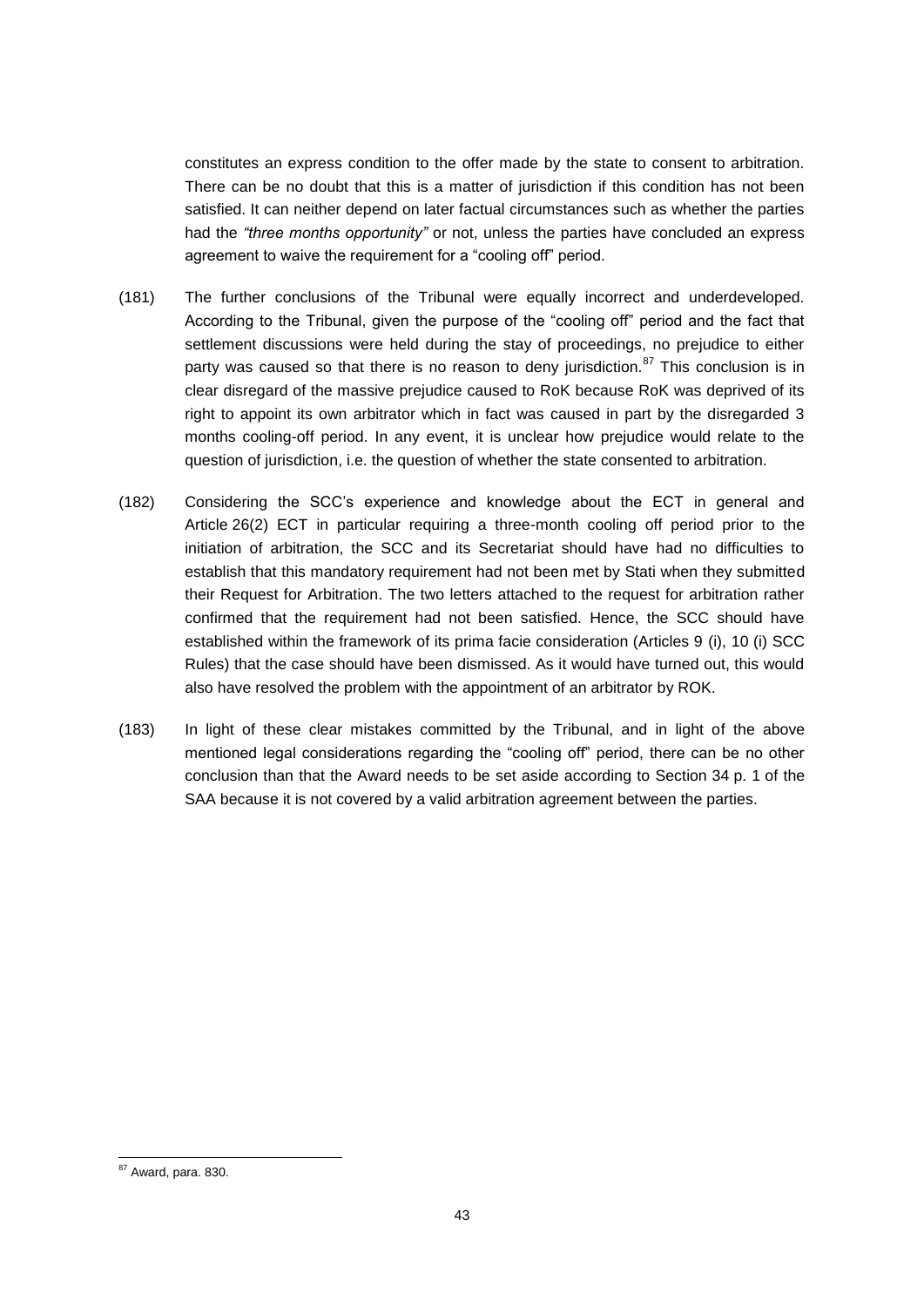# 5.3 **The Award is not covered by a valid arbitration agreement between RoK and Terra Raf**

- (184) The Award needs to be set aside partially under Section 34 No. 1 SAA insofar as it pertains to Terra Raf. The need to set the Award aside arises from the fact that RoK never consented to arbitration in this dispute with Terra Raf. Terra Raf is no investor according the Article 1(7) ECT. This follows from the fact that Terra Raf is incorporated in Gibraltar that does not fall within the scope of ECT. Terra Raf is hence not *"organized in accordance with the law applicable in [a] Contracting Party"* of the ECT, as is required by Article 1(7) ECT. Consequentially, the preconditions for state consent to arbitration under Article 26 ECT are not fulfilled.
- (185) In the following, we intend to submit background information as to the status of the EU and of Gibraltar in the framework of the ECT. Thereafter, we will state briefly how the issue was presented by the parties and decided by the Tribunal. In substance, we will show that the Gibraltar is not included in the scope of ECT by way of the EU's ratification of the ECT and even if that was the case, Terra Raf is not an investor according to ECT. Lastly, we will demonstrate that the ECT also does not apply to Gibraltar by way of the United Kingdom's signature of the ECT.

## 5.3.1 **The EU and Gibraltar in the framework of the ECT**

- (186) The ECT is a so-called "mixed agreement". This means that the ECT was not only signed and ratified by the United Kingdom and other EU member states but also by the EU itself. Mixed agreements by both the EU and its member states are concluded where under the EU treaties, neither the EU nor the member states have the sole competence for all matters covered by the treaty. The mixed agreements are necessary where neither the EU nor the member states may act alone when it comes to ratifying the treaty in question.
- (187) Gibraltar is a British Overseas Territory. In 1994, the United Kingdom signed the ECT without ratifying it yet. According to Article 45(1) ECT, signature of the ECT was to lead to its provisional application pending ratification. When signing the ECT, the United Kingdom stated that provisional application of the ECT until ratification would extend to United Kingdom and Northern Ireland, and in Gibraltar".<sup>88</sup> When the United Kingdom ratified the ECT in 1996, the ratification expressly covered the United Kingdom, Jersey and the Isle of Man. No mention was made of Gibraltar.

## 5.3.2 **Procedural history and decision by the Tribunal**

(188) During the Arbitration, RoK objected to the Tribunal's jurisdiction with regard to Terra Raf based on the argument that Terra Raf is no investor under Article 1(7) ECT. As Terra Raf was incorporated in Gibraltar and the ECT did not apply to Gibraltar, Terra Raf was no *"company […] organized in accordance with the law applicable in [a] Contracting Party"* in the meaning of Article 1(7)(a)(ii) ECT.

<sup>88</sup> Cf. Expert Opinion of Professor Tietje, para. 37.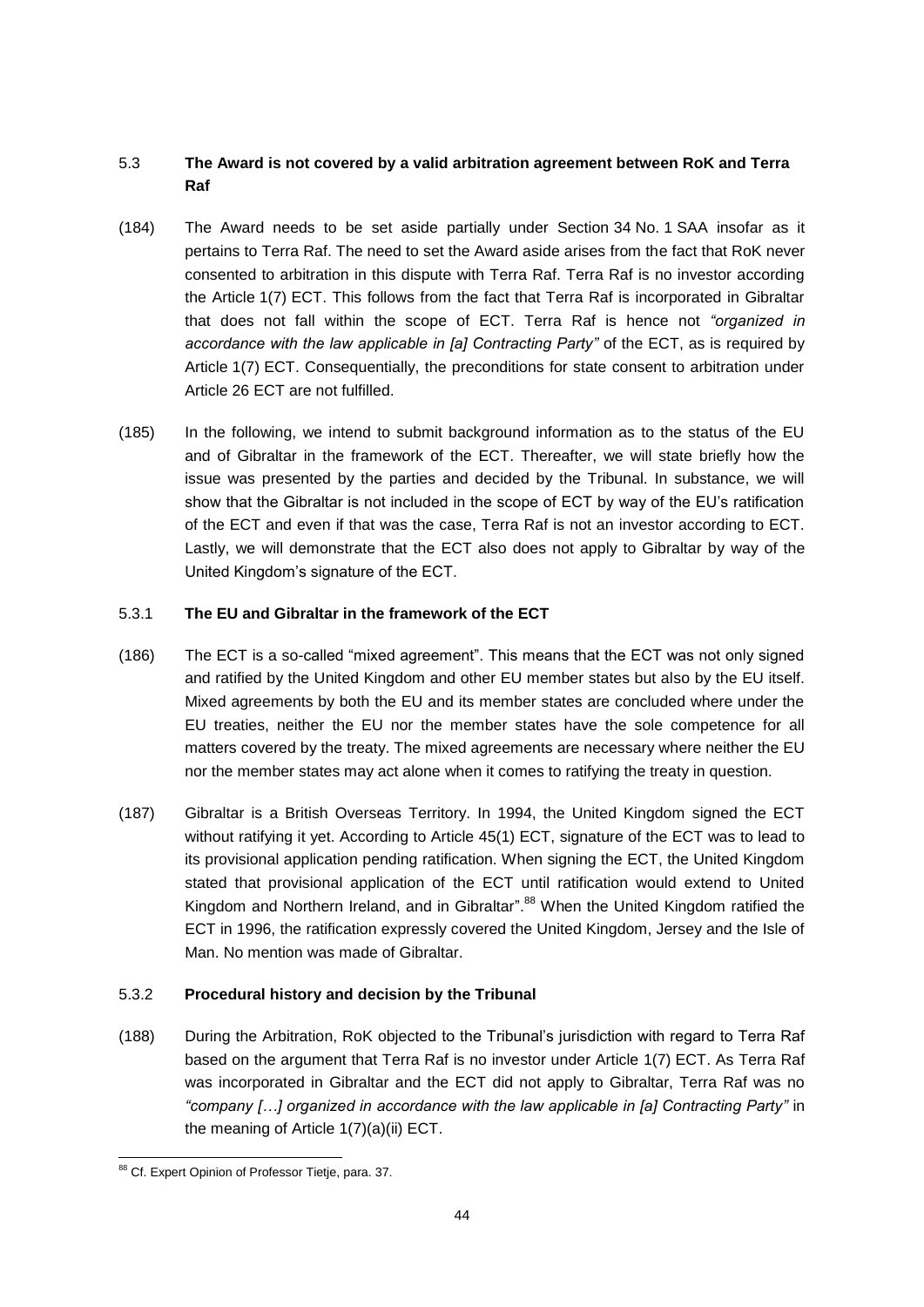- (189) Stati replied with two separate arguments, namely that the ECT applied to Gibraltar provisionally by virtue of the United Kingdom's declaration upon signature of the ECT and that the ECT applied by virtue of the EU's ratification of the ECT.
- (190) RoK rejected both suggestions. To that end, RoK provided an expert opinion by Professor Tietje, a renowned German scholar with extensive knowledge about both matters of international investment law and European law. Professor Tietje explained in detail why in particular Stati's reference to the EU's ratification of the ECT was wrong. In short, it was Professor Tietje's view that the ECT was ratified by the EU in the framework of the so-called Common Commercial Policy (CCP). The CCP, however, does not apply to Gibraltar, meaning that any EU act in the framework of the CCP, such as the ratification of the ECT, cannot apply to Gibraltar either.
- (191) In the Award, the Tribunal dealt with the matter in an extremely simplified manner without looking into the detailed arguments provided by RoK and Professor Tietje. The Tribunal held that it had jurisdiction over the claims made by Terra Raf, arguing that *"the ECT applies to Gibraltar on the basis that Gibraltar is a part of the European Community, which is itself party to the ECT. According to Art. 52 of the Treaty on the European Union and Art. 355 of the Treaty on the Functioning of the European Union, Gibraltar is included in its territory."*<sup>89</sup> No further arguments were stated and in particular, no response to RoK's and Professor Tietje's remarks regarding the non-application of the CCP to Gibraltar was given. The CCP was not even mentioned at all.
- (192) Notably, the Tribunal did not determine whether the ECT applies to Gibraltar by means of the United Kingdom's signature, with the conclusion that such decision was not necessary.<sup>90</sup>

## 5.3.3 **The ECT does not apply to Gibraltar by way of the EU's ratification of the ECT**

- (193) The Tribunal's decision to rely on the EU's ratification of the ECT was wrong. The ECT does not apply to Gibraltar by way of the EU's ratification of the ECT. This follows from the EU's lack of competence for entering into the ECT with effect for Gibraltar.
- (194) In the framework of the EU, Gibraltar has a particular status. On the one hand, Article 355(3) of the Treaty on the Functioning of the European Union (TFEU) provides that the TFEU and the EU Treaty "shall apply to the European territories for whose external relations a Member State is responsible." Declaration 55 to the Final Act of the Lisbon Treaty affirms that Gibraltar is recognised under Article 355(3) TFEU. This is what the Tribunal relied on.
- (195) On the other hand, in the United Kingdom's act of accession to the European Communities (EC) in 1972, provisions were included in order to address the special character of Gibraltar as part of the EC. This was because the specific economic and

<sup>89</sup> Award, para. 746.

<sup>90</sup> *Ibid*.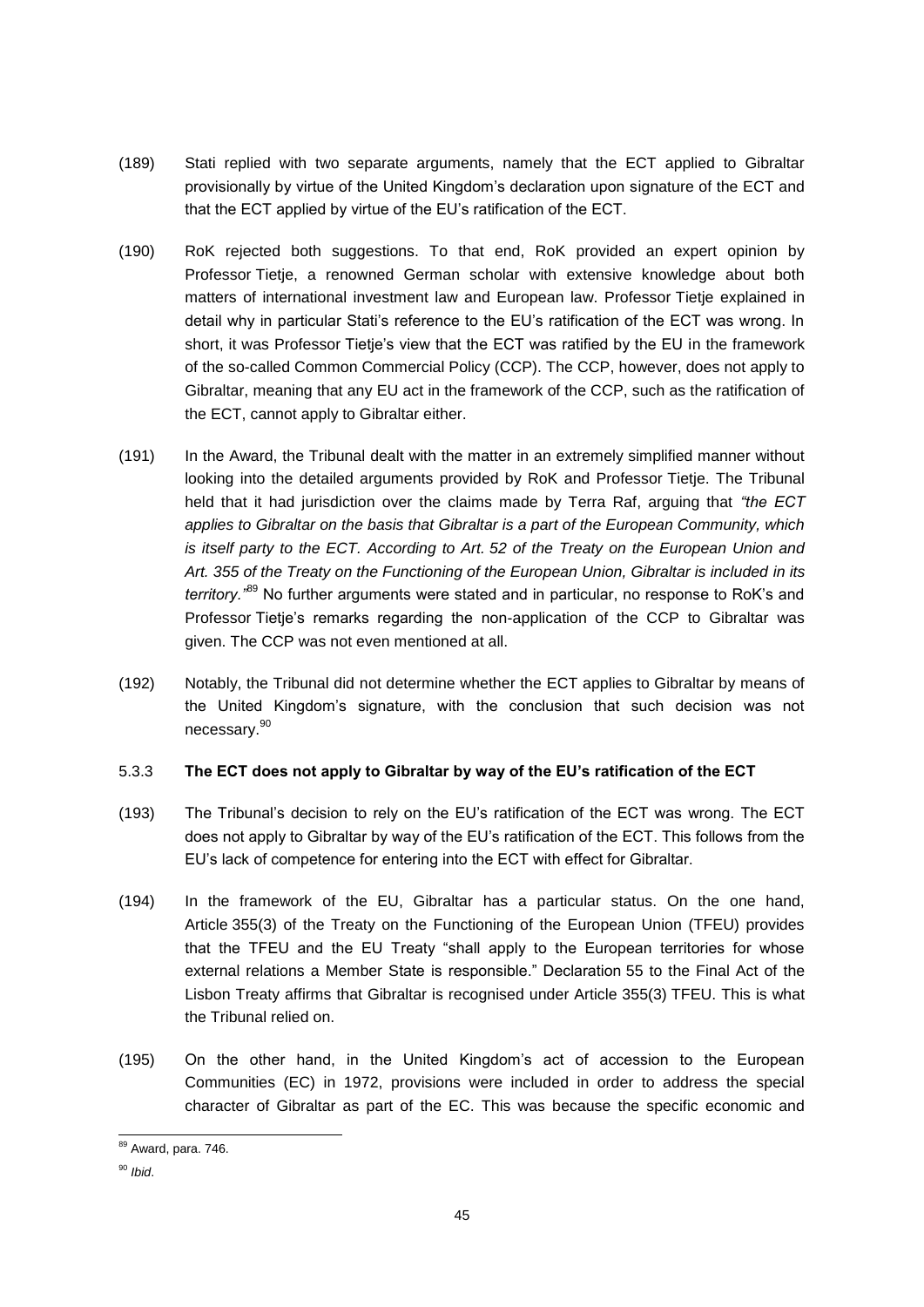political relations of Gibraltar made the complete application of the EC Treaty to Gibraltar impossible.<sup>91</sup> One of the provisions in the United Kingdom's act of accession foresees that Gibraltar will not take part in the CCP of the EC (now EU). $^{92}$  The fact that Gibraltar does not take part in the CCP, but rather, that it has the status of third country in that regard, was affirmed in the year of 2003 by the ECJ in the case C/30/01 *Commission v. United Kingdom*. Therein, the ECJ stated that

> *"[t]he exclusion of Gibraltar from the customs territory of the Community by virtue of the Act of Accession of the Kingdom of Denmark, Ireland and the United Kingdom of Great Britain and Northern Ireland implies that neither the Treaty rules on free movement of goods nor the rules of secondary Community legislation intended, as regards free circulation of goods, to ensure approximation of the laws, regulations and administrative provisions of the Member States pursuant to Articles 94 EC and 95 EC are applicable to it."* 93

- (196) Gibraltar's non-participation in the CCP is entirely decisive in the present case. Because of the CCP not applying to Gibraltar, the EU did not have the competence to ratify the ECT for Gibraltar, this because the EU's competences with regard to the ECT fall squarely within the framework of the CCP. In particular, the EU's competence to enter into investment treaties, as established by the Treaty of Lisbon and now contained in Article 207(1) TFEU, is part of the EU's competences under the CCP. $94$
- (197) The EU's lack of competence for ratifying the ECT for Gibraltar in turn leads to that the EU has not validly ratified the ECT for Gibraltar. In that regard, Article 29 of the Vienna Convention on the Law of Treaties (VCLT) is of particular significance. This provision states that *"[u]nless a different intention appears from the treaty or is otherwise established, a treaty is binding upon each party in respect of its entire territory."* The concept "territory" in the meaning of this provision shall be determined based on the constitutional law of the state or international organisation concerned. Hence, the founding treaties of the EU, but also the acts of accession for the various member states must be taken into account when it comes to determining the territory of the EU. As set out above, according to the United Kingdom's accession agreement, the EU's territory does not encompass Gibraltar in matters regarding the CCP. Hence, the EU's ratification of the

<sup>&</sup>lt;sup>91</sup> Murrav. The European Union and Member State Territories: A New Legal Framework under the EU Treaties (The Hague 2012), p.129.

<sup>92</sup> Act concerning the condition of accession for the Kingdom of Denmark, Ireland and the United Kingdom of Great Britain and Northern Ireland, 1972, Article 28: *"Acts of the institutions of the Community relating to the products in Annex II to the EEC Treaty and the products subject, on importation into the Community, to specific rules as a result of the implementation of the common agricultural policy, as well as the acts on the harmonisation of legislation of Member States concerning turnover taxes, shall not apply to Gibraltar unless the Council, acting unanimously on a proposal from the Commission, provides otherwise."* Cf. also *Murray*, The European Union and Member State Territories: A New Legal Framework under the EU Treaties (The Hague 2012), p.130.

<sup>93</sup> C/30/01 *Commission v. United Kingdom* [2003] ECR I-9481, para. 59.

<sup>&</sup>lt;sup>94</sup> This is evidenced by the fact that Article 207 TFEU is contained in the chapter entitled "Common Commercial Policy".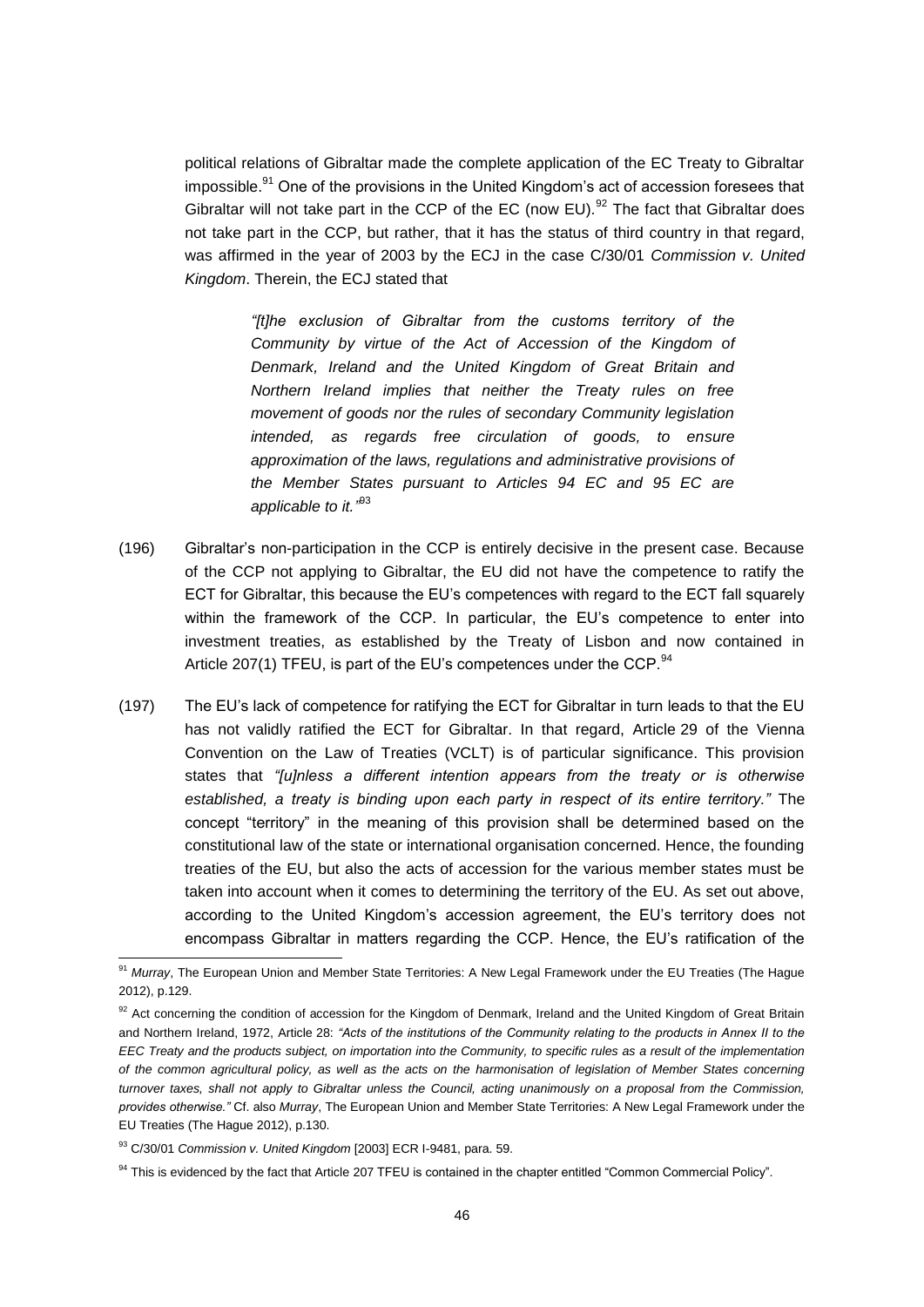ECT forms no basis for assuming that the ECT applies to Gibraltar and that Terra Raf therefore is a protected investor under Article 1(7) ECT. Hence, there is no state consent to arbitration against Terra Raf.

## 5.3.4 **Even if the ECT applied to Gibraltar by way of the EU's ratification, this would still not mean that Terra Raf were an investor**

(198) Alternatively and irrespective of the EU's competences in this matter, the conclusion would be the same through an application of the Article 1(7)(a)(ii) ECT itself. This provision provides that investors are companies *"organized in accordance with the law applicable in that Contracting Party"*. If one were to consequently rely on the EU's ratification of the ECT, this would require that Terra Raf were organised in accordance with the law in force in the EU, i.e. with original EU law. In other words, Terra Raf would have to be a *Societas Europaea* (SE) or have another company form originating in EU law itself. This is however not the case as Terra Raf is organised under Gibraltar law. Hence, Terra Raf can again not be a protected investor under Article 1(7) ECT.

## 5.3.5 **The ECT does not apply to Gibraltar by way of the United Kingdom's signature under the ECT**

- (199) While the Tribunal refrained from discussing the matter, it should be noted that there is also no alternative way to construct state consent to arbitration by relying on the United Kingdom's signature under the ECT in 1994. This signature no longer entails provisional application of the ECT to Gibraltar because provisional application for Gibraltar ended with the United Kingdom's ratification of the ECT in 1996.
- (200) As stated above, the United Kingdom initially signed the ECT on 17 December 1994, stating on the occasion that provisional application would extend to "United Kingdom and Northern Ireland, and in Gibraltar". In December 1996, the United Kingdom ratified the ECT, stating that the ratification covered the United Kingdom as such as well as Jersey and the Isle of Man. No mention was made of Gibraltar. It was clear that it was the intention of the United Kingdom upon ratifying the ECT to have the provisional application for Gibraltar end. This was the reason why Gibraltar was not mentioned in the ratification. This clear intention is confirmed by a *note verbale* dated 27 July 2004 filed by the United Kingdom with the Government of Portugal, which is the depositary for the ECT. This *note verbale* stated the following:

*"The United Kingdom did apply the Energy Charter Treaty provisionally to the United Kingdom and Gibraltar at signature. However, the Government of Gibraltar subsequently informed Her Majesty's Government that they did not wish to seek ratification of the Treaty, since at that time the Treaty would not have had any practical effect for the territory. Gibraltar was therefore not included in the*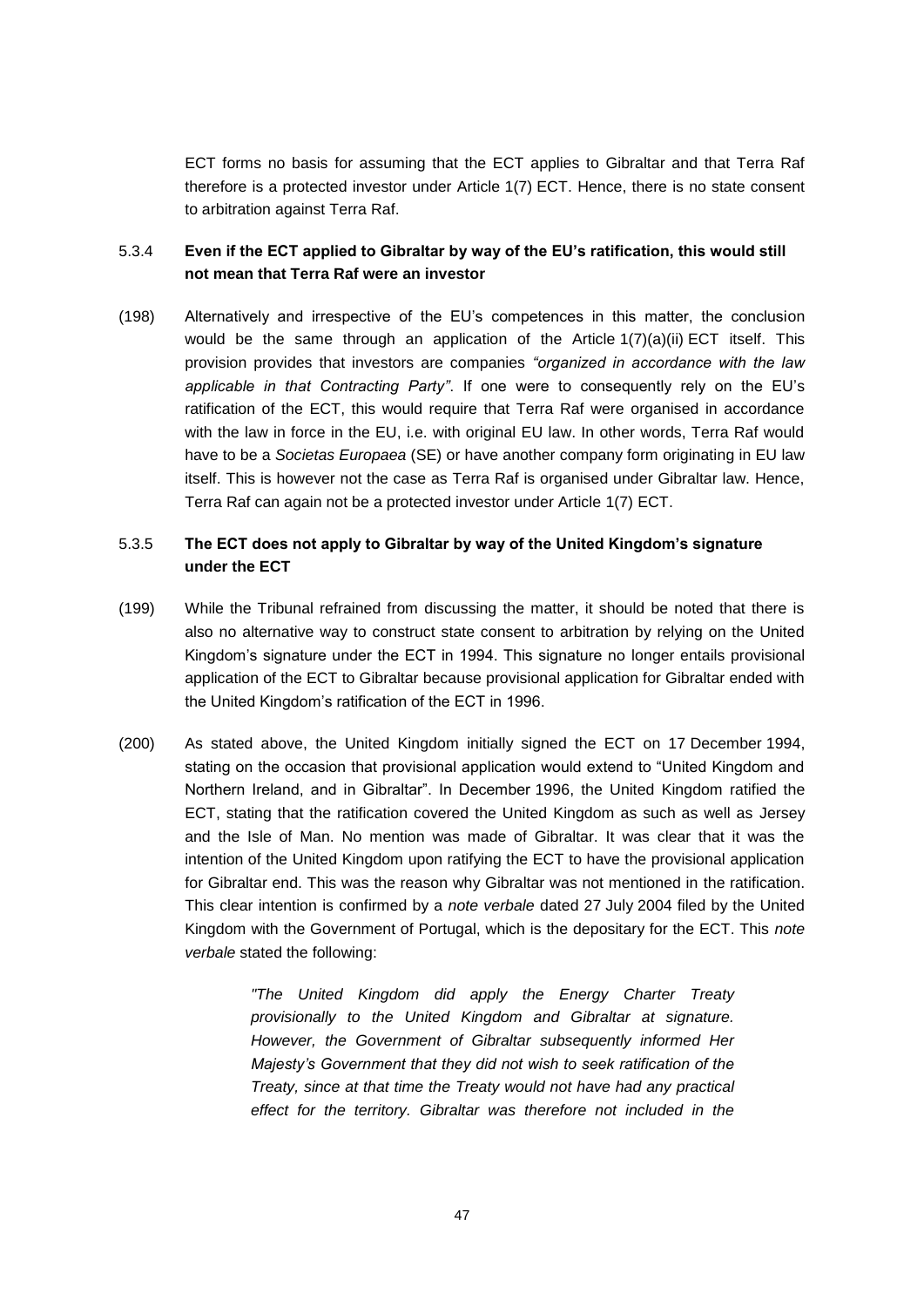*United Kingdom's instrument of ratification relating to the Treaty, deposited on 17 December 1997."*<sup>95</sup>

- (201) Therefore it is clear that at the time, Gibraltar did not want the United Kingdom to ratify the ECT on Gibraltar's behalf and that therefore, the United Kingdom deliberately did not include Gibraltar in the ratification document. Consequentially, provisional application ended with the United Kingdom's ratification.
- (202) RoK is of course aware that a challenge to an arbitral award with view to the application of the ECT to Gibraltar was brought to the Court before, namely in Case No. T 5208-05 (Republic of Kyrgyzstan v. Petrobart Ltd.). However, the present challenge goes far beyond the facts and legal arguments pleaded by the Parties in the Petrobart case. In particular, the EU's ratification of the ECT was not invoked by the parties in the Petrobart case and had not been referred to by the tribunal in that case either. Moreover, it appears that the United Kingdom's *note verbale* had equally not been invoked in the Petrobart case. Hence, the Petrobart case does not serve as useful guidance for deciding on the challenge brought forward in the present case.
- (203) As seen by the stated above, the Tribunal has lacked jurisdiction to try the case between Terra Raf and RoK. This is because RoK never consented to arbitration with Terra Raf, as a company seated in Gibraltar. The arbitral award shall therefore be set aside in accordance with Section 34 (1) in SAA, in parts regarding Terra Raf.

<sup>&</sup>lt;sup>95</sup> United Kingdom Note Verbal No.2004/184 addressed to the Depositary of the ECT dated 27 July 2004.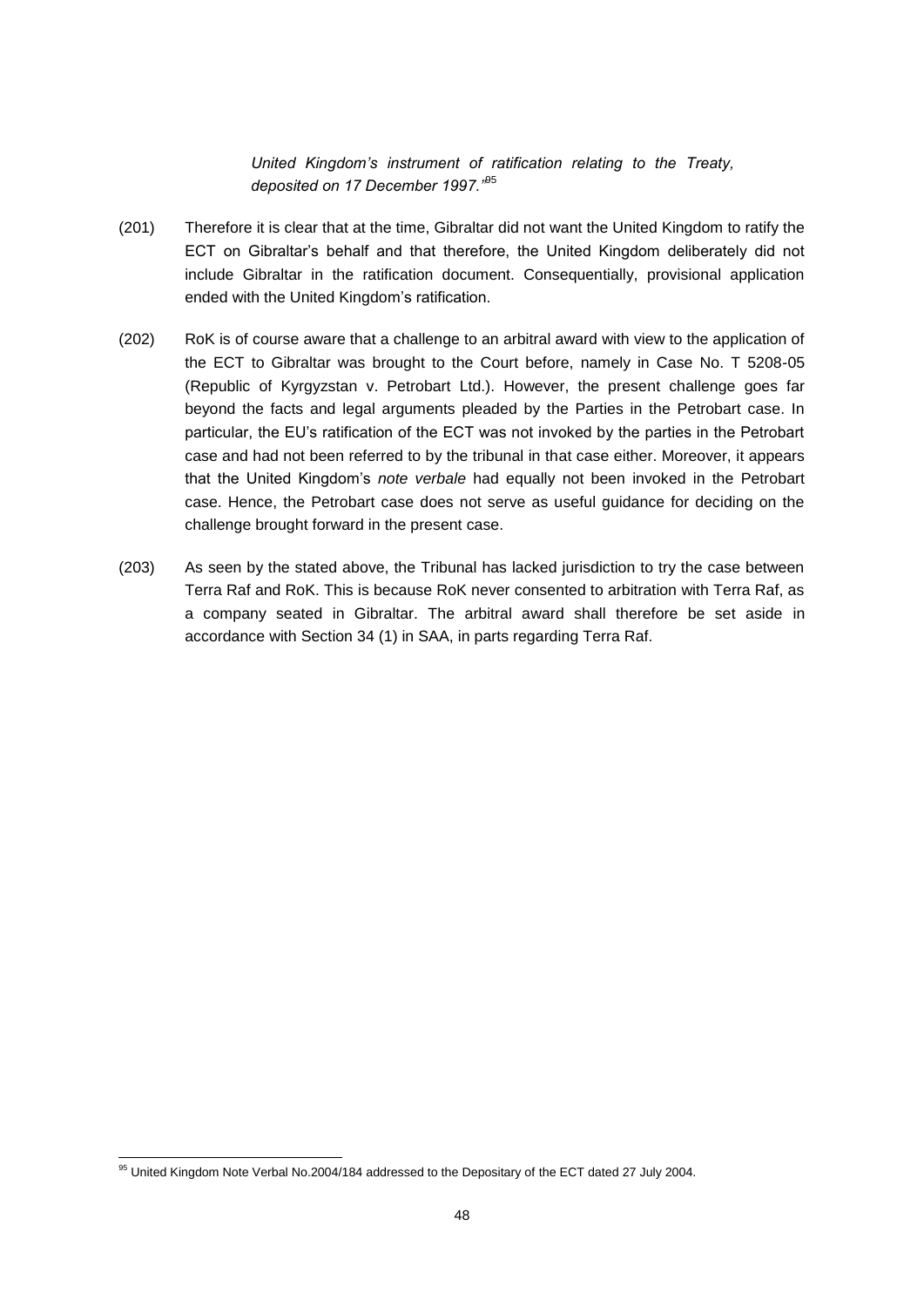## 5.4 **The Tribunal failed to consider pivotal witness evidence regarding the quantum of the LPG Plant**

(204) The Tribunal ignored the submission of material witness evidence regarding the LPG Plant. In awarding damages for this plant, the Tribunal solely relied on allegations which Stati had made rather in passing and later dropped and which had clearly been rebutted by witness evidence submitted by RoK. The Tribunal, however, failed to even notice that this witness, Mr. Khalelov, had testified at the Hearing on Quantum.

#### 5.4.1 **The Parties' positions**

- (205) One of the four assets for which the Tribunal granted Stati compensation is an unfinished LPG Plant. It is a plant for processing natural gas which Stati had started constructing in 2006. Stati halted the construction sometime in the first half of 2009 with the construction being about 90% finished according to their own statements.
- (206) Both Parties submitted differing valuations of the LPG Plant. RoK's experts had assumed a negative value for the construction based on the assumption that due to a lack of secured supply of gas for the next years, even if the construction of the LPG Plant were finalised, it could only be operated for four years until it would need to be shut down. RoK further argued that the LPG Plant had been a failed project with costs exceeding the anticipated budget manifold. It assumed that it would not be commercial to finalise the construction and that the Plant would therefore only have scrap value, which Stati had failed to quantify. 96
- (207) Stati on the other hand had propagated that the LPG Plant would be completed and operated as a going concern. They therefore ultimately demanded compensation for the alleged investment costs of USD 245 million and a portion of the so-called prospective value of USD 329 million, $97$  assuming that sufficient amounts of gas would be available, in particular relying on gas from the Contract No. 302 properties.<sup>98</sup> In one of their 6 submissions, with reference to two hyperlinks to internet pages mentioned by their experts FTI in a footnote that were not even provided as exhibits or translated, Stati had supported their position that the LPG Plant was not scrap by alleging that publicly available information indicated that RoK was "gearing up" to open the LPG Plant in 2012 and that it was clear that RoK had already been in the process of spending additional capital to complete the LPG Plant since its "seizure".<sup>99</sup> RoK rebutted this allegation in its

<sup>96</sup> RoK's Statement of Defence, paras 53.1 et seqq.; in some detail in RoK's Rejoinder on Quantum, paras. 139 et seqq.; RoK's First Post-Hearing Brief paras. 814 et seqq.; RoK's Second Post-Hearing Brief paras. 652 et seqq.

<sup>97</sup> At different phases of the arbitration, these claims fluctuated significantly, the investment value was initially asserted to be USD 208.5 million, the prospective value was later asserted to be USD 408 million but then recalculated to USD 329 million.

<sup>&</sup>lt;sup>98</sup> The Contract No. 302 properties are described in section 3.2 above. The likelihood of significant amounts of gas in this area was disputed but even the Defendants considered it this chance to be less than 10%, not even taking into account whether it would be economically viable to extract them.

<sup>99</sup> Stati's Reply on Quantum, para. 67.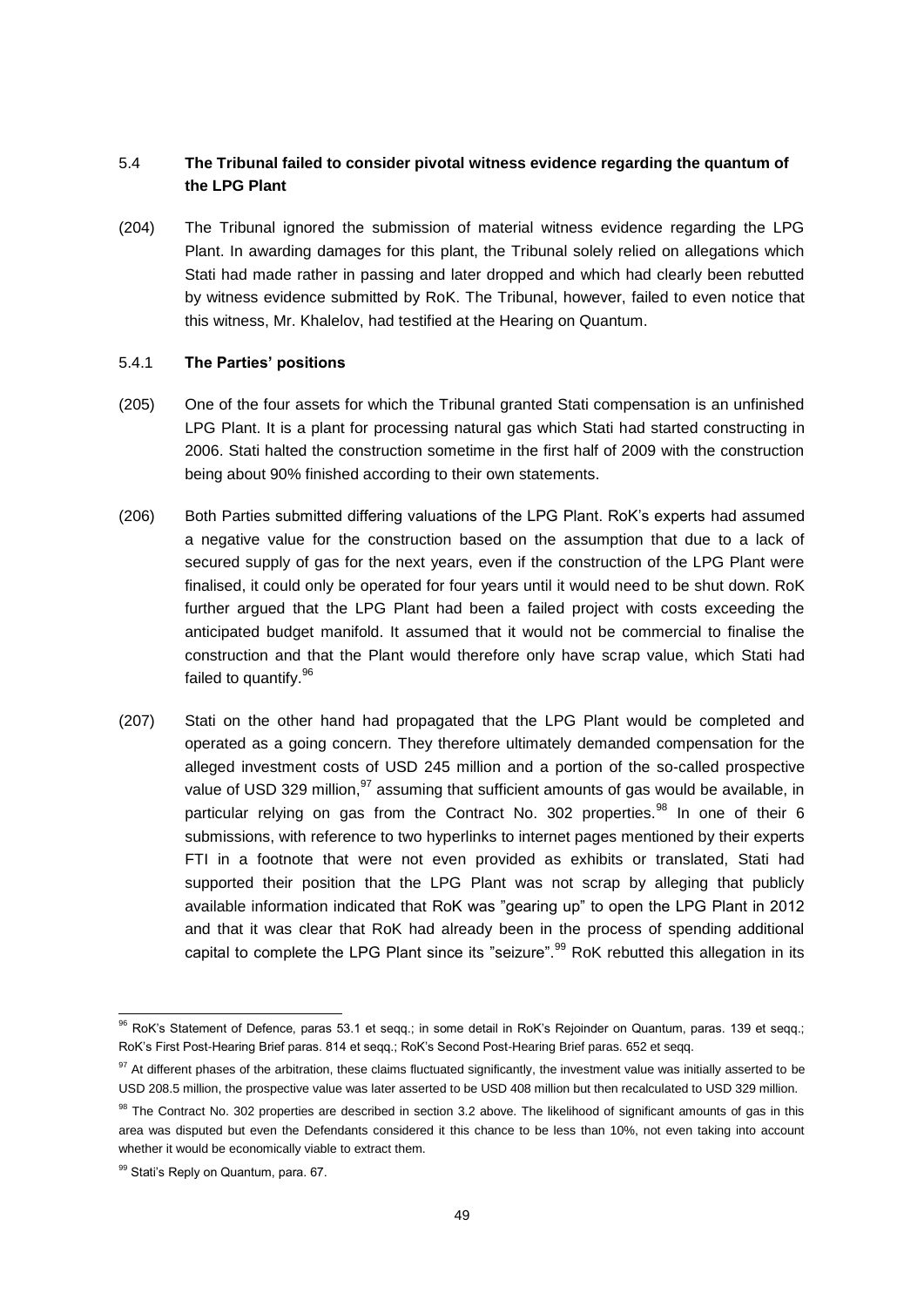Rejoinder on Quantum and submitted a witness statement by Mr. Taras Khalelov.<sup>100</sup> Mr. Khalelov works for KazMunaiTeniz (KMT), the company which operated most of the Defendant's assets in trust management after their subsoil use contracts had been terminated and which had also been given the mandate to protect the unfinished LPG Plant construction (which was not part of the trust management). In his witness statement, Mr. Khalelov explicitly stated the following:

> *"The LPG Plant is not part of the trust management. However, as it has been abandoned by the owners, we protect the premises and the equipment by employing guards. Ever since the unfinished LPG Plant was abandoned, no further work has been conducted on the Plant.*

> *I have been informed that Claimants allege that Kazakhstan is training specialists for the operation of the LPG plant. However, no such training has taken place and I have never heard about any programme to this objective either. In addition, I do not know of any intention to finish the construction of the plant. As our lawyers told us, we are not entitled to incur any expenses for the plant or to make investments into the plant in any form because the plant neither belongs to KMT nor to KMG NC."*

(208) In addition, during his testimony, Mr. Khalelov reiterated that no construction had been conducted by RoK:

> *"Q: You state in your witness statement, at paragraph 4.1 to be specific, that: "Ever since the Claimants abandoned the unfinished LPG Plant, no further construction on the Plant has been conducted." Is that correct?*

*A. Absolutely correct.*

*Q. And has any construction been commenced since you submitted your witness statement? (…)*

*A. No. The answer to your question is no. (...)*

- *Q. Thank you. And are you aware of any plans to finish the construction?*
- *A. No, officially I am not informed of any. I do not know."<sup>101</sup>*
- (209) Stati failed to cross-examine Mr. Khalelov on this issue. Importantly, Stati did not repeat the allegation that RoK had spent any capital to complete the LPG Plant in their further written submissions. Instead Stati did bring forward some other arguments as to why the LPG Plant had more than scrap value, because RoK's cost calculations for the completion was high, and there were enough gas resources and because the insecurity of the gas

<sup>&</sup>lt;sup>100</sup> RoK's Rejoinder on Quantum, paras. 203 et segg

 $101$  Transcript of the Hearing on Quantum, Day 2, p. 143 – p. 144.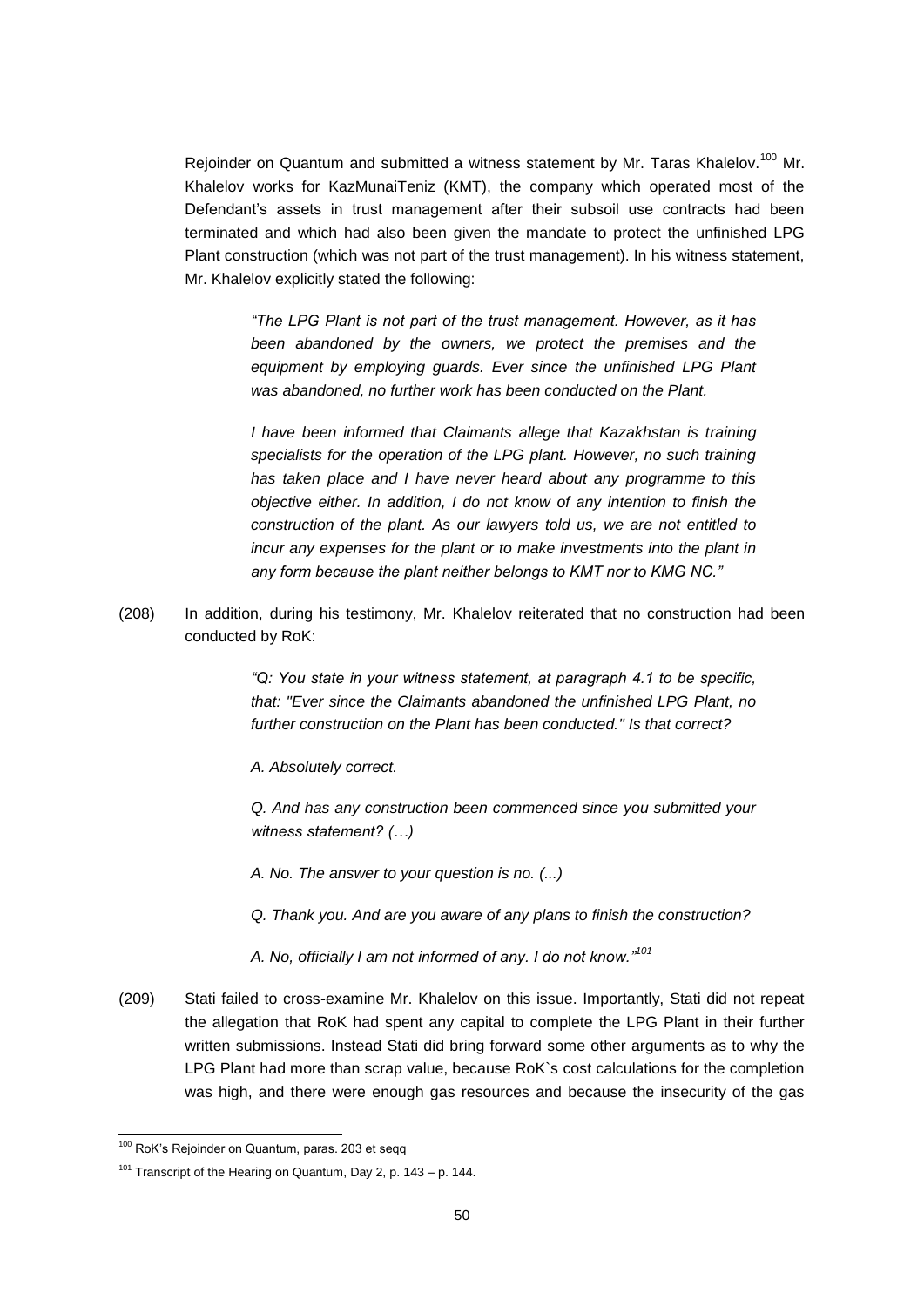resource in any circumstance were not to the detriment for Stati but for RoK who was the alleged guilty Party.<sup>102</sup>

#### 5.4.2 **The Tribunal's failure to recognise the submission of pivotal witness evidence**

(210) The Tribunal rejected RoK's position that the LPG Plant would only have scrap value. Rather than awarding USD 0, the Tribunal awarded USD 199 million for the unfinished LPG Plant based on an indicative offer by KMG EP. In arriving at this conclusion, the Tribunal did not look at whether sufficient amounts of gas would be available, which was the focus of the Parties' discussions and which was the crucial question according to the experts of both sides. Rather, the Tribunal did not address RoK's arguments assuming that RoK itself had continued the construction of the LPG Plant after Stati had left the country. It stated the following:

> *"The Tribunal is not persuaded by Respondent's and their experts' conclusion that the LPG Plant is a failed project and must be considered to have a negative value and no damages at all can be claimed by Claimants. If that were so, Respondent would not have been ready to invest further expenses in the completion of the Plant, after Respondent had taken control of the Plant. However, there were obviously plans to complete it. Publicly available information indicates that Respondent was in fact preparing to open the LPG Plant in 2012."<sup>103</sup>*

- (211) The Tribunal based this conclusion on two hyperlinks mentioned in a footnote by Stati's experts FTI, namely to the webpage for the Mangystau region of the Kazakh embassy in Israel, which were never submitted as documents and which were never translated. Procedural Order No. 1, which was the result of the Parties' first procedural meeting, stipulated that "all document (…) considered relevant by the Parties shall be submitted with their Briefs (…)". It further stipulated that these would need to be submitted as pdf and in hardcopy. Stati had done neither of the two and had therefore obviously not considered these relevant. The Tribunal ignored this.
- (212) What is more, in arriving at its conclusion the Tribunal did not refer to the written witness statement or the oral testimony of a witness which RoK had presented, Mr. Taras Khalelov, even though he had made statements precisely on the issue cited above.
- (213) The Tribunal not only failed to consider this written witness's statement and testimony. As is obvious from the Award, the Tribunal even failed to note that Mr. Khalelov had testified at the Hearing on Quantum: When describing the witnesses who testified on Day 2 of the Hearing on Quantum, the Tribunal mentioned all witnesses who testified on that day except for one. It mentioned that it heard testimony from Mr. Victor Romanosov, Mr. Catalin Broscaru, Mr. Alexandru Cojin, Mr. Anatolie Stati, and Mr. Nurlan Rahimgaliev.

<sup>102</sup> Stati's First Post-Hearing Brief, paras. 558 et seqq.

 $103$  Award, para. 1745.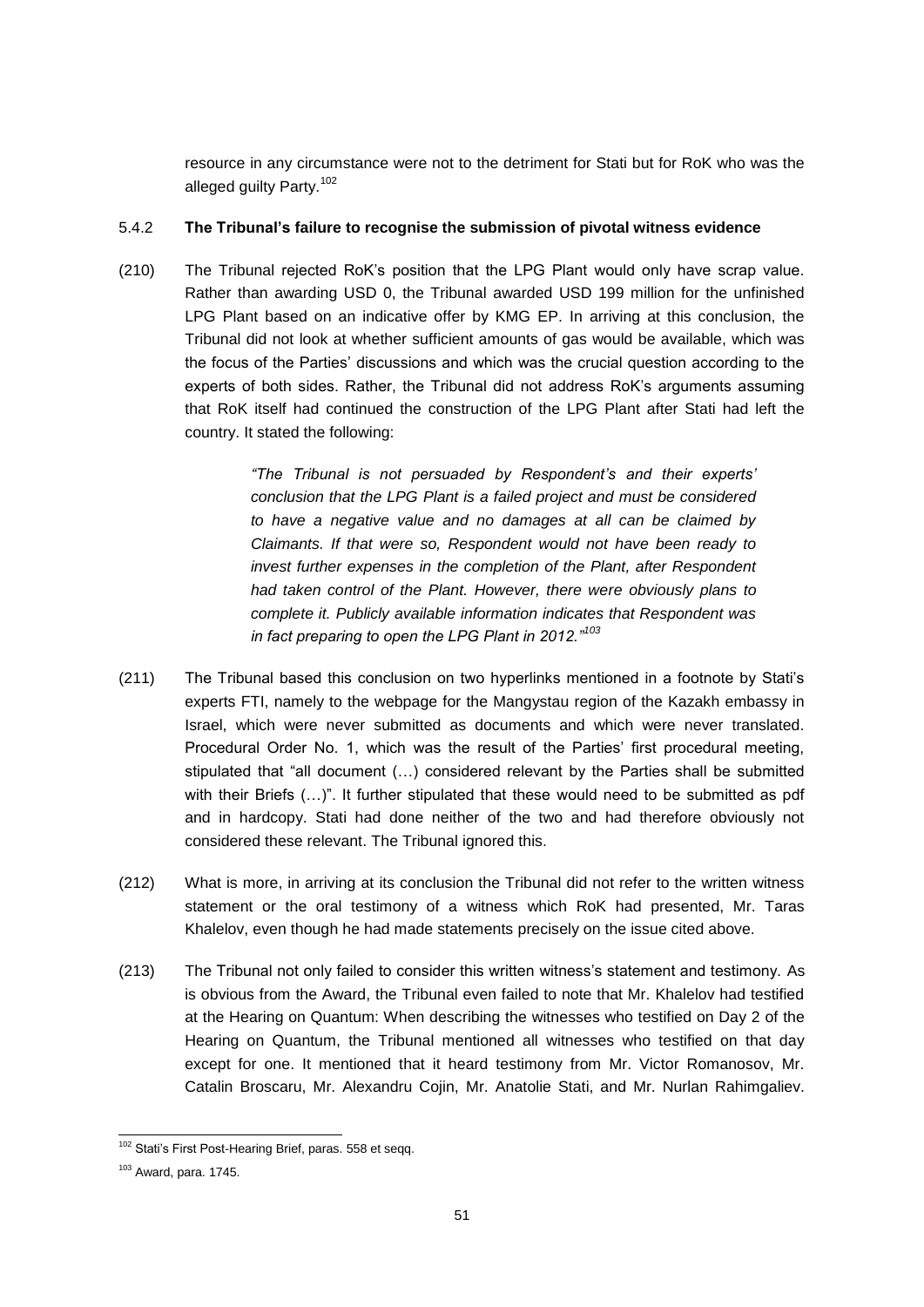However, the Tribunal failed to mention one witness who also testified on that day: Mr. Taras Khalelov.<sup>104</sup>

(214) The Tribunal thus in one single paragraph decided that the LPG Plant had a positive value, completely ignoring the relevant arguments advanced by both Parties, namely the further costs to finalise the plant and the availability of gas to be processed in the LPG Plant. Instead, the Tribunal chose to rely on an argument that had been clearly rebutted by RoK's witness and which even Stati had advanced but then dropped in their further written submissions once it had been rebutted.

# 5.4.3 **The arbitral award shall be set aside in accordance with section 34 (1) item 6 of the Swedish Arbitration Act**

- (215) In deciding to award Stati USD 199 million in damages for the unfinished LPG Plant without considering Mr. Khalelov's evidence<sup>105</sup>, the Tribunal has committed a procedural mistake.
- (216) The Tribunal decided that the LPG Plant had a positive value with one single argument, namely that RoK had prepared the opening of the plant.<sup>106</sup> It thus ignored all arguments advanced by the Parties and narrowed a complex and much discussed question of whether the LPG Plant would have been a going concern down to one issue, namely whether RoK had had plans to finalise the LPG Plant and had started to realise these plans. It is RoK's position that the Tribunal clearly did not at all consider Mr. Khalelov's evidence. The Tribunal seems to have forgotten that this evidence was submitted and presented.
- (217) This is evidenced by the fact that the Tribunal failed to consider Mr. Khalelov's written witness statement and testimony in this context even though it addressed the allegation that RoK had continued to construct the LPG Plant. This is further evidenced by the fact that even in its summary of RoK's position regarding the quantum of the LPG Plant, the Tribunal failed to mention Mr. Khalelov by name. Finally, in its description of the Hearing on Quantum, the Tribunal lists all witnesses who testified, except for Mr. Khalelov.
- (218) The Tribunal's failure to take note of Mr. Khalelov's witness statement and testimony is a procedural mistake within the meaning of section 34 item 6 of the SAA. The Tribunal`s failure to take note of Mr. Khalelov`s witness statement and testimony has probably influenced the outcome of the case.

 $104$  Award, para. 157.

<sup>&</sup>lt;sup>105</sup> Award, paras. 1743 et seqq.

<sup>106</sup> Award, para. 1745.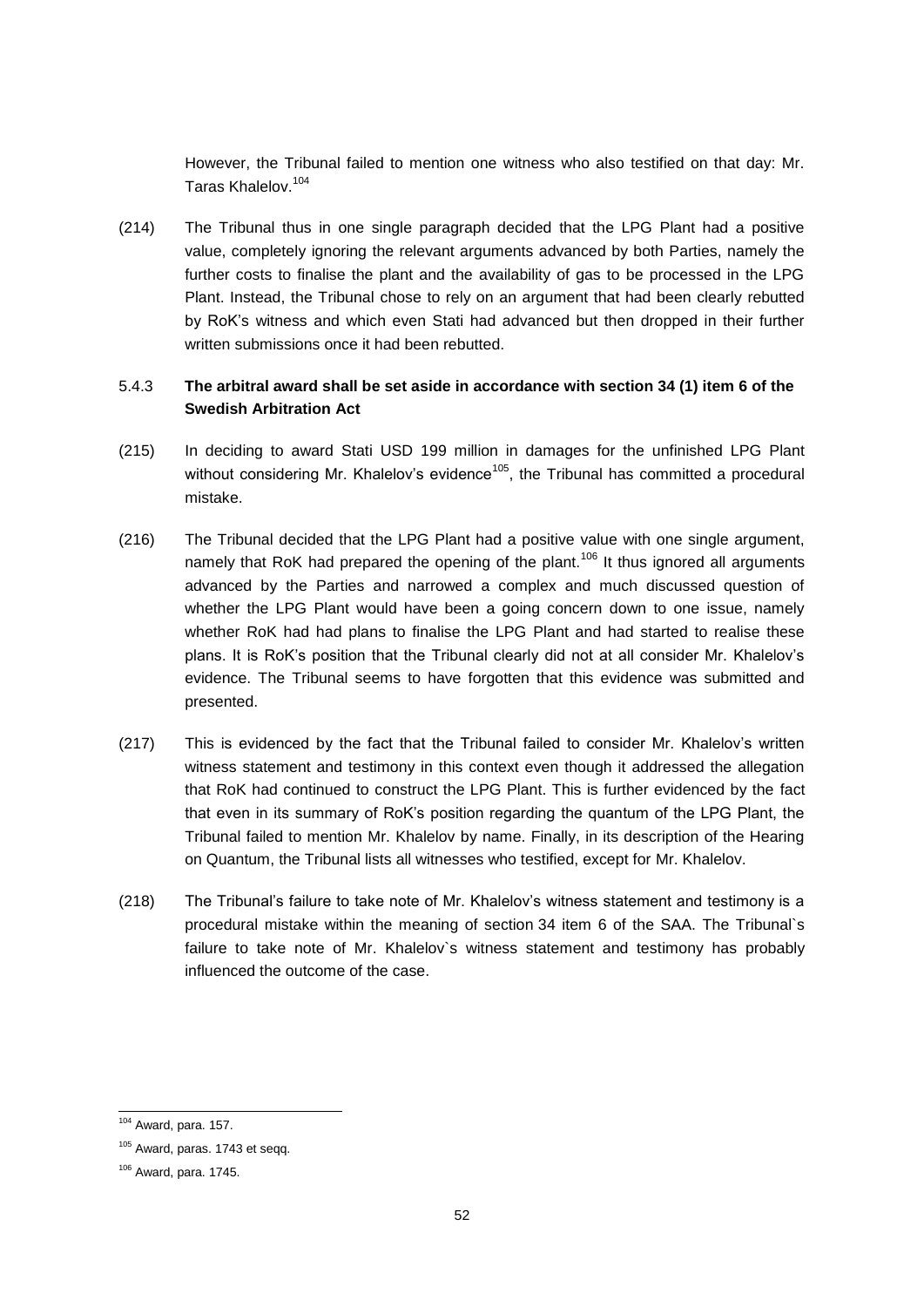5.5 **The Tribunal has exceeded its mandate and has committed several procedural mistakes by ignoring the submission of expert evidence and other evidence regarding almost every major disputed issue of the case** 

#### 5.5.1 **Introduction**

- (219) The Tribunal has failed to take note of the expert evidence and other evidence that had been submitted by RoK regarding almost every disputed issue and it has thus committed very serious procedural mistakes, each by themselves constituting a reason for setting aside the award. In some instances, the Tribunal also exceeded its mandate. For each and every reason stipulated below, and independent of each other, the award shall be set aside pursuant to section 34 SAA, p.2 and p.6.
- (220) The Tribunal failed to recognize (i) the submission of expert reports by Professor Didenko and Mr. Latifov and witness evidence from Mr. Baymaganbetov regarding the classification of pipelines, (ii) the submission of an expert report by Professor Ilyassova regarding the legality of the so called pre-emptive rights waiver, (iii) the submission of an expert report by Professor Balco and witness evidence by Mr. Rahimgaliev regarding the legality of the back tax assessment, (iv) crucial parts of the report by RoK's valuation experts Deloitte GmbH relating to causation, (v) the submission of an expert report by Professor Tietje regarding RoK's objection to the Tribunal's jurisdiction and finally (vi) material parts of RoK's geological experts Gaffney Cline (6)
- (221) This list is by no means exhaustive. RoK, however, is conscious of its duty only to bring such procedural mistakes to the attention of the Court that had an impact on the outcome of the case. All of the issues referred to here, relate to questions that were of utmost importance for the decision in this case. In each case, the Tribunal could not have arrived at the decisions reached if it had taken into account the expert reports and further evidence provided by RoK. These mistakes have therefore affected the outcome of the proceedings.
- (222) The fact that the Tribunal ignored virtually all expert evidence, in particular those pertaining to jurisdiction and liability is particularly troublesome. Shortly before the Hearing on Jurisdiction and Liability, the Tribunal apparently was aware that some expert reports had been submitted, certainly because both parties initially requested to hear all of the other Parties' experts at the Hearing. However, the Tribunal expressed its concerns regarding the limited amount of time available and stated by letter of 27 August 2012 that *"[i]n particular, in view of the extensive reports of most experts, the Tribunal considers that oral examination of most experts may not be necessary."* In view of this statement, both Parties subsequently withdrew their requests to examine the other Parties' experts, assuming that the Tribunal would therefore pay specific attention to the written expert reports. However, as it turned out, the Tribunal later seems to not only disregarded these "extensive reports", it would seem that the reports were entirely forgotten or overlooked.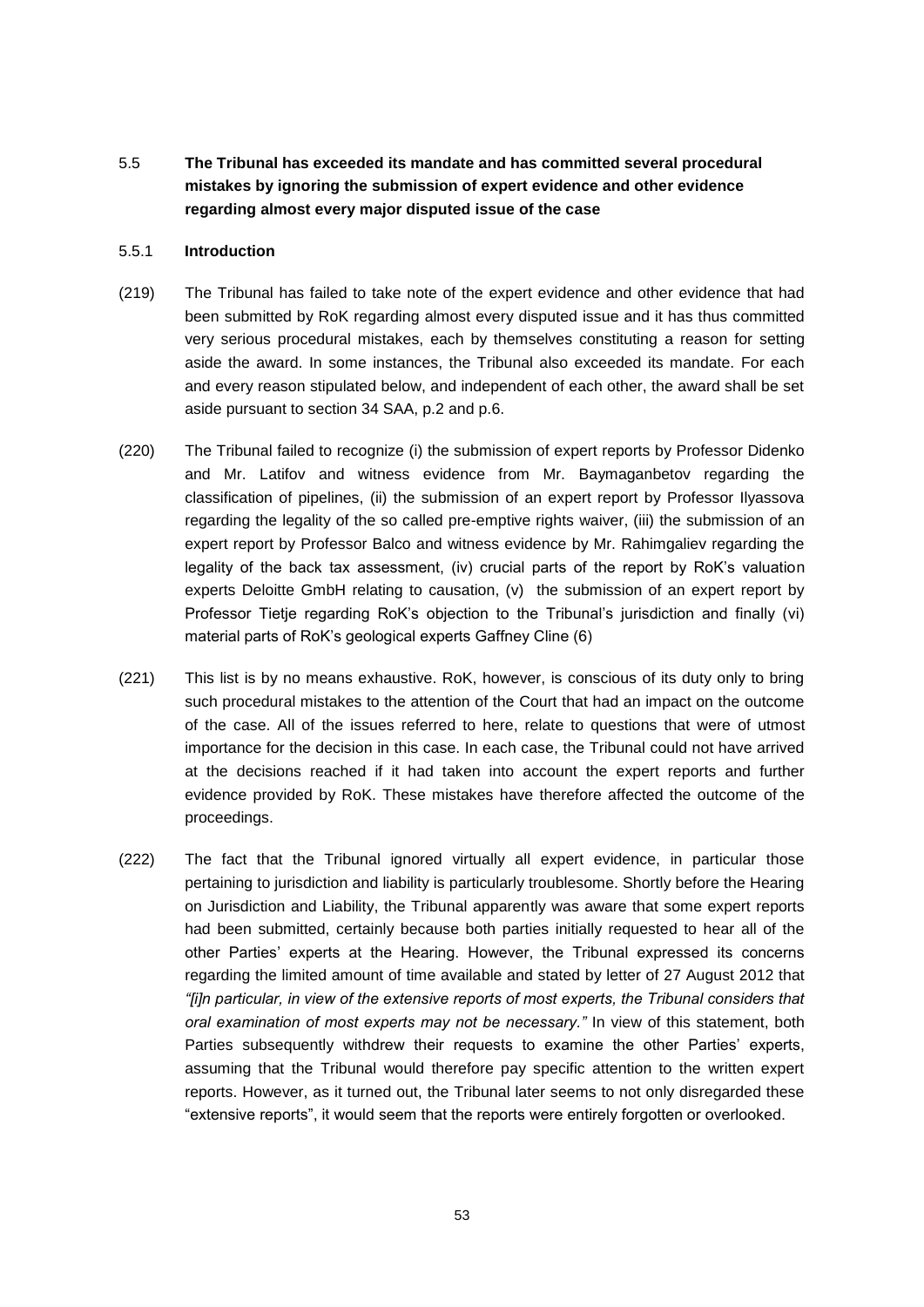# 5.5.2 **The Tribunal decided on the classification of pipelines under Kazakh law without considering Kazakh law and related expert evidence**

- (223) One crucial issue of the dispute was the classification of certain pipelines for transportation of oil and gas that Stati's companies KPM and TNG operated. It was a key pillar of Stati's allegations of harassment that they were wrongly accused of operating trunk pipelines rather than field pipelines and were ultimately found guilty of the crime of illegal entrepreneurship, i.e. the operation of a trunk pipeline without the necessary licence. Even though RoK submitted reports by legal and technical experts on this issue as well as witness evidence by the expert who evaluated the pipeline in February 2009, to support its position that Stati had indeed operated trunk pipelines, the Tribunal completely ignored these reports in arriving at its decision that Stati had only operated field pipelines and thus supporting Stati's claims that the criminal proceedings had been "fabricated".
	- *(i) The Parties' claims*
- (224) It is RoK's position that during inspections in late 2008, a suspicion arose that KPM and TNG were operating trunk pipelines without a license, which constitutes a criminal offence according to Section 190(2)(b) of the Kazakh Criminal Code if the operation generates a certain amount of income.
- (225) Subsequently, criminal proceedings were initiated on the suspicion that a crime was committed. It was obvious and undisputed that Stati had no license for the operation of trunk pipeline but they denied the assertion that they were operating trunk pipelines.
- (226) Ultimately, the competent court found that Defendants were operating trunk pipelines and that therefore in lack of a license for this operation a criminal offence had been committed. KPM's director, Mr. Cornegruta, was convicted and KPM was ordered to return the equivalent to the illegally obtained income.
- (227) RoK submitted reports by two experts, one legal expert report by Professor Didenko and one technical expert report by Mr. Latifov, which both supported RoK's position on the classification of the pipelines.<sup>107</sup> RoK also submitted a witness statement of Mr. Baymaganbetov who had acted as expert in the proceedings before the City Court of Aktau.
- (228) Stati, however, held that RoK had not discovered that KPM and TNG were operating trunk pipelines without a licence but had rather arbitrarily re-classified these pipelines in order to find a pre-text for an eventual take-over of the companies. Stati presented this as one of the central actions of a Kazakh playbook and harassment campaign against Stati. In order to support this position, Stati also provided an expert report which stated that they had not operated trunk pipelines but rather only field pipelines within the meaning of Kazakh law.

<sup>&</sup>lt;sup>107</sup> RoK's position on the classification of the pipelines is summarized in Respondent's Second Post-Hearing Brief, paras. 261 et seqq.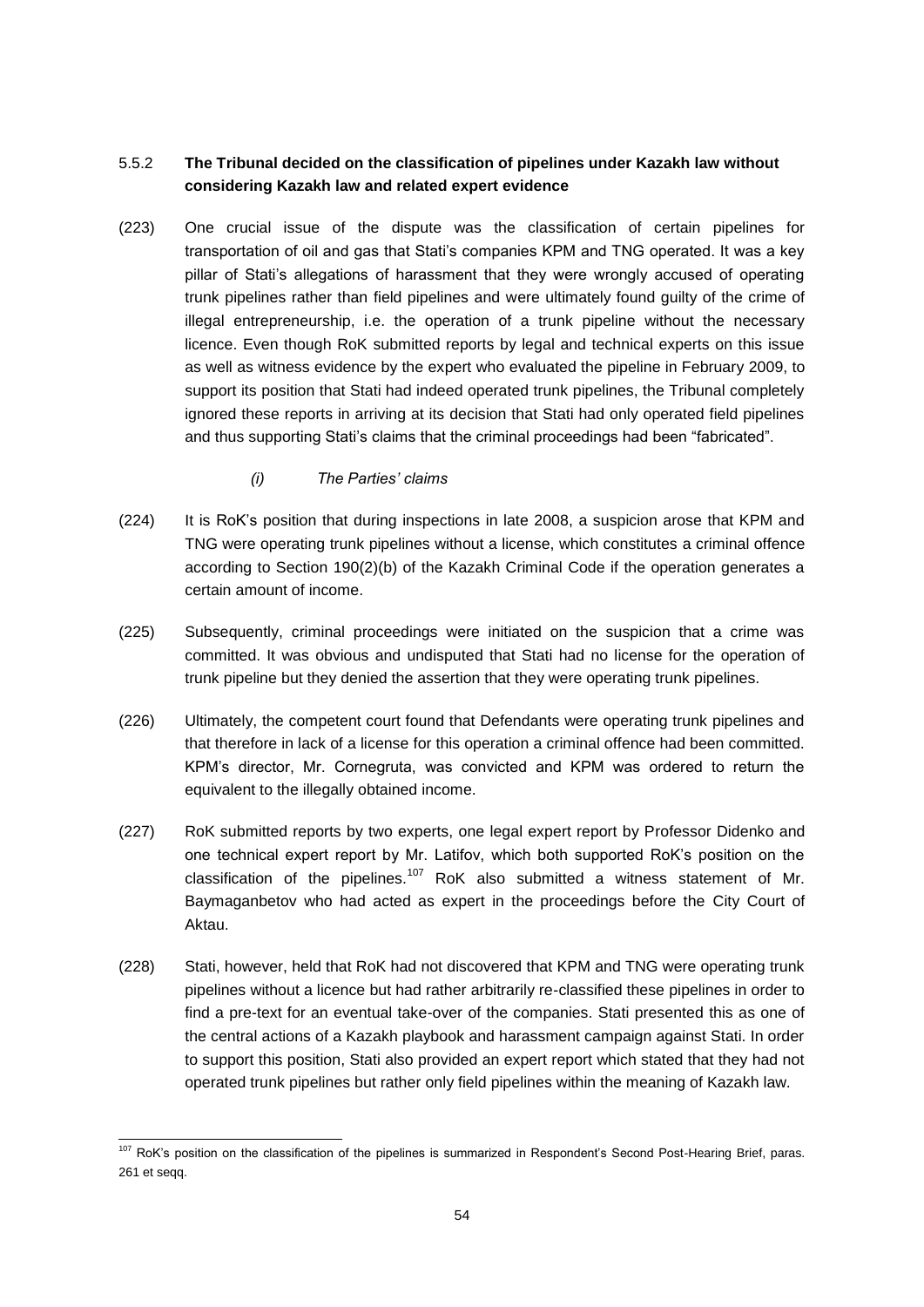# *(ii) The Tribunal's disregard of Kazakh law and relevant expert and witness evidence*

- (229) The Tribunal followed Stati's position that Stati were not operating trunk pipelines. In its presentation of the cornerstones of its finding on liability, the Tribunal's stated that it was persuaded that the at-issue pipelines were not trunk pipelines requiring licensure but were rather arbitrarily re-classified by RoK.<sup>108</sup>
- (230) In arriving at this conclusion, the Tribunal completely ignored the expert reports submitted by RoK, the witness statement and testimony of Mr. Baymaganbetov and indeed it completely ignored Kazakh law, which governs the question of whether a pipeline is classified as a trunk or a field pipeline **under Kazakh law**.
- (231) Several indicators leave no doubt that the Tribunal failed to consider Kazakh law and the relevant evidence.
- (232) First, the Tribunal itself provided what may be an explanation for not looking at the law and the expert reports. Before concluding that Stati were not operating trunk pipelines, the Tribunal first stated that it did not have to decide this question:

*"The Tribunal need not opine on whether the pipeline was a field or trunk pipeline in order to find that the procedure surrounding the discovery was in violation of the FET standard."<sup>109</sup>*

(233) Had the Tribunal indeed not decided this question, it would still be a challenge ground because this would have meant that the Tribunal had completely disregarded the central argument by RoK that Stati were indeed operating trunk pipelines and therefore the criminal proceedings as well as the ultimate verdict were perfectly legal. However, as is obvious from reading the Award two paragraphs further down, the Tribunal actually decided that Stati were not operating trunk pipelines by holding that it

> *"is persuaded that the at-issue pipelines, likewise, were not trunk pipelines requiring licensure but were rather arbitrarily re-classified by Respondent. That the City Court of Aktau found that the pipes were trunk does not bind this Tribunal."*<sup>110</sup> (emphasis added)

(234) What in any event is clear from this somewhat nebulous section of the Award is that not wanting to consider Kazakh law and the expert reports on this question, the immediate consequence of the Tribunal`s judgment was therefore that the Financial Police had "reverse-engineered" a crime and the City Court of Aktau had erred. This conclusion has influence the Tribunal`s assessment of RoK`s alleged breaches of the ECT.

<sup>108</sup>Award, para. 1090.

<sup>109</sup> Award, para. 1088.

<sup>110</sup> Award, para. 1090.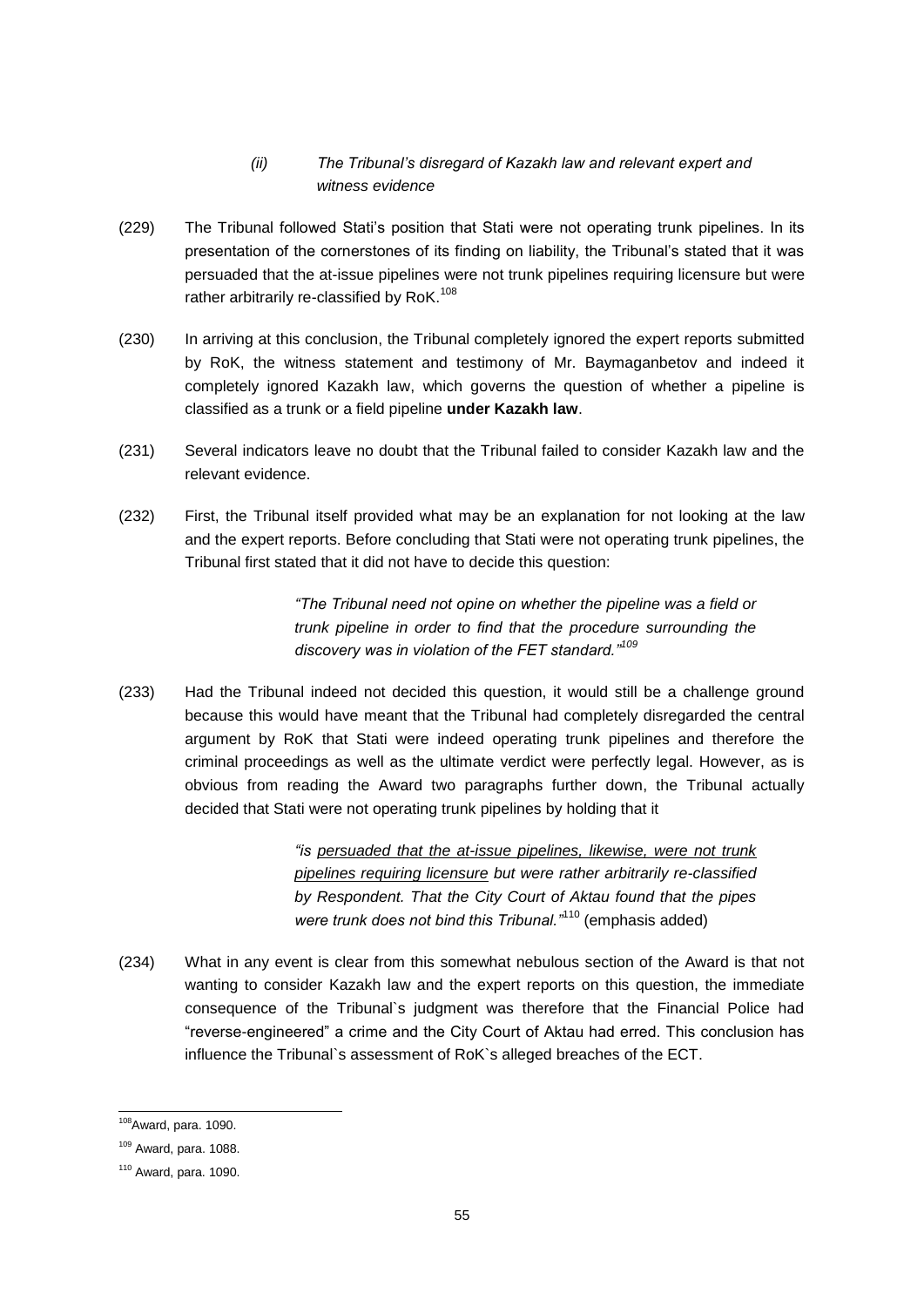- (235) Secondly, the fact that the Tribunal failed to look at Kazakh law and the relevant expert reports is obvious from its lack of reference to the applicable law and its requirements and indeed to any of the expert reports submitted by RoK.
- (236) Looking at the Award, it shows that the Tribunal has overlooked or forgotten that such expert evidence was submitted by RoK.
- (237) Together with its Rejoinder on Jurisdiction and Liability, RoK submitted two expert reports regarding classification of pipelines; one by Mr. Latifov, focusing on the technical aspects and one by Professor Didenko focusing on the legal aspects. RoK further submitted a second and a third expert report by Professor Didenko together with the First and Second Post-Hearing Briefs.
- (238) Mr. Latifov's expert report finds no mentioning at any place in the Award. The Tribunal not only fails to mention this expert report in its summary of RoK's position or in its own reasoning. It also fails to mention that RoK even had submitted this expert report. Even though the expert report was submitted with RoK's Rejoinder on Jurisdiction and Liability, the Tribunal fails to expressly acknowledge this in its Procedural History.<sup>111</sup> In fact, a word search of the Award for Mr. Latifov's name delivers no result at all.
- (239) The first and the second expert reports prepared by Professor Didenko are not mentioned at any point in the Award. Even though RoK heavily relied on Professor Didenko's expert reports in support of its position regarding the classification of the pipelines, the Tribunal even fails to mention Professor Didenko's expert reports in its summary of RoK's arguments. It also fails to mention Professor Didenko's expert reports in its reasoning. However, not only does the Tribunal fail to mention Professor Didenko's expert reports in the reasoning of the Award, the Tribunal also fails to mention in the procedural history that RoK had submitted these expert reports in summary of its stand in the arbitration.
- (240) The Tribunal does not expressly mention that Professor Didenko's first expert report was submitted with the Reioinder on Jurisdiction and Liability.<sup>112</sup> Equally, the Tribunal fails to expressly mention that Professor Didenko's second expert report was submitted with the 1st Post-Hearing Brief.<sup>113</sup> The only report by Professor Didenko that is mentioned anywhere in the Award is Professor Didenko's third expert report but even this report is only mentioned in the procedural history and nowhere else.<sup>114</sup> The fact that two of Professor Didenko's expert reports find no mention in the award at all, while his third report is only mentioned in the Procedural History leads undeniably to the conclusion that the Tribunal entirely ignored but possibly even failed to notice or forgot these pieces of evidence which obviously were crucial to RoK's case.

 $111$  Award, para. 82.

 $112$ Award, para. 82.

 $113$ Award, para. 174.

 $114$ Award, para. 193.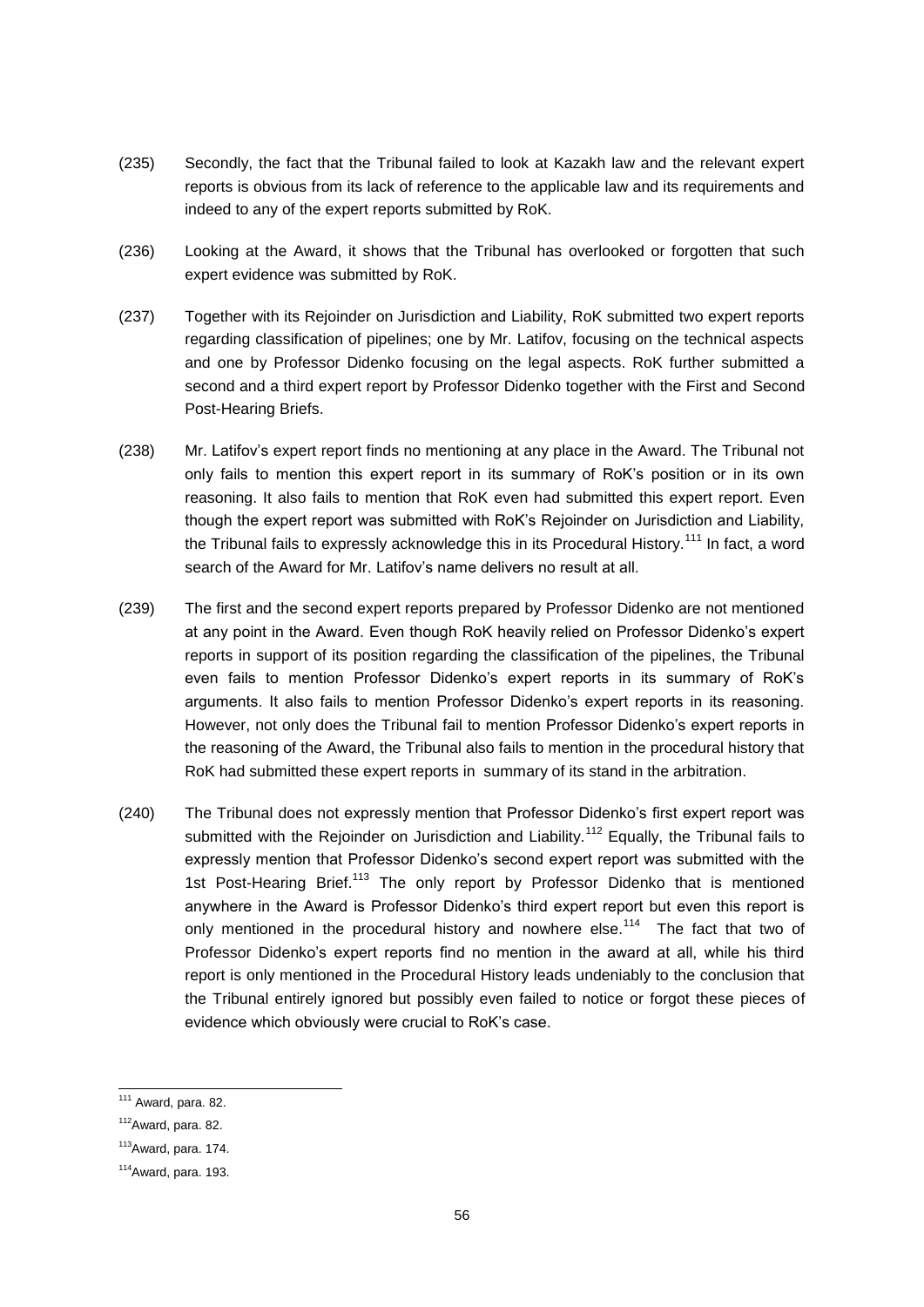(241) The Tribunal also did not refer to or otherwise consider in its reasoning the witness statement and testimony of Mr. Baymaganbetov who had acted as an expert in the criminal proceedings.

## *(iii) The Tribunal exceeded its mandate by deciding a question of Kazakh law without looking at Kazakh law*

- (242) First, the Tribunal by deciding on a question of Kazakh law without even considering or applying Kazakh law exceeded its mandate. The Tribunal stated that it agrees with the Parties that pursuant to Art. 22 (1) SCC Rules and Art. 26(6) ECT, the Tribunal shall decide the merits of the dispute in accordance with the ECT and applicable rules and principles of international law. By holding that "*the at-issue pipelines, likewise, were not trunk pipelines requiring licensure but were rather arbitrarily re-classified by Respondent*", the Tribunal decided a question of Kazakh law because the classification of pipelines in Kazakhstan without any doubt is a question of Kazakh law. For this reason, both Parties had submitted legal opinions on the question of classification of pipelines under Kazakh law; Stati had submitted legal expert reports by Professor Suleymenov, RoK had submitted legal expert reports by Professor Didenko. The Parties were therefore in agreement that whether a pipeline should be considered a trunk or field pipeline needed to be decided in accordance with Kazakh law.
- (243) Had the Tribunal indeed not decided whether the pipelines at issue were trunk or not, as it alluded, it may not have needed to refer to Kazakh law. When the Tribunal decided that the pipelines at issue were field pipelines as opposed to trunk pipelines without referring to the legal framework and requirements for such a classification under Kazakh law, the Tribunal certainly exceeded its mandate. The Parties were never in agreement that the Tribunal should decide issues that purely relate to Kazakh law without looking at the relevant law on an *ex aequo et bono* basis. It was within the Tribunal's mandate whether for instance the criminal proceedings violated the ECT but it was not within the Tribunal's mandate to decide a question of Kazakh law without looking at Kazakh law. It is impossible to conclude that a pipeline is trunk (under Kazakh law) by merely looking at a timeline of several events but this is a question that needs to be decided in accordance with the applicable law. Trunk pipeline and field pipeline are terms of Kazakh law that a Tribunal cannot ignore.

#### *(iv) The Tribunal has committed a procedural irregularity which influenced the outcome of the case*

- (244) The Tribunal's complete failure to even take notice of such crucial pieces of evidence such as the reports of Professor Didenko and Mr. Latifov also constitutes a procedural irregularity that affected the outcome of the case.
- (245) It is a well-established principle that a tribunal must examine the expert evidence offered, where it concerns matters of importance for the decision. Offered expert evidence must be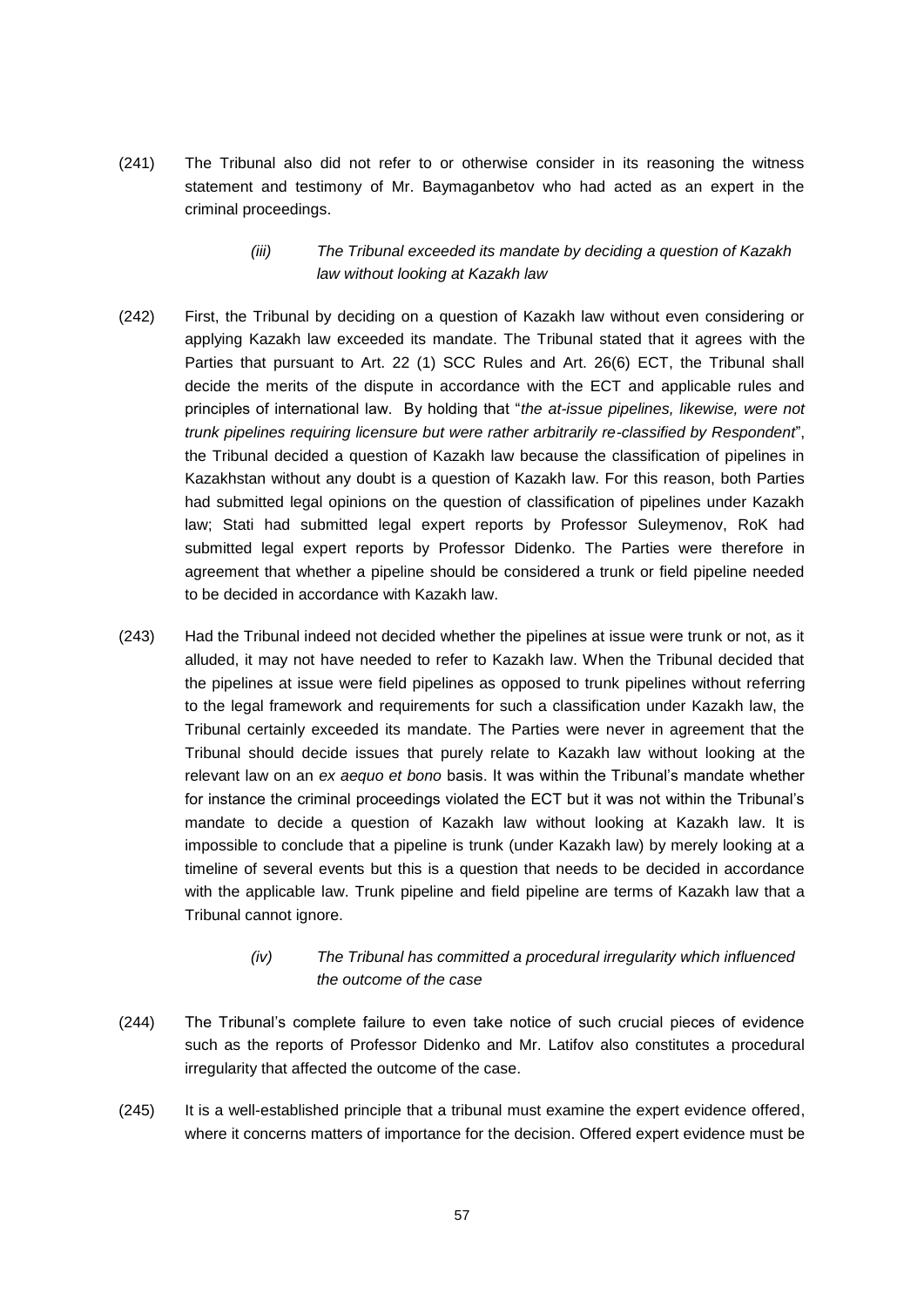taken into account if the arbitrators are not experts themselves.<sup>115</sup> A party's right to be heard entails that its arguments and evidence are considered when they are important for the decision. The Swiss Supreme Court for example has highlighted that the right to be heard entails that the arbitrators have a minimum duty to examine all relevant issues and that they do not satisfy this duty when they disregard (due to an oversight or a misunderstanding) arguments or evidence in the record which are material to the outcome of the case  $116$ 

- (246) There can be no doubt that the expert evidence submitted by Professor Didenko and Mr. Latifov, the witness evidence of Mr. Baymaganbetov as well as RoK's arguments that Stati indeed were operating trunk pipelines were matters of utmost importance for the decision. This question goes to the core of the alleged harassment campaign of a "reverseengineered" crime and an illegal award by the City Court of Aktau.
- (247) The alleged re-classification of the pipelines from field to trunk pipelines obviously was a cornerstone for the Tribunal's finding of a breach of the fair and equitable treatment standard. The Tribunal itself stated that

*"[t]he re-classification, viewed in light of President Nazarbayev's 23 November 2009 confidential instruction that was attached to the 7 February 2010 Blagovest letter (C-23), appears to have been an important step for the State to have obtained the assets of KPM and TNG, without sacrificing their working ability."<sup>117</sup>*

(248) The Tribunal could not have come to such a conclusion if the Tribunal had taken RoK's evidence and arguments that Stati were indeed operating trunk pipelines into consideration.

## 5.5.3 **The Tribunal decided questions of Kazakh civil law without considering pivotal expert evidence on Kazakh civil law**

(249) In holding RoK liable and in deciding on causation, the Tribunal presented RoK's alleged clouding of Stati's title in TNG as part of a string of measures of co-ordinated harassment. In making this decision, the Tribunal completely disregarded RoK's expert evidence supporting its central counter-argument and evidence that the relevant State actions - in particular the revocation of the authorisation of a transfer of shares in TNG to Terra Raf were - in accordance with Kazakh law and fully justified under the circumstances.

<sup>&</sup>lt;sup>115</sup> See e.g. Germany No. 145, Joint Stock Company A v. Joint Stock Company B, Higher Regional Court of Munich, 34 Sch 10/11, 14 November 2011 (in Albert Jan van den Berg (ed), Yearbook Commercial Arbitration 2012 – Volume XXXVII, Yearbook Commercial Arbitration, Volume 37 (Kluwer Law International 2012) pp. 231 – 233.

<sup>116</sup> X. v. Y., Federal Supreme Court of Switzerland, 1st Civil Law Chamber, 17 April 2013 (Georg von Segesser, X. v. Y., Federal Supreme Court of Switzerland, 1st Civil Law Chamber, 17 April 2013, A contribution by the ITA Board of Reporters, Kluwer Law International).

 $117$  Award, para. 1091.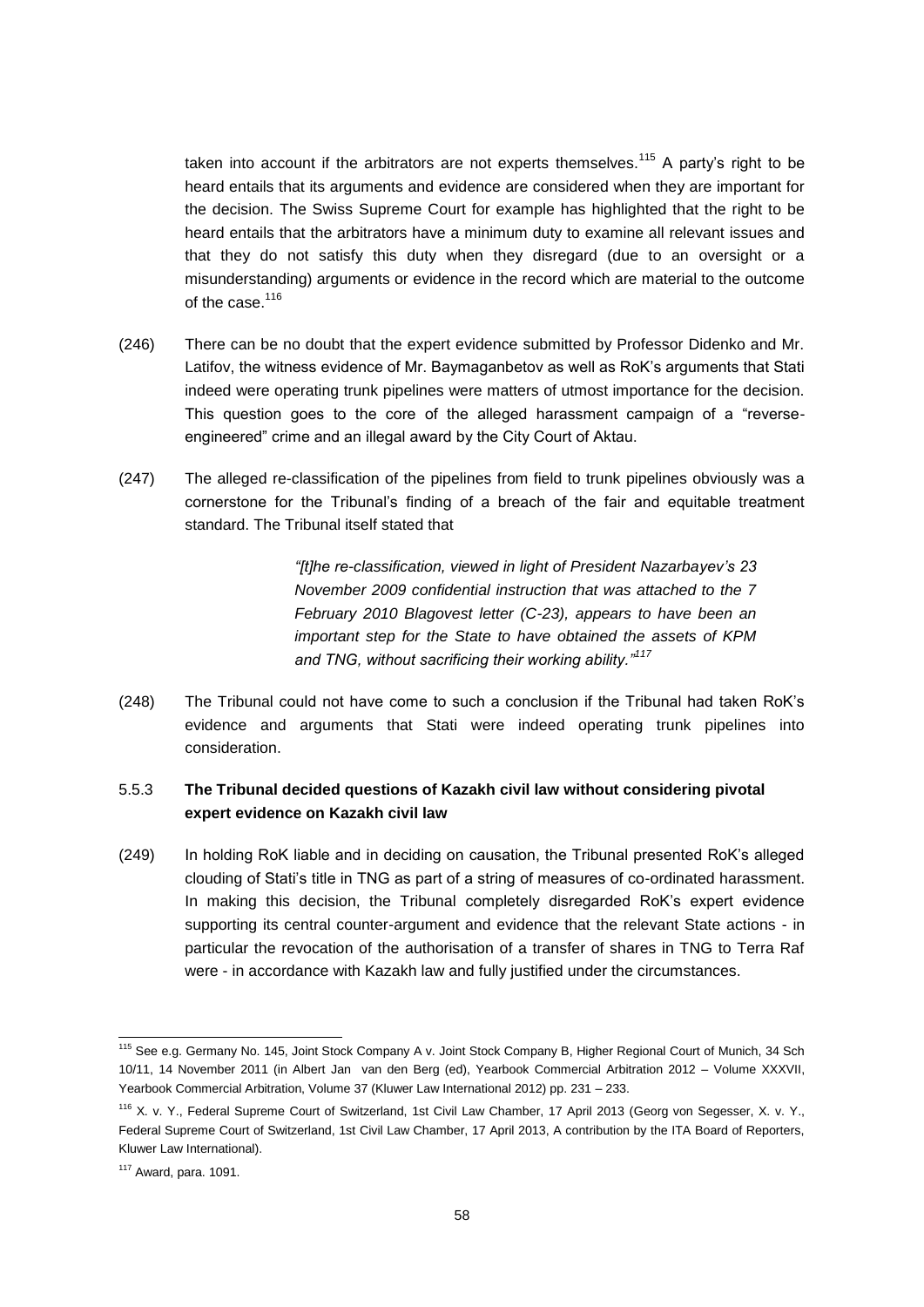#### *(i) The Parties' claims*

- (250) The shares in TNG are said to be held by Terra Raf. TNG's shares had been transferred several times, before ultimately being transferred from a company called Gheso to Terra Raf.
- (251) One of the main allegations raised by Stati in this case was that in December 2008, RoK had willfully and illegally revoked its authorisation of this last transfer of shares and had thus clouded Terra Raf's title to TNG. Stati argued that the revocation was illegal under Kazakh law and they provided expert reports by Professor Maggs to support this allegation. Indeed, they referred to this as one of three main acts of wrongdoing, each of which allegedly by itself constituted breaches of the ECT.<sup>118</sup>
- (252) RoK on the other hand argued that its actions were legal. RoK stated that it was fully justified in querying the position with Stati as to the transfer of TNG from Gheso to Terra Raf, specifically, that there were irregularities which caused the Republic to consider its pre-emptive right ignored. The Subsoil Use Law had been amended on 8 December 2004 to introduce a pre-emptive right of the State to acquire shares in an entity that has rights to the subsoil use. This means that before a transfer of shares in such a company can be carried out, the intended transfer needs to be notified to the State that can decide whether the State wants to buy the shares on the terms and conditions agreed by the two parties to the transaction or whether it waives this pre-emptive right. The transfer only becomes effective once the State has waived its pre-emptive right. Before this reform in 2004, the State needed to authorize a transfer but it did not have a pre-emptive right.
- (253) RoK had retrospectively authorized the transfer of shares to Terra Raf under the old law but it had not waived its pre-emptive right. It was RoK's position that it had sufficient grounds to believe that Terra Raf had been registered as shareholder in 2005 without the pre-emptive right being considered and that it should therefore revoke the authorization of the transfer given under the law preceding the 2004 reforms because the State had wrongly been led to believe that its pre-emptive right did not apply.<sup>119</sup>
- (254) Large sections of RoK's expert on Kazakh civil law dealt with these issues and explained that RoK rightfully revoked its prior authorisation.<sup>120</sup>

# *(ii) The Tribunal ignored Professor Ilyassova's evidence and RoK's arguments*

(255) The Tribunal completely ignored RoK's expert report and arguments in arriving at its decision that the dispute about the State's pre-emptive right constituted a part of the alleged coordinated harassment against Stati.

<sup>&</sup>lt;sup>118</sup> Claimants' opening presentation, Hearing on Jurisdiction and Liability, Transcript Day 1, p. 106 et seqq.

<sup>&</sup>lt;sup>119</sup> RoK's position is summarized in Respondent's Second Post-Hearing Brief, paras. 272-281.

 $120$  Expert report Professor Ilyassova, pp. 37 – 48, Second Expert report, pp. 42 – 46.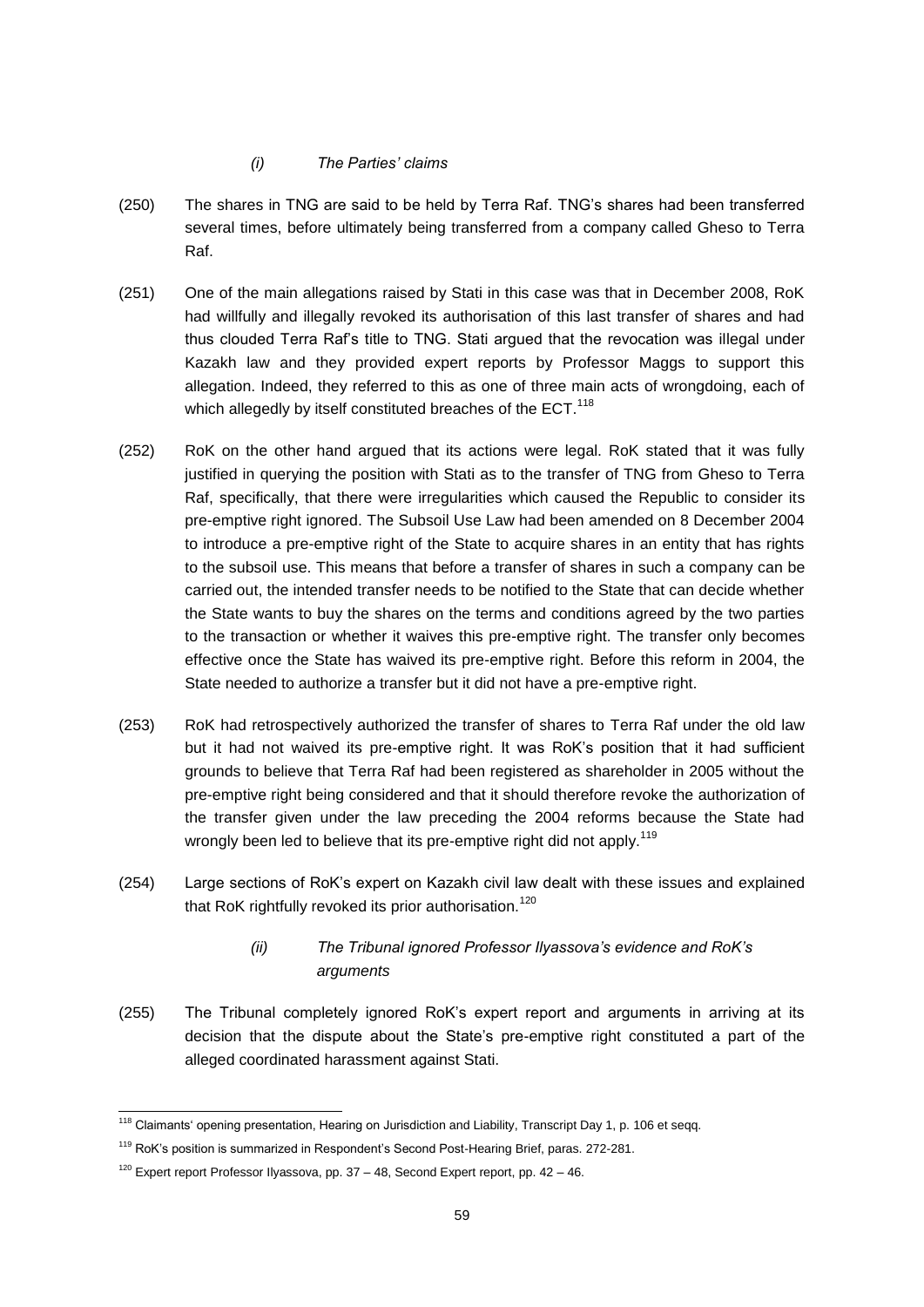- (256) In deciding liability and causation, the Tribunal heavily relied on the allegation that RoK had clouded Stati ownership in TNG. First, the dispute regarding Terra Raf's acquisition of shares in TNG features prominently in the Tribunal's timeline in its decision on liability,<sup>121</sup> which is referred to as "*a string of measures of coordinated harassment by various institutions*."<sup>122</sup>
- (257) In its discussion of causation, the Tribunal also refers to the revocation of the authorisation of the transfer as a date of relevance for causation.<sup>123</sup>
- (258) The Tribunal referred to this issue as "*Kazakhstan's alleged pre-emptive rights claim" which "was, no doubt, a cloud on Terra Raf's ownership rights which created continuing difficulties for Claimants*."<sup>124</sup>
- (259) Indeed, the Tribunal even considered this date as one of the potential valuation dates, referring to it as the "*date of MEMR's challenge to Claimants' ownership of TNG.*" 125
- (260) Despite heavily relying on the events relating to the dispute regarding the pre-emptive rights, the Tribunal at no point in its award even considered the expert report by Professor Ilyassova and the arguments advanced by RoK that it was fully justified to revoke the authorisation and enquire whether its pre-emptive right existed.
	- *(iii) The award shall be set aside in accordance of Section 34 (1) p. 6 Swedish Arbitration Act*
- (261) While in contrast to Professor Didenko and Mr. Latifov, the Tribunal actually mentions Professor Ilyassova in its Award, albeit very seldom, it is still obvious that the Tribunal ignored her expert report in its reasoning. The Tribunal nowhere considered the arguments that the revocation of the authorization was legal. Rather the Tribunal simply considered it (without taking into account the counter-arguments) as an improper action. This is also obvious from the Tribunal's depiction as an "*alleged pre-emptive rights claim*."<sup>126</sup>
- (262) Again, the Tribunal has a duty to examine expert evidence when it concerns a question of importance for the dispute. The events surrounding the dispute relating to the pre-emptive rights waiver were without any doubt an important issue, pleaded as such by the Parties and also decided by the Tribunal to be important as it considered the date of the revocation a potential valuation date.

<sup>&</sup>lt;sup>121</sup> Award, paras. 993 et seqq.

 $122$  Award, para. 1095.

 $123$  Cf. The Award, paras. 1364, 1368 et segg.

 $124$  The Award, para. 1417.

 $125$  The Award, para. 1494.

<sup>&</sup>lt;sup>126</sup> The Award, para. 1417.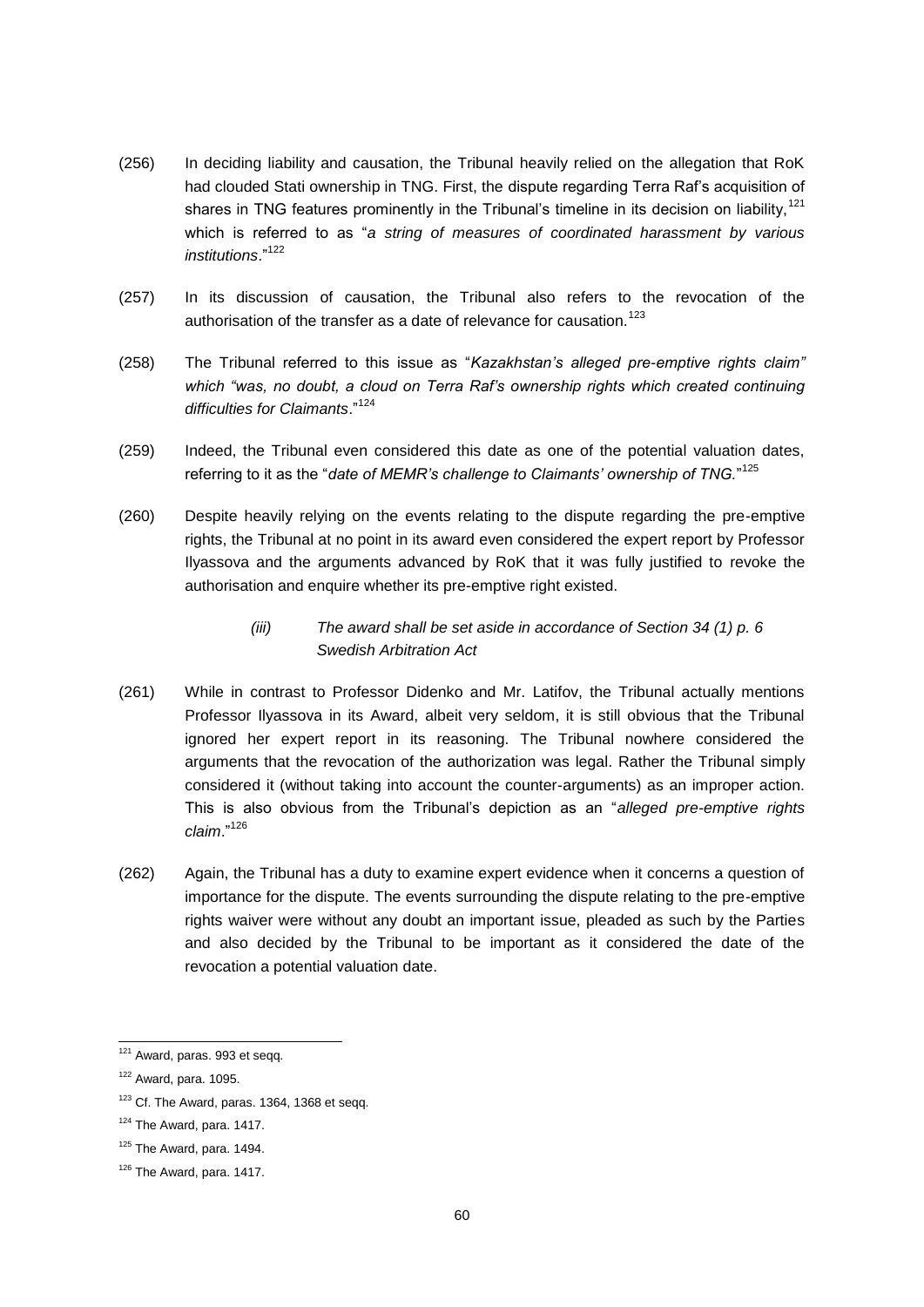(263) Nonetheless, the Tribunal failed to fulfill its duty to examine the expert report and the related arguments. Had the Tribunal considered RoK's expert report and arguments, it could not have depicted these events as a part of a string of measures of "concerted harassment" and it could not have referred to them in the section on causation. As they were depicted as crucial parts of both decisions, it has to be assumed that the Tribunal would have decided otherwise on liability and causation if it had considered these arguments.

# 5.5.4 **The Tribunal decided questions of Kazakh tax law without considering pivotal expert evidence on Kazakh tax law**

(264) The Tribunal also completely ignored RoK's submission of an expert report on tax law. The Tribunal heavily relied on the back tax assessment conducted by RoK's tax committee in its finding of liability and quantum. The Tribunal ultimately – surprisingly held that it has been RoK's burden of proof to show that its back tax assessment was not part of the alleged harrassments by RoK. While this by itself is procedurally questionable, RoK does not base its challenge on this surprising shift in the burden of proof. Rather the challenge with regard to the tax assessment is based on the fact that in assessing whether RoK had shown that the back tax assessment was legal, the Tribunal decided an issue of Kazakh law without even considering the Kazakh law or the expert evidence submitted by RoK.

## *(i) Pleadings by the Parties*

- (265) One of the disputes in the arbitration that initially featured less prominently in the arbitration related to the back tax assessments of the Tax Committee on 10 February 2009. These back tax assessments were the result of audits initiated by the Tax Committee in November of 2008 allegedly on instruction of the Financial Police. Overall, USD 62 million in back taxes and fines were assessed attributable to KPM and TNG. The legal question in dispute was which amortisation rate was to be applied to certain of the drilling expenses of Stati in relation to the exploration of the later operating fields.
- (266) Whereas Stati had filed their taxes on the basis of the application of Article 20 of the Kazakh Tax Code (entailing a 100% amortisation rate), the Tax Committee applied Article 23 of the Kazakh Tax Code (leading to only a 25% amortisation rate). Importantly, the application of these Articles was not only determined by the contents of the Kazakh Tax Code but also by the contents of KPM's and TNG's subsoil use contracts.
- (267) In the arbitration, Stati argued *inter alia* that the back tax assessment was wrong on its merits. Specifically, Stati argued that Article 20 applied because it covers expenses for acquisition of fixed assets and a well is such fixed asset.<sup>127</sup> Article 23 was not to be applied because the provisions of the Subsoil Use Contracts that provide for the

<sup>&</sup>lt;sup>127</sup> Claimants' First Post-Hearing Brief, para. 242.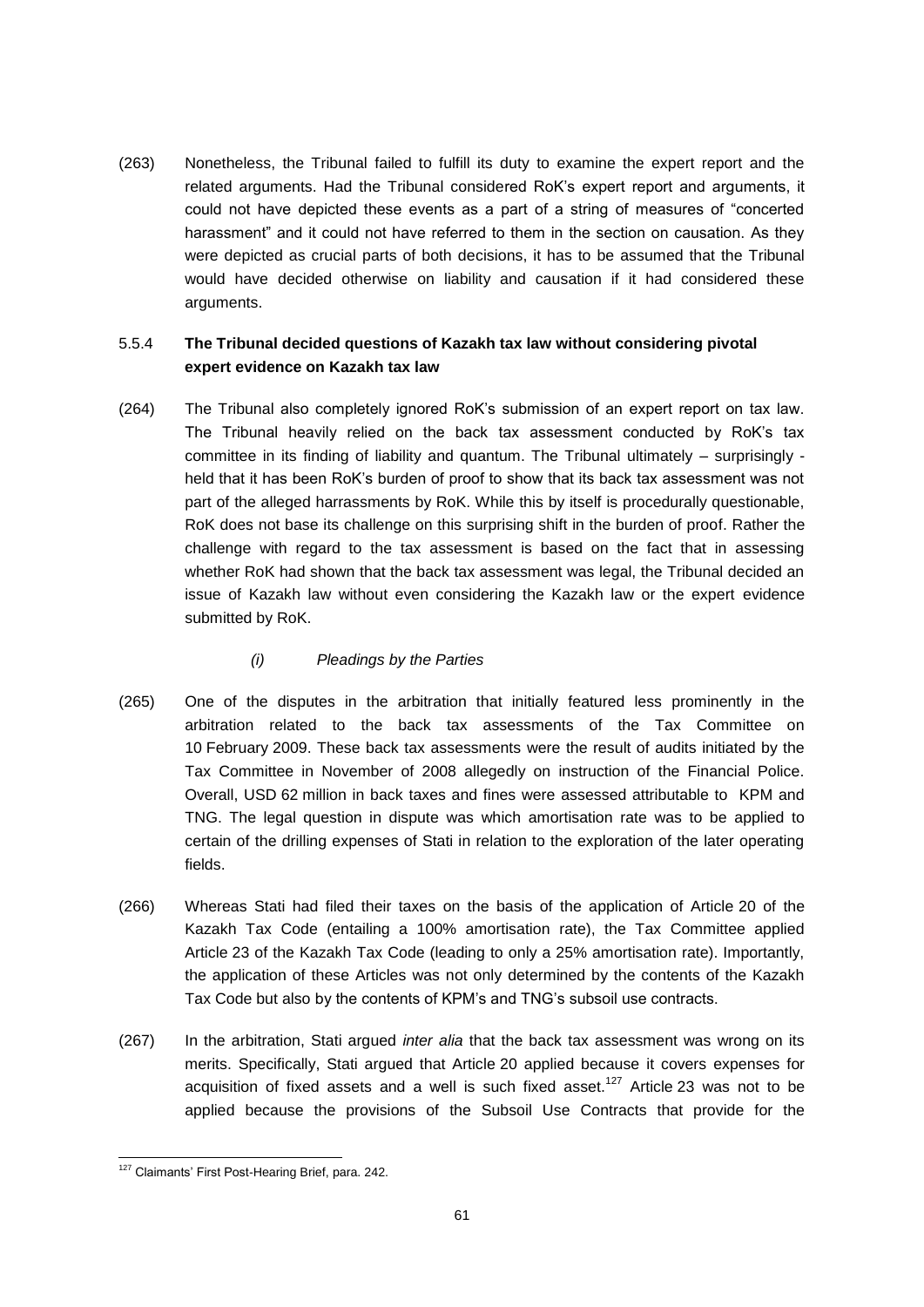application of Article 23 did not call for its application with regard to well drilling expenses.<sup>128</sup>

- (268) Further, Stati stated that the illegality of the back tax assessment was also confirmed by the decisions of two lower instance courts which both overturned the back tax assessment.<sup>129</sup> The Kazakh Supreme Court's decision to overturn these lower instance decisions should be disregarded because (1) it was rendered only after the assets had been expropriated and Stati had left the country:<sup>130</sup> and (2) they were contrary to previous decisions of the Kazakh Supreme Court.<sup>131</sup>
- (269) Conversely, RoK argued that the back tax assessment was correct. To that end, it relied on an analysis provided by Professor Balco who held that both under the wording of Article 23 itself, and under the Subsoil Use Contracts, Article 23 applied.<sup>132</sup> Professor Balco provided two expert reports to that effect.<sup>133</sup> In these reports, he largely set out a grammatical, teleological and historical interpretation of the Subsoil Use Contracts, in particular taking into account the original Russian wording of these contracts.<sup>134</sup> Further, the Republic relied on the decision by the Kazakh Supreme Court.<sup>135</sup> It also showed, by reference to the arguments provided by Professor Balco, that this decision did not contain a change in the Supreme Court's position compared to earlier cases.<sup>136</sup>
	- *(ii) The Tribunal's ruling*
- (270) The Tribunal decided on the back tax assessments both as a matter of liability and as a matter of quantum. With regard to liability, it included the audits of the tax committee as well as the back tax assessment of 10 February 2009 in its timeline of state conduct which it considered to form part of a string of measures of concerted harassment.<sup>137</sup>
- (271) In presenting the back tax assessment as part of the alleged harassment, the Tribunal failed to even mention any of RoK's later arguments as evidence to legality of the tax assessment, simply referring briefly to RoK's Statement of Defence<sup>138</sup> which had not yet set out RoK's full position.

<sup>&</sup>lt;sup>128</sup> Claimants' First Post-Hearing Brief, paras. 244 et seqq.

<sup>129</sup> Claimants' First Post-Hearing Brief, para. 254.

<sup>&</sup>lt;sup>130</sup> Claimants' First Post-Hearing Brief, paras, 257 et segg.

<sup>&</sup>lt;sup>131</sup> Claimants' First Post-Hearing Brief, para. 256.

<sup>&</sup>lt;sup>132</sup> Respondent's First Post-Hearing Brief, para. 1060. For the analysis of the Subsoil Use Contracts cf. Respondent's Rejoinder on Quantum, para. 371 et seq.

<sup>&</sup>lt;sup>133</sup> Expert Report and 2<sup>nd</sup> Expert Report of Professor Tomas Balco.

<sup>&</sup>lt;sup>134</sup> Cf. Respondent's Second Post-Hearing Brief, paras. 966 et seqq.

<sup>&</sup>lt;sup>135</sup> Respondent's Second Post-Hearing Brief, paras. 975 et segg.; Respondent's Rejoinder on Jurisdiction and Liability, para. 375.

<sup>&</sup>lt;sup>136</sup> Respondent's Second Post-Hearing Brief, paras. 978 et seqq.

<sup>137</sup> Award, paras. 967, 972, 1004, 1018.

 $138$  Cf. Award, para. 935.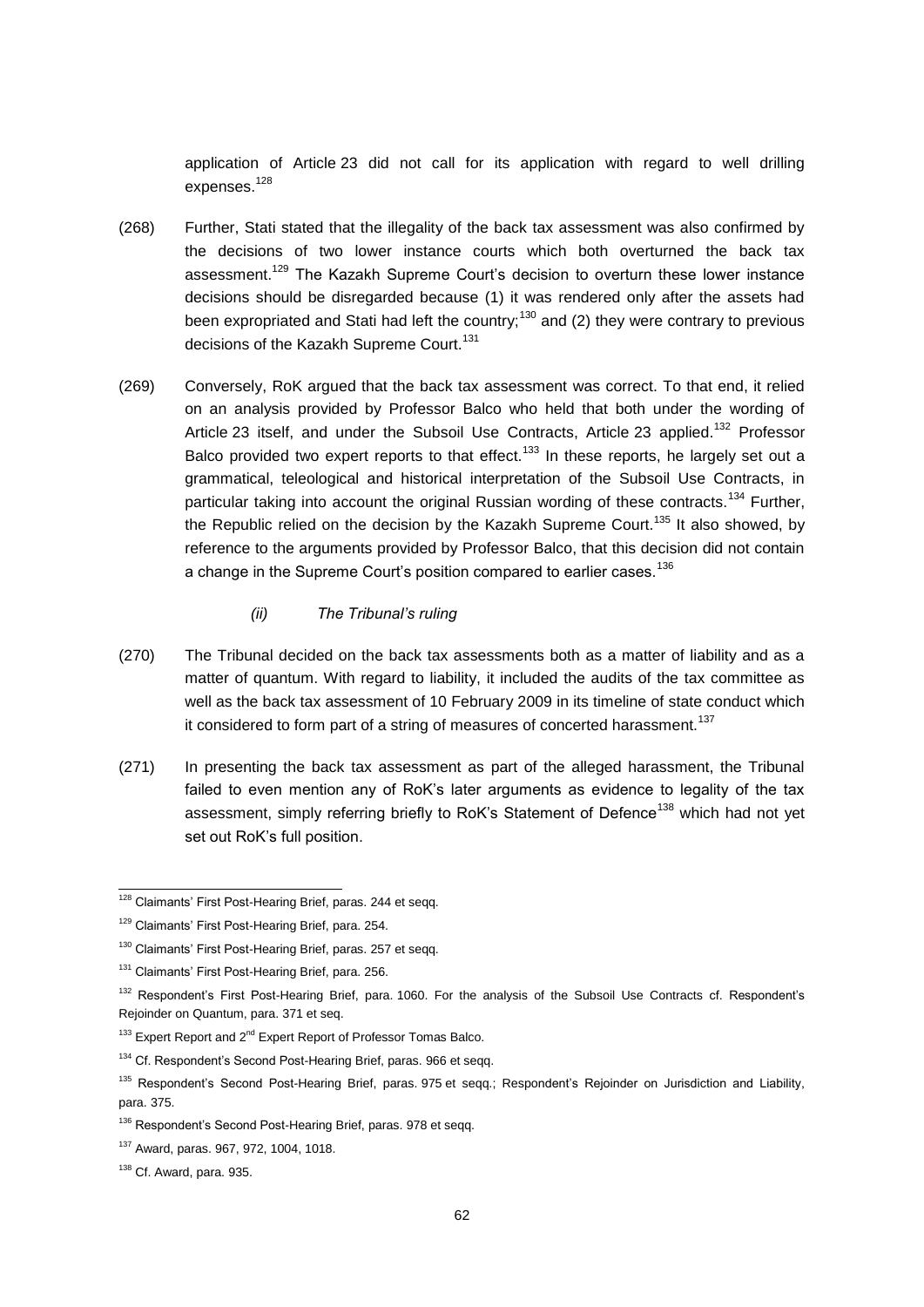- (272) In the section on the deduction of debt, the Tribunal briefly mentioned the back tax assessment and rejected RoK's argument that the back taxes needed to be deducted from Stati's claim. Specifically, the Tribunal held: *"Finally, the alleged back tax obligations were created by Respondent's conduct which this Tribunal found above to be a breach of the ECT. Further, KPM and TNG prevailed in their court challenges of the tax assessments. The only appellate decision in favour of Respondent was issued after the seizure of the investment in a review process alleged by Claimants to have been conducted without their knowledge or participation. In any case, the Tribunal considers that Respondent has not fulfilled its burden of proof that the tax assessment would have been valid even without the conduct found to be a breach above in this Award."*<sup>139</sup>
- (273) In a further quantum section of the award, the Tribunal again addressed the back tax assessment<sup>140</sup> although it is not clear what has caused the Tribunal to give these comments. In any event, the Tribunal states that it *"recalls its timeline, above in this Award in the chapter on liability of Respondent's conduct, through which it found Respondent [sic] to be a breach of its ECT obligation for FET. It further recalls its conclusions, above in this Award in the chapter on the relevance of debts, insofar as they deal with tax assessments."*<sup>141</sup> It then goes on to state that all of the alleged back tax obligations were created by and during RoK's conduct after October 2008 which the Tribunal has found to have breached the ECT.<sup>142</sup>
- (274) In consequence, the Tribunal put the burden of proof for showing that the back tax assessments were not part of the breach of RoK, arguing that the tax assessments were all retro-active assessments for back taxes which had not been assessed during a period when the relationship between the Parties had still been normal.<sup>143</sup>
- (275) Importantly, the Tribunal only looked at the Supreme Court decision in favour of RoK and stated that this decision, "*in the judgment of the present Tribunal, is not sufficient to fulfill* Respondent's *burden of proof that the assessment would have been the same without* Respondent's breaching conduct."<sup>144</sup> It is therefore obvious that this was the only piece of counter-evidence that the Tribunal looked at. The Tribunal completely failed to consider the expert reports and testimony of Professor Balco.
	- *(iii) The arbitral award shall be set aside in accordance with the Section 34 (1) point 2 and point 6 Swedish Arbitration Act*
- (276) In depicting RoK's back tax assessment as part of a string of measures of harassment, the Tribunal treated them as illegal. The Tribunal even went so far as to call the back tax assessment "*a major part of this string of measures [in breach of the ECT]*." It is therefore

<sup>143</sup> *Ibid*.

<sup>&</sup>lt;sup>139</sup> Award, para. 1541 (emphasis by the Tribunal).

<sup>140</sup> Award, paras. 1787 et seq.

<sup>141</sup> Award, para. 1798.

 $142$  Award, para. 1799.

<sup>144</sup> Award, para. 1800.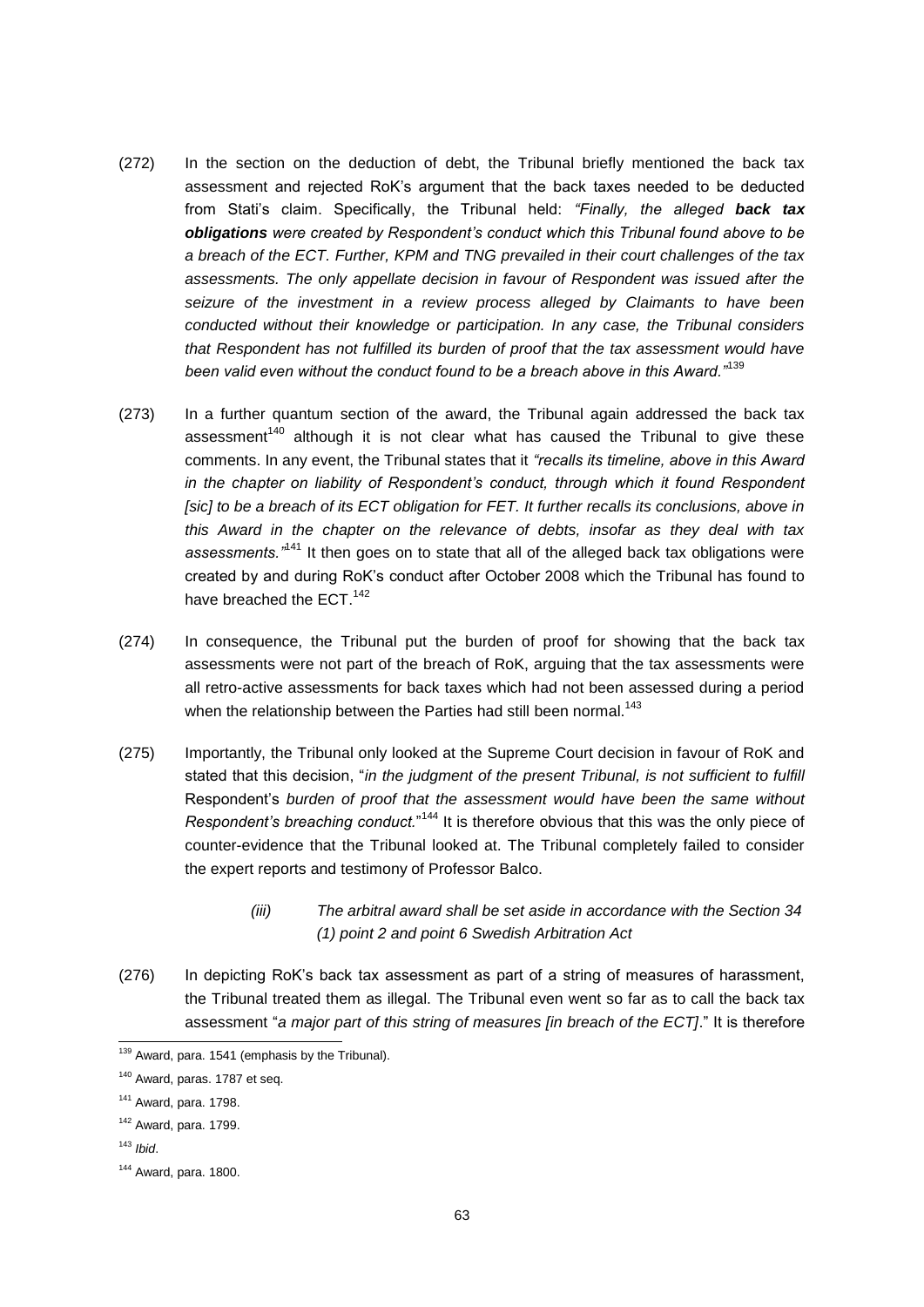obvious that the Tribunal's finding on the back tax assessment were crucial for its decision on liability.

- (277) Nonetheless, the Tribunal ignored RoK's expert report of Professor Balco and RoK's witness evidence from Mr. Rahimgaliev of the tax committee. Similar to RoK's civil law expert, Professor Ilyassova, Professor Balco finds mentioning only in a few cases in the Tribunal's summary of the Parties arguments. However, just as Mr. Rahimgaliev, he is completely ignored in the Tribunal's reasoning.
- (278) As has been demonstrated above, it is the Tribunal's duty to consider expert reports and arguments on important points of dispute. By failing to do so, it committed a procedural mistake.
- (279) It has to be assumed that the Tribunal's decision would have been different if it had correctly considered Professor Balco's report and testimony and Mr. Rahimgaliev's evidence as both contained ample reasons to show that the back tax assessment was legal. As the Tribunal itself highlighted, it considered the tax assessment to be a *"major part"* of RoK's alleged illegal conduct. Without this "major part", the Tribunal could not have upheld its decision on liability issue. Equally, even if it had still found RoK liable, it would have needed to deduct USD 62 million for the tax claim against Stati from the amount totally awarded.
- (280) In treating the back tax assessment as illegal, the Tribunal also decided a question of Kazakh law, without even looking at Kazakh law. As has been demonstrated above (see 1.1.3), it was not the mandate of the Tribunal to decide such a question *ex aequo et bono* but rather the Tribunal could only decide that the back tax assessment was illegal by appliance of the Kazakh law.

#### 5.5.5 **In deciding on causation, the Tribunal completely ignored RoK's financial experts**

- (281) In its finding on causation, the Tribunal completely ignored the report by RoK's experts Deloitte GmbH which showed that Stati companies were in financial difficulties irrespective of the State's actions; therefore, no causation was existent.
	- *(i) Background*
- (282) Regarding the issue of causation, one central argument raised by RoK was that of an intervening cause stopping the chain of causation and entailing that no damages to Stati could be due. Specifically, RoK argued that Stati's own actions as well as wholly unrelated events led to the demise of KPM and TNG.<sup>145</sup>
- (283) In that regard, RoK referred in particular to the financing structure of KPM and TNG which aimed at diminishing cash and profits in Kazakhstan and thus made the companies vulnerable to situations of crisis. To that end, RoK provided an analysis by Professor

 $145$  Cf. e.g. Respondent's  $2^{nd}$  PHB, paras. 60 et seqq.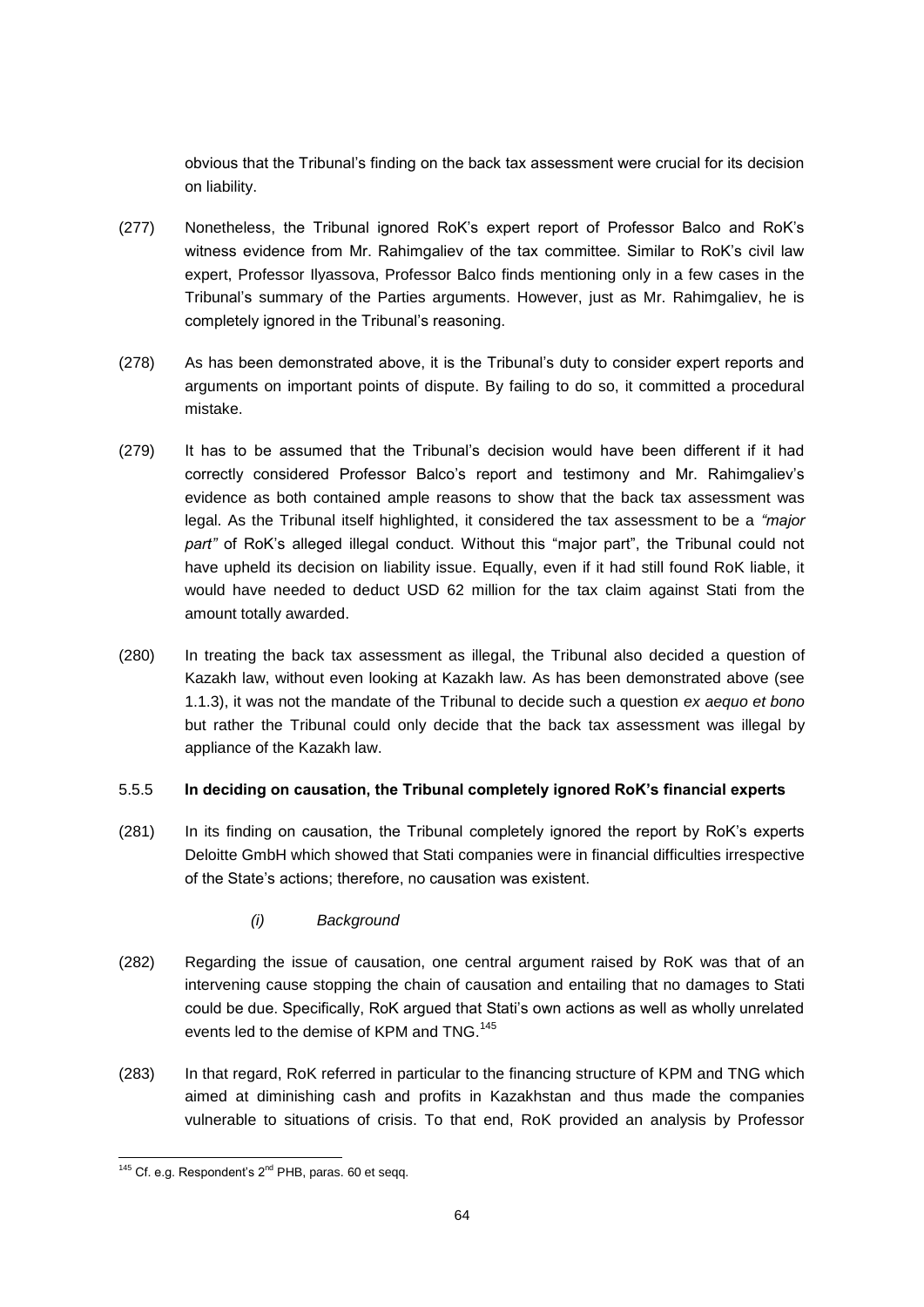Olcott.<sup>146</sup> Moreover, RoK also argued that the financial crisis at the end of 2008 resulted in a drop in prices and demand that had a negative market effect on KPM and TNG, leading ultimately to Stati's decision to abandon the companies.<sup>147</sup>

- (284) Importantly, the Republic also provided expert evidence by Deloitte GmbH on the financial situation of KPM and TNG prior to Stati's valuation date of 14 October 2008.<sup>148</sup> This evidence intended to show that the financial troubles of the companies existed irrespective of the State's actions. In response to earlier analyses by FTI,  $149$ Deloitte GmbH stated very clearly that they disagreed with FTI's view that prior to 14 October 2008, there was no risk that KPM and TNG might not be able to meet their debt service obligations.<sup>150</sup> To support their statement, Deloitte GmbH conducted various financial analyses based on a thorough review of the publicly available quarterly financial statements of Tristan. In particular, Deloitte GmbH calculated the so-called current ratio and showed that the current ratio had been in decline throughout 2008 even before Stati's valuation date.<sup>151</sup> Further, Deloitte GmbH also calculated the so-called quick ratio and cash ratio, with both showing a clear deterioration of the financial situation prior to Stati's valuation date.<sup>152</sup> In addition, Deloitte GmbH also conducted a thorough book value of equity analysis, including an analysis of the equity to assets ratio.<sup>153</sup>
- (285) Notably, Deloitte GmbH had also conducted a detailed analysis of the financial situation of KPM, TNG and Tristan by means of looking at the price of the Tristan notes as of 14 October 2008. Deloitte GmbH then found that at the time, the markets were expecting a default of Tristan, i.e. a failure to fully repay the notes.<sup>154</sup> This entails that the market forces considered the financial situation of KPM and TNG to be critical.

# *(ii) The Tribunal disregarded RoK's and Deloitte GmbH's pleaded circumstances on the intervening cause in their entirety*

(286) Regarding the causation arguments, the Tribunal first of all determined that Stati had established a timeline of events which, in the view of the Tribunal, proved that the actions of RoK had caused harm to Stati's investments.<sup>155</sup> As a result, the Tribunal considered that the burden of proof with regard to any intervening cause stopping the chain of causation was with RoK.<sup>156</sup> In the view of the Tribunal, RoK had not been able to provide

<sup>&</sup>lt;sup>146</sup> Olcott Expert Report, paras. 162 et seqq.

 $147$  Cf. e.g. Respondent's  $1<sup>st</sup>$  PHB, paras. 49 et seqq., 62 et seqq.

<sup>&</sup>lt;sup>148</sup> 3<sup>rd</sup> Deloitte GmbH Expert Report, paras. 242 et seqq.

<sup>&</sup>lt;sup>149</sup> 3<sup>rd</sup> FTI Expert Report, paras. 11.1 et seqq.

<sup>&</sup>lt;sup>150</sup> 3<sup>rd</sup> Deloitte GmbH Expert Report, para. 242.

<sup>&</sup>lt;sup>151</sup> 3<sup>rd</sup> Deloitte GmbH Expert Report, para. 248.

<sup>&</sup>lt;sup>152</sup> 3<sup>rd</sup> Deloitte GmbH Expert Report, para. 249.

<sup>&</sup>lt;sup>153</sup> 3<sup>rd</sup> Deloitte GmbH Expert Report, paras. 250 et seqq.

<sup>&</sup>lt;sup>154</sup> 2<sup>nd</sup> Deloitte GmbH Expert report, paras. 198 et seqq.

<sup>&</sup>lt;sup>155</sup> Award, paras. 1356 et segg.

 $156$  Award, para. 1454.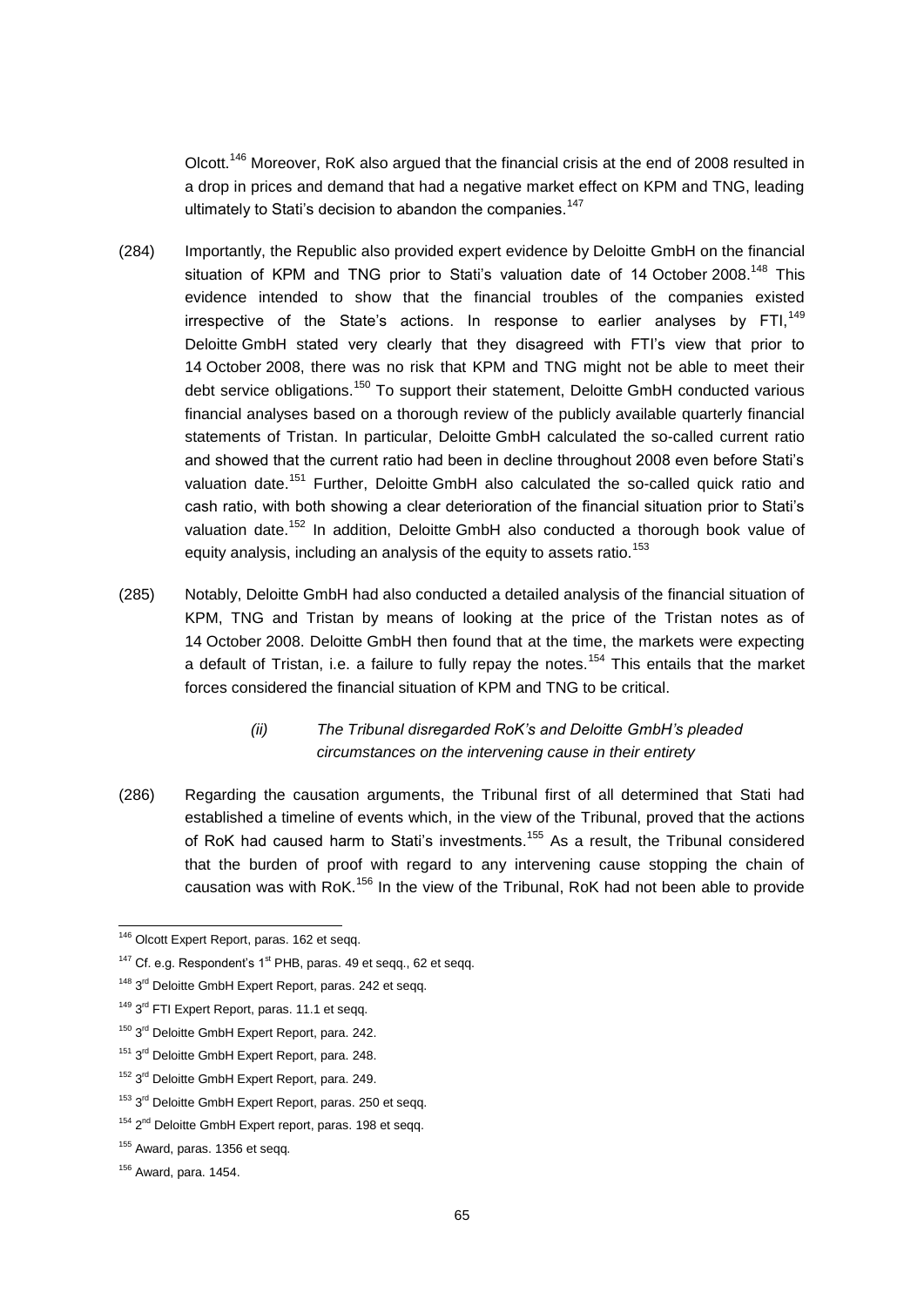sufficient prove to that effect.<sup>157</sup> In particular, the Tribunal considered those financial difficulties of KPM and TNG that were not attributable to the Republic to be only short term and intermediate. Specifically, the Tribunal stated:

> *"Weighing the evidence submitted by the Parties, the Tribunal is not persuaded by the testimony of Prof. Olcott (who is not an economic expert) that the annual interest payment on the Tristan notes caused continuous and negative financial impact on KPM and TNG's operations. As Mr. Gruhn of Deloitte did not perform any direct analysis of KPM and TNG's abilities to service their debt, the Tribunal rather accepts FTI's testimony that the finances of KPM and TNG were in good financial condition prior to October 2008, having respective current ratios of 3.1 and 3.0."*<sup>158</sup>

- (287) As a result, the Tribunal concluded that *"Respondent has not submitted sufficient evidence that Claimants' inexperience or own actions caused or contributed in a relevant way to the damages that occurred to Claimants' investment."*<sup>159</sup>
- (288) Evidently, the Tribunal's statement that Deloitte GmbH did not perform any direct analysis of KPM and TNG's ability to service their debt is entirely incorrect. As set out above, Deloitte GmbH analyzed the financial statements of Tristan and came to clear conclusions as regards the financial situation of KPM and TNG. The Tribunal's statement as well as its reference to the current ratios calculated by FTI clearly demonstrates the Tribunal's failure to take note of and evaluate all the evidence offered.
	- *(iii) The arbitral award shall be set aside in accordance with Article 34 (1) p. 2 and p. 6 SAA*
- (289) Due to the Tribunal's error set out above, the Award can be challenged under Article 34 item 6 SAA. This error amounts to a procedural irregularity because the Tribunal patently failed to consider evidence on an important issue that had been submitted by RoK.
- (290) As set out above, a tribunal must examine the expert evidence offered where it concerns matters of importance for its decision. In the present case, the arguments of an intervening cause were clearly of importance. This can be seen from the fact that both Parties devoted extensive pleadings to the issue. Moreover, the fact that both Parties had their experts look into and comment on the matter underscores the relevance that the Parties attributed to the matter. Nonetheless, the Tribunal failed entirely to address the arguments made and the expert evidence provided. The Tribunal's conclusion was thus based on a procedural error.

<sup>157</sup> *Ibid*.

 $158$  Award, para. 1456.

 $159$  Award, para. 1458.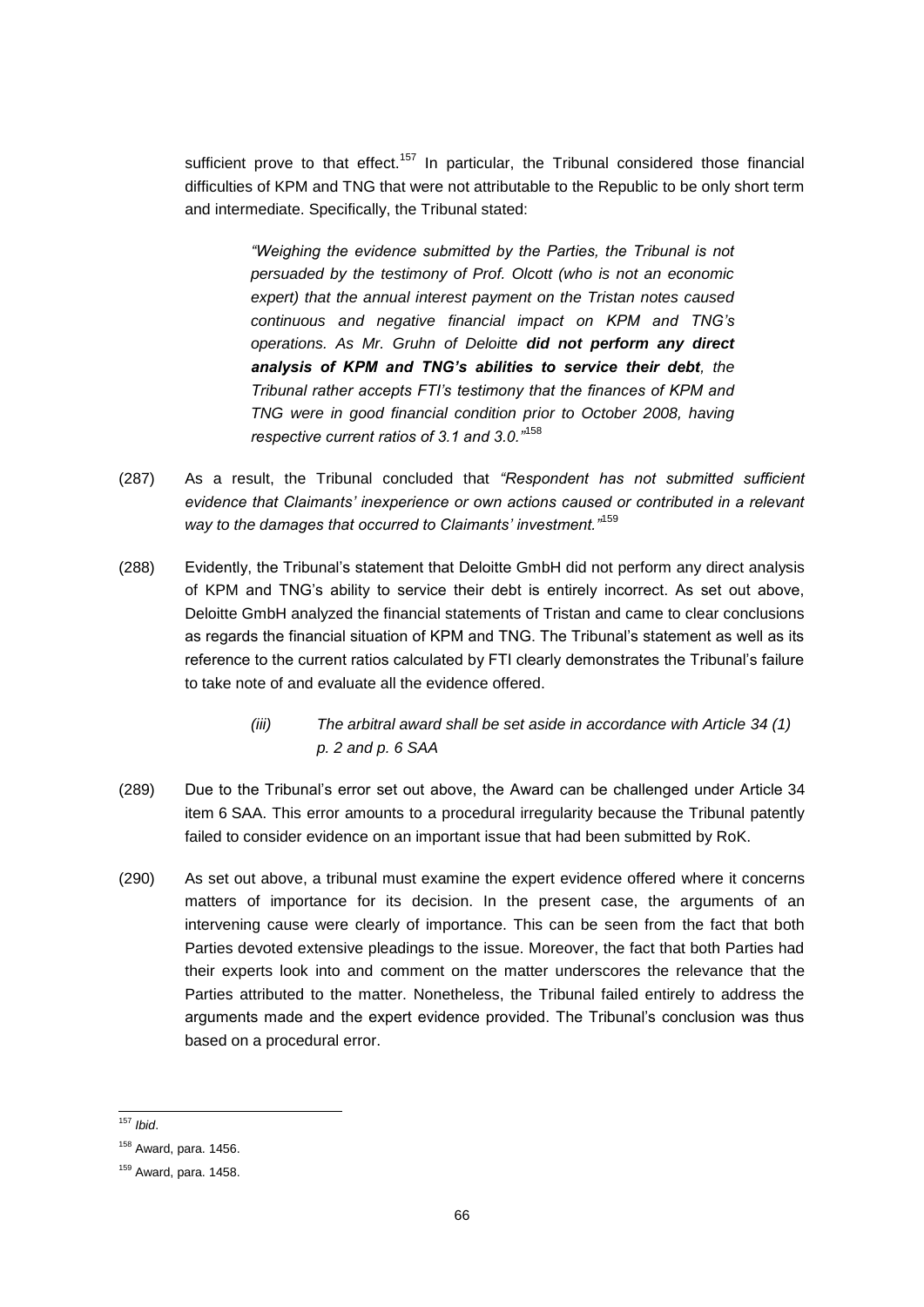(291) This procedural irregularity has also affected the outcome of the case. Had the Tribunal taken into account the arguments presented by RoK and Deloitte GmbH, it could not have easily dismissed the argument of an intervening cause. Instead, it would have had to take note of the fact that KPM's and TNG's financial situation had been worsening throughout 2008, i.e. prior to the financial crisis. Against this background, it would not have been possible for the Tribunal to simply state that KPM's and TNG's financial troubles were only short term in nature and could have been overcome but for the State's actions. Rather, there were structural deficiencies which should have led the Tribunal to find an intervening cause stopping the chain of causation. In turn, this would have required the Tribunal to dismiss the claim.

## 5.5.6 **The Tribunal has decided a matter regarding international law and EU-law without considering RoK`s expert evidence regarding those law areas**

- (292) As already explained above in section 5.3, the Tribunal did not have jurisdiction to hear and decide the case insofar as it pertains to Terra Raf, because Terra Raf is a company incorporated in Gibraltar to which the ECT does not apply. While the Tribunal's ruling on this matter is already challengeable for this reason alone, it is noteworthy that the basis for the Tribunal's defective ruling was, again, the Tribunal's disregard for the expert testimony provided by RoK. Had the Tribunal reviewed RoK's pleadings and especially the expert report of Professor Tietje, the Tribunals judgment in this part would have been different.
- (293) The Tribunal's decision and its complete disregard of Professor Tietje's arguments can only be seen as a conscious disregard of the expert report provided by the Professor.

## 5.5.7 **The Tribunal relied on Stati's geological experts without providing any reasons and while completely ignoring the expert reports and testimony of RoK's geological experts**

- (294) The proceedings regarding the calculation of the damages were dominated by questions of geology and valuation. It was always clear that the geological assessment of the assets, in particular the Tolkyn and Borankol fields, was the cornerstone of the valuation. The Parties' geological experts provided reserves estimates based on which the valuation experts attributed a certain value to the fields.
- (295) There was a fierce fight between the geological experts regarding methodology and volumes. The Tribunal, however, in one single sentence, decided that it would follow Stati's geological experts for its assessment without giving any kind of explanation. In doing so, the Tribunal did not provide a shred of explanation. Equally, it committed a procedural mistake by failing to consider RoK's expert reports that had provided a detailed criticism of Stati's expert reports.
	- *(i) The Parties' submissions*
- (296) The both Parties submitted expert reports on geology in the hearings. RoK submitted in total four expert reports by its geological experts Gaffney Cline & Associates (GCA) and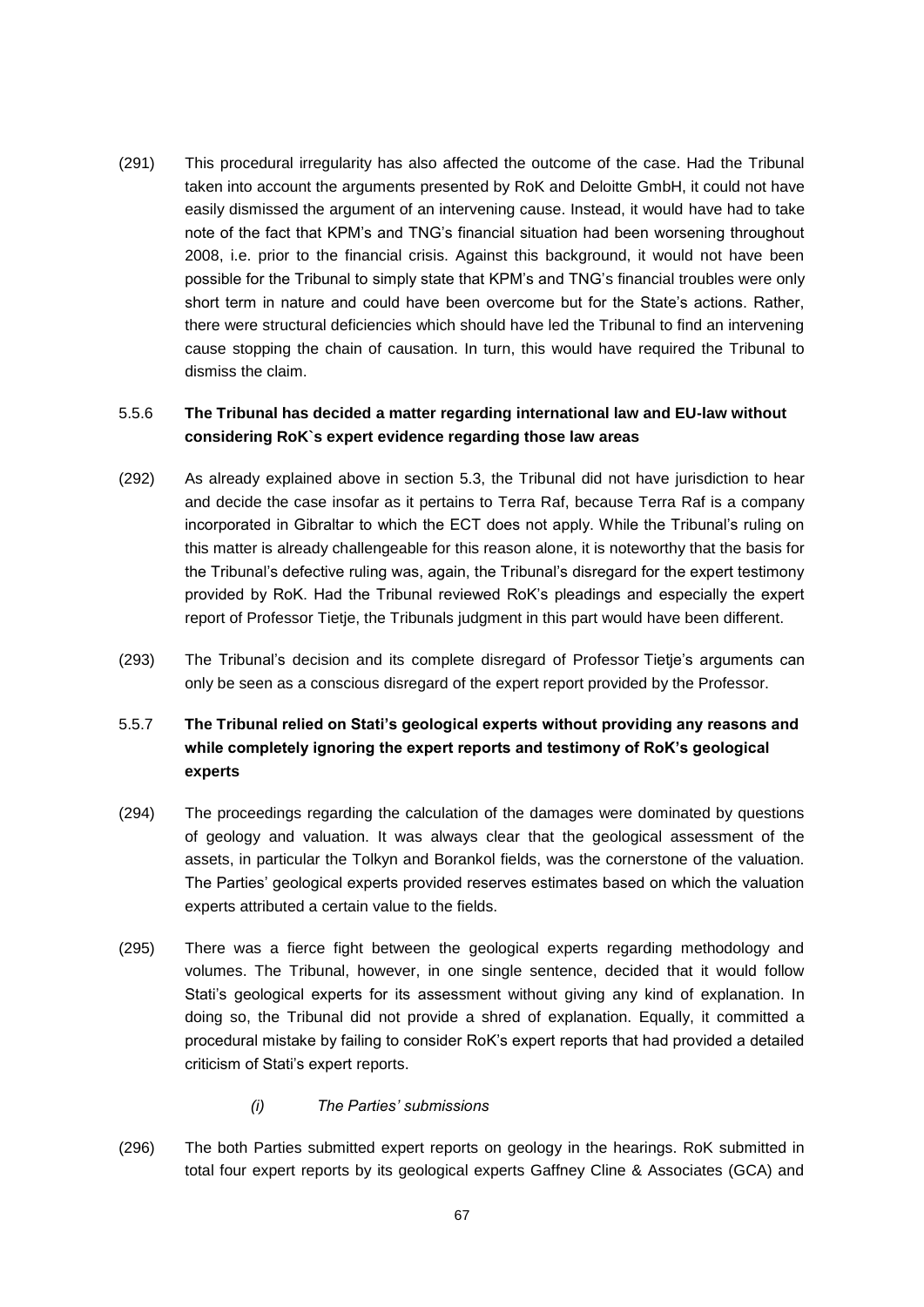Stati equally submitted four expert reports by their geology experts Ryder Scott. These expert reports were crucial to the quantum to be awarded because the reserve estimates became the basis for the Parties' respective valuation experts. In addition, GCA also provided expertise regarding the necessary future capital and operational expenditure, which also affect the valuation. The geology experts were also heard at the Hearing on Quantum and at the Final Hearing.

- (297) One difference between experts reserve estimates was due to the fact that Stati instructed their experts to make a reserves estimate as of 14 October 2008 while RoK instructed its experts to make a reserves estimate as of 21 July 2010, the respective valuation dates advanced by the Parties. However, there were also fundamental disputes regarding methodology and volumes for both Borankol and Tolkyn, irrespective of the valuation date. This is best illustrated by the joint issue list, drafted by both experts before the Quantum Hearing.
- (298) Naturally, GCA's reports not only contained justifications of their own findings. They also included detailed criticism of Ryder Scott's findings. RoK summarised the criticism of Ryder Scott's findings for example in its First Post-Hearing Brief.<sup>160</sup>
- (299) In addition, RoK explained in detail why Ryder Scott's work was unreliable.<sup>161</sup> In its second Post-Hearing Brief, RoK explicitly stated that:

"*there can be no doubt that the work performed by Ryder Scott is unreliable and not adequate to form the basis of a fair market value assessment. It is largely based on fictional recompletion potential that is not supported by the well data or production history.*" 162

- *(ii) The Tribunal's choice of Stati's expert report without providing any grounds*
- (300) The Tribunal, in deciding whether to rely on the reserves estimates provided by Ryder Scott simply stated that the Tribunal *"considers that the Ryder Scott reports on reserves estimates are convincing in their approach and results*."<sup>163</sup>
- (301) In just one single sentence Tribunal stated that it considered the Ryder Scott reports "*convincing in their approach and results*". Such a sentence may be the starting point for an explanation what the approach and the results were and why the Tribunal considered them convincing but there no explanation was given. In fact, not a single reason for this assessment was given.

<sup>&</sup>lt;sup>160</sup> Respondent's First Post-Hearing Brief, paras. 530 et seqq and with more details in paras. 931 and paras. 946 et seqq.

<sup>&</sup>lt;sup>161</sup> Respondent's First Post-Hearing Brief, paras. 522 et seqq; Respondent's Second Post-Hearing Brief, paras. 433 et seqq.

<sup>162</sup> RoK's Second *Post-Hearing Brief*, ¶ 745.

<sup>&</sup>lt;sup>163</sup> The Award, para. 1625.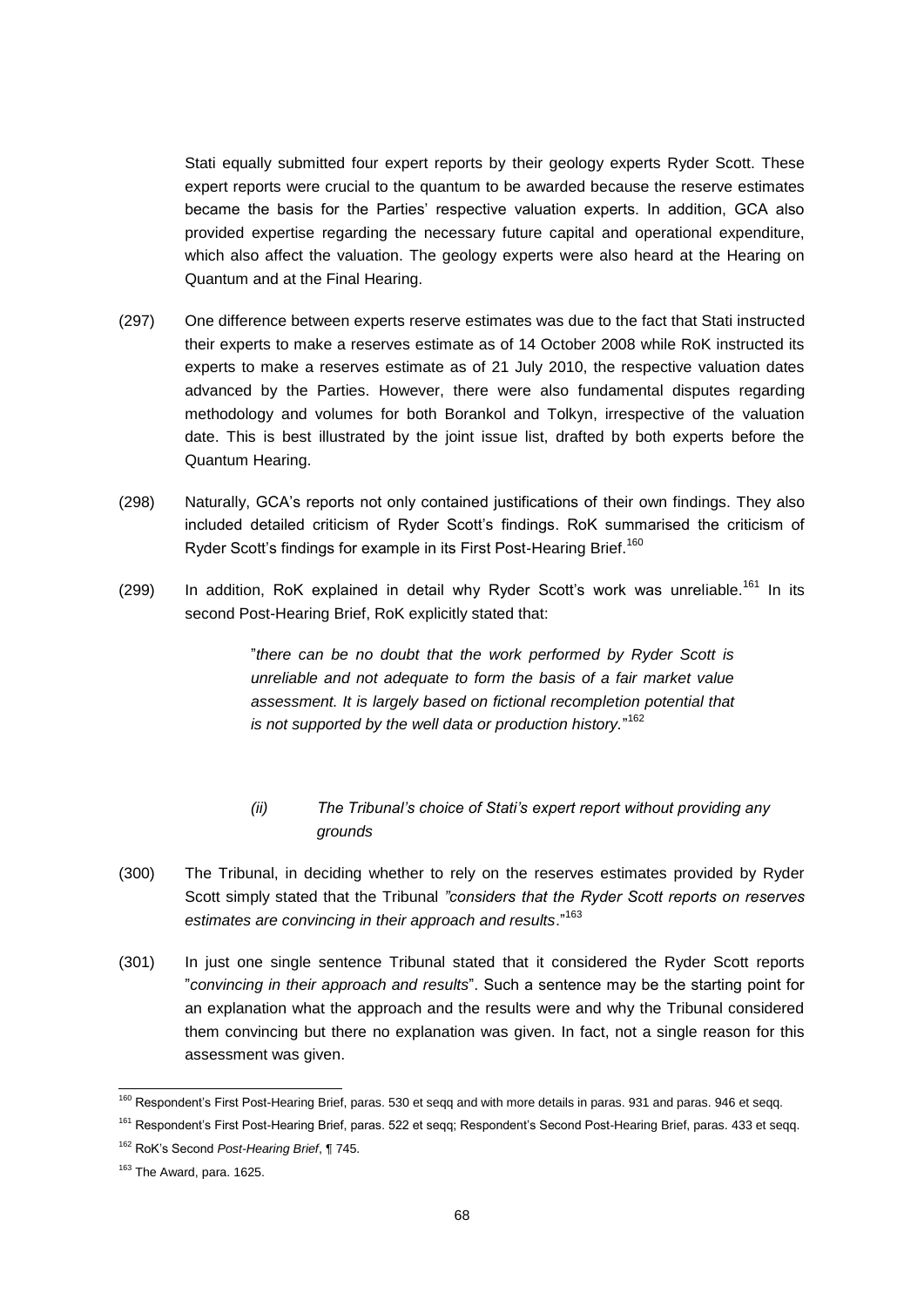- *(iii) The arbitral award shall be set aside in accordance with Section 34 (1) p. 6 Swedish Arbitration Act*
- (302) In deciding to follow the Ryder Scott reports, the Tribunal made two procedural mistakes. First, it did not provide any grounds for its decision to rely on Ryder Scott and secondly, it completely ignored the criticism of Ryder Scott's expert evidence by GCA.
- (303) The Parties' choice of the SCC Rules entails an obligation for the Tribunal to provide reasons for its decision. While it is accepted that the Supreme Court has stated that only a complete lack of grounds or grounds that, having regard to the circumstances, must be deemed so incomplete that the situation can be equated to no grounds whatsoever, can constitute a ground for challenge, it is RoK's position that this is one of those rare cases.
- (304) As has been stated above, it is obvious that the question of choosing the correct reserves estimates has been pivotal. Whether or not the Tribunal could follow Ryder Scott's expert reports was therefore a question of utmost importance.
- (305) Both Parties' expert reports together contained more than 350 pages, for which a fee of USD 2 million was charged (almost USD 900,000 for Ryder Scott, more than USD 1.2 million for GCA). There can be no doubt that the question of making the correct choice regarding the reserves estimates was an extremely important and highly disputed issue. Deciding such an issue by the single sentence provided must be regarded as providing no grounds or reasons at all.
- (306) The Supreme Court in *Soyak v Hochtief* held that if such a material procedural error exists, it can also be presumed that the lack of grounds have affected the outcome of the case. This is certainly the case here. The Tribunal could not have followed the Ryder Scott reports if it had considered GCA's criticism.
- (307) The Tribunal has also committed a procedural mistake because it has completely ignored to mention or take into consideration the GCA expert reports and their criticism of the Ryder Scott reports in its reasoning.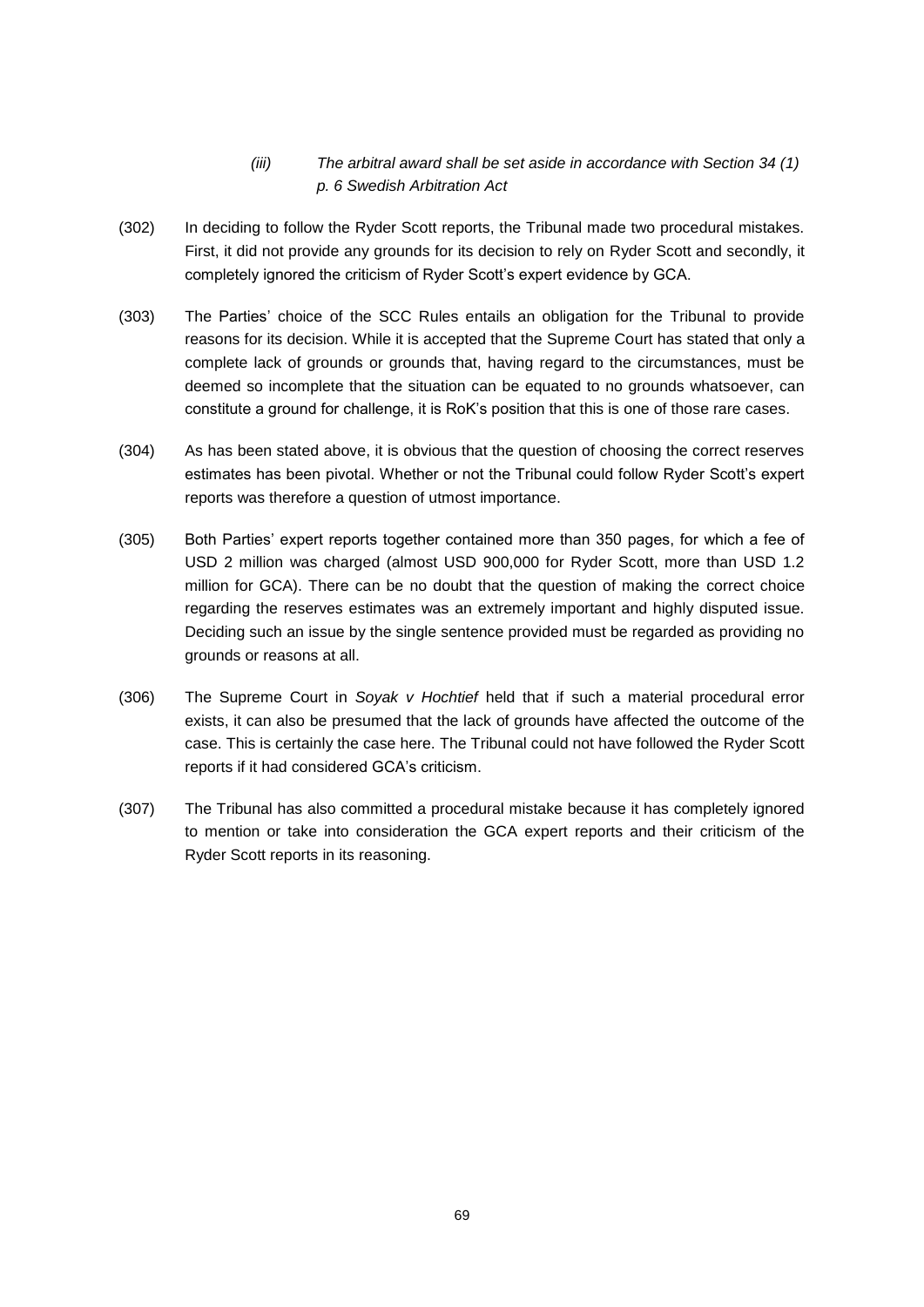# 5.6 **The Tribunal failed to consider the RoK's objections that certain deductions would need to be made from an eventual award**

- (308) During the proceedings, RoK raised several objections regarding necessary deductions from Stati's damage claim. Some of these objections, the Tribunal addressed and was the subject for the proceedings.<sup>164</sup> However, the Tribunal completely failed to decide on two of these objections: (i) The Tribunal did not rule on RoK's objection that all revenue siphoned off by Stati after the valuation date would need to be deducted, and (ii) the Tribunal failed to consider and decide on RoK's objection that any award of compensation for the LPG Plant could only be for half of the value.
- (309) The Tribunal's failure in this regard constitutes an exceeding of mandate pursuant to Section 34(1) point 2 SAA or in any event a procedural mistake pursuant to Section 34(1) point 6 SAA which have affected the outcome of the case. Accordingly, the Award shall be set aside to the extent it refers to Quantum, i.e. item N.2.

# 5.6.1 **The Tribunal exceeded its mandate and committed a procedural mistake by failing to decide on RoK's objection that all revenue that Stati siphoned off between the valuation date and the date of the termination of their contracts would need to be deducted from an eventual award**

- (310) The Tribunal has awarded Stati USD 497,685,101.00. In doing so, the Tribunal completely failed to rule on RoK's objection that all revenue siphoned off by Stati between the valuation date and the date of the termination of their subsoil use contracts, i.e. when Stati actually stopped operating the assets, would need to be deducted from an eventual award. By ignoring this objection, the Tribunal exceeded its mandate and committed a procedural mistake that influenced the outcome of the case.
	- *(i) Objection by RoK to deduct monies pocketed from an eventual award*
- (311) It is undisputed that Stati continued to operate the relevant assets during the time from the valuation date until the date when their subsoil use contracts were terminated. As the Tribunal chose 31 April 2009 as the valuation date, this means that for almost 15 months after the valuation date, Stati continued to operate the fields and to produce and sell oil and gas. It is obvious that from these sales, Stati generated a certain revenue and RoK pointed to several instances that Defendants diverted this money to related companies or themselves.
- (312) Specifically, RoK argued that the revenue thus siphoned off would need to be deducted from an eventual award as Stati would otherwise be compensated for profits they had already pocketed and would thus receive double-compensation.<sup>165</sup> RoK referred to a

 $164$  The Award, paras. 1727 – 1542 and paras. 1768 – 1771.

<sup>&</sup>lt;sup>165</sup> Respondent's Rejoinder Memorial on Quantum, para. 442 – 448; Transcript of the Hearing on Quantum, Day 1, p. 148; Respondent's First Post-Hearing Brief, paras. 1038 - 1049; Transcript of the Final Hearing, Day 1, pp. 233-235; Respondent's Second Post-Hearing Brief, paras. 883 – 888.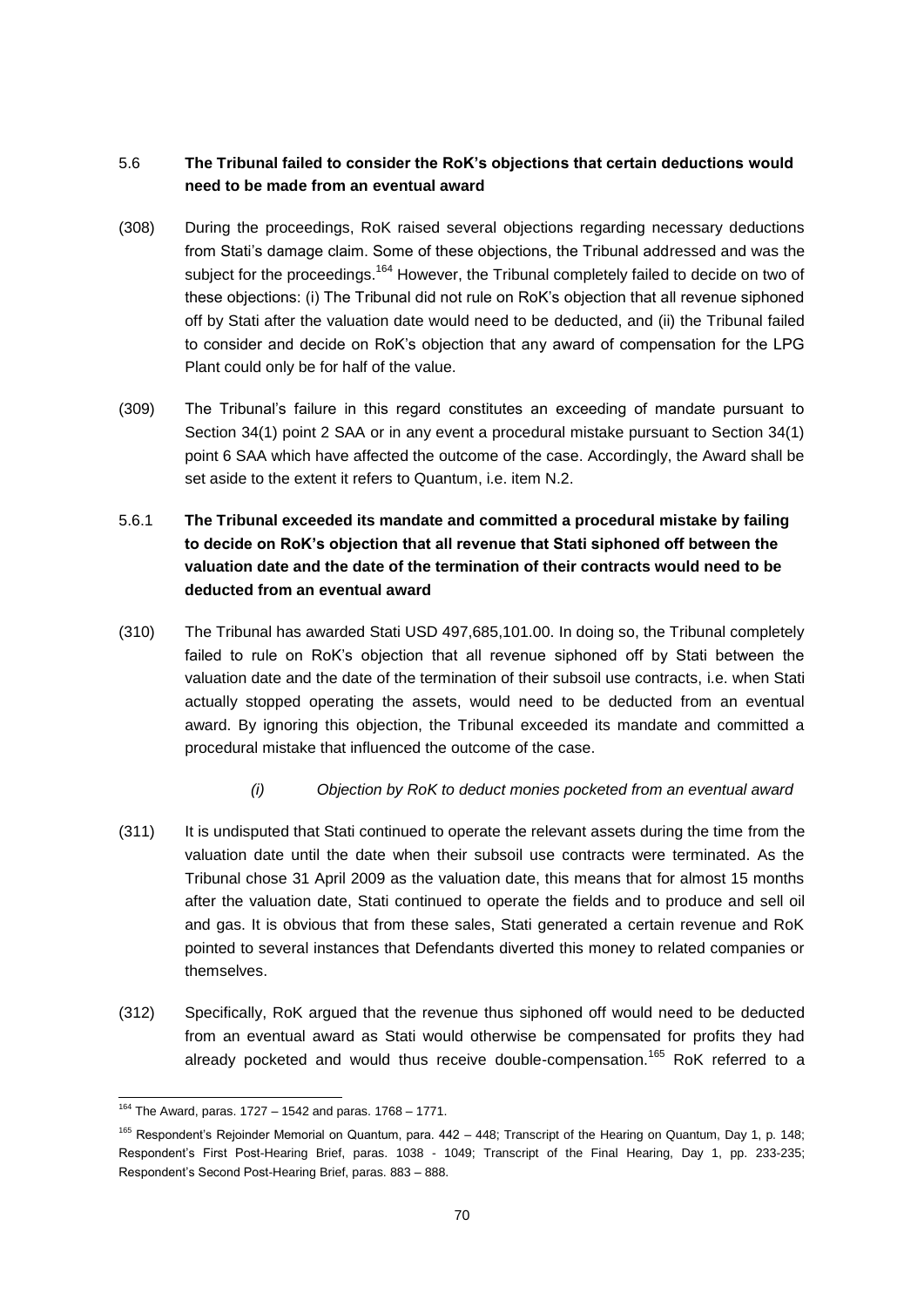dividend distribution in the amount of USD 71.9 million from KPM to Ascom in 2010<sup>166</sup> and the extension of the due date and ultimate non-payment of receivables in the amount of USD 143.4 million due from companies owned by Mr. Stati, namely Stadoil Ltd. and General Affinity Ltd.<sup>167</sup> RoK added that further outflows were likely to have occurred but could not be detected due to Stati opaque structure.<sup>168</sup> As RoK showed in the Arbitration, these amounts would in any event have needed to be deducted from the award because the value of an asset is determined by its estimated future cash flows.<sup>169</sup>

(313) RoK's experts Deloitte GmbH also highlighted with reference to the payment of dividends and the extension of due dates of trade receivables that

> *"… with affecting such payments or transfers of assets, a certain part of the aggregated Asset Values has already been received by the Claimants or the Stati group, respectively. This portion needs to be deducted from the damage amount to avoid double compensation of the alleged damage.*" 170

- *(ii) The Tribunal's failure to decide on RoK's objection*
- (314) The Tribunal completely failed to decide on RoK's objection. At no point in the award did it consider any of RoK's objections and at no point these objections were accepted or rejected. The only place where RoK's objections are indicated is in the Tribunal's summary of the Parties' arguments regarding the determination of the correct valuation date.<sup>171</sup> However, RoK had never treated the issue as a question of finding the right valuation date so that this did in no way related to RoK's objection.
- (315) Underscoring the severity of the Tribunal's error is the fact that Stati themselves had acknowledged in their First Post-Hearing Brief that "Kazakhstan repeatedly asserts that 'Claimants disingenuously claim compensation for profit they already have pocketed.'" 172 Indeed it was a point of much debate between the parties whether – if a valuation date prior to the termination of the contracts were chosen – profits made in between those two dates would need to be deducted. Yet, the Tribunal – even though choosing an early valuation date – failed completely to decide on this deduction claim.
	- *(iii) The Tribunal violated Section 34 (1) point 2 Swedish Arbitration Act*
- (316) The Tribunal has rendered the award and has ordered RoK to pay a sum of nearly USD 500 million without considering RoK's objection that certain monies in excess of USD 200

<sup>&</sup>lt;sup>166</sup> Respondent's Second Post-Hearing Brief, paras. 889 et seqq.

<sup>167</sup> *Ibid*, paraa. 905 et seqq.

<sup>168</sup> *Ibid*, para. 886.

<sup>169</sup> *Ibid*, paras 895 et seqq.

<sup>&</sup>lt;sup>170</sup> Deloitte & Touche Second Supplemental Report, para. 211.

<sup>&</sup>lt;sup>171</sup> Award, paras. 1462 et segg.

<sup>&</sup>lt;sup>172</sup> Claimants' First Post-Hearing Brief, para. 432.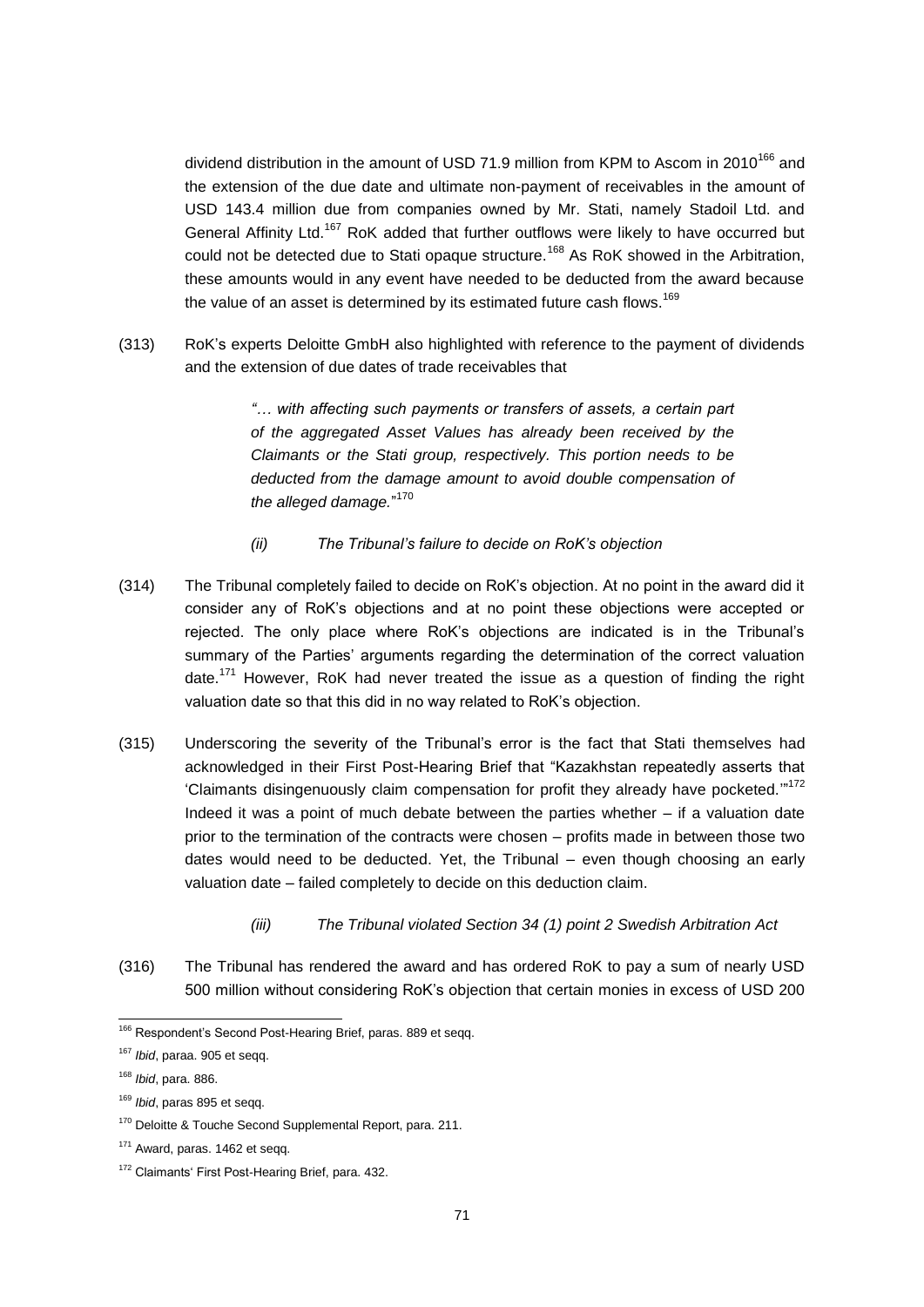million, which were siphoned off after the valuation date, would need to be deducted from an eventual award.

- (317) RoK's request to deduct the profits pocketed can easily be equated with a counter-claim or a set-off claim. Due to RoK's objection, the Tribunal was not entitled to limit its examination of the dispute only to Stati's claims and some of RoK's objections to make deductions.
- (318) Indeed, the Tribunal apparently concurred that generally it is under an obligation to address objections that certain deductions from an award would need to be made. RoK had made other objections regarding monies that would need to be deducted from an eventual award, namely debts such as the obligation arising out of the Tristan notes, the Laren loan and back tax obligations. The Tribunal addressed all of these objections, rejected the majority of them but also decided to deduct certain debts, such as obligations under the Reachcom and the Limozen Facility Agreements.<sup>173</sup> However, it failed to address RoK's objection to deduct in excess of USD 200 million without providing any explanation. In doing so, the Tribunal ignored that its mandate was to try the dispute as a whole.<sup>174</sup> The Tribunal's failure in this matter constitutes an excess of its mandate in accordance with Section 34 (1) p. 2 in SAA.
- (319) RoK does not assume that in case of Section 34 (1) item 2 of the Swedish Arbitration Act, it would need to show that the fact that the Tribunal exceeded its mandate affected the outcome of the case.<sup>175</sup> Even if the court assumed that this was necessary, however, it could easily be shown here. Had the Tribunal considered RoK's objection, it would have needed to deduct at least USD 71.9 million and USD 143.4 million, i.e. in total USD 215.3 million from an eventual award.

# *(iv) In any event, the Tribunal's failure constitutes a mistake pursuant to Section 34 (1) point 6 SAA which affected the outcome of the case*

(320) The Tribunal's failure to decide on RoK's objection to deduct all revenue that Stati siphoned off between the valuation date and the date of the termination of their contracts from an eventual award equally constitutes a procedural mistake within the meaning of Section 34 (1) point 6 Swedish Arbitration Act. It is well accepted that if the Tribunal fails to make a ruling on one of several objections, this constitutes a challengeable procedural mistake.<sup>176</sup> Again, this procedural mistake affected the case because had the Tribunal considered this objection, it would have needed to deduct at least USD 215.3 from the sum of money awarded.

<sup>&</sup>lt;sup>173</sup> The Award, paras. 1527 et seqq.

<sup>&</sup>lt;sup>174</sup> Cf Heuman, Arbitration Law of Sweden, p. 600.

<sup>175</sup> Lindskog, *Skiljeförfarande, En kommentar*, 2012, p. 876.

<sup>176</sup> *Ibid*, p. 599.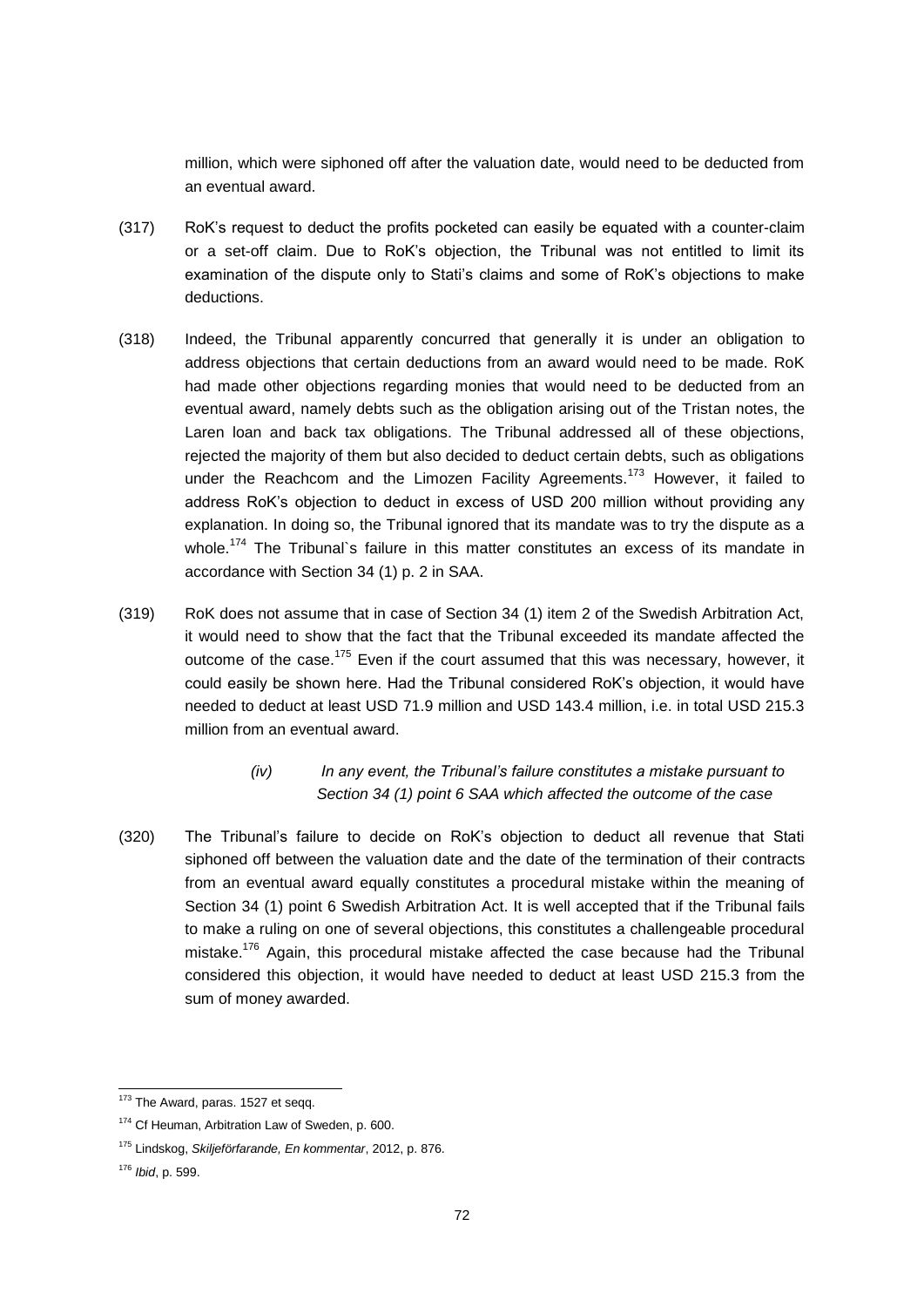- 5.6.2 **The Tribunal exceeded its mandate and/or committed a procedural irregularity by failing to consider and decide on RoK's objection that any award of compensation for the LPG Plant could only be for half of the assumed value.**
- (321) The Tribunal has awarded Stati USD 199 million for the LPG Plant. As shown in section 5.4 above, in arriving at this value, the Tribunal committed a serious procedural mistake and therefore in any event the award needs to be set aside in as far as it contains the USD 199 million in value for the LPG Plant. Even if the court were to reject this, the award would still need to be reduced by USD 99.5 million. This is because the Tribunal failed to consider and decide on RoK's objection that an award of damages for the LPG Plant would need to be halved.
	- *(i) Relevant facts*
- (322) The Tribunal in awarding damages in the amount of USD 199 million for the LPG Plant ignored the fact that RoK had continuously argued that if the Tribunal were to award damages for the unfinished LPG Plant, it could only award 50% of this value to Stati. The Tribunal however, has failed to even mention this material argument in its reasoning.
- (323) In its submissions and at the Final Hearing RoK had repeatedly argued that any award for damages for the LPG Plant could only be for 50% of the assumed value.<sup>177</sup> RoK explained in detail that TNG had entered into a Joint Operating Agreement with Vitol according to which the profits from the operation of the LPG Plant would be distributed on a 50/50 basis.
- (324) RoK initially put Stati to prove that the proceeds they could have earned from operating the LPG Plant under the Joint Venture Agreement were more than half of whichever asset value they were claiming.<sup>178</sup> The Defendant clearly understood this as an objection to their claim regarding the LPG Plant and addressed this under the heading "*Enterprise Value Damages Likewise Should Not Be Reduced by the Vitol, Tax, and Other Alleged Debts*".<sup>179</sup>
- (325) Because Stati provided no proof that they would have earned more than 50% of the profits from the LPG Plant in their next written submission, their First Post-Hearing Brief, RoK in the following demanded that any award of compensation for the LPG Plant could only be for half the assumed value.<sup>180</sup> This was because even though TNG initially retained 100% of the ownership of the unfinished plant at the valuation date chosen by the Tribunal, it would only have received 50% of the profits from its operation because the Joint Operating Agreement specifically stipulates that the bulk of the profits would be generated by a 50/50 Joint Venture between Ascom and Vitol which would have marketed the LPG

<sup>&</sup>lt;sup>177</sup> RoK's Rejoinder on Quantum, paras. 208 - 211; RoK's First Post-Hearing Brief, paras. 907 - 908; RoK's Second Post-Hearing Brief, paras. 714 – 731.

<sup>&</sup>lt;sup>178</sup> RoK's Rejoinder on Quantum, para. 211.

<sup>&</sup>lt;sup>179</sup> Stati's First Post-Hearing Brief, paras. 641 - 645.

<sup>180</sup> Stati's Second Post-Hearing Brief, paras. 714 – 731.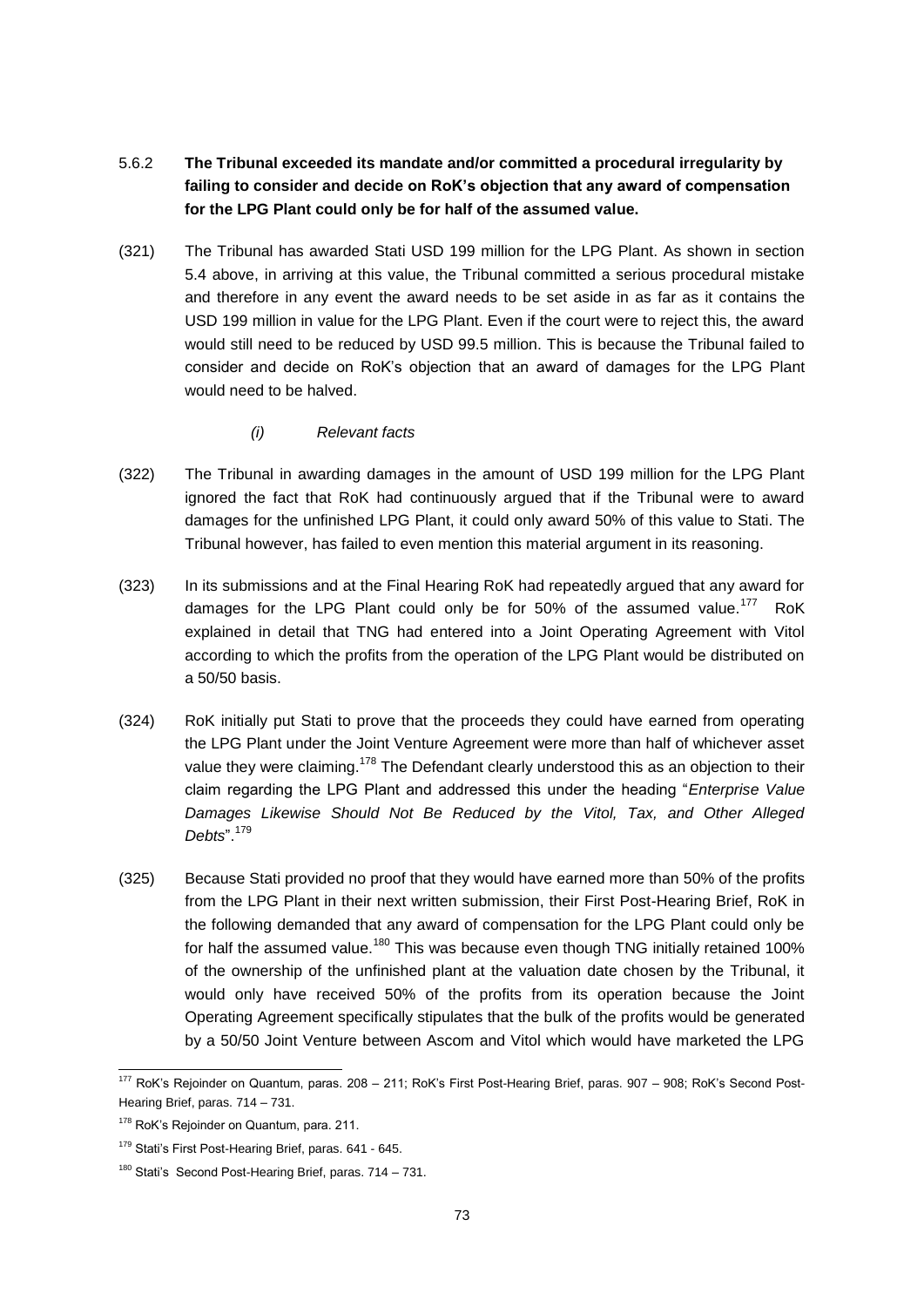products once the plant had been put into operation. Therefore, Stati could only be compensated for 50% of the value of the asset. Otherwise, they would not be put into the situation but for the alleged breach (as they requested) but they would be put into a better position that disregards arrangements on future cash flows.

- (326) The Tribunal did not mention this argument anywhere in its reasoning regarding the value of the LPG Plant. It simply assumed a value of USD 199 million based on an indicative bid by KMG EP without making any deductions. Importantly, this indicative bid had been made based on the assumption that all profits rather than only 50% of the profits would be flowing to the bidder.<sup>181</sup>
	- *(ii) The Tribunal's failure constitutes an exceeding of mandate pursuant to Section 34 (1) point 2 or in any event a procedural irregularity pursuant to Section 34 (1) point 6 SAA, which have affected the outcome of the case*
- (327) RoK's objection that any award of damages for the LPG Plant could only be for 50% of the assumed value - just as the objection to deduct at least USD 215.3 million from an eventual award - can be equated with a counter-claim or offset. Based on the reasoning above, the Tribunal exceeded its mandate by failing to decide on this claim. At the same time, the Tribunal committed a procedural mistake. This obviously affected the outcome of the case.
- 5.7 **The Tribunal has exceeded its mandate and has committed procedural irregularities by going beyond the submissions of the Parties and by ignoring the parties' submissions and the applicable law on multiple occasions**

#### 5.7.1 **Introduction**

- (328) By the Award it is evident that the Tribunal, on multiple occasions, has based this on (i) circumstances never invoked by the parties, and (ii) alleged concessions never made. In addition the Tribunal has ignored (iii) circumstances actually invoked by a party and (iv) the applicable law.
- (329) On the basis of the above, RoK applies for the setting aside of the Award as a whole because the Tribunal exceeded its mandate (SAA, Article 34 item 2) and committed procedural irregularities that probably influenced the outcome of the case (SAA, Article 34 item 6). All of these occasions are presented below under sections  $5.7.2$  -5.7.6. These irregularities individually form grounds for the setting aside of the Award. In any event, these irregularities put together must lead to the setting aside of the Award.

<sup>&</sup>lt;sup>181</sup> The information memorandum on which the indicative bid was based described the joint venture arrangement only very briefly and did not make reference to the 50% sharing of profits, Project Zenith – Information Memorandum (Exhibit C-70). Moreover, the internal analysis of KMG EP shows that no such sharing of profits was taken into account, KMG 2008 Asset Valuation, p.11 (Exhibit C-722).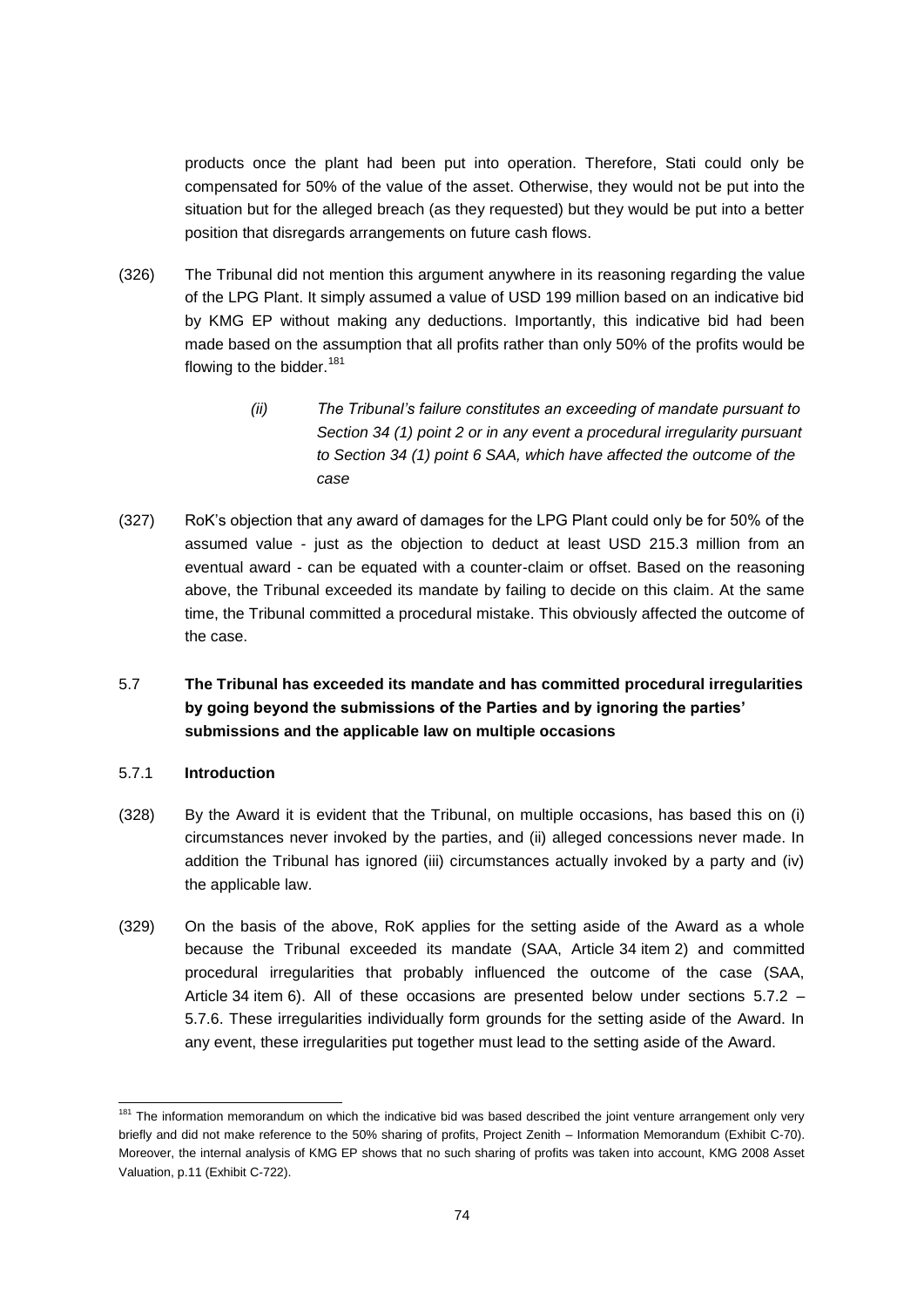# 5.7.2 **The Tribunal treated the issue of KazAzot as one of liability even though it was argued by both Parties only with regard to gas pricing; in so doing, the Tribunal relied on facts never invoked by either Party and failed to apply the proper law**

(330) The Tribunal's liability finding is critically undermined by procedural errors relating to the analysis of the actions of KazAzot. With regard to KazAzot, the Tribunal relied on facts never pleaded by either party, it based its findings on liability and causation on facts only pleaded by the parties with a view to quantum; moreover, the Tribunal failed to apply the correct law.

### *(i) Factual and procedural background*

- (331) In 2007 and 2008, Stati negotiated with state-owned oil and gas companies, in particular with KazMunaiGas National Company ("KMG NC"), and KazAzot for the conclusion of the so-called "Tripartite Agreement". Stati's objective in the negotiations was to conclude a contract for the sale of their gas at high "export prices". KazAzot was in turn interested in purchasing gas from Stati in order to supply their fertilizer factory. Since the governor of the Mangystau region was interested in furthering industrial development in his region, it was decided that also the state-owned oil and gas companies would become involved. The idea was that in order to incentivise Stati to supply to KazAzot, KMG NC could share some of its export rights to Russia with Stati, so that Stati could realise high "export prices" for all of the gas not sold to KazAzot.
- (332) Importantly, in the end, the Tripartite Agreement was not concluded. Rather, an agreement dated 17 November 2008 was signed by Stati and KMG NC, but not by KazAzot. At the end of 2008, KazAzot requested time to perform another audit of the project because the developments due to the financial crisis made it necessary to reassess the merits of the project, but KazAzot never came around to signing the agreement.

# *(ii) The Tribunal's ruling*

(333) The Tribunal's decisions with regard to KazAzot comprise three major procedural flaws, each of them justifying that the Award is set aside. First, in the liability<sup>182</sup> and causation<sup>183</sup> sections of the Award, the Tribunal made crucial findings relying on facts never pleaded by either Party. Second, the Tribunal used the Parties' pleadings relating to KazAzot for liability and causation in spite of the fact that both Parties had exclusively pleaded this matter in relation to the gas pricing. Third, in dealing with the matter, the Tribunal also failed to apply the correct law, namely customary international law on state responsibility, including the so-called ILC Draft Articles on State Responsibility.

 $182$  Award, paras. 976 and 1094.

<sup>183</sup> Award, paras. 1357, 1359, 1366, 1406, 1418.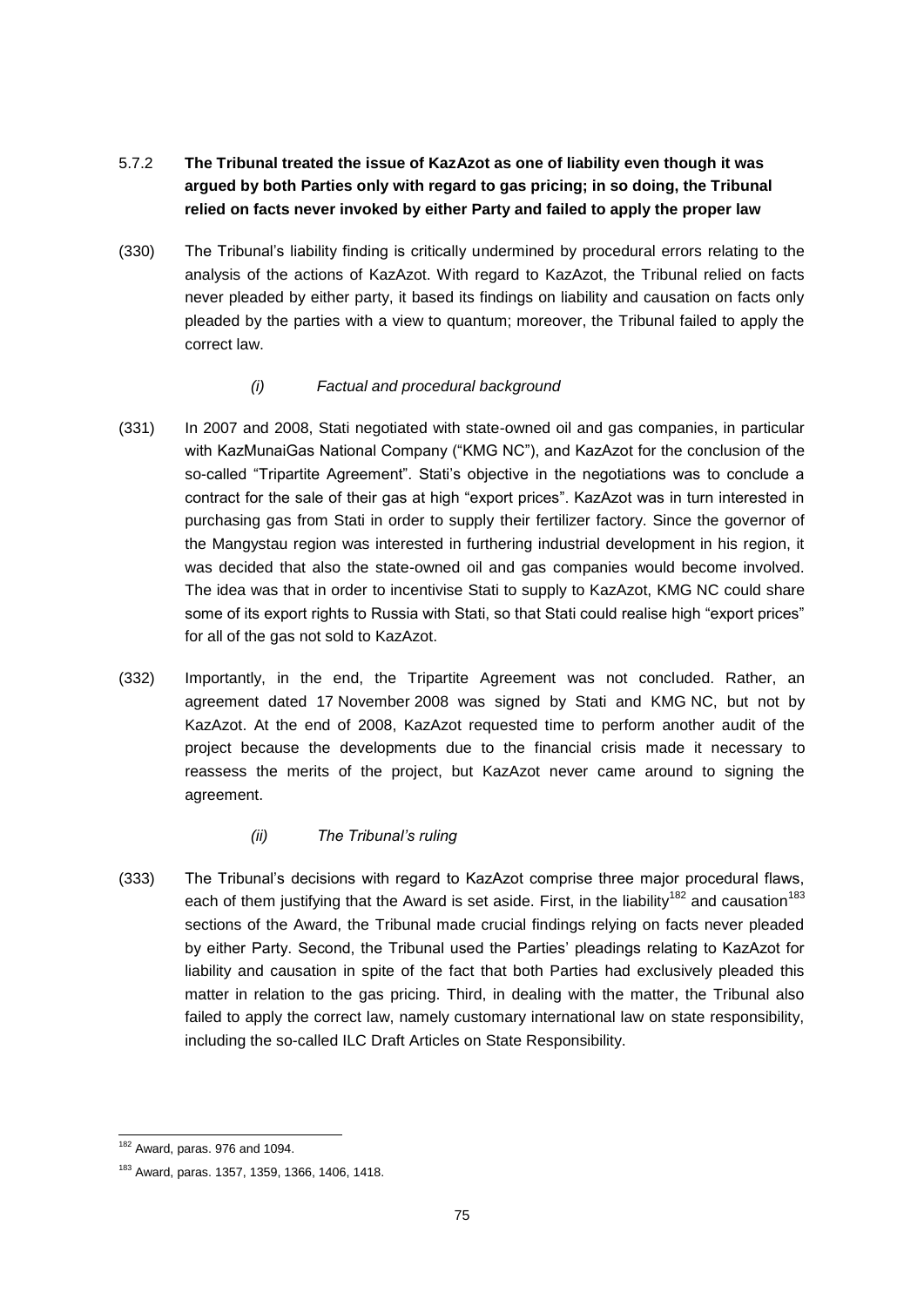#### *(iii) The Tribunal relied on facts never pleaded by either party*

- (334) As regards liability, the Tribunal included in its timeline a reference to the 17 November 2008 Tripartite Agreement, mentioning that KazAzot never signed the agreement.<sup>184</sup> This timeline was decisive for the Tribunal to find a breach of the standard of fair and equitable treatment (FET).<sup>185</sup> In addition to the timeline, the Tribunal included a phrase in its reasoning stating that *"[Claimants] point to the close relationships said to exist between KMG, under the chairmanship of Mr. Kulibayev, and the KazAzot resistance to signing the Tripartite Agreement after over two years of negotiations and the signature of the other two parties to the agreement."*<sup>186</sup> The Tribunal then went on to state that *"it is more probable than not that there was State influence at play with respect to the failure by KazAzot to sign the Tri-Partite Agreement."*<sup>187</sup>
- (335) Further, in a repetition of the findings on FET, the Tribunal stated: *"The Claimants argue that the evident relationships between President Nazarbayev and his son-in-law are reason enough to believe that the Kazakh State was the cause of the various difficulties they encountered in securing their gas sales and export rights commencing in the fall of 2008* and *continuing into 2009. They point to the close relationships said to exist between KMG, under the chairmanship of Mr. Kulibayev, and the KazAzot resistance to signing the Tripartite Agreement after over two years of negotiations and the signature of the other two parties to the agreement."*<sup>188</sup>
- (336) These findings on liability and causation are based on an alleged statement by Stati that Stati have in fact never made. The Tribunal can only be understood to believe Stati to allege that RoK exercised influence on KazAzot through "KMG"<sup>189</sup> and Mr. Kulibayev in order to make KazAzot refuse to sign the Tripartite Agreement. However, Stati have never made such an allegation.
	- *(iv) The Tribunal relied on the KazAzot matter for liability and causation even though the Parties had always argued the matter as one of gas pricing*
- (337) The second procedural error with regard to KazAzot stems from the fact that the Parties and in particular Stati always argued the issue of KazAzot as one of quantum, namely the price of gas, and not of liability or causation. It is therefore outside the pleadings for the Tribunal to rely on the KazAzot issue as part of liability and causation.

<sup>184</sup> Award, para. 976.

<sup>185</sup> Award, para. 1086 ("*Indeed, for the Tribunal, the evaluation of the objective timetable is sufficient."*).

<sup>186</sup> Award, para. 1094.

<sup>187</sup> *Ibid*.

 $188$  Award, para. 1418.

<sup>189</sup> The Tribunal presumably meant KMG NC.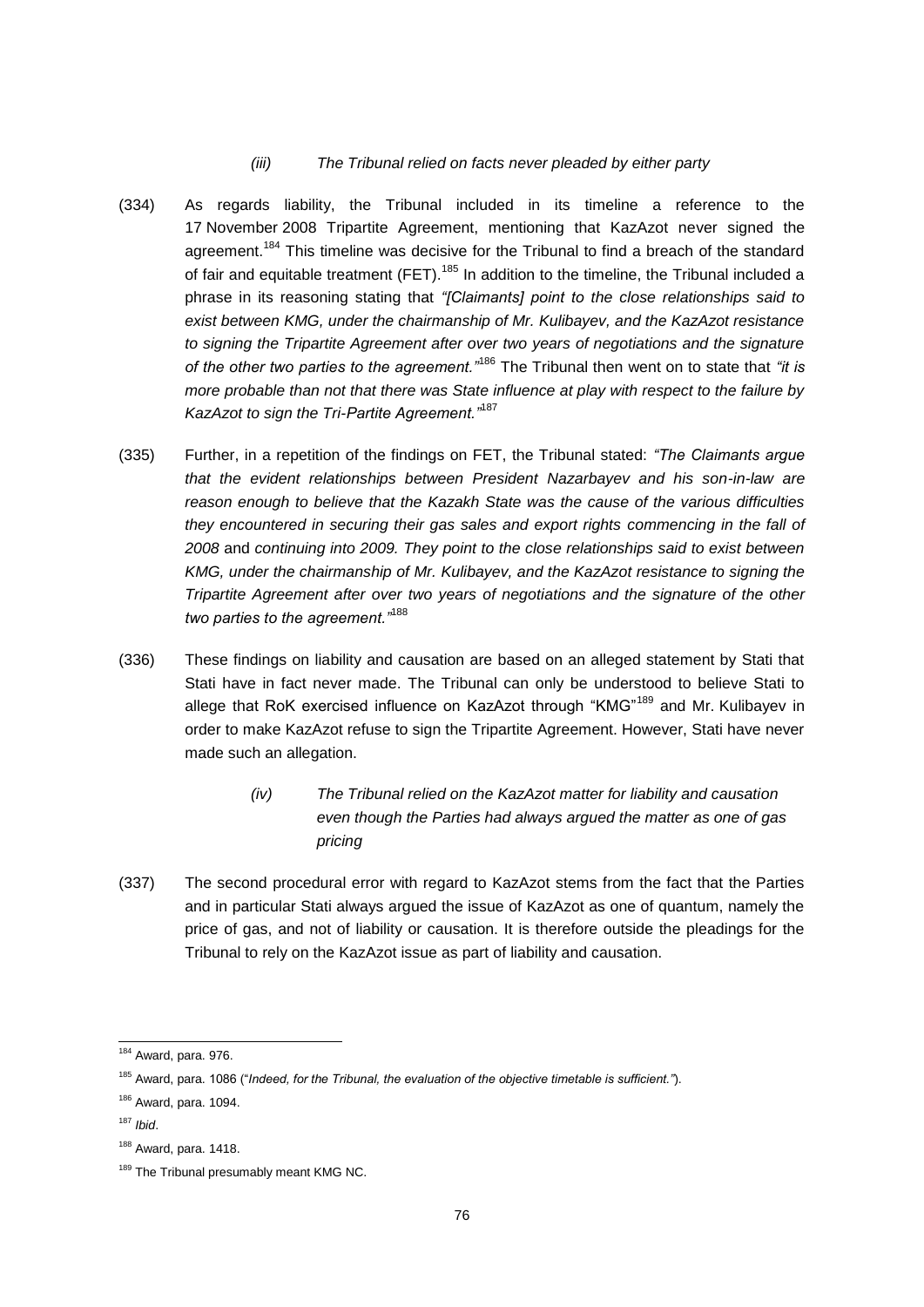## *(v) The Tribunal failed to apply the correct law regarding the attribution of KazAzot's actions to the state*

- (338) The Tribunal failed to apply the customary international law on state responsibility to the matter of KazAzot's decision not to sign the Tripartite Agreement.
- (339) In investment arbitration, the actions and omissions of an entity other than the state itself can only be attributed to the state if the requirements of customary international law for such attribution are fulfilled.<sup>190</sup> Investment tribunals as well as the ICJ have regularly considered the customary international law rules on attribution to be codified in the ILC Draft Articles on State Responsibility<sup>191</sup> (the "ILC Draft Articles") and have applied these articles for attribution matters (in particular Articles 4, 5 and 8).<sup>192</sup> Other international bodies such as the WTO Appellate Body also apply the ILC Draft Articles.<sup>193</sup> Since KazAzot is undisputedly a company organised under private law, KazAzot's decision not to sign the Tripartite Agreement could only have been attributed to the State based on customary international as outlined in the ILC Draft Articles.
- (340) The Award however does not make any reference to either Article 4, 5 or 8 of the ILC Draft Articles. Neither does the Award mention the jurisprudence of the ICJ or investment arbitration tribunals relating to these articles or to customary international law in general. Instead, the Tribunal treated the issue of attribution as one of a "close relationship" between Mr. Kulibayev, KMG and KazAzot, without making any reference to the requirements of the Articles or legal considerations in general.<sup>194</sup> This in itself demonstrates that the Tribunal simply ignored the applicable law.
- (341) The Tribunal refers to the ILC Draft Articles in other instances in the Award, namely when setting out the standards for the determination of a causal link between the breach and the damages<sup>195</sup> and with regard to the concept of loss of opportunity in the damage calculation,<sup>196</sup> where the Tribunal stated explicitly that it relied on the ILC Draft Articles.

<sup>190</sup> *Gustav F W Hamester GmbH & Co KG v. Republic of Ghana*, ICSID Case No. ARB/07/24, Award, 18 June 2010, para. 171; *Sergei Paushok, CJSC Golden East Company and CJSC Vostokneftegaz Company v. The Government of Mongolia*, UNCITRAL, Award on Jurisdiction and Liability, 28 April 2011, para. 576.

<sup>&</sup>lt;sup>191</sup> 2001 Draft articles on Responsibility of States for Internationally Wrongful Acts, see http://legal.un.org/ilc/texts/instruments/english/commentaries/9\_6\_2001.pdf.

<sup>192</sup> *Armed Activities on the Territory of the Congo (Democratic Republic of the Congo v. Uganda)*, ICJ, Judgement, 19 December 2005, para. 160; *Gustav F W Hamester GmbH & Co KG v. Republic of Ghana*, ICSID Case No. ARB/07/24, Award, 18 June 2010, para. 171; *White Industries Australia Limited v. The Republic of India*, UNCITRAL, Final Award, 30 November 2011, paras. 8.1.1 et seqq.; *Sergei Paushok, CJSC Golden East Company and CJSC Vostokneftegaz Company v. The Government of Mongolia*, UNCITRAL, Award on Jurisdiction and Liability, 28 April 2011, paras. 576 et seqq.

<sup>193</sup> Cf. *United States – Countervailing Duty Investigation on Dynamic Random Access Memory Semiconductors (DRAMS) from Korea*, (AB–2005–4), Report of the Appellate Body of 27 June 2005, WTO doc. WT/DS296/AB/R, para. 114, footnote 179.

 $194$  Award, paras. 1094 and 1418.

 $195$  Award, paras. 1331 et seq., 1452.

<sup>196</sup> Award, para. 1688.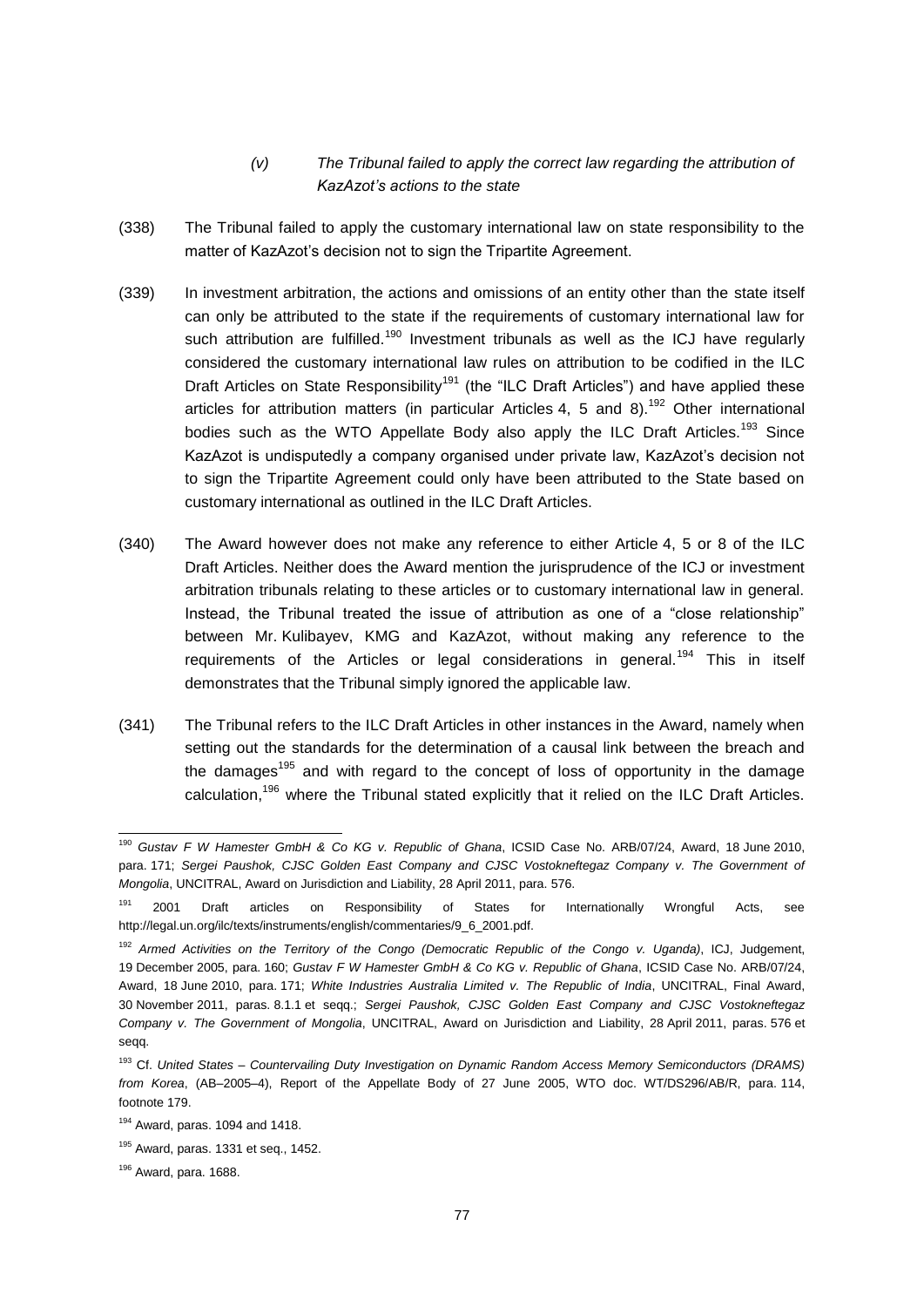The fact that it did not mention the ILC Draft Articles in connection to KazAzot proves that the Tribunal did not apply these rules when dealing with KazAzot.

#### *(vi) Challenge grounds under Article 34 SAA*

- (342) The errors identified above allow for the setting aside of the Award under Article 34 items 2 and 6 of the SAA.
- (343) To begin with, the Tribunal's reliance on facts never invoked by either Party constitutes an excess of mandate in the meaning of Article 34 item 2 of the SAA.
- (344) It is well recognised that a tribunal exceeds its mandate if it relies on legal grounds not invoked by either party. A tribunal is bound to the legal grounds relied on by the parties when deciding the case. This follows from the consensual nature of arbitration and its basis in party autonomy; the parties are the masters of the proceedings.<sup>197</sup> The scope of the arbitration and the mandate of the Tribunal are thus set by the Parties' oral and written submissions. If a tribunal, as in this case, bases its award on facts or grounds which have not been invoked by the parties, the tribunal thus enlarges the dispute in a way which comes as a surprise to the parties when they receive the award. Such action by a tribunal consequently has to be characterized as an excess of the mandate given to the tribunal<sup>198</sup>
- (345) Moreover, the Tribunal's use of the KazAzot issue as part of its liability and causation findings constitutes a separate and further instance of the Tribunal exceeding its mandate. The Parties had pleaded the issue as one of gas pricing and thus only with view to the quantum issue. Instead, the Tribunal has transferred what has been submitted regarding KazAzot to the Tribunal's consideration of the issues regarding liability and causation. The Tribunal thus exceeded its mandate given by way of the Parties' written and oral submissions.
- (346) In that regard, the case of *Systembolaget AB v V&S Vin & Sprit Aktiebolag*<sup>199</sup> gives some useful guidance. It shows that a fact invoked by a party in relation to one aspect of a case cannot be used by the tribunal in relation to a different aspect of a case.<sup>200</sup> An error of that kind in itself allows for the setting aside of the award due to the Tribunal's excess of its mandate.
- (347) Lastly, the Tribunal's failure to apply customary international law for the question of attribution of KazAzot's action forms a further reason for the setting aside of the Award.

<sup>197</sup> Hobér, *International Commercial Arbitration in Sweden*, 2011, p. 315 (8.79)

<sup>198</sup> See *Systembolaget AB v V&S Vin & Sprit Aktiebolag* in the Svea Court of Appeal's judgment of 1 December 2009 in Case No T 4548-08 and *Soyak International Construction & Investment Inc v Hochtief AG* (NJA 2009 p. 128).

<sup>199</sup> *Systembolaget AB v V&S Vin & Sprit Aktiebolag* in the Svea Court of Appeal's judgment of 1 December 2009 in Case No T 4548-08.

<sup>200</sup> Cf. *Knuts*, in: *Franke et al. (eds.)*, International Arbitration in Sweden – A Practitioner's Guide (2013), Chapter 9, para. 42.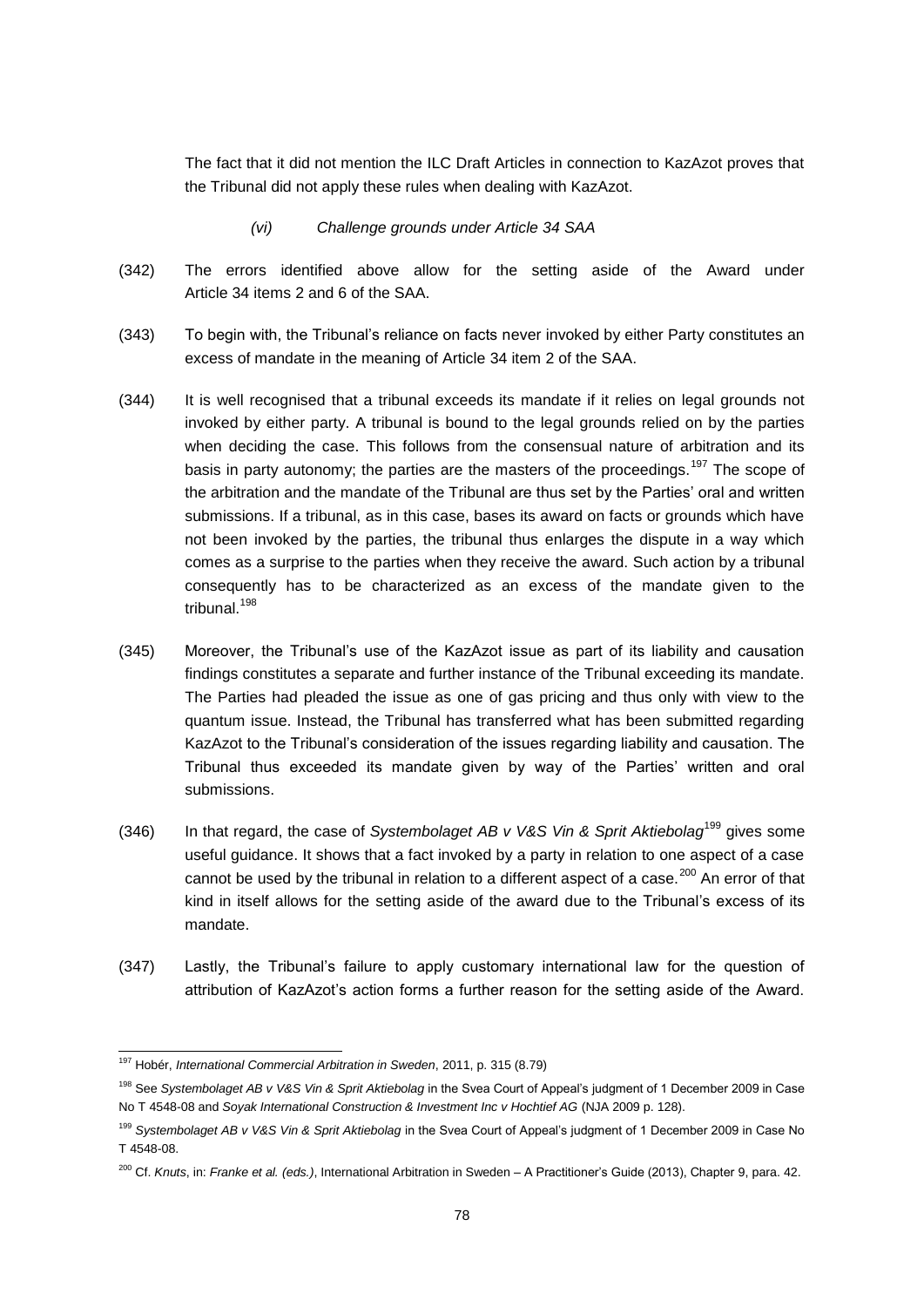Under Swedish arbitration law, the Tribunal must apply the law chosen by the parties.<sup>201</sup> Presently, according to ECT Article 26(6), the Parties had chosen as the applicable law the ECT as well as "applicable rules and principles of international law". The latter naturally includes customary international law on the attribution of actions to the state. The Tribunal however failed entirely to apply the relevant customary international law.

# 5.7.3 **In its finding regarding the INTERFAX press item, the Tribunal invoked a fact never put forward by either Party and then relied on this fact by arguing that it was uncontested by RoK**

(348) The Tribunal's findings regarding liability are compromised by procedural errors committed in connection to the treatment of the INTERFAX press report. Specifically, the Tribunal incorrectly based its findings on a fact that was never invoked by either Party, arguing that such fact was uncontested.

### *(i) Factual and procedural background*

- (349) On 18 December 2008, the Kazakh Ministry of Ministry of Energy and Mineral Resources (the "MEMR") cancelled its decision dated 20 February 2007 to approve the transfer of the shares in TNG from Gheso to Terra Raf and requested TNG to submit a new application for the transfer. On the same day, INTERFAX Kazakhstan ("INTERFAX") published a press report about this decision. According to Stati, the MEMR's decision, combined with the publication by INTERFAX, "clouded" Terra Raf's title to TNG which in turn made it impossible for Stati to obtain debt financing on the market. Also, these circumstances allegedly led to a drop in value of the Tristan notes and to rating agencies downgrading the notes issued. Stati believed that the INTERFAX report was caused by a conscious leak of information by state authorities and they contested the legality of the MEMR's decision. Importantly, Stati never argued that the INTERFAX report was caused by actions of the state taken in October or November 2008. The press report only referred to the preemptive rights waiver issue and the MEMR's decision in December 2008, not to the inspections or tax audits that took place in October or November 2008.
- (350) In response, RoK argued that the MEMR's decision was legal and that, in any event, the INTERFAX press report could not be attributed to the Republic as it was issued by a private news agency.
	- *(ii) The Tribunal's ruling*
- (351) In the Award, the Tribunal included the MEMR decision and the INTERFAX press report in its timeline of events for the finding of a breach of the FET.<sup>202</sup> In so doing, the Tribunal had to deal with RoK's objection that the press report could not be attributed to the State. The Tribunal held:

<sup>201</sup> Cf *Czech Republic v CME Czech Republic BV* in the Svea Court of Appeal's judgment of 15 May 2003 in Case No. T 8735-01 (RH 2003:55).

<sup>202</sup> Award, paras. 993 et seq.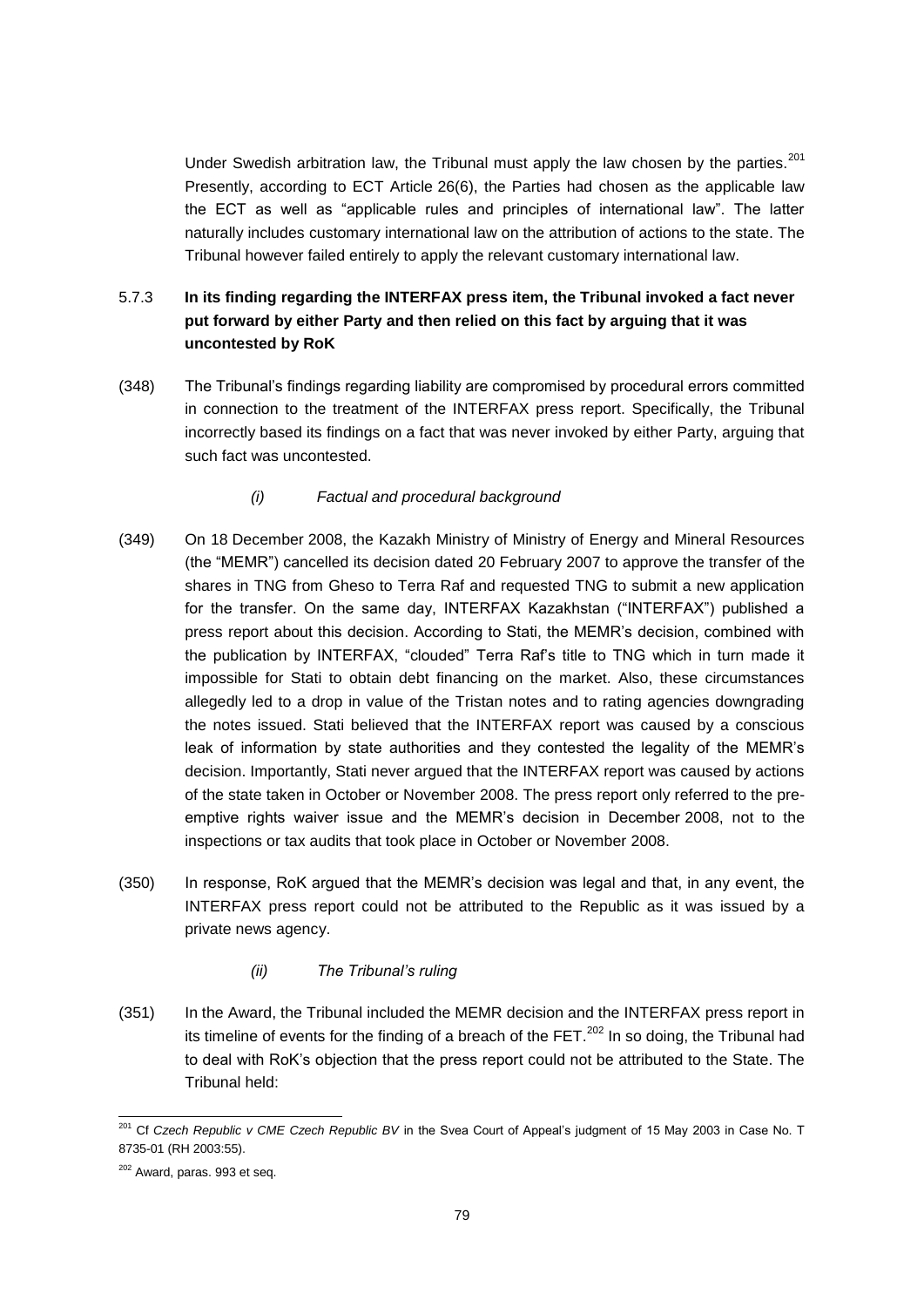*"In this context, Respondent's argument that the INTERFAX item cannot be attributed to the Republic does not change the impact. Even if Claimants have not shown that the Republic was in any way involved in the publication of the INTERFAX item, it is obvious and not disputed by Respondent, that it was Respondent's actions starting in October 2008 that caused the publication."* (emphasis added)

- (352) With this statement, the Tribunal argued that the INTERFAX press report was caused by actions taken by RoK already in October and November 2008. This, however, was a fact never even invoked by Stati. Clearly, the Tribunal's ruling was beyond its scope and constitutes an excess of mandate, resulting in a serious procedural irregularity.
- (353) As a consequence, the Tribunal's statement that RoK never disputed these facts becomes patently absurd. Reasonably, RoK did not contest a fact that was never invoked by Stati. This cannot be held against RoK but rather adds to the Tribunal's procedural mistake.
	- *(iii) Challenge grounds under Article 34 SAA*
- (354) Because of the error identified above, the Award can be challenged under Article 34 item 2 and item 6 of the SAA.
- (355) As set out above, it is well recognised that a tribunal exceeds its mandate if it relies on facts not invoked by either party. Such a mistake is further aggravated where, as in the present case, a tribunal not only relies on a fact never invoked but also considers this fact obvious and uncontested. In total, there can be no doubt that the Tribunal committed a challengeable error.
- (356) In addition, the Tribunal's ruling, as described above, is a serious violation of the principle of due process. The separate challenge ground in Article 34 item 6 of the SAA is therefore also invoked.<sup>203</sup>

## 5.7.4 **In its findings regarding the Financial Police, the Tribunal relied on facts never invoked by either Party and on an alleged admission by RoK that was never made**

- (357) On top of the two procedural errors outlined above, the Tribunal's liability finding is further tainted by the fact that the Tribunal committed two major procedural mistakes regarding the conduct of the Kazakh Financial Police. The Tribunal both relied on facts never invoked by either Party and on an alleged admission by RoK that was never made.
	- *(i) Factual and procedural background*
- (358) A central pillar of Stati's liability argument was the claim that the State orchestrated a harassment campaign against Stati. Central to this claim was the allegation that the

<sup>203</sup> See Hobér, *International Commercial Arbitration in Sweden*, 2011, p. 330; cf Govt Bill 1998/99:35, p. 148.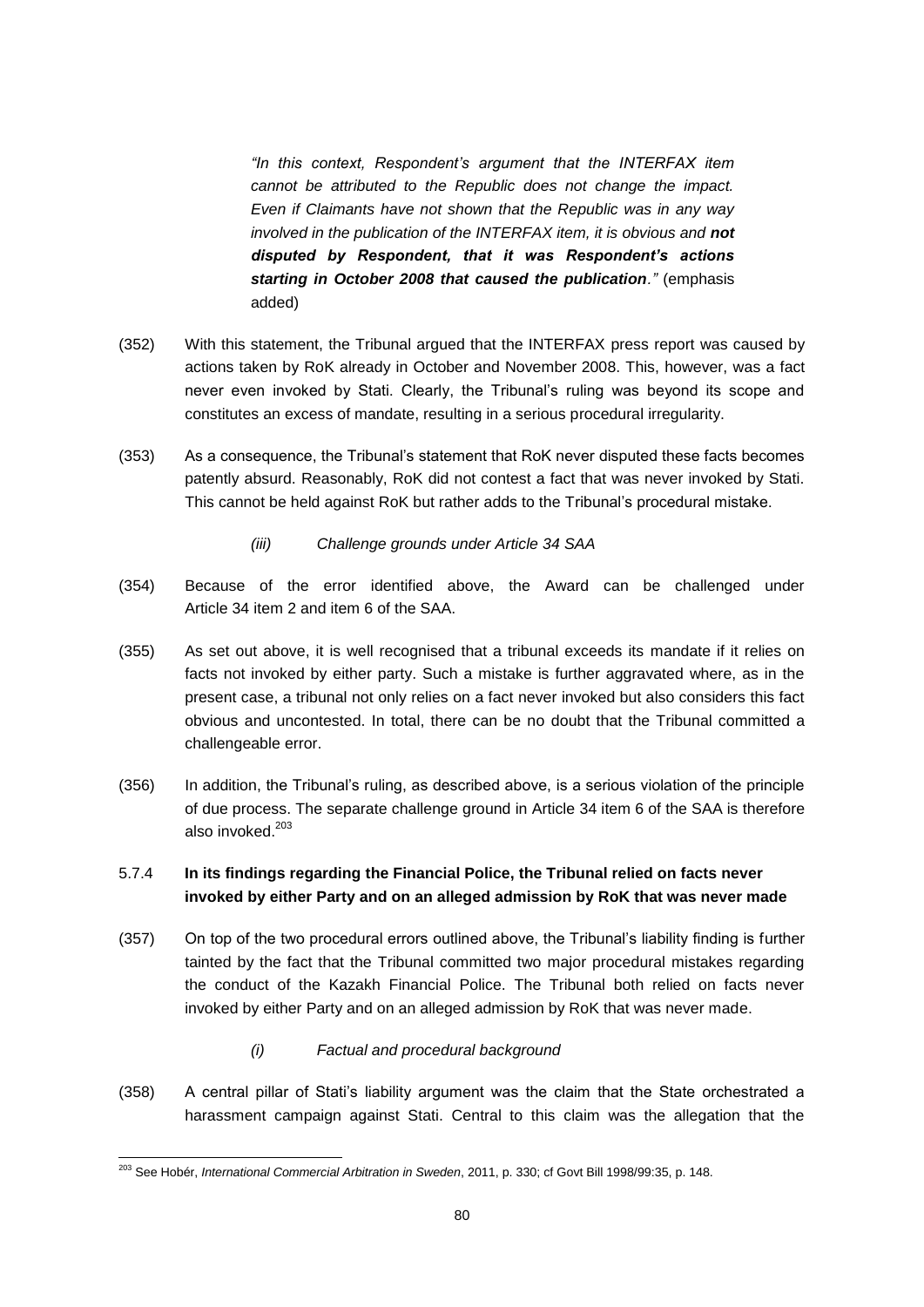Financial Police was the driving force in criminal inspections and investigations against KPM and TNG. According to Stati, the Financial Police had the goal of finding a crime which could be attributed to KPM and TNG to be able to impose a "crippling fine"<sup>204</sup> which, in turn, would allow expropriating the companies.

- (359) RoK has always denied this allegation and held throughout the Arbitration that the Financial Police merely acted upon reasonable suspicion of a crime having been committed.
	- *(ii) The Tribunal's ruling*
- (360) In deciding on the matter, the Tribunal relied on facts never invoked by either Party and also on an alleged admission by RoK that was never made.
- (361) Specifically, in its findings on the alleged breach of the ECT's fair and equitable treatment standard, the Tribunal included in its timeline of events the following statement:

*"On 10 December 2008, the Financial Police reported to the Deputy Prime Minister that the Financial Police had determined that KPM and TNG were operating trunk oil and gas pipelines without licenses."*<sup>205</sup> (emphasis added)

- (362) Such allegations were never even made by Stati.
- (363) Moreover, the Tribunal relied on an alleged admission by RoK that was never made. Specifically with regard to the 10 December 2008 letter of the Financial Police, the Tribunal went on to state:

*"Although Respondent states that 'no decision had been reached as to whether or not the pipelines were trunk at this point' (RPHB 1 ¶ 197), this statement is belied by C-448. The Tribunal believes Respondent's earlier statement acknowledging that the Financial Police had, indeed, concluded that KPM and TNG were operating trunk pipelines, even though they were not legally competent to make that classification. (R-II ¶¶ 473 – 474)."*<sup>206</sup> (emphasis added)

(364) A close look at the relevant section of RoK's Rejoinder on Jurisdiction and Liability, to which the Tribunal refers, confirms that the acknowledgement assumed by the Tribunal was never made. This section reads:

> *"Mr Turganbaev reported back to the Prime Minster's [sic] office to explain how the inspections had progressed on 10 December 2008. In*

<sup>&</sup>lt;sup>204</sup> Stati's Second Post-Hearing Brief, para. 82.

 $205$  Award, para. 990.

<sup>206</sup> Award, para. 990.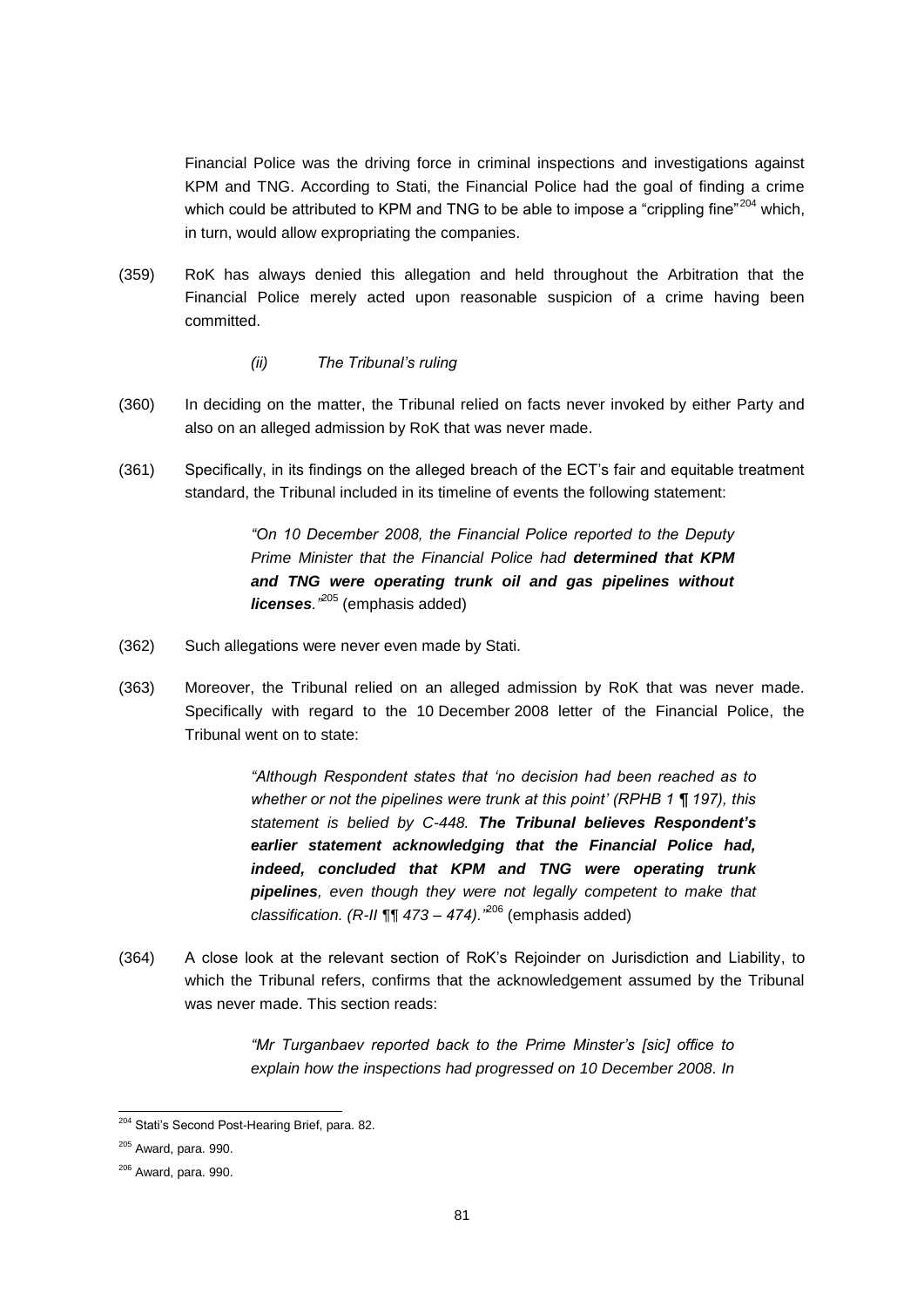*his letter, as Claimants note, Mr Turganbaev did mention that 'it is ascertained that "Kazpolmunay" LLP and "Tolkyneftegas" LLP are operating trunk oil and gas pipelines'. However, the letter, as Claimants acknowledge, goes on to explain the considerations upon which the Financial Police's statement is based and the fact that further enquiries needed to be made because since, the Financial Police are not the competent authority in relation to the classification of pipelines, 'it is impossible to make a lawful procedural decision in respect of this case'. The letter goes on to explain that requests were being made of the licensing agencies to establish whether they could provide a view on whether the pipelines were trunk or not, taking into account the "functions actually performed" by those pipelines.*

*So even at this stage, it is clear that the Financial Police, though it had procured information on the amount of profits gained by KPM and TNG and had information about the licences held by the companies, and had also made enquiries of the Ministry of Justice, had not yet reached a definition [sic] conclusion as to whether the KPM or TNG pipelines were trunk or not. It is absurd to suggest that the 'classification of pipelines' was premeditated when, even at this stage, two months after the inspection of TNG and KPM's fields, no final conclusion had yet been drawn."*<sup>207</sup> (emphasis added)

- (365) By reading this statement, it is obvious that rather than acknowledging any premature determination, RoK had stated just the opposite of what the Tribunal then chose to "believe". Hence, the Tribunal not only relied on facts never invoked by either Party, it also relied on an alleged admission by RoK that was never made.
	- *(iii) Challenge grounds under SAA Article 34*
- (366) Due to the errors identified above, the Award must be set aside under SAA Article 34 item 2 and item 6.
- (367) When deciding a case, an arbitral tribunal is restricted to the legal grounds relied on by the parties.
- (368) As set out above, it is well recognised that a tribunal exceeds its mandate if it relies on facts not invoked by either party. Such mistake is further aggravated where, as in the present case, a tribunal not only relies on a fact never invoked but also considers this fact to be admitted. Hence, there can be no doubt that the Tribunal committed a challengeable error.

 $207$  RoK's Rejoinder on jurisdiction and liability, paras 473 et seq.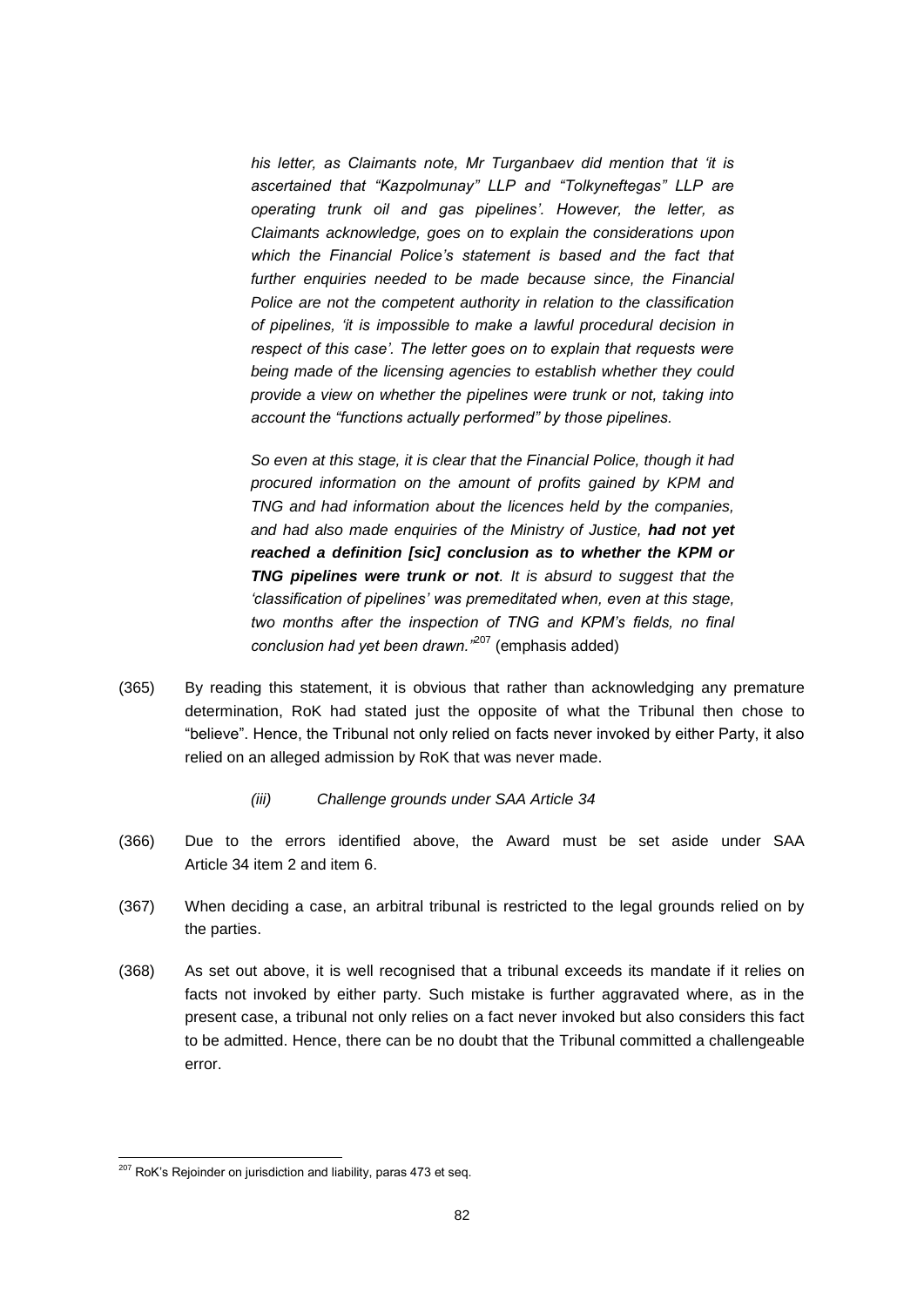(369) In addition, the Tribunal's ruling, as described above, constitutes a serious violation of the right to due process.<sup>208</sup>

# 5.7.5 **Regarding the issue of debt deduction, the Tribunal incorrectly considered a certain legal understanding as admitted by RoK and thus failed to take into account legal arguments pleaded by RoK**

### *(i) Factual background*

- (370) Considerable debates were conducted in the arbitral proceedings related to the issue of the so-called Tristan notes. The Tristan notes were publicly traded notes issued between 2006 and 2009 through which Stati financed their activities in Kazakhstan.<sup>209</sup> The first note issuance at the end of 2006 amounted to USD 300 million. A second volume of notes was issued in Summer of 2007 amounting to USD 120 million. Further, in the summer of 2009, another USD 111.1 million in Tristan notes were issued. The issuer and thus primary debtor under the notes was the B.V.I. company Tristan Oil Ltd. ("Tristan") which was wholly owned by Anatolie Stati.
- (371) The securing mechanisms for the Tristan debt are central to the understanding of the debt structure and its relevance for the case. The obligations under the Tristan Indenture were secured primarily with personal pledges by KPM and TNG. Thus, Tristan, KPM and TNG were liable for the Tristan debt and guaranteed it with practically all of their assets. Moreover, the Tristan debt was further guaranteed with pledges by the stockholders in Tristan, KPM and TNG. This means that Anatolie Stati pledged his shares in Tristan, Ascom pledged its shares in KPM and Terra Raf pledged its shares in TNG. Importantly, the pledges by Anatolie Stati, Ascom and Terra Raf were not personal but were limited to these shares. These facts were uncontested in the Arbitration.

### *(ii) Procedural background*

(372) Throughout the arbitration, Stati claimed for the so-called enterprise value of KPM and TNG, i.e. for the value of all of the assets without deducting the Tristan debt guaranteed by KPM and TNG. Central to Stati's claim in that regard was their allegation that in case an award were to be rendered in favour of Ascom and Terra Raf, Ascom and Terra Raf would be liable towards the Tristan noteholders with any amounts received from RoK in payment of the award. According to Stati, it was due to this potential liability that debt was not to be deducted from their claims. Only if Stati were to be awarded the enterprise value could it be ensured that, after having paid off the debt to the Tristan noteholders, Stati would be able keep the value of their equity in KPM and TNG, i.e. the value of their shares of which they were deprived.

<sup>208</sup> See Hobér, *International Commercial Arbitration in Sweden*, 2011, p. 330; cf Govt Bill 1998/99:35, p. 148.

 $209$  For a summary of the details of the Tristan notes cf. Respondent's 1<sup>st</sup> PHB, para. 1056.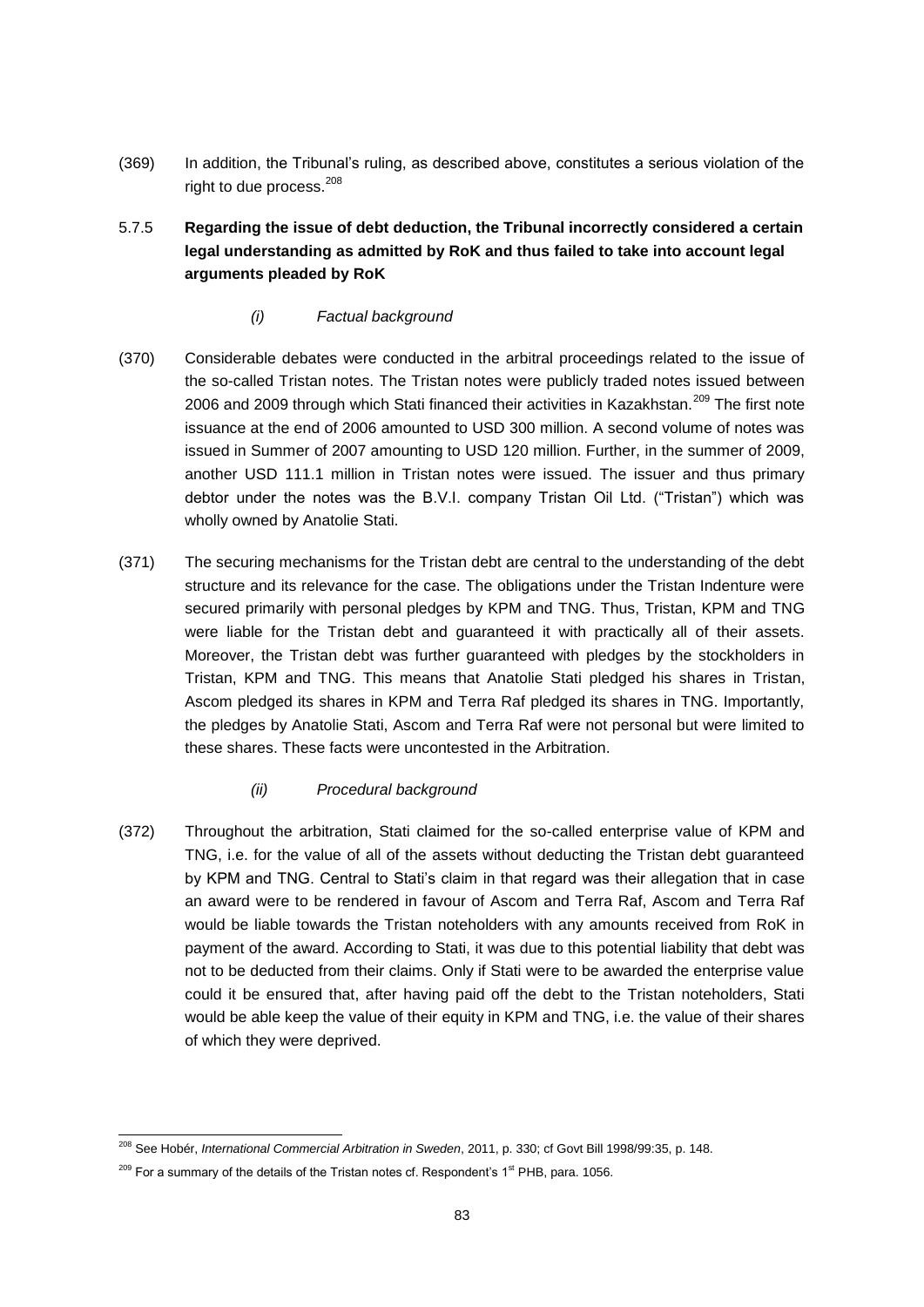- (373) Importantly, Stati never argued and practically admitted that in case no damages were to be awarded to Ascom and Terra Raf, none of Stati would be liable to the Tristan noteholders.
- (374) RoK's primary objection to Stati's claim for enterprise value was that under their pledges, Ascom and Terra Raf would not be liable with any eventual amounts under an award. However, RoK also provided "fall-back" arguments in case the Tribunal were to disagree.
- (375) For one, RoK referred to several investment arbitration cases that was considered comparable and in which it was held that debt had to be deducted from the claim.
- (376) Moreover, RoK also argued that Stati's logic was flawed. Their argument that they needed to be awarded the enterprise value in order to eventually realise the equity value wrongly presupposed that there was any equity value to realise. In fact, however, there was no such equity value. KPM and TNG only had an enterprise value of USD 186 million (according to RoK's expert Deloitte GmbH) while the debt stood at more than USD 559 million. Hence, no debt needed to be added to the equity value in order to make Stati whole (or, as RoK put it, in order to "gross up" Stati's claim).
- (377) Further, RoK pointed out that in fact, adding debt on top of the equity value would only serve to pay out the Tristan noteholders. However, if the Tristan noteholders were the real party in interest, it would be for the Tristan noteholders to bring their own claim rather than for Stati to serve as a front for the Tristan noteholders' claim. Otherwise, the Tristan noteholders would be allowed to circumvent the substantial barriers that their own investment arbitration claim would face.
	- *(iii) The Tribunal's ruling*
- (378) The Tribunal's ruling failed to respond to the legal arguments raised by the Parties. The ruling is defective because it is based in its entirety on an alleged admission by RoK that was never made. Thus, the Tribunal failed to take into account numerous important arguments raised by RoK. This constitutes a clear violation of RoK's right to be heard.
- (379) As a starting point, the Tribunal found that in principle, it is possible to deduct debt from the amount of damages claimed by Stati. It held that Stati *"should not be compensated for any debts for which they now are no longer liable and for which Respondent, or the new owner to which the assets were transferred, is now solely liable."*<sup>210</sup>
- (380) Turning to the Tristan debt in particular, the Tribunal stated that RoK had *"expressly agreed in its Rejoinder on Quantum (R-III ¶ 383) that, insofar as Claimants remain responsible for the Tristan debt, enterprise value is the correct measure of damages."*<sup>211</sup> It went on to state: *"While Respondent's statement at the May 2013 Hearing may perhaps*

 $210$  Award, para. 1532.

 $211$  Award, para. 1536.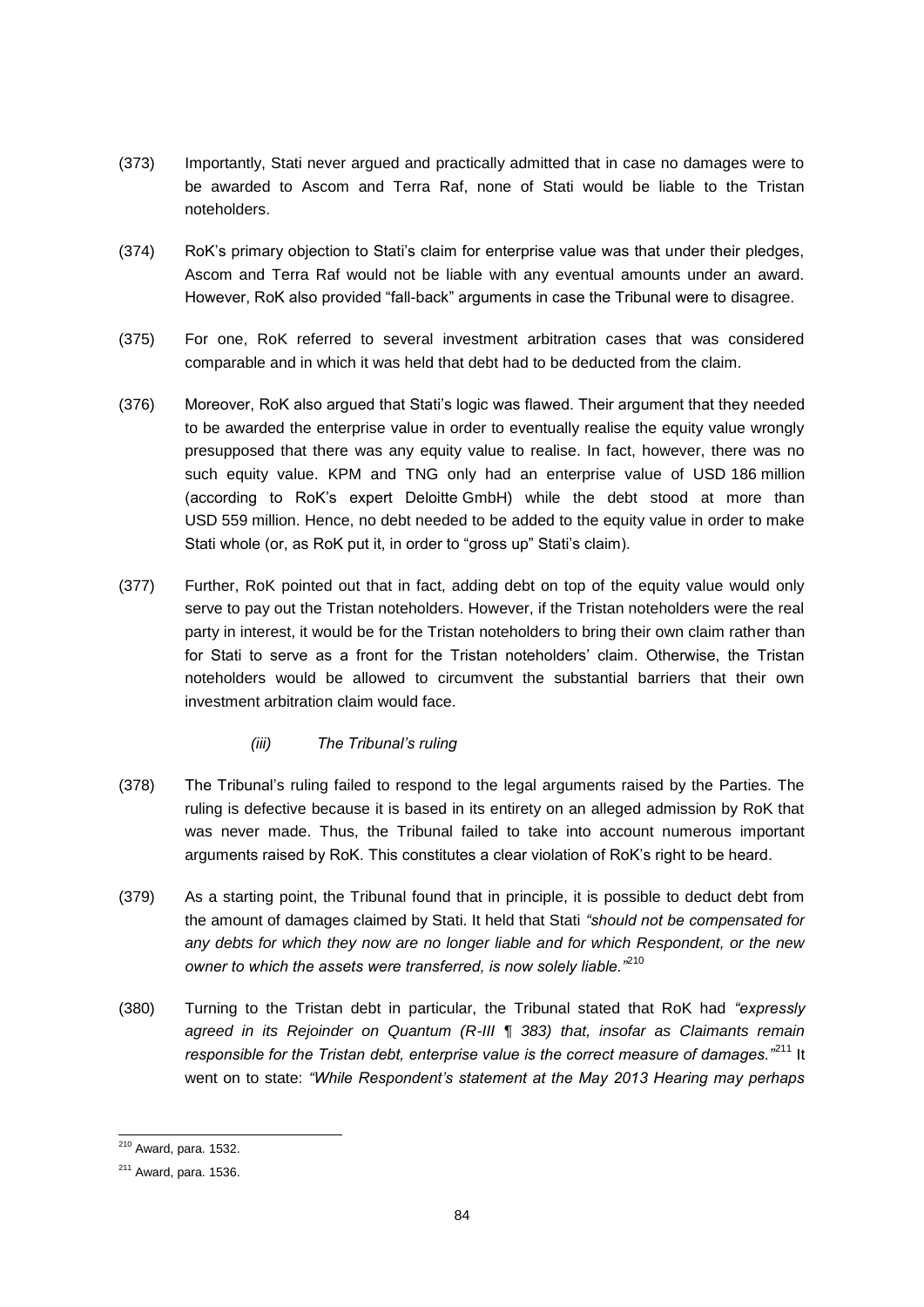*be understood as changing that position, it did not attempt to reconcile its prior statement and the Tribunal still agrees with Respondent's earlier position."*<sup>212</sup>

- (381) In the following, the Tribunal determined that under Ascom and Terra Raf pledges, Stati continue to be liable towards the Tristan Noteholders with the amount due under the award.<sup>213</sup> As a result, the Tribunal declined to deduct the Tristan debt from the enterprise values claimed by Stati. No further reasoning was given.
- (382) The Tribunal was entirely wrong to treat the question of debt as admitted by RoK. Paragraph 383 of the Rejoinder on Quantum referenced by the Tribunal does not contain any admission. In this paragraph, RoK merely addressed a hypothetical situation, without submitting a specific admission.
- (383) In any event, even if the Court should find that the Rejoinder on Quantum contained such admission (which RoK denies), there is no ground for RoK to be bound by it.
- (384) As a consequence, RoK was at liberty to "take back" its alleged "admission" and it clearly did so. Already at the Hearing on Quantum, RoK introduced one of the alternative arguments outlined above and stated that *"[i]n any event, even if one assumed that an award in these proceedings would be subject to claims of the noteholders, claimants are* not entitled to damages [...]<sup>"214</sup> Moreover, in both its 1<sup>st</sup> and 2<sup>nd</sup> Post-hearing Briefs and at the May 2013 hearing, it reiterated that the lack of liability under the pledges was only one of several arguments and that even if this argument were not convincing to the Tribunal, Stati's claim had to fail for other reasons.<sup>215</sup>
- (385) The Tribunal completely ignored all of these statements. Instead, it merely formulated the following: *"While Respondent's statement at the May 2013 Hearing may perhaps be understood as changing that position, it did not attempt to reconcile its prior statement and the Tribunal still agrees with Respondent's earlier position."*<sup>216</sup> This statement evidences that the Tribunal disregarded the arguments advanced by RoK on this issue. For one, RoK's closing submission at the May 2013 hearing could not *"perhaps be understood as changing that position"*, it was clear, unambiguous and beyond doubt different from the "position" the Tribunal now reads into paragraph 383 of the Rejoinder on Quantum. Moreover, the Tribunal could not simply limit its review of RoK's pleadings to the May 2013 hearing. Rather, it also had to look at the Hearing on Quantum, and both Posthearing Briefs. Had it done so, it could not have been in any doubt as to the true position of RoK. The Tribunal's failure to do so is clearly documented in its own reasoning in

<sup>212</sup> *Ibid*.

 $213$  Award, para. 1537.

<sup>214</sup> Hearing on Quantum, Day 1, p.167, l.14-16.

<sup>&</sup>lt;sup>215</sup> Respondent's 1st PHB, para. 1078 (use of the heading "In any event"); Respondent's 2nd PHB, para. 945 ("Neither did Claimants remain liable for the Tristan noteholder debt nor would such continuing liability render the arguments on international law moot."); May 2013 Hearing, p.245, l.4-5 ("Claimants' argument is fundamentally flawed for a total of five separate reasons." – then listing the lack of liability under the pledges as only one of these separate reasons).

<sup>216</sup> *Ibid*.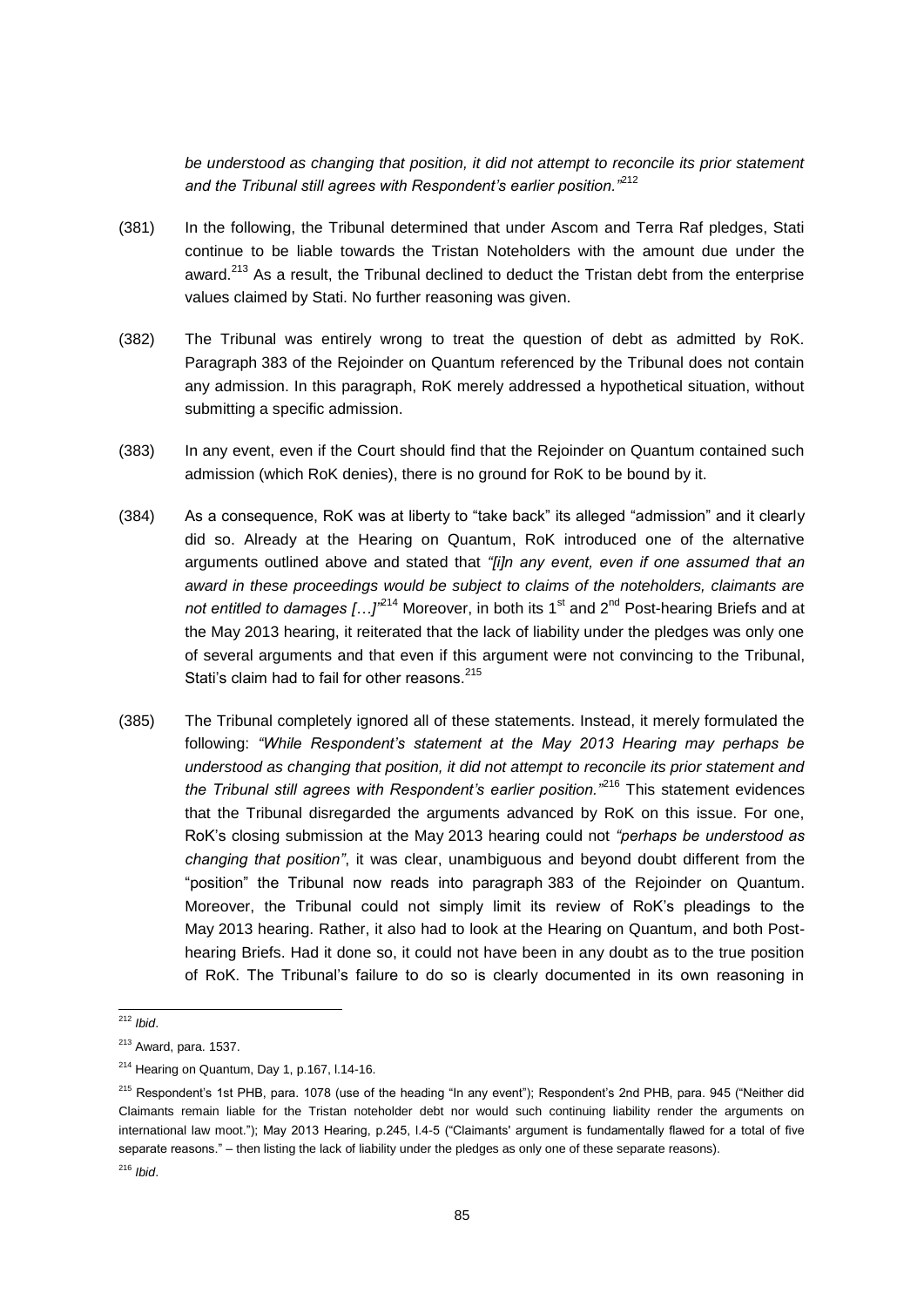paragraph 1536 of the Award. This failure constitutes a procedural irregularity mandating the setting aside of the Award.

- *(iv) Challenge grounds under Article 34 SAA*
- (386) The above identified error allows for a further challenge under SAA Article 34 item 2 and 6. The Tribunal's decision to hold RoK to its alleged concession constitutes an excess of mandate and a procedural irregularity.
- (387) A tribunal is not allowed to base its awards on concessions never made by a party. Although the principle of free evaluation of evidence is predominant under Swedish procedural law and Swedish arbitration law, this freedom of the tribunal has its limitations. In particular, it is the duty of a tribunal to evaluate all evidence presented to them. $217$ Hence, the tribunal cannot completely ignore evidence invoked by the parties. However, if a party has conceded a certain legal fact, the tribunal may base its finding on the concession, rather than evaluating the evidence relating to such fact. Corollary, should the Tribunal base its findings on an alleged concession never made by the party, without evaluating the evidence in this respect, such action will constitute an excess of its mandate and/or a procedural irregularity.
- (388) Moreover, as set out above, Swedish law entitles a party to withdraw a concession made during the arbitral proceedings. Such withdrawal must be taken into account by the Tribunal. Hence, if a tribunal will base its determination on a concession that has been withdrawn, the tribunal will act beyond its mandate and/or commit a procedural irregularity.
- 5.7.6 **Regarding the valuation of Borankol and Tolkyn, the Tribunal incorrectly assumed that RoK had admitted a certain valuation result to be correct where in fact, RoK had stated clearly and unambiguously that the valuation result was incorrect and exaggerated**
- (389) The Tribunal also went clearly beyond the submissions by the Parties in its valuation assessment for the Borankol and Tolkyn fields. Here, the Tribunal incorrectly assumed that certain valuation results had been admitted by RoK. In fact, RoK as well as its experts from Deloitte GmbH had made it clear that it considered the valuation results in question to be incorrect and overstated.
	- *(i) Factual background and pleadings by the Parties*
- (390) During the Arbitration, both Parties' valuation experts valued the Borankol and Tolkyn fields using the so-called "Discounted Cash Flow Method" ("DCF method"). For this method, future profits expected from the operation of an asset are calculated using certain assumptions and depreciations based on a discount rate.

<sup>217</sup> See Hobér, *International Commercial Arbitration in Sweden*, 2011, p. 319.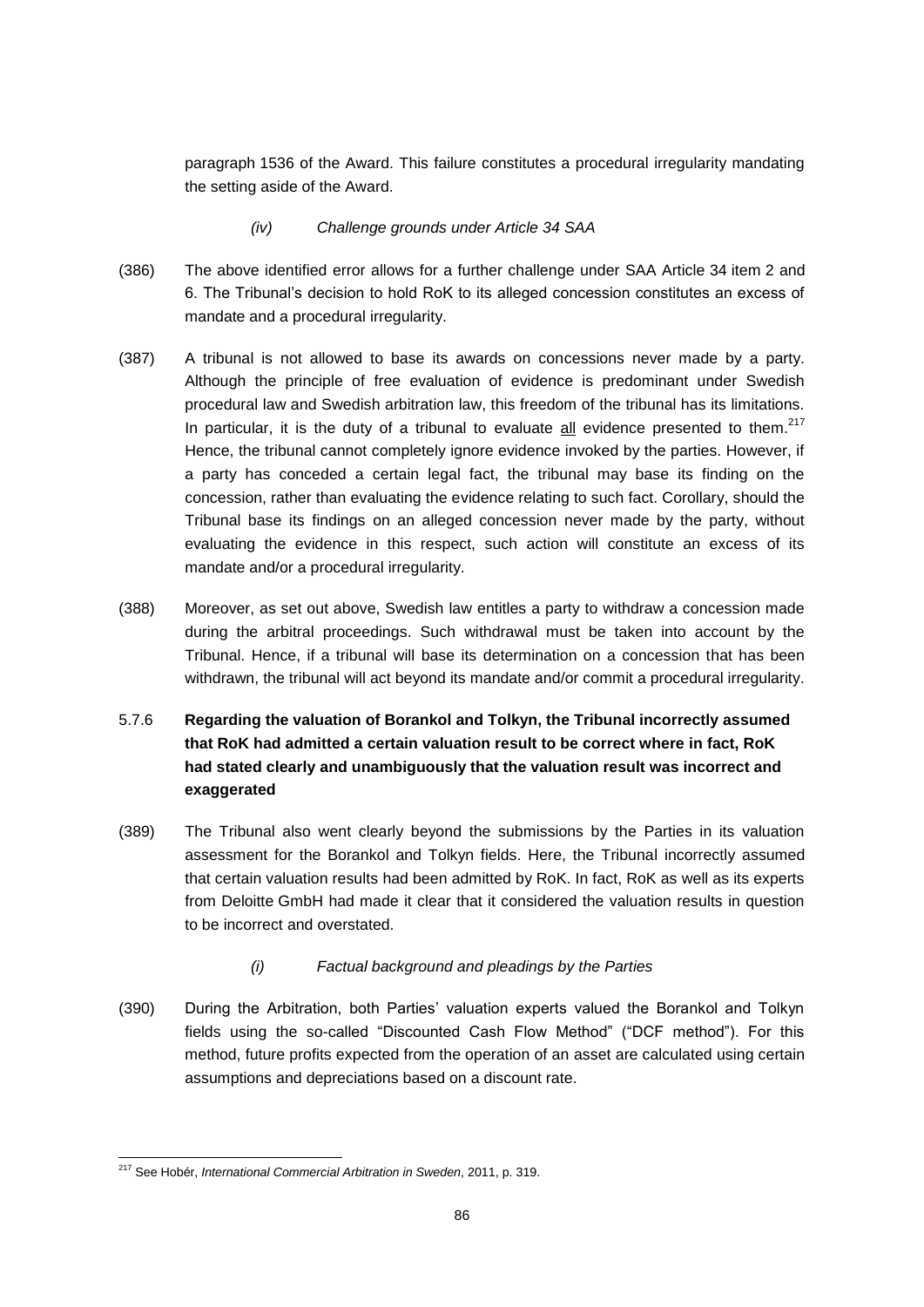- (391) Based on the DCF method, RoK's expert Deloitte GmbH calculated an asset value of USD 186 million for the Borankol and Tolkyn fields. This result was based on a valuation date of 21 July 2010 and a reserve estimate for the fields provided by RoK's reserves experts Gaffney Cline & Associates (GCA).
- (392) On the other hand, Stati's experts FTI ultimately calculated the DCF value for both fields to be USD 676 million. FTI arrived at this number using a valuation date of 14 October 2008 and reserve estimates provided by Stati's reserves experts Ryder Scott.
- (393) Both Parties' experts tried to support their own DCF valuation and to undermine the opposing experts' DCF valuation by means of a so-called "Comparable Companies" and "Comparable Transaction" Analysis (both together forming the so-called "Comparables Analysis").<sup>218</sup>
- (394) FTI submitted that their comparable companies analysis for Borankol and Tolkyn as of the Defendant's valuation date of 14 October 2008 and based on Ryder Scott reserves estimates had rendered a value of USD 682 million $^{219}$  and that their comparable transactions analysis for these assets and this date had led to a value ranging between USD 667 million and USD 682 million.<sup>220</sup> Deloitte GmbH also provided a Comparables Analysis for Stati's valuation date of 14 October 2008 based on the Reserves Estimates prepared by Stati's reserves expert Ryder Scott. Deloitte GmbH's Comparable Companies Analysis based on this date and this data led to a combined value for Borankol and Tolkyn of USD 169.6 million<sup>221</sup> whereas the comparable transactions analysis rendered a result of USD 277.8 million.<sup>222</sup>Both experts highlighted that they did not consider the Comparables Analysis to replace or supersede the DCF valuation or to even be of the same relevance

<sup>&</sup>lt;sup>218</sup> Practically, the Comparables Analysis worked as follows: First, the valuation experts determined certain publicly traded companies and certain publicly known transactions for which they considered the assets at issue to be comparable to the Borankol and Tolkyn fields. Second, they determined so-called "multiples", meaning that they calculated a ratio of the value of the company or transaction in relation to the volume of reserves subject to the deal. The value of a publicly traded company was calculated as the sum of the value of all of its shares. The value of a transaction was taken from publicly available records, as was done with regard to the volume of reserves. The multiple of the comparable companies or transactions thus is an expression of how much value could be realised for a company controlling a certain volume of oil and gas reserves. Specifically, the Comparables Analysis was based on so-called 2P reserves estimates, i.e. the proven and probable reserves of an operating oil and gas field.

Third, the experts looked at all the multiples determined for the individual comparable companies and comparable transactions and calculated an average or median multiple based thereon. Fourth and finally, the experts applied this multiple to the 2P Reserve Estimates prepared for Borankol and Tolkyn by the Parties' respective reserves experts GCA and Ryder Scott. Importantly, the 2P Reserve Estimates for oil and gas were combined into one number by converting the gas reserves estimates which had been given by the reserves experts in cubic feet or cubic meters into the unit "barrel of oil equivalent" (boe). The barrel estimates for oil and the boe estimates for gas are then simply added together. The final calculations were hence simple multiplications of the average/median comparable transactions multiple and the average/median comparable companies multiple with the 2P reserve estimates in boe. Cf. also 1<sup>st</sup> FTI, paras. 14.1-14.18, and 2<sup>nd</sup> Deloitte GmbH, paras. 125-181 and 275-294.

<sup>&</sup>lt;sup>219</sup> 1<sup>st</sup> FTI, para. 14.12.

<sup>&</sup>lt;sup>220</sup> 1<sup>st</sup> FTI, para. 14.18.

<sup>&</sup>lt;sup>221</sup> 2<sup>nd</sup> Deloitte GmbH, para. 144.

<sup>&</sup>lt;sup>222</sup> 2<sup>nd</sup> Deloitte GmbH, para. 171.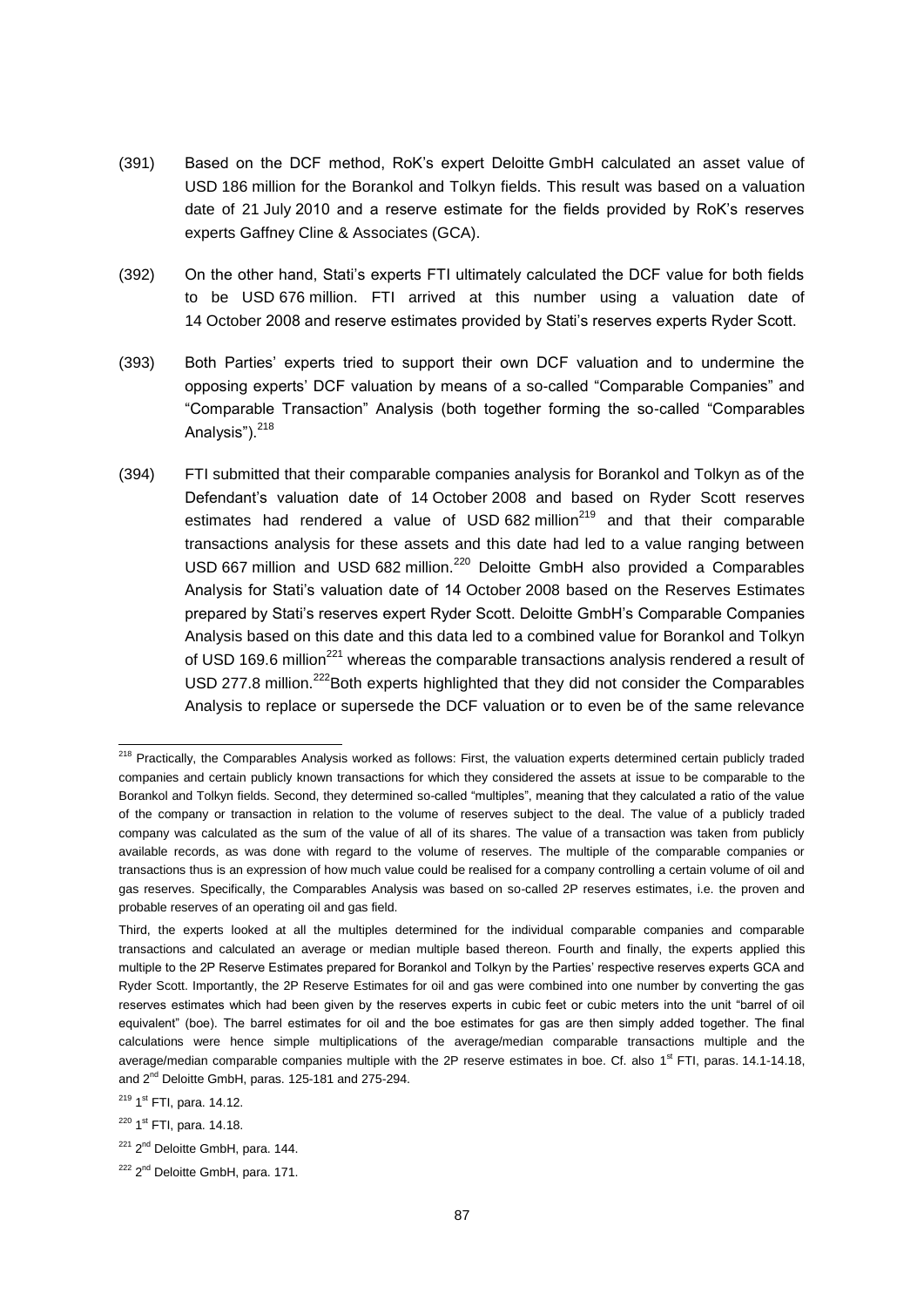as the DCF valuation. They clearly stated that the Comparables Analysis only served to "assess the reasonability" of the DCF valuation<sup>223</sup> or to "support" the DCF valuation<sup>224</sup> and that they did not *"feel [the Comparables Analysis] may be appropriate as the primary valuation indicator"*. 225

- (395) RoK also made clear that the numbers arrived at by Deloitte GmbH were not provided as a valuation but in order to show that FTI's valuation is an "outlier" that is not to be trusted $^{226}$
- (396) At the end of its Comparables Analysis for the 2008 date and the Ryder Scott reserve estimates, Deloitte GmbH also clearly stated that it considered the results it had arrived at to still be overstated. That was because Borankol and Tolkyn taken together have a much higher gas ratio than the fields that were considered among the comparable companies and comparable transactions. Gas can only be sold for a lower price than oil, which the Comparables Analysis conducted had not taken into account. Deloitte GmbH concluded that

*"the EV/2P multiple […] for oil fields should be adjusted downwards to make it applicable to Borankol and Tolkyn fields."*<sup>227</sup>

- (397) However, since the calculations were only done for illustrative purposes and since these purposes were already fulfilled without possible further downward adjustments, Deloitte GmbH did not attempt to provide a further adjusted calculation.
- (398) Importantly, RoK referred very clearly to Deloitte GmbH's submission when referring to the Deloitte GmbH Comparables Analysis.<sup>228</sup> Moreover, in its rebuttal closing presentation at the May 2013 hearing, RoK also made reference to the fact that in the present case, any Comparables Analysis leads to an overstatement of values, given that the gas ratio in the Borankol and Tolkyn fields is higher than in the comparable companies and transactions.<sup>229</sup> In that context, RoK also referred to an internal valuation document of KMG EP in which this limitation of the Comparables Analysis was mentioned. Therein, it was mentioned as one limitation of a Comparables Analysis with regard to Borankol and Tolkyn that the

<sup>&</sup>lt;sup>223</sup> 1<sup>st</sup> FTI, para. 14.1.

<sup>&</sup>lt;sup>224</sup> 2<sup>nd</sup> Deloitte GmbH, para. 275.

<sup>&</sup>lt;sup>225</sup> 1<sup>st</sup> FTI, para. 14.17.

 $226$  RoK's 2nd PHB, paras. 874 and 875.

 $227$   $2<sup>nd</sup>$  Deloitte GmbH, para. 152. Cf. also para. 173.

 $228$  Cf. RoK's 1<sup>st</sup> PHB, fn. 1143, 1144; RoK's 2<sup>nd</sup> PHB, fn. 1488.

<sup>&</sup>lt;sup>229</sup> RoK's Rebuttal Closing Presentation, p. 21; Transcript of the May Hearing, Day 2, p.57, l.23 - p.58, l.3.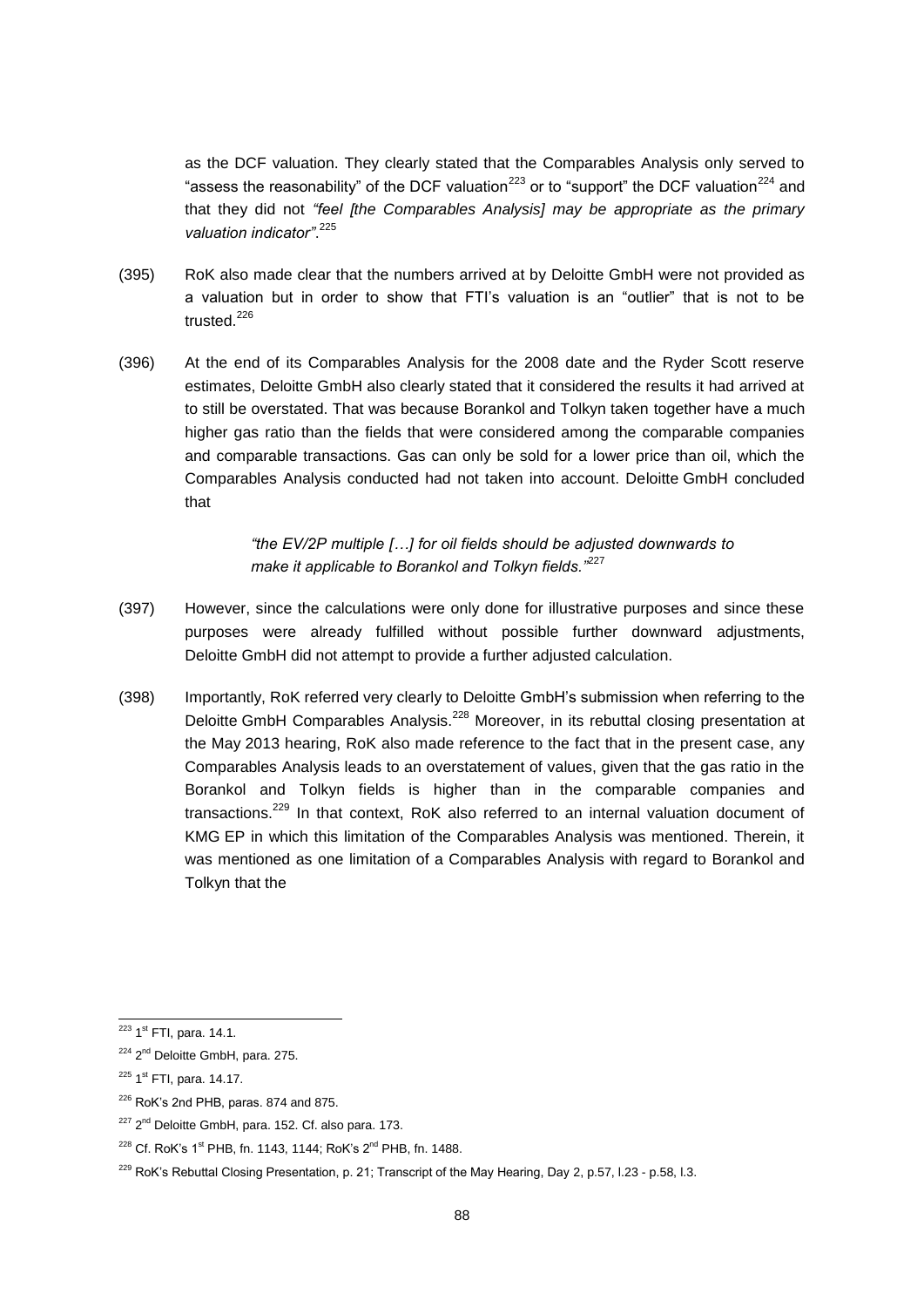*"Bulk of comparable deals are pertinent to the crude oil reserves, while gas portion in estimated reserves in BOE is over 60% (on account of Tolkyn field)"*. 230

- *(ii) The Tribunal's ruling*
- (399) In its considerations on the value of Borankol and Tolkyn, the Tribunal found that Ryder Scott's reports on reserves estimates as of 14 October 2008 were convincing.<sup>231</sup> The Tribunal went on to state that RoK had *"conceded"* Deloitte GmbH's Comparables Analysis based on the 2008 valuation date and the Ryder Scott data in case RoK's valuation date is not accepted.<sup>232</sup> In conclusion, the Tribunal relied on Deloitte GmbH's comparable transactions calculation with a result of USD 277.8 million without making any reference to the comparable companies calculation of USD 169.6 million.<sup>233</sup>
- (400) By reaching this conclusion, the Tribunal treated a fact as admitted that was clearly and demonstrably not admitted. Contrary to the Tribunal's statement, RoK never conceded the comparable transaction calculation for 2008 and the Ryder Scott numbers to be the correct valuation for the 2008 valuation date. In fact, RoK and Deloitte GmbH had both clearly stated that the calculation was incorrect because the high gas ratio in Borankol and Tolkyn requiring the downward adjustment had not been taken into account. Moreover and in any event, the comparable transaction analysis had only been provided for illustrative purposes.

#### *(iii) Challenge grounds under Article 34 SAA*

- (401) Due to the errors identified above, the Award must be set aside both under SAA Article 34 item 2 and item 6 SAA.
- (402) A tribunal exceeds its mandate if it considers facts conceded that were never conceded. Such mistake is further aggravated where, as in the present case, a tribunal considers facts as conceded even though they had been expressly contested. RoK had expressly stated that the comparable transactions valuation was overstated, meaning that the Tribunal could not consider this valuation as being admitted. Hence, there can be no doubt that the Tribunal exceeded its mandate.
- (403) In addition, the Tribunal's ruling constitutes a serious violation of due process.  $234$

<sup>230</sup> KMG 2008 Asset Valuation, p.12 (**Exhibit C-722 in the Arbitration**).

 $231$  Award, para. 1625.

<sup>&</sup>lt;sup>232</sup> *Ibid*. Presently, the Tribunal had chosen to rely on a valuation date of 30 April 2009 which was more than a year earlier than RoK's valuation date of 21 July 2010.

<sup>233</sup> *Ibid*.

<sup>234</sup> Hobér, *International Commercial Arbitration in Sweden*, 2011, p. 330; cf Govt Bill 1998/99:35 p. 148.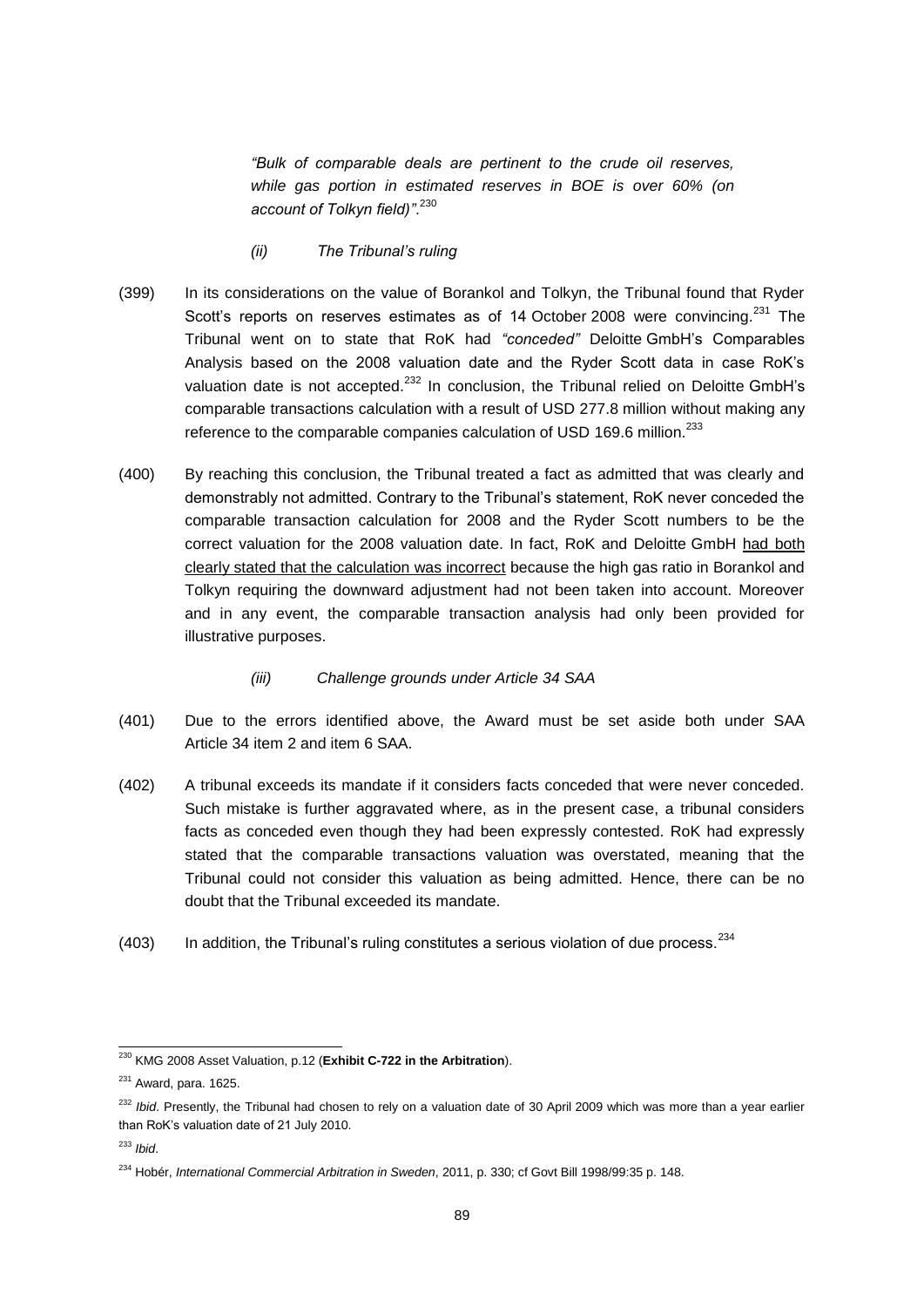- *(iv) The Tribunal's errors fulfil the necessary causal link required under Article 34 SAA*
- (404) The errors outlined had a sufficient influence on the outcome of the case to warrant the setting aside of the Award.
- (405) In the event that the Court were to conclude that each one of the errors presented above would not have influenced the Tribunal's findings, the Court should consider these errors as a totality. At least taken together, there can be no doubt that these errors influenced the outcome of the case.

#### **6 STATEMENT OF EVIDENCE**

- (406) RoK respectfully asks the Court of Appeal to grant a respite for the submission of the Statement of Evidence until Stati has submitted its Statement of Defence or to a later date which the Court of Appeal decides.
- (407) In order to avoid to burden this Summons Application, RoK has chosen not to include all documents to which references are made, in particular in the footnotes. RoK will submit such documents when it is clear which of these may be relevant for the Court of Appeal's understanding and adjudication of the case.